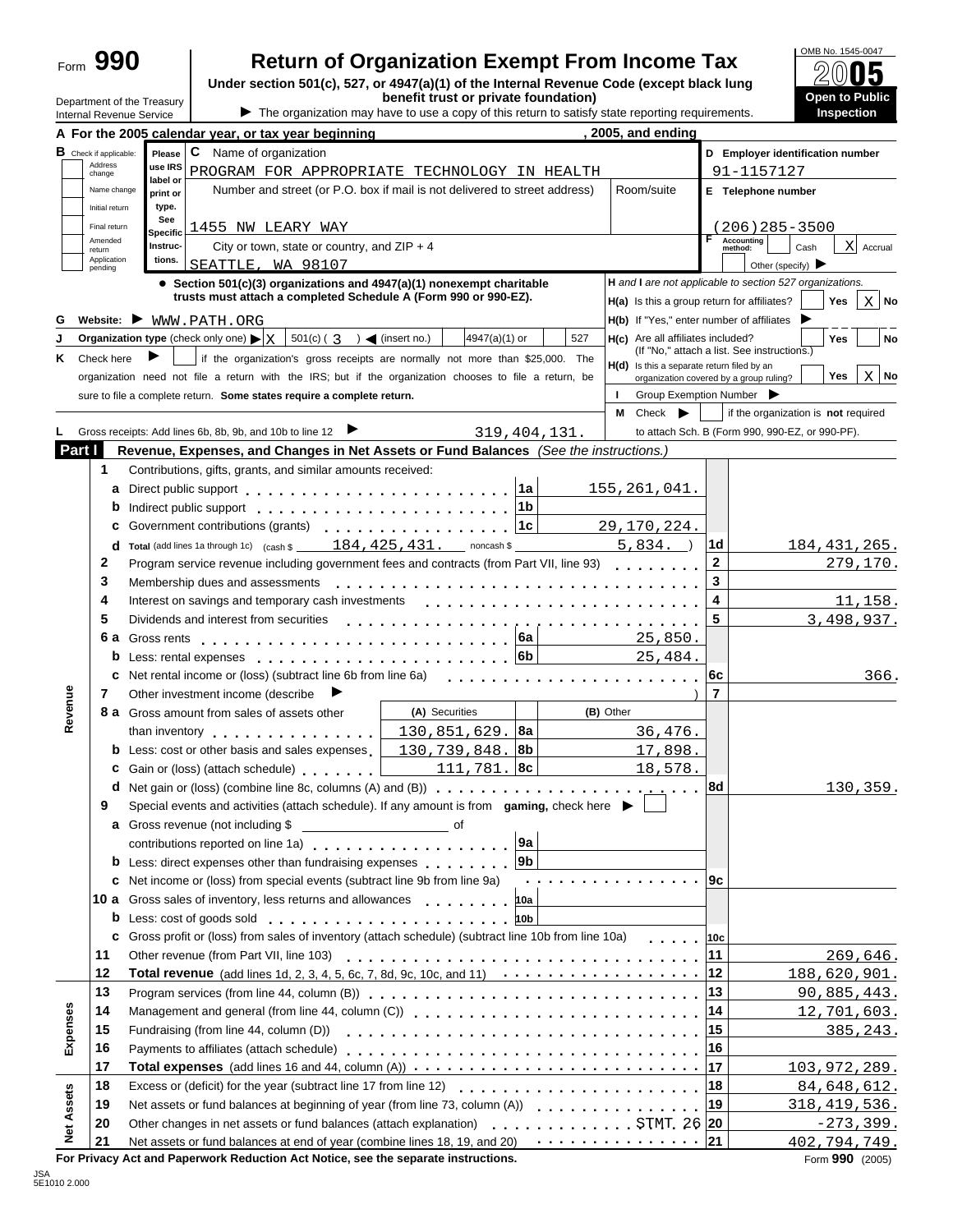|    | Form 990 (2005)                                                                                                                                                                                                                |     |               |                         | 91-1157127                                                                                                                                                                                                                            | Page 2          |
|----|--------------------------------------------------------------------------------------------------------------------------------------------------------------------------------------------------------------------------------|-----|---------------|-------------------------|---------------------------------------------------------------------------------------------------------------------------------------------------------------------------------------------------------------------------------------|-----------------|
|    | Part II<br><b>Statement of</b><br><b>Functional Expenses</b>                                                                                                                                                                   |     |               |                         | All organizations must complete column (A). Columns (B), (C), and (D) are required for section 501(c)(3) and (4)<br>organizations and section 4947(a)(1) nonexempt charitable trusts but optional for others. (See the instructions.) |                 |
|    | Do not include amounts reported on line<br>6b, 8b, 9b, 10b, or 16 of Part I.                                                                                                                                                   |     | (A) Total     | (B) Program<br>services | (C) Management<br>and general                                                                                                                                                                                                         | (D) Fundraising |
| 22 | Grants and allocations (attach schedule)                                                                                                                                                                                       |     |               |                         |                                                                                                                                                                                                                                       |                 |
|    | $(\cosh \$ 31, 769, 091, \text{noncash \$ }$<br>If this amount includes foreign grants,<br>X<br>check here with the check here                                                                                                 | 22  | 31,769,091.   | 31,769,091.             | STMT 27                                                                                                                                                                                                                               |                 |
| 23 | Specific assistance to individuals (attach                                                                                                                                                                                     |     |               |                         |                                                                                                                                                                                                                                       |                 |
|    | schedule) expansion and the set of the set of the set of the set of the set of the set of the set of the set of the set of the set of the set of the set of the set of the set of the set of the set of the set of the set of  | 23  |               |                         |                                                                                                                                                                                                                                       |                 |
| 24 | Benefits paid to or for members (attach                                                                                                                                                                                        |     |               |                         |                                                                                                                                                                                                                                       |                 |
|    | schedule) expansion and the set of the set of the set of the set of the set of the set of the set of the set of the set of the set of the set of the set of the set of the set of the set of the set of the set of the set of  | 24  |               |                         |                                                                                                                                                                                                                                       |                 |
| 25 | Compensation of officers, directors, etc.                                                                                                                                                                                      | 25  | 546,464.      | 93,798.                 | 443,725.                                                                                                                                                                                                                              | 8,941.          |
| 26 | Other salaries and wages                                                                                                                                                                                                       | 26  | 23, 337, 617. | 17,482,447.             | 5,682,853.                                                                                                                                                                                                                            | 172, 317.       |
| 27 | Pension plan contributions<br>$\mathbf{a} \cdot \mathbf{a} \cdot \mathbf{a} \cdot \mathbf{a} \cdot \mathbf{a} \cdot \mathbf{a}$                                                                                                | 27  | 2,150,140.    | 1,606,150.              | 527,847.                                                                                                                                                                                                                              | 16,143.         |
| 28 | Other employee benefits <b>COLLEGE CONTEXT</b>                                                                                                                                                                                 | 28  | 2,617,357.    | 1,955,161.              | 642,546.                                                                                                                                                                                                                              | 19,650.         |
| 29 | Payroll taxes                                                                                                                                                                                                                  | 29  | 2,050,942.    | 1,532,050.              | 503,495.                                                                                                                                                                                                                              | 15,397.         |
| 30 | Professional fundraising fees                                                                                                                                                                                                  | 30  |               |                         |                                                                                                                                                                                                                                       |                 |
| 31 | Accounting fees                                                                                                                                                                                                                | 31  | 108,533.      | 69,065.                 | 39,468.                                                                                                                                                                                                                               |                 |
| 32 | Legal fees                                                                                                                                                                                                                     | 32  | 686,419.      | 436,804.                | 249,615.                                                                                                                                                                                                                              |                 |
| 33 | Supplies                                                                                                                                                                                                                       | 33  | 623,344.      | 430, 473.               | 191,564.                                                                                                                                                                                                                              | 1,307.          |
| 34 | Telephone experience and the set of the set of the set of the set of the set of the set of the set of the set of the set of the set of the set of the set of the set of the set of the set of the set of the set of the set of | 34  | 864,840.      | 600,095.                | 264,592.                                                                                                                                                                                                                              | 153.            |
| 35 | Postage and shipping <b>container and shipping</b>                                                                                                                                                                             | 35  | 462,822.      | 379,047.                | 75,958.                                                                                                                                                                                                                               | 7,817.          |
| 36 | Occupancy                                                                                                                                                                                                                      | 36  | 4,670,074.    | 3, 254, 613.            | 1,380,713.                                                                                                                                                                                                                            | 34,748.         |
| 37 | Equipment rental and maintenance                                                                                                                                                                                               | 37  | 582,602.      | 169,355.                | 412,990.                                                                                                                                                                                                                              | 257.            |
| 38 | Printing and publications <b>Printing</b>                                                                                                                                                                                      | 38  | 637,749       | 448,500.                | 175,643.                                                                                                                                                                                                                              | 13,606.         |
| 39 | Travel.                                                                                                                                                                                                                        | 39  | 7,334,140.    | 6,686,647.              | 640,042.                                                                                                                                                                                                                              | 7,451.          |
| 40 | Conferences, conventions, and meetings                                                                                                                                                                                         | 40  | 1,706,421     | 1,548,740.              | 139,025.                                                                                                                                                                                                                              | 18,656.         |
| 41 | Interest                                                                                                                                                                                                                       | 41  | 181, 417.     | 113,766.                | 60,633.                                                                                                                                                                                                                               | 7,018.          |
| 42 | Depreciation, depletion, etc. (attach schedule)                                                                                                                                                                                | 42  | 1,216,792     | 937,548.                | 272,389.                                                                                                                                                                                                                              | 6,855.          |
| 43 | Other expenses not covered above (itemize):                                                                                                                                                                                    |     |               |                         |                                                                                                                                                                                                                                       |                 |
|    | a STMT 73 __________________                                                                                                                                                                                                   | 43a | 22, 425, 525. | 21, 372, 093.           | 998,505.                                                                                                                                                                                                                              | 54,927.         |
| b  | _________________________                                                                                                                                                                                                      | 43b |               |                         |                                                                                                                                                                                                                                       |                 |
| c  | __________________________                                                                                                                                                                                                     | 43c |               |                         |                                                                                                                                                                                                                                       |                 |
| d  | _________________________                                                                                                                                                                                                      | 43d |               |                         |                                                                                                                                                                                                                                       |                 |
|    | ------------------------                                                                                                                                                                                                       | 43e |               |                         |                                                                                                                                                                                                                                       |                 |
|    | f ______________________                                                                                                                                                                                                       | 43f |               |                         |                                                                                                                                                                                                                                       |                 |
|    | $9$ _ _ _ _ _ _ _ _ _ _ _ _ _ _                                                                                                                                                                                                | 43g |               |                         |                                                                                                                                                                                                                                       |                 |
|    | Total functional expenses. Add lines 22<br>through 43. (Organizations completing<br>columns (B)-(D), carry these totals to lines                                                                                               |     |               |                         |                                                                                                                                                                                                                                       |                 |
|    | 13-15). <u>.</u>                                                                                                                                                                                                               | 44  | 103,972,289.  | 90,885,443.             | 12,701,603.                                                                                                                                                                                                                           | 385,243.        |
|    | if you are following SOP 98-2.<br>Joint Costs. Check $\blacktriangleright$<br>Are any joint costs from a combined educational campaign and fundraising solicitation reported in                                                |     |               |                         | (B) Program services?                                                                                                                                                                                                                 | X No<br>Yes $ $ |
|    | If "Yes," enter (i) the aggregate amount of these joint costs \$                                                                                                                                                               |     |               |                         | ; (ii) the amount allocated to Program services \$                                                                                                                                                                                    |                 |
|    | (iii) the amount allocated to Management and general \$                                                                                                                                                                        |     |               |                         | ; and (iv) the amount allocated to Fundraising \$                                                                                                                                                                                     |                 |

Form **990** (2005)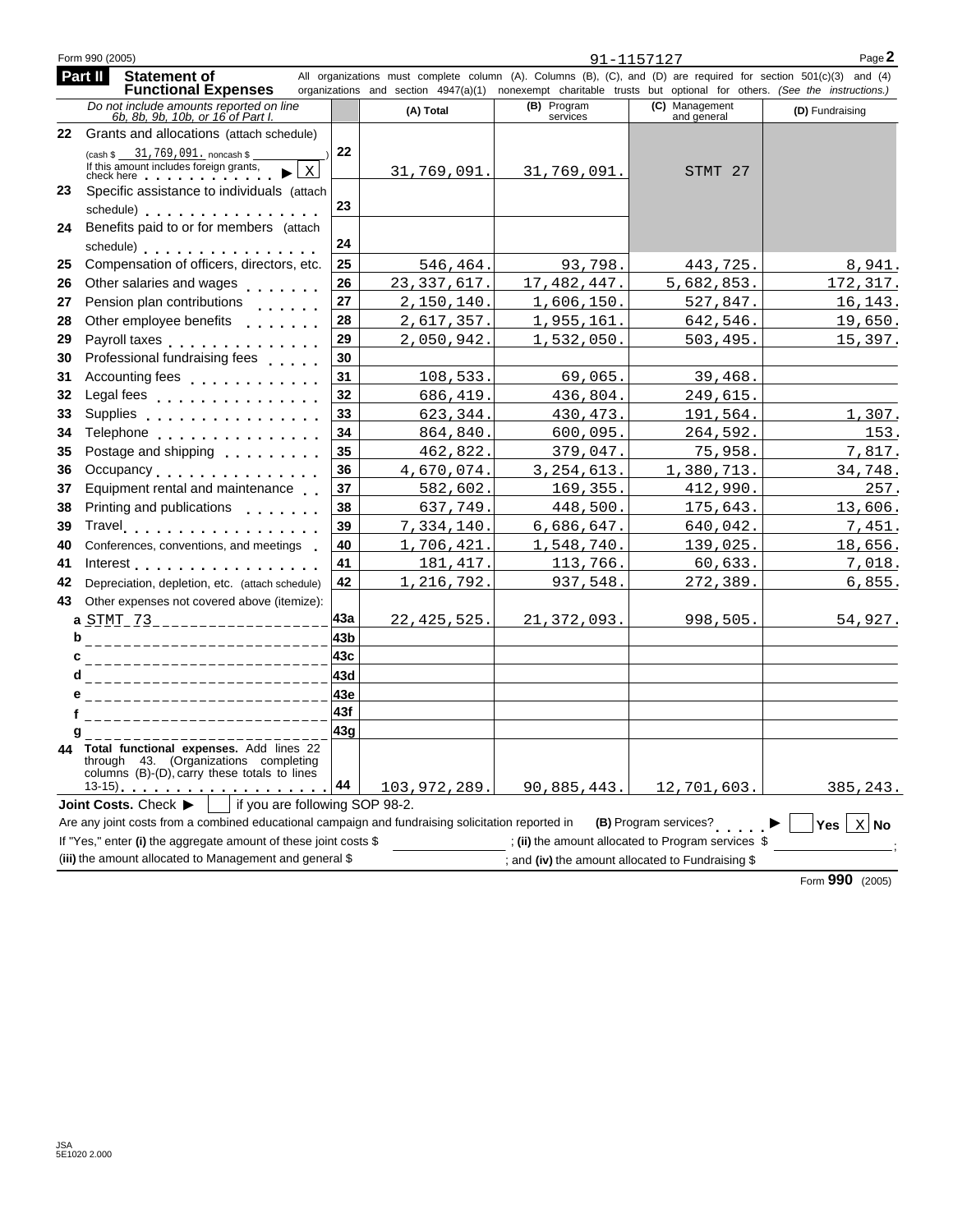| <b>Part III</b> Statement of Program Service Accomplishments (See the instructions.)                                              |
|-----------------------------------------------------------------------------------------------------------------------------------|
| Form 990 is available for public inspection and, for some people, serves as the primary or sole source of information about a     |
| particular organization. How the public perceives an organization in such cases may be determined by the information presented    |
| on its return. Therefore, please make sure the return is complete and accurate and fully describes in Part III the organization's |

|   | on its return. Therefore, please make sure the return is complete and accurate and fully describes, in Part III, the organization's<br>programs and accomplishments.                                                                                                                                                                                                                                                                              |   |                                                                                                                                                   |
|---|---------------------------------------------------------------------------------------------------------------------------------------------------------------------------------------------------------------------------------------------------------------------------------------------------------------------------------------------------------------------------------------------------------------------------------------------------|---|---------------------------------------------------------------------------------------------------------------------------------------------------|
|   | What is the organization's primary exempt purpose?<br>SEE STATEMENT 74<br>All organizations must describe their exempt purpose achievements in a clear and concise manner. State the number<br>of clients served, publications issued, etc. Discuss achievements that are not measurable. (Section 501(c)(3) and (4)<br>organizations and 4947(a)(1) nonexempt charitable trusts must also enter the amount of grants and allocations to others.) |   | <b>Program Service</b><br><b>Expenses</b><br>(Required for 501(c)(3) and<br>$(4)$ orgs., and $4947(a)(1)$<br>trusts; but optional for<br>others.) |
| a | <u> CHILDREN'S HEALTH AND NUTRITION (CHN) - SEE GENERAL ________________</u><br>EXPLANATION, STATEMENTS 1 & 2<br>----------------------------------                                                                                                                                                                                                                                                                                               |   |                                                                                                                                                   |
| b | (Grants and allocations \$<br>) If this amount includes foreign grants, check here $\blacktriangleright$<br>5,025,367.<br>MATERNAL AND REPRODUCTIVE HEALTH (MRH) _ _ SEE GENERAL _______________<br>EXPLANATION, STATEMENTS 1 & 2<br>_________________________________                                                                                                                                                                            |   | 11,531,833.                                                                                                                                       |
| C | (Grants and allocations \$<br>) If this amount includes foreign grants, check here ▶<br>2,871,614.<br>COMMUNICABLE AND CHRONIC DISEASES (CCD) - SEE GENERAL ______________<br>EXPLANATION, STATEMENTS 1 & 2<br>________________________________                                                                                                                                                                                                   |   | 10,441,605.                                                                                                                                       |
|   | (Grants and allocations \$<br>) If this amount includes foreign grants, check here ▶<br>1,671,927.<br>d VACCINES AND IMMUNIZATIONS (VI) __ SEE GENERAL ________________________<br>EXPLANATION, STATEMENTS 1 & 2<br>_________________________________                                                                                                                                                                                             |   | 20,014,592.                                                                                                                                       |
|   | ) If this amount includes foreign grants, check here<br>(Grants and allocations \$<br>22, 200, 183.<br>e Other program services (attach schedule)<br>(Grants and allocations \$<br>) If this amount includes foreign grants, check here ▶                                                                                                                                                                                                         | X | 48, 897, 413.                                                                                                                                     |
|   | f Total of Program Service Expenses (should equal line 44, column (B), Program services)                                                                                                                                                                                                                                                                                                                                                          |   | 90,885,443.                                                                                                                                       |
|   |                                                                                                                                                                                                                                                                                                                                                                                                                                                   |   | Form 990 (2005)                                                                                                                                   |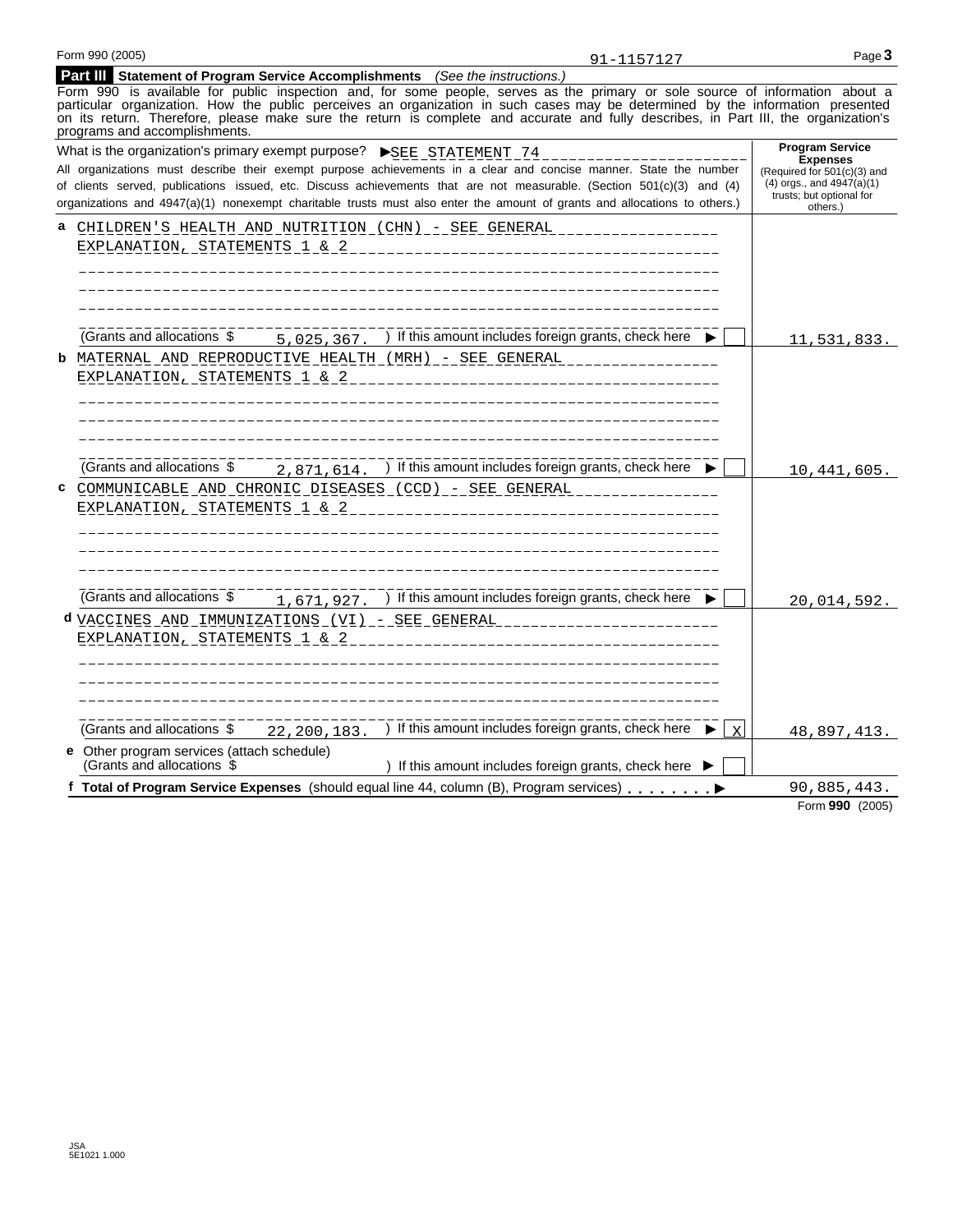|                   | Part IV | <b>Balance Sheets</b> (See the instructions.)                                                                                                                                                                                  |                          |     |                     |
|-------------------|---------|--------------------------------------------------------------------------------------------------------------------------------------------------------------------------------------------------------------------------------|--------------------------|-----|---------------------|
|                   |         | Note: Where required, attached schedules and amounts within the description<br>column should be for end-of-year amounts only.                                                                                                  | (A)<br>Beginning of year |     | (B)<br>End of year  |
|                   | 45      |                                                                                                                                                                                                                                | 199,562.                 | 45  | 2,582,529.          |
|                   | 46      |                                                                                                                                                                                                                                | 17,006,524.              | 46  | 62,906,805.         |
|                   |         | 47a Accounts receivable<br>∣47a<br>1,369,155.                                                                                                                                                                                  |                          |     |                     |
|                   |         | 47b<br><b>b</b> Less: allowance for doubtful accounts<br>$\mathbf{L}$ and $\mathbf{L}$ and $\mathbf{L}$                                                                                                                        | $605, 637.$ 47c          |     | 1,369,155.          |
|                   |         | 909,347.                                                                                                                                                                                                                       |                          |     |                     |
|                   |         | <b>b</b> Less: allowance for doubtful accounts 188  <br>24,835                                                                                                                                                                 | NONE 48c                 |     | 884,512.            |
|                   | 49      |                                                                                                                                                                                                                                | 202,606,181.             | 49  | <u>140,755,884.</u> |
|                   | 50      | Receivables from officers, directors, trustees, and key employees                                                                                                                                                              |                          |     |                     |
|                   |         |                                                                                                                                                                                                                                |                          | 50  |                     |
|                   |         | 51 a Other notes and loans receivable (attach<br>schedule) STMT 75 $ 51a $ 1, 113, 910.                                                                                                                                        |                          |     |                     |
|                   |         | <b>b</b> Less: allowance for doubtful accounts  51b   773, 460.                                                                                                                                                                | $1,098,774.$ 51c         |     | 340,450.            |
| Assets            | 52      | Inventories for sale or use enterpreteral resources in the sale or use of the series of the series of the series of the series of the series of the series of the series of the series of the series of the series of the seri |                          | 52  |                     |
|                   | 53      |                                                                                                                                                                                                                                | 685,756.                 | 53  | 911,538.            |
|                   | 54      | Investments - securities (attach schedule) $STMT$ 77 $\blacktriangleright$ $\Box$ Cost $\boxed{\text{X}}$ FMV                                                                                                                  | 101, 473, 030.           | 54  | 199,084,353.        |
|                   |         | 55 a Investments - land, buildings, and                                                                                                                                                                                        |                          |     |                     |
|                   |         | 55a<br>equipment: basis enterprise and a series and a series and a series and a series and a series and a series and                                                                                                           |                          |     |                     |
|                   |         | <b>b</b> Less: accumulated depreciation (attach                                                                                                                                                                                |                          |     |                     |
|                   |         | schedule) 55b                                                                                                                                                                                                                  |                          | 55c |                     |
|                   | 56      | Investments - other (attach schedule) STMT. 78                                                                                                                                                                                 | $259, 377.$ 56           |     | <b>NONE</b>         |
|                   |         | 57a Land, buildings, and equipment: basis [157a]<br>11,599 <u>,713</u>                                                                                                                                                         |                          |     |                     |
|                   |         | <b>b</b> Less: accumulated depreciation (attach                                                                                                                                                                                |                          |     |                     |
|                   |         | $6,429,724$ .                                                                                                                                                                                                                  | 3,656,349.               | 57c | 5,169,989.          |
|                   | 58      |                                                                                                                                                                                                                                | 1,836,576.               | 58  | <u>1,657,397.</u>   |
|                   | 59      | Total assets (must equal line 74). Add lines 45 through 58.                                                                                                                                                                    | 329, 427, 766.           | 59  | 415,662,612.        |
|                   | 60      | Accounts payable and accrued expenses entitled and accrued expenses                                                                                                                                                            | 6, 505, 730.             | 60  | 8,695,363.          |
|                   | 61      |                                                                                                                                                                                                                                |                          | 61  |                     |
|                   | 62      |                                                                                                                                                                                                                                |                          | 62  |                     |
|                   | 63      | Loans from officers, directors, trustees, and key employees (attach                                                                                                                                                            |                          |     |                     |
| abilities         |         |                                                                                                                                                                                                                                |                          | 63  |                     |
|                   |         | 64 a Tax-exempt bond liabilities (attach schedule)                                                                                                                                                                             |                          | 64a |                     |
|                   |         | <b>b</b> Mortgages and other notes payable (attach schedule)<br>STMT 80                                                                                                                                                        | $4,502,500.$ 64b         |     | 4,172,500.          |
|                   | 65      | Other liabilities (describe ▶<br><u> 1989 - Andrea Andrew Maria (h. 1989).</u>                                                                                                                                                 |                          | 65  |                     |
|                   | 66      |                                                                                                                                                                                                                                | 11,008,230.              | 66  | 12,867,863.         |
|                   |         | Organizations that follow SFAS 117, check here $\ \cdot\ $ x and complete lines                                                                                                                                                |                          |     |                     |
|                   |         | 67 through 69 and lines 73 and 74.                                                                                                                                                                                             |                          |     |                     |
|                   | 67      | Unrestricted                                                                                                                                                                                                                   | 9,971,795.               | 67  | 11,343,691.         |
|                   | 68      | Temporarily restricted                                                                                                                                                                                                         | 307,007,494.             | 68  | 388, 134, 421.      |
|                   | 69      |                                                                                                                                                                                                                                | 1,440,247.               | 69  | 3, 316, 637.        |
| or Fund Balances  |         | $\blacktriangleright$<br>Organizations that do not follow SFAS 117, check here<br>and<br>complete lines 70 through 74.                                                                                                         |                          |     |                     |
|                   | 70      | Capital stock, trust principal, or current funds<br>.                                                                                                                                                                          |                          | 70  |                     |
|                   | 71      | Paid-in or capital surplus, or land, building, and equipment fund                                                                                                                                                              |                          | 71  |                     |
|                   | 72      | Retained earnings, endowment, accumulated income, or other funds<br>$\mathbf{r}$ . The set of $\mathbf{r}$                                                                                                                     |                          | 72  |                     |
| <b>Net Assets</b> | 73      | Total net assets or fund balances (add lines 67 through 69 or lines<br>70 through 72;                                                                                                                                          |                          |     |                     |
|                   |         | column (A) must equal line 19; column (B) must equal line 21)                                                                                                                                                                  | 318, 419, 536.           | 73  | 402,794,749.        |
|                   | 74      | Total liabilities and net assets/fund balances. Add lines 66 and 73.                                                                                                                                                           | 329, 427, 766.           | 74  | 415,662,612.        |

Form **990** (2005)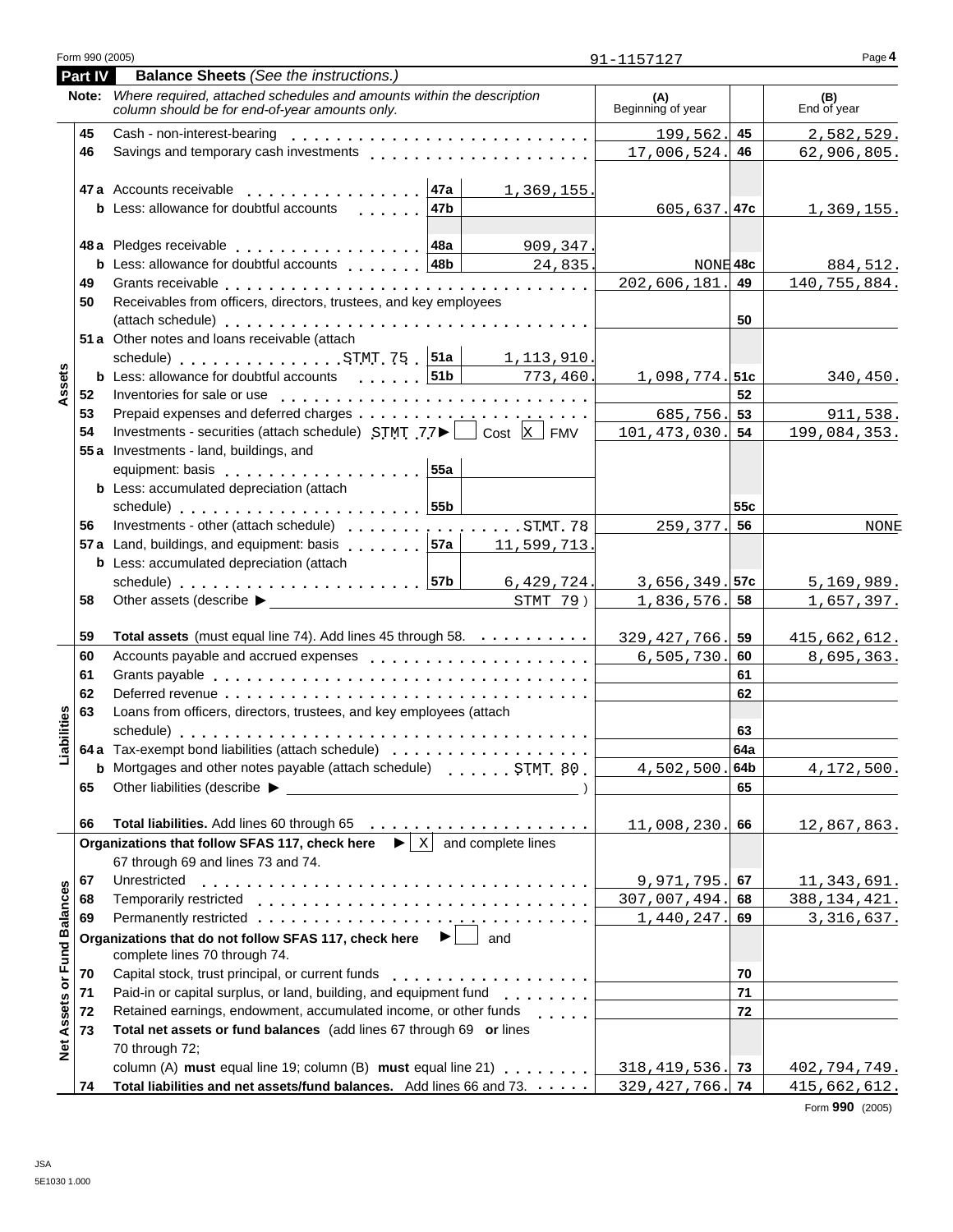| Form 990 (2005) |                                                                                                                       |                                    | 91-1157127                              |                                                           |              | Page 5                                      |
|-----------------|-----------------------------------------------------------------------------------------------------------------------|------------------------------------|-----------------------------------------|-----------------------------------------------------------|--------------|---------------------------------------------|
| Part IV-A       | Reconciliation of Revenue per Audited Financial Statements With Revenue per Return (See the<br><i>instructions.</i> ) |                                    |                                         |                                                           |              |                                             |
| a               |                                                                                                                       |                                    |                                         |                                                           |              | a   188, 406, 444.                          |
| b               | Amounts included on line a but not on Part I, line 12:                                                                |                                    |                                         |                                                           |              |                                             |
| 1               |                                                                                                                       |                                    | b1                                      | $-273, 441.$                                              |              |                                             |
| $\mathbf{2}$    |                                                                                                                       |                                    | b2                                      | 33,500.                                                   |              |                                             |
| 3               |                                                                                                                       |                                    | b3                                      |                                                           |              |                                             |
| 4               |                                                                                                                       |                                    |                                         |                                                           |              |                                             |
|                 |                                                                                                                       |                                    | b4                                      |                                                           |              |                                             |
|                 |                                                                                                                       |                                    |                                         |                                                           | b            | $-239,941.$                                 |
| c               |                                                                                                                       |                                    |                                         |                                                           | $\mathbf{c}$ | 188,646,385.                                |
| d               | Amounts included on Part I, line 12, but not on line a:                                                               |                                    |                                         |                                                           |              |                                             |
| 1               | Investment expenses not included on Part I, line 6b $\ldots \ldots \ldots \ldots \ldots$                              |                                    |                                         |                                                           |              |                                             |
| $\mathbf{2}$    |                                                                                                                       |                                    |                                         |                                                           |              |                                             |
|                 |                                                                                                                       |                                    |                                         | $-25, 484.$                                               |              |                                             |
|                 |                                                                                                                       |                                    |                                         |                                                           |              | $-25,484.$                                  |
| е<br>Part IV-B  |                                                                                                                       |                                    |                                         |                                                           |              |                                             |
|                 |                                                                                                                       |                                    |                                         |                                                           |              |                                             |
| a               | Total expenses and losses per audited financial statements                                                            |                                    |                                         |                                                           | $\mathbf{a}$ | 104,031,273.                                |
| b               | Amounts included on line a but not on Part I, line 17:                                                                |                                    | b1                                      |                                                           |              |                                             |
| 1               |                                                                                                                       |                                    | b <sub>2</sub>                          | 33,500.                                                   |              |                                             |
| $\mathbf{2}$    |                                                                                                                       |                                    | b <sub>3</sub>                          |                                                           |              |                                             |
| 3               |                                                                                                                       |                                    |                                         |                                                           |              |                                             |
| 4               |                                                                                                                       |                                    | b4                                      |                                                           |              |                                             |
|                 |                                                                                                                       |                                    |                                         |                                                           | b            | 33,500.                                     |
|                 |                                                                                                                       |                                    |                                         |                                                           |              | c   103, 997, 773.                          |
| C               |                                                                                                                       |                                    |                                         |                                                           |              |                                             |
| d               | Amounts included on Part I, line 17, but not on line a:                                                               |                                    | d1                                      |                                                           |              |                                             |
| 1               |                                                                                                                       |                                    |                                         |                                                           |              |                                             |
| 2               |                                                                                                                       |                                    | d2                                      | $-25,484.$                                                |              |                                             |
|                 |                                                                                                                       |                                    |                                         |                                                           | d            | $-25,484.$                                  |
| е               |                                                                                                                       |                                    |                                         |                                                           |              | 103,972,289.                                |
| Part V          | Current Officers, Directors, Trustees, and Key Employees (List each person who was an officer, director, trustee,     |                                    |                                         |                                                           |              |                                             |
|                 | or key employee at any time during the year even if they were not compensated.) (See the instructions.)               |                                    |                                         |                                                           |              |                                             |
|                 | (A) Name and address                                                                                                  | (B)<br>Title and average hours per | (C) Compensation<br>(If not paid, enter | (D) Contributions to employee<br>benefit plans & deferred |              | (E) Expense account<br>and other allowances |
|                 |                                                                                                                       | week devoted to position           | -0-.)                                   | compensation plans                                        |              |                                             |
|                 |                                                                                                                       |                                    |                                         |                                                           |              |                                             |
|                 | SEE STATEMENT 84                                                                                                      |                                    | 486,575.                                | 57,002.                                                   |              | 2,887.                                      |
|                 |                                                                                                                       |                                    |                                         |                                                           |              |                                             |
|                 |                                                                                                                       |                                    |                                         |                                                           |              |                                             |
|                 |                                                                                                                       |                                    |                                         |                                                           |              |                                             |
|                 |                                                                                                                       |                                    |                                         |                                                           |              |                                             |
|                 |                                                                                                                       |                                    |                                         |                                                           |              |                                             |
|                 |                                                                                                                       |                                    |                                         |                                                           |              |                                             |
|                 |                                                                                                                       |                                    |                                         |                                                           |              |                                             |
|                 |                                                                                                                       |                                    |                                         |                                                           |              |                                             |
|                 |                                                                                                                       |                                    |                                         |                                                           |              |                                             |
|                 |                                                                                                                       |                                    |                                         |                                                           |              |                                             |
|                 |                                                                                                                       |                                    |                                         |                                                           |              |                                             |
|                 |                                                                                                                       |                                    |                                         |                                                           |              |                                             |
|                 |                                                                                                                       |                                    |                                         |                                                           |              |                                             |
|                 |                                                                                                                       |                                    |                                         |                                                           |              |                                             |
|                 |                                                                                                                       |                                    |                                         |                                                           |              |                                             |
|                 |                                                                                                                       |                                    |                                         |                                                           |              |                                             |
|                 |                                                                                                                       |                                    |                                         |                                                           |              |                                             |
|                 |                                                                                                                       |                                    |                                         |                                                           |              |                                             |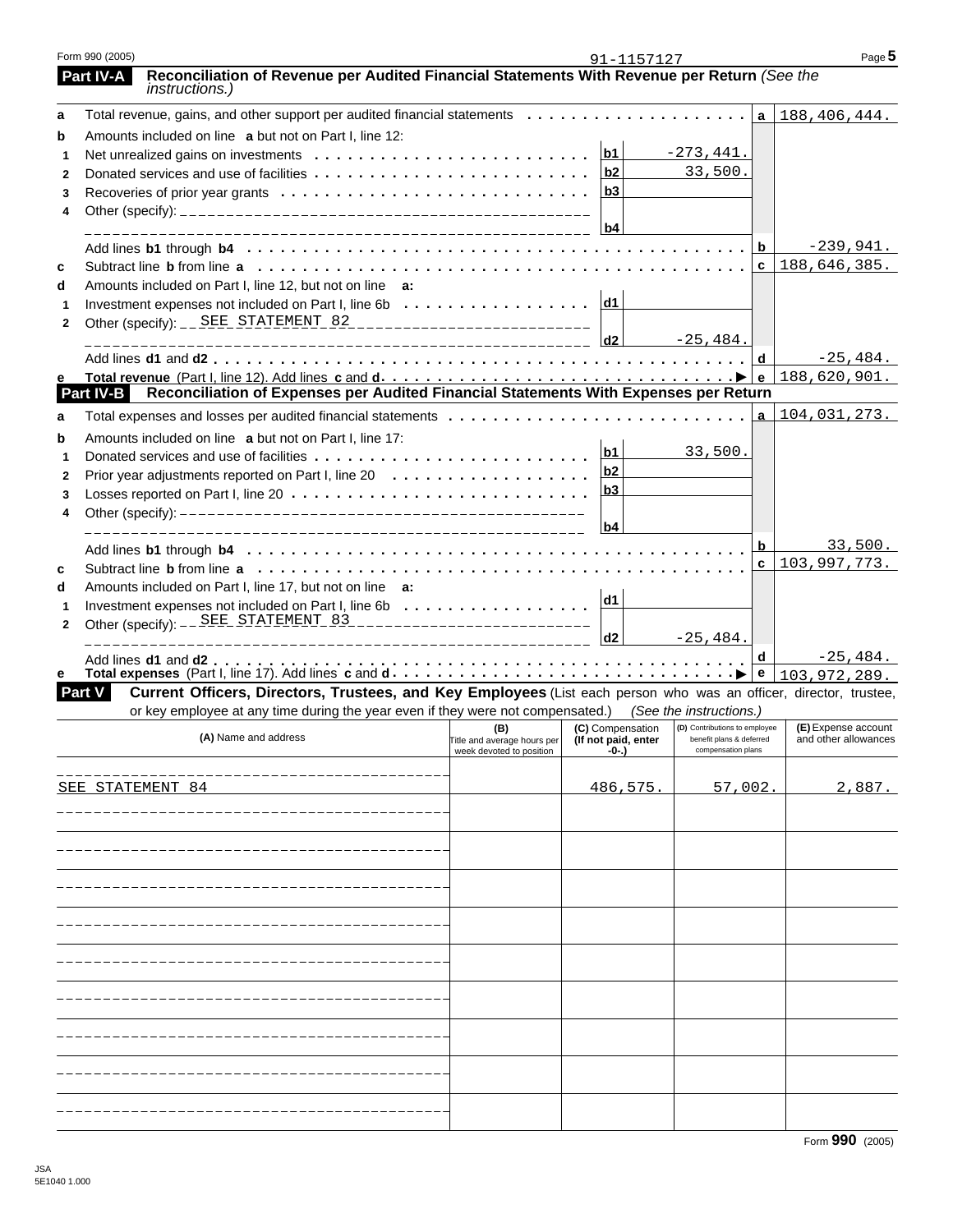| Form 990 (2005)<br>91-1157127                                                                                                                                                                                                                                                                                                                 |     |       | Page 6 |
|-----------------------------------------------------------------------------------------------------------------------------------------------------------------------------------------------------------------------------------------------------------------------------------------------------------------------------------------------|-----|-------|--------|
| Current Officers, Directors, Trustees, and Key Employees (continued)<br><b>Part V-A</b>                                                                                                                                                                                                                                                       |     | Yes l | No.    |
| 75a Enter the total number of officers, directors, and trustees permitted to vote on organization business at board<br>10                                                                                                                                                                                                                     |     |       |        |
| <b>b</b> Are any officers, directors, trustees, or key employees listed in Form 990, Part V-A, or highest compensated<br>employees listed in Schedule A, Part I, or highest compensated professional and other independent<br>contractors listed in Schedule A, Part II-A or II-B, related to each other through family or business           |     |       |        |
| relationships? If "Yes," attach a statement that identifies the individuals and explains the relationship(s)                                                                                                                                                                                                                                  |     |       | X      |
| 75b <br>c Do any officers, directors, trustees, or key employees listed in Form 990, Part V-A, or highest compensated<br>employees listed in Schedule A, Part I, or highest compensated professional and other independent<br>contractors listed in Schedule A, Part II-A or II-B, receive compensation from any other organizations, whether |     |       |        |
| tax exempt or taxable, that are related to this organization through common supervision or common control?<br><b>Note.</b> Related organizations include section 509(a)(3) supporting organizations.                                                                                                                                          | 75c |       | Χ      |
| If "Yes," attach a statement that identifies the individuals, explains the relationship between this organization and<br>the other organization(s), and describes the compensation arrangements, including amounts paid to each<br>individual by each related organization.                                                                   |     |       |        |
| <b>d</b> Does the organization have a written conflict of interest policy? $\cdots \cdots \cdots \cdots \cdots \cdots \cdots \cdots \cdots \cdots$   75d   X                                                                                                                                                                                  |     |       |        |

| Part V-B Former Officers, Directors, Trustees, and Key Employees That Received Compensation or Other Benefits               |
|-----------------------------------------------------------------------------------------------------------------------------|
| (If any former officer, director, trustee, or key employee received compensation or other benefits (described below) during |
| the year, list that person below and enter the amount of compensation or other benefits in the appropriate column. See the  |
| instructions.)                                                                                                              |

|    | (A) Name and address                                                                                                                                                                                                              | (B) Loans and Advances | (C) Compensation | (D) Contributions to employee<br>benefit plans & deferred<br>compensation plans |     | (E) Expense<br>account and other<br>allowances |           |
|----|-----------------------------------------------------------------------------------------------------------------------------------------------------------------------------------------------------------------------------------|------------------------|------------------|---------------------------------------------------------------------------------|-----|------------------------------------------------|-----------|
|    |                                                                                                                                                                                                                                   | - 0 –                  | $-0-$            | $-0-$                                                                           | -0- |                                                |           |
|    |                                                                                                                                                                                                                                   |                        |                  |                                                                                 |     |                                                |           |
|    |                                                                                                                                                                                                                                   |                        |                  |                                                                                 |     |                                                |           |
|    |                                                                                                                                                                                                                                   |                        |                  |                                                                                 |     |                                                |           |
|    |                                                                                                                                                                                                                                   |                        |                  |                                                                                 |     |                                                |           |
|    | __________________________________                                                                                                                                                                                                |                        |                  |                                                                                 |     |                                                |           |
|    |                                                                                                                                                                                                                                   |                        |                  |                                                                                 |     |                                                |           |
|    |                                                                                                                                                                                                                                   |                        |                  |                                                                                 |     |                                                |           |
|    |                                                                                                                                                                                                                                   |                        |                  |                                                                                 |     |                                                |           |
|    |                                                                                                                                                                                                                                   |                        |                  |                                                                                 |     |                                                |           |
|    | Part VI Other Information (See the instructions.)                                                                                                                                                                                 |                        |                  |                                                                                 |     | <b>Yes</b>                                     | <b>No</b> |
| 76 | Did the organization engage in any activity not previously reported to the IRS? If "Yes," attach a detailed                                                                                                                       |                        |                  |                                                                                 | 76  |                                                | Χ         |
| 77 | Were any changes made in the organizing or governing documents but not reported to the IRS?                                                                                                                                       |                        |                  | and a series and a series                                                       | 77  |                                                | X         |
|    | If "Yes," attach a conformed copy of the changes.                                                                                                                                                                                 |                        |                  |                                                                                 |     |                                                |           |
|    | 78a Did the organization have unrelated business gross income of \$1,000 or more during the year covered by<br>this return?                                                                                                       |                        |                  |                                                                                 | 78a |                                                | X         |
|    | b If "Yes," has it filed a tax return on Form 990-T for this year?                                                                                                                                                                |                        |                  |                                                                                 | 78b | N/IA                                           |           |
| 79 | Was there a liquidation, dissolution, termination, or substantial contraction during the year? If "Yes," attach<br>a statement and the state of the state of the state of the state of the state of the state of the state of the |                        |                  |                                                                                 | 79  |                                                | X         |
|    | 80a Is the organization related (other than by association with a statewide or nationwide organization) through                                                                                                                   |                        |                  |                                                                                 |     |                                                |           |

| 80a Is the organization related (other than by association with a statewide or nationwide organization) through |     |       |  |
|-----------------------------------------------------------------------------------------------------------------|-----|-------|--|
| common membership, governing bodies, trustees, officers, etc., to any other exempt or nonexempt                 | 80a |       |  |
| $\frac{1}{2}$ exempt or $\frac{1}{2}$ nonexempt                                                                 |     |       |  |
| 81a Enter direct and indirect political expenditures. (See line 81 instructions.)  81a                          |     |       |  |
|                                                                                                                 |     | N / A |  |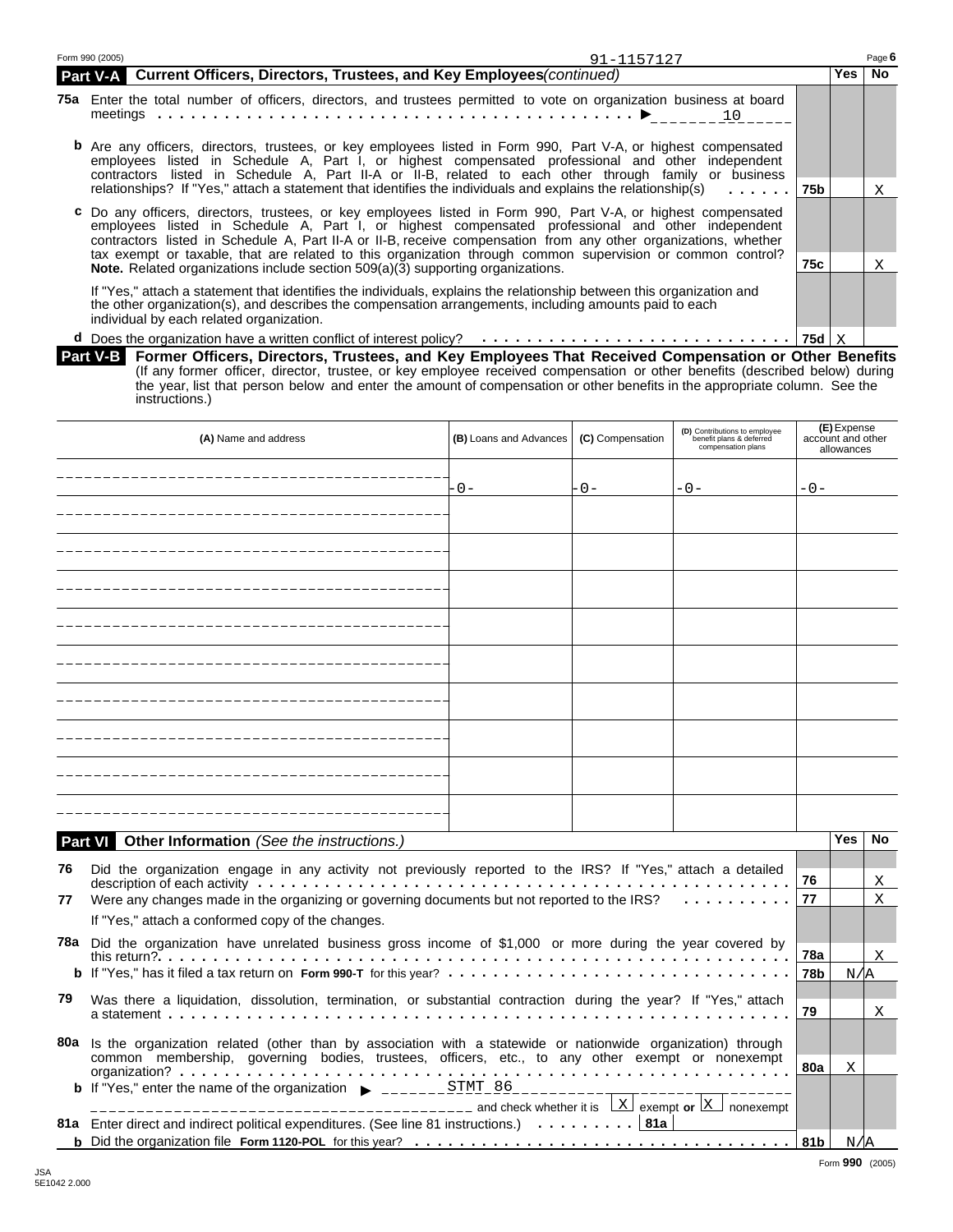| Form 990 (2005)                                                                                                                                                                                                                                                                                                                                          | 91-1157127               |                                     |      |             | Page 7      |
|----------------------------------------------------------------------------------------------------------------------------------------------------------------------------------------------------------------------------------------------------------------------------------------------------------------------------------------------------------|--------------------------|-------------------------------------|------|-------------|-------------|
| <b>Part VI</b> Other Information (continued)                                                                                                                                                                                                                                                                                                             |                          |                                     |      | Yes No      |             |
| 82 a Did the organization receive donated services or the use of materials, equipment, or facilities at no charge                                                                                                                                                                                                                                        |                          |                                     |      |             |             |
| or at substantially less than fair rental value?                                                                                                                                                                                                                                                                                                         |                          |                                     | 82a  | X           |             |
| <b>b</b> If "Yes," you may indicate the value of these items here. Do not include this amount                                                                                                                                                                                                                                                            |                          |                                     |      |             |             |
|                                                                                                                                                                                                                                                                                                                                                          |                          | 33,500.                             |      |             |             |
| 83 a Did the organization comply with the public inspection requirements for returns and exemption applications?                                                                                                                                                                                                                                         |                          |                                     | 83a  | X           |             |
| <b>b</b> Did the organization comply with the disclosure requirements relating to quid pro quo contributions?                                                                                                                                                                                                                                            |                          |                                     | 83b  | X           |             |
| 84 a Did the organization solicit any contributions or gifts that were not tax deductible?                                                                                                                                                                                                                                                               |                          |                                     | 84a  |             | Χ           |
| <b>b</b> If "Yes," did the organization include with every solicitation an express statement that such contributions                                                                                                                                                                                                                                     |                          |                                     |      |             |             |
| or gifts were not tax deductible?                                                                                                                                                                                                                                                                                                                        |                          |                                     | 84b  | N/R         |             |
| 501(c)(4), (5), or (6) organizations. a Were substantially all dues nondeductible by members?<br>85                                                                                                                                                                                                                                                      |                          |                                     | 85a  | N/R         |             |
| <b>b</b> Did the organization make only in-house lobbying expenditures of \$2,000 or less?                                                                                                                                                                                                                                                               |                          |                                     | 85b  | N/R         |             |
| If "Yes" was answered to either 85a or 85b, do not complete 85c through 85h below unless the organization                                                                                                                                                                                                                                                |                          |                                     |      |             |             |
| received a waiver for proxy tax owed for the prior year.                                                                                                                                                                                                                                                                                                 |                          |                                     |      |             |             |
|                                                                                                                                                                                                                                                                                                                                                          | 85c                      | N/A                                 |      |             |             |
| d Section 162(e) lobbying and political expenditures                                                                                                                                                                                                                                                                                                     | 85d                      | N/A                                 |      |             |             |
| <b>e</b> Aggregate nondeductible amount of section $6033(e)(1)(A)$ dues notices                                                                                                                                                                                                                                                                          | <b>85e</b><br><u>.</u>   | N/A                                 |      |             |             |
| f Taxable amount of lobbying and political expenditures (line 85d less 85e)                                                                                                                                                                                                                                                                              | 85f                      | N/A                                 |      |             |             |
| g Does the organization elect to pay the section 6033(e) tax on the amount on line 85f?                                                                                                                                                                                                                                                                  |                          | .                                   | 85g  | N/A         |             |
| h If section 6033(e)(1)(A) dues notices were sent, does the organization agree to add the amount on line 85f to its reasonable                                                                                                                                                                                                                           |                          |                                     |      |             |             |
| estimate of dues allocable to nondeductible lobbying and political expenditures for the following tax year?                                                                                                                                                                                                                                              |                          | .                                   | 85h  | N/A         |             |
| 501(c)(7) orgs. Enter: a Initiation fees and capital contributions included on line 12<br>86                                                                                                                                                                                                                                                             | <b>86a</b><br>. <b>.</b> | N/A                                 |      |             |             |
| <b>b</b> Gross receipts, included on line 12, for public use of club facilities                                                                                                                                                                                                                                                                          | 86b<br>.                 | N/A                                 |      |             |             |
| 501(c)(12) orgs. Enter: a Gross income from members or shareholders<br>87                                                                                                                                                                                                                                                                                | 87a                      | N/A                                 |      |             |             |
| <b>b</b> Gross income from other sources. (Do not net amounts due or paid to other                                                                                                                                                                                                                                                                       |                          |                                     |      |             |             |
|                                                                                                                                                                                                                                                                                                                                                          | 87b                      | N/A                                 |      |             |             |
| At any time during the year, did the organization own a 50% or greater interest in a taxable corporation or<br>88                                                                                                                                                                                                                                        |                          |                                     |      |             |             |
| partnership, or an entity disregarded as separate from the organization under Regulations sections                                                                                                                                                                                                                                                       |                          |                                     |      |             |             |
| 301.7701-2 and 301.7701-3? If "Yes," complete Part IX                                                                                                                                                                                                                                                                                                    |                          |                                     | 88   |             | Χ           |
| 89 a $501(c)(3)$ organizations. Enter: Amount of tax imposed on the organization during the year under:                                                                                                                                                                                                                                                  |                          |                                     |      |             |             |
| NONE ; section 4912 $\blacktriangleright$<br>section 4911 $\blacktriangleright$                                                                                                                                                                                                                                                                          | NONE ; section 4955      | NONE                                |      |             |             |
| <b>b</b> $501(c)(3)$ and $501(c)(4)$ orgs. Did the organization engage in any section 4958 excess benefit transaction                                                                                                                                                                                                                                    |                          |                                     |      |             |             |
| during the year or did it become aware of an excess benefit transaction from a prior year? If "Yes," attach                                                                                                                                                                                                                                              |                          |                                     |      |             |             |
| a statement explaining each transaction                                                                                                                                                                                                                                                                                                                  |                          |                                     | 89b  |             | Χ           |
| c Enter: Amount of tax imposed on the organization managers or disqualified persons during the year under                                                                                                                                                                                                                                                |                          |                                     |      |             |             |
| sections 4912, 4955, and 4958                                                                                                                                                                                                                                                                                                                            |                          |                                     |      |             | NONE        |
| d Enter: Amount of tax on line 89c, above, reimbursed by the organization                                                                                                                                                                                                                                                                                |                          |                                     |      |             | <b>NONE</b> |
| 90 a List the states with which a copy of this return is filed<br>$\blacktriangleright$ WA                                                                                                                                                                                                                                                               |                          |                                     |      |             |             |
| b Number of employees employed in the pay period that includes March 12, 2005 (See instructions.)                                                                                                                                                                                                                                                        |                          |                                     |      | 90b $ 429$  |             |
| 91 a The books are in care of MARLOW KEE                                                                                                                                                                                                                                                                                                                 |                          | $206 - 285 - 3500$<br>Telephone no. |      |             |             |
| Located at 1455 NW LEARY WAY SEATTLE, WA                                                                                                                                                                                                                                                                                                                 | $ZIP + 4$                | 98107                               |      |             |             |
|                                                                                                                                                                                                                                                                                                                                                          |                          |                                     |      |             |             |
| <b>b</b> At any time during the calendar year, did the organization have an interest in or a signature or other authority over                                                                                                                                                                                                                           |                          |                                     |      | Yes         | No          |
| a financial account in a foreign country (such as a bank account, securities account, or other financial account)?                                                                                                                                                                                                                                       |                          | .                                   | 91 b | $\mathbf x$ |             |
| If "Yes," enter the name of the foreign country > SEE_GENERAL_EXPLANATION, STATEMENT 3                                                                                                                                                                                                                                                                   |                          |                                     |      |             |             |
| See the instructions for exceptions and filing requirements for Form TD F 90-22.1, Report of Foreign Bank                                                                                                                                                                                                                                                |                          |                                     |      |             |             |
| and Financial Accounts.                                                                                                                                                                                                                                                                                                                                  |                          |                                     |      |             |             |
|                                                                                                                                                                                                                                                                                                                                                          |                          |                                     | 91c  | X           |             |
| c At any time during the calendar year, did the organization maintain an office outside of the United States?<br>If "Yes," enter the name of the foreign country $\triangleright$ SEE GENERAL EXPLANATION, STATEMENT 3                                                                                                                                   |                          | .                                   |      |             |             |
|                                                                                                                                                                                                                                                                                                                                                          |                          |                                     |      |             |             |
|                                                                                                                                                                                                                                                                                                                                                          |                          |                                     |      |             |             |
| Section 4947(a)(1) nonexempt charitable trusts filing Form 990 in lieu of Form 1041 - Check here entitled as a manner of the state of the state of the state of the state of the state of the state of the state of the state<br>92<br>and enter the amount of tax-exempt interest received or accrued during the tax year $\ldots \ldots \ldots \ldots$ |                          | 92                                  |      | N/A         |             |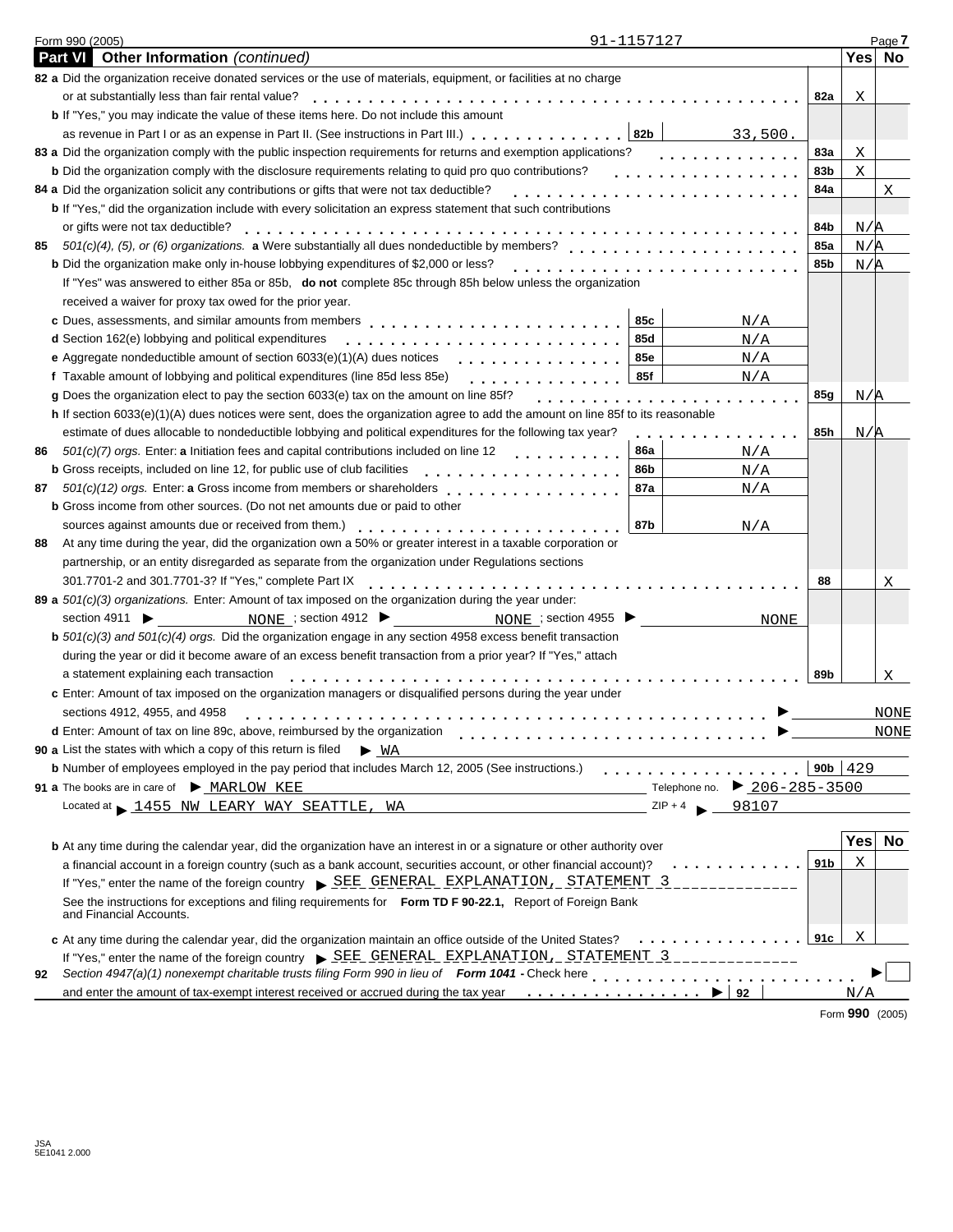| Form 990 (2005)   |                                                                                                                                                                                                                                                                                                                                      |                             |                                                                                 |                             | 91-1157127                                            | Page 8                                    |
|-------------------|--------------------------------------------------------------------------------------------------------------------------------------------------------------------------------------------------------------------------------------------------------------------------------------------------------------------------------------|-----------------------------|---------------------------------------------------------------------------------|-----------------------------|-------------------------------------------------------|-------------------------------------------|
| <b>Part VII</b>   | Analysis of Income-Producing Activities (See the instructions.)                                                                                                                                                                                                                                                                      |                             | Unrelated business income                                                       |                             |                                                       | (E)                                       |
| <i>indicated.</i> | Note: Enter gross amounts unless otherwise                                                                                                                                                                                                                                                                                           | (A)<br><b>Business code</b> | (B)<br>Amount                                                                   | (C)<br>Exclusion code       | Excluded by section 512, 513, or 514<br>(D)<br>Amount | Related or<br>exempt function             |
| 93                | Program service revenue:<br>a PRODUCT SALES                                                                                                                                                                                                                                                                                          |                             |                                                                                 |                             |                                                       | income<br>37,255.                         |
| b                 | TECHNICAL ASSTNC                                                                                                                                                                                                                                                                                                                     |                             |                                                                                 |                             |                                                       | 123,093.                                  |
| TRAINING<br>c     |                                                                                                                                                                                                                                                                                                                                      |                             |                                                                                 |                             |                                                       | 14,433.                                   |
|                   | d INT ON PRINCIPAL                                                                                                                                                                                                                                                                                                                   |                             |                                                                                 |                             |                                                       | 104,389.                                  |
| е                 | f Medicare/Medicaid payments                                                                                                                                                                                                                                                                                                         |                             |                                                                                 |                             |                                                       |                                           |
|                   | g Fees and contracts from government agencies                                                                                                                                                                                                                                                                                        |                             |                                                                                 |                             |                                                       |                                           |
|                   | Membership dues and assessments                                                                                                                                                                                                                                                                                                      |                             |                                                                                 |                             |                                                       |                                           |
|                   | Interest on savings and temporary cash investments                                                                                                                                                                                                                                                                                   |                             |                                                                                 | 14                          | 11,158.                                               |                                           |
|                   | Dividends and interest from securities                                                                                                                                                                                                                                                                                               |                             |                                                                                 | 14                          | 3,498,937.                                            |                                           |
|                   | Net rental income or (loss) from real estate:                                                                                                                                                                                                                                                                                        |                             |                                                                                 |                             |                                                       |                                           |
|                   | a debt-financed property                                                                                                                                                                                                                                                                                                             |                             |                                                                                 |                             |                                                       |                                           |
|                   | <b>b</b> not debt-financed property <b>contains the set of the set of the set of the set of the set of the set of the set of the set of the set of the set of the set of the set of the set of the set of the set of the set of the s</b>                                                                                            |                             |                                                                                 | 16                          | 366.                                                  |                                           |
|                   | Net rental income or (loss) from personal property                                                                                                                                                                                                                                                                                   |                             |                                                                                 |                             |                                                       |                                           |
|                   | Other investment income                                                                                                                                                                                                                                                                                                              |                             |                                                                                 |                             |                                                       |                                           |
|                   | Gain or (loss) from sales of assets other than inventory                                                                                                                                                                                                                                                                             |                             |                                                                                 | 18                          | 130,359.                                              |                                           |
|                   | Net income or (loss) from special events.                                                                                                                                                                                                                                                                                            |                             |                                                                                 |                             |                                                       |                                           |
|                   | Gross profit or (loss) from sales of inventory                                                                                                                                                                                                                                                                                       |                             |                                                                                 |                             |                                                       |                                           |
|                   | <b>b</b> ST <u>MT 87</u>                                                                                                                                                                                                                                                                                                             |                             |                                                                                 |                             | 269,646.                                              |                                           |
| С                 |                                                                                                                                                                                                                                                                                                                                      |                             |                                                                                 |                             |                                                       |                                           |
| d                 |                                                                                                                                                                                                                                                                                                                                      |                             |                                                                                 |                             |                                                       |                                           |
| е                 |                                                                                                                                                                                                                                                                                                                                      |                             |                                                                                 |                             |                                                       |                                           |
|                   | Subtotal (add columns $(B)$ , $(D)$ , and $(E)$ )                                                                                                                                                                                                                                                                                    |                             | the contract of the contract of the contract of the contract of the contract of |                             | 3,910,466.                                            | 279,170.                                  |
|                   | Total (add line 104, columns (B), (D), and (E)) $\cdots$ $\cdots$ $\cdots$ $\cdots$ $\cdots$ $\cdots$ $\cdots$ $\cdots$ $\cdots$ $\cdots$ $\cdots$                                                                                                                                                                                   |                             |                                                                                 |                             |                                                       | 4,189,636.                                |
| ▼                 | of the organization's exempt purposes (other than by providing funds for such purposes).<br>STMT 88                                                                                                                                                                                                                                  |                             |                                                                                 |                             |                                                       |                                           |
|                   |                                                                                                                                                                                                                                                                                                                                      |                             |                                                                                 |                             |                                                       |                                           |
| <b>Part IX</b>    | Information Regarding Taxable Subsidiaries and Disregarded Entities (See the instructions.<br>(A)                                                                                                                                                                                                                                    |                             |                                                                                 |                             |                                                       |                                           |
|                   | Name, address, and EIN of corporation,                                                                                                                                                                                                                                                                                               |                             | (B)<br>Percentage of                                                            | (C)<br>Nature of activities | (D)<br>Total income                                   | (E)<br>End-of-year                        |
|                   | partnership, or disregarded entity<br>STMT 89                                                                                                                                                                                                                                                                                        |                             | ownership interest<br>%                                                         |                             | 11,471.                                               | assets<br>270,848.                        |
|                   |                                                                                                                                                                                                                                                                                                                                      |                             | %                                                                               |                             |                                                       |                                           |
|                   |                                                                                                                                                                                                                                                                                                                                      |                             | %                                                                               |                             |                                                       |                                           |
|                   |                                                                                                                                                                                                                                                                                                                                      |                             | $\frac{0}{c}$                                                                   |                             |                                                       |                                           |
| Part X            | Information Regarding Transfers Associated with Personal Benefit Contracts (See the instructions.)                                                                                                                                                                                                                                   |                             |                                                                                 |                             |                                                       |                                           |
|                   | (a) Did the organization, during the year, receive any funds, directly or indirectly, to pay premiums on a personal benefit contract?<br>(b) Did the organization, during the year, pay premiums, directly or indirectly, on a personal benefit contract?<br>Note: If "Yes" to (b), file Form 8870 and Form 4720 (see instructions). |                             |                                                                                 |                             |                                                       | Yes<br>No<br>X<br>Yes<br>X<br>No          |
| <b>Please</b>     | Under penalties of perjury, I declare that I have examined this return, including accompanying schedules and statements, and to the best of my knowledge<br>and belief, it is true, correct, and complete. Declaration of preparer (other than officer) is based on all information of which preparer has any knowledge.             |                             |                                                                                 |                             |                                                       |                                           |
| Sign              |                                                                                                                                                                                                                                                                                                                                      |                             |                                                                                 |                             |                                                       |                                           |
| Here              | Signature of officer                                                                                                                                                                                                                                                                                                                 |                             |                                                                                 |                             | Date                                                  |                                           |
|                   |                                                                                                                                                                                                                                                                                                                                      |                             |                                                                                 |                             |                                                       |                                           |
|                   | Type or print name and title.                                                                                                                                                                                                                                                                                                        |                             |                                                                                 |                             |                                                       |                                           |
|                   | Preparer's                                                                                                                                                                                                                                                                                                                           |                             |                                                                                 | Date                        | Check if<br>self-                                     | Preparer's SSN or PTIN (See Gen. Inst. W) |
| Paid              | signature                                                                                                                                                                                                                                                                                                                            |                             |                                                                                 |                             | employed $\blacksquare$                               | P00000565                                 |
| <b>Preparer's</b> | Firm's name (or yours                                                                                                                                                                                                                                                                                                                | CLARK NUBER P.S.            |                                                                                 |                             | EIN                                                   | 91-1194016                                |
| <b>Use Only</b>   | if self-employed),<br>address, and ZIP + 4                                                                                                                                                                                                                                                                                           |                             | 10900 NE 4TH, SUITE 1700                                                        |                             | Phone                                                 |                                           |
|                   |                                                                                                                                                                                                                                                                                                                                      | BELLEVUE,                   | WA                                                                              | 98004                       | no.                                                   | 425 454-4919                              |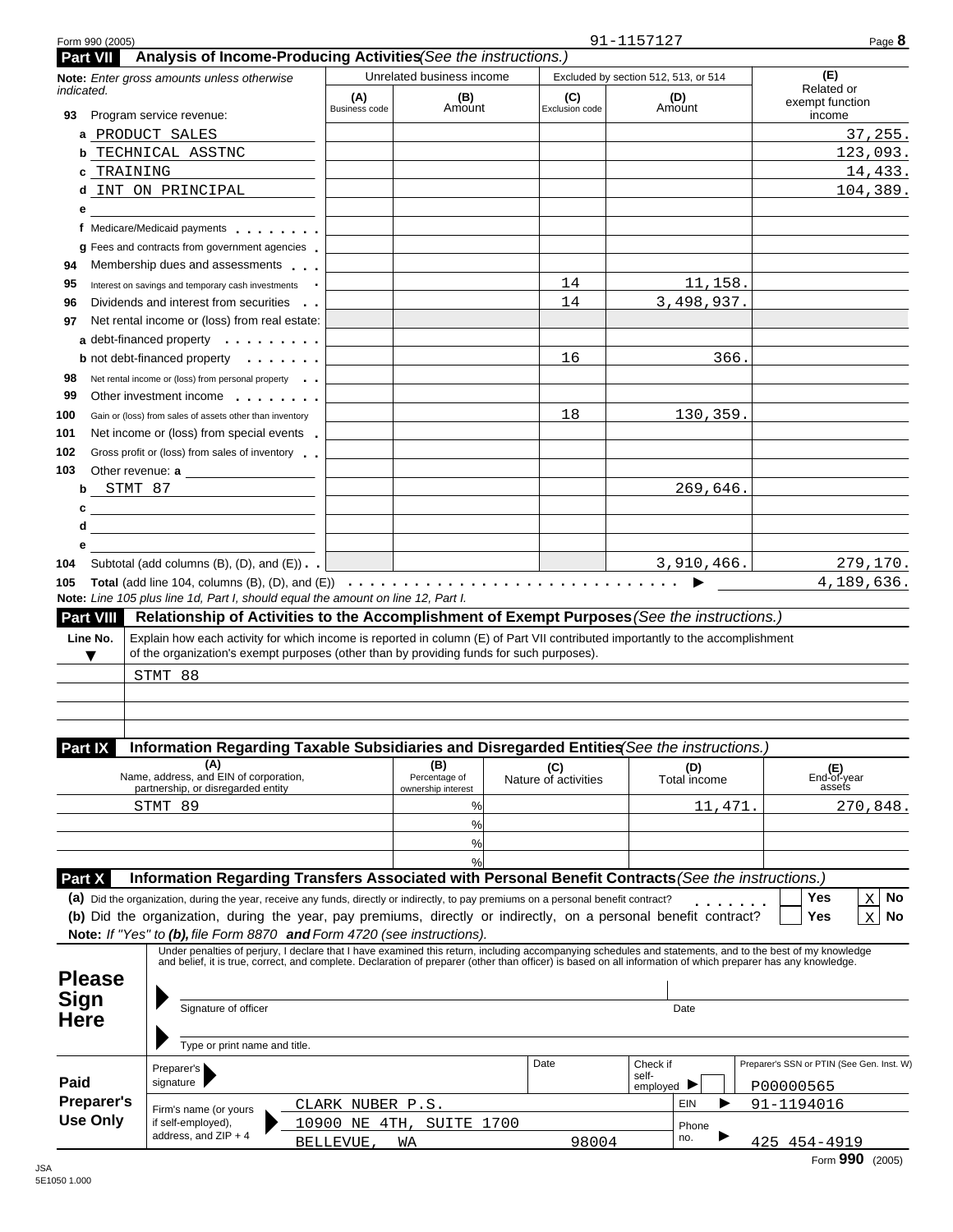### **SCHEDULE A Organization Exempt Under Section 501(c)(3)** OMB No. 1545-0047

(Form 990 or 990-EZ)<br>
For 4947(a)(1) Nonexempt Charitable Trust<br>
Department of the Treasury Supplementary Information - (See separate instructions.)

**Department of the Treasury IMUST be completed by the above organizations and attached to their Form 990 or 990-EZ <br>Internal Revenue Service ▶ MUST be completed by the above organizations and attached to their Form 990** 

| <b>THUSHIM INSTRUCTOR OCTTO</b> |  |                          |  |
|---------------------------------|--|--------------------------|--|
|                                 |  | Name of the organization |  |

|  | PROGRAM FOR APPROPRIATE TECHNOLOGY IN HEAL |  |
|--|--------------------------------------------|--|

| PROGRAM FOR APPROPRIATE TECHNOLOGY IN HEALTH                                                                                                                                                                                                                                    |                                                             |                     |                                                                           | 91-1157127                                     |
|---------------------------------------------------------------------------------------------------------------------------------------------------------------------------------------------------------------------------------------------------------------------------------|-------------------------------------------------------------|---------------------|---------------------------------------------------------------------------|------------------------------------------------|
| Compensation of the Five Highest Paid Employees Other Than Officers, Directors, and Trustees<br>Part I<br>(See page 1 of the instructions. List each one. If there are none, enter "None.")                                                                                     |                                                             |                     |                                                                           |                                                |
| (a) Name and address of each employee paid more<br>than \$50,000                                                                                                                                                                                                                | (b) Title and average hours<br>per week devoted to position | (c) Compensation    | (d) Contributions to<br>employee benefit plans &<br>deferred compensation | (e) Expense<br>account and other<br>allowances |
| SEE STATEMENT 90                                                                                                                                                                                                                                                                |                                                             |                     |                                                                           |                                                |
|                                                                                                                                                                                                                                                                                 |                                                             |                     |                                                                           |                                                |
|                                                                                                                                                                                                                                                                                 |                                                             |                     |                                                                           |                                                |
|                                                                                                                                                                                                                                                                                 |                                                             |                     |                                                                           |                                                |
|                                                                                                                                                                                                                                                                                 |                                                             |                     |                                                                           |                                                |
|                                                                                                                                                                                                                                                                                 |                                                             |                     |                                                                           |                                                |
| Total number of other employees paid over \$50,000 ►                                                                                                                                                                                                                            | 196                                                         |                     |                                                                           |                                                |
| Part II-A Compensation of the Five Highest Paid Independent Contractors for Professional Services<br>(See page 2 of the instructions. List each one (whether individuals or firms). If there are none, enter "None.")                                                           |                                                             |                     |                                                                           |                                                |
| (a) Name and address of each independent contractor paid more than \$50,000                                                                                                                                                                                                     |                                                             | (b) Type of service |                                                                           | (c) Compensation                               |
| SEE STATEMENT 91                                                                                                                                                                                                                                                                |                                                             |                     |                                                                           |                                                |
|                                                                                                                                                                                                                                                                                 |                                                             |                     |                                                                           |                                                |
|                                                                                                                                                                                                                                                                                 |                                                             |                     |                                                                           |                                                |
|                                                                                                                                                                                                                                                                                 |                                                             |                     |                                                                           |                                                |
|                                                                                                                                                                                                                                                                                 |                                                             |                     |                                                                           |                                                |
|                                                                                                                                                                                                                                                                                 |                                                             |                     |                                                                           |                                                |
| Total number of others receiving over \$50,000 for<br>professional services experience of the services                                                                                                                                                                          | <b>NONE</b>                                                 |                     |                                                                           |                                                |
| Part II-B Compensation of the Five Highest Paid Independent Contractors for Other Services<br>(List each contractor who performed services other than professional services, whether individuals or<br>firms. If there are none, enter "None." See page 2 of the instructions.) |                                                             |                     |                                                                           |                                                |
| (a) Name and address of each independent contractor paid more than \$50,000                                                                                                                                                                                                     |                                                             | (b) Type of service |                                                                           | (c) Compensation                               |
| SEE STATEMENT 92                                                                                                                                                                                                                                                                |                                                             |                     |                                                                           |                                                |
|                                                                                                                                                                                                                                                                                 |                                                             |                     |                                                                           |                                                |
|                                                                                                                                                                                                                                                                                 |                                                             |                     |                                                                           |                                                |
|                                                                                                                                                                                                                                                                                 |                                                             |                     |                                                                           |                                                |
|                                                                                                                                                                                                                                                                                 |                                                             |                     |                                                                           |                                                |
|                                                                                                                                                                                                                                                                                 |                                                             |                     |                                                                           |                                                |
| Total number of other contractors receiving over<br>\$50,000 for other services                                                                                                                                                                                                 |                                                             |                     |                                                                           |                                                |
| For Paperwork Reduction Act Notice, see the Instructions for Form 990 and Form 990-EZ.                                                                                                                                                                                          | 2                                                           |                     |                                                                           | Schedule A (Form 990 or 990-EZ) 2005           |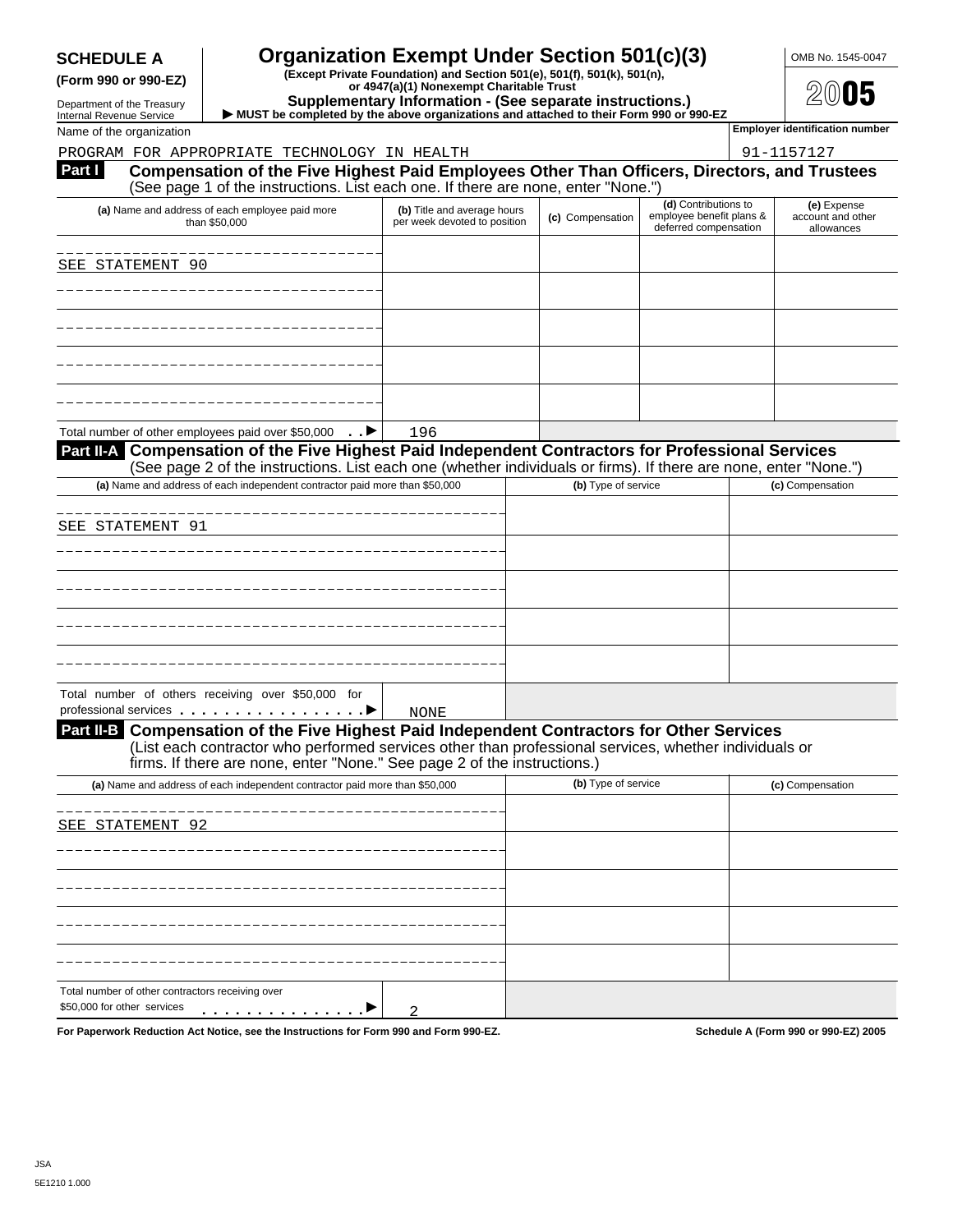|          |                | Schedule A (Form 990 or 990-EZ) 2005<br>91-1157127                                                                                                                                                                                                                                                                                                                                                                                                                                                       |                 |            | Page 2 |
|----------|----------------|----------------------------------------------------------------------------------------------------------------------------------------------------------------------------------------------------------------------------------------------------------------------------------------------------------------------------------------------------------------------------------------------------------------------------------------------------------------------------------------------------------|-----------------|------------|--------|
| Part III |                | <b>Statements About Activities</b> (See page 2 of the instructions.)                                                                                                                                                                                                                                                                                                                                                                                                                                     |                 | $Yes \mid$ | No     |
| 1        |                | During the year, has the organization attempted to influence national, state, or local legislation, including any<br>attempt to influence public opinion on a legislative matter or referendum? If "Yes," enter the total expenses paid                                                                                                                                                                                                                                                                  | 1               | Χ          |        |
|          |                | Organizations that made an election under section 501(h) by filing Form 5768 must complete Part VI-A. Other                                                                                                                                                                                                                                                                                                                                                                                              |                 |            |        |
|          |                | organizations checking "Yes" must complete Part VI-B AND attach a statement giving a detailed description of<br>the lobbying activities.                                                                                                                                                                                                                                                                                                                                                                 |                 |            |        |
| 2        |                | During the year, has the organization, either directly or indirectly, engaged in any of the following acts with any<br>substantial contributors, trustees, directors, officers, creators, key employees, or members of their families, or<br>with any taxable organization with which any such person is affiliated as an officer, director, trustee, majority<br>owner, or principal beneficiary? (If the answer to any question is "Yes," attach a detailed statement explaining the<br>transactions.) |                 |            |        |
| а        |                |                                                                                                                                                                                                                                                                                                                                                                                                                                                                                                          | 2a              |            | X      |
| b        |                |                                                                                                                                                                                                                                                                                                                                                                                                                                                                                                          | 2b              |            | X      |
| c        |                |                                                                                                                                                                                                                                                                                                                                                                                                                                                                                                          | 2c              |            | X      |
| d        |                | Payment of compensation (or payment or reimbursement of expenses if more than \$1,000)? FORM 990, PART V                                                                                                                                                                                                                                                                                                                                                                                                 | 2d              | Χ          |        |
| е        |                |                                                                                                                                                                                                                                                                                                                                                                                                                                                                                                          | 2e              |            | X      |
| За       |                | Do you make grants for scholarships, fellowships, student loans, etc.? (If "Yes," attach an explanation of how                                                                                                                                                                                                                                                                                                                                                                                           | За              | Χ          |        |
| b        |                |                                                                                                                                                                                                                                                                                                                                                                                                                                                                                                          | 3b              |            | X      |
| c        |                | During the year, did the organization receive a contribution of qualified real property interest under section 170(h)?                                                                                                                                                                                                                                                                                                                                                                                   | 3c              |            | X      |
| 4a       |                | Did you maintain any separate account for participating donors where donors have the right to provide advice on                                                                                                                                                                                                                                                                                                                                                                                          |                 |            |        |
|          |                | the use or distribution of funds?                                                                                                                                                                                                                                                                                                                                                                                                                                                                        | 4a              |            | X      |
|          |                | <b>b</b> Do you provide credit counseling, debt management, credit repair, or debt negotiation services?                                                                                                                                                                                                                                                                                                                                                                                                 | 4b              |            | X      |
|          | <b>Part IV</b> | <b>Reason for Non-Private Foundation Status (See pages 3 through 6 of the instructions.)</b>                                                                                                                                                                                                                                                                                                                                                                                                             |                 |            |        |
|          |                | The organization is not a private foundation because it is: (Please check only ONE applicable box.)                                                                                                                                                                                                                                                                                                                                                                                                      |                 |            |        |
| 5        |                | A church, convention of churches, or association of churches. Section 170(b)(1)(A)(i).                                                                                                                                                                                                                                                                                                                                                                                                                   |                 |            |        |
| 6        |                | A school. Section 170(b)(1)(A)(ii). (Also complete Part V.)                                                                                                                                                                                                                                                                                                                                                                                                                                              |                 |            |        |
| 7        |                | A hospital or a cooperative hospital service organization. Section 170(b)(1)(A)(iii).                                                                                                                                                                                                                                                                                                                                                                                                                    |                 |            |        |
| 8        |                | A Federal, state, or local government or governmental unit. Section 170(b)(1)(A)(v).                                                                                                                                                                                                                                                                                                                                                                                                                     |                 |            |        |
| 9        |                | A medical research organization operated in conjunction with a hospital. Section 170(b)(1)(A)(iii).<br>Enter the hospital's name, city,                                                                                                                                                                                                                                                                                                                                                                  |                 |            |        |
|          |                | and state $\blacktriangleright$                                                                                                                                                                                                                                                                                                                                                                                                                                                                          |                 |            |        |
| 10       |                | An organization operated for the benefit of a college or university owned or operated by a governmental unit. Section 170(b)(1)(A)(iv).<br>(Also complete the Support Schedule in Part IV-A.)                                                                                                                                                                                                                                                                                                            |                 |            |        |
|          |                | 11 a $\lfloor x \rfloor$ An organization that normally receives a substantial part of its support from a governmental unit or from the general public. Section<br>170(b)(1)(A)(vi). (Also complete the Support Schedule in Part IV-A.)                                                                                                                                                                                                                                                                   |                 |            |        |
| 11 b     |                | A community trust. Section 170(b)(1)(A)(vi). (Also complete the<br>Support Schedule in Part IV-A.)                                                                                                                                                                                                                                                                                                                                                                                                       |                 |            |        |
| 12       |                | An organization that normally receives: (1) more than 33 1/3%<br>of its support from contributions, membership fees, and gross                                                                                                                                                                                                                                                                                                                                                                           |                 |            |        |
|          |                | receipts from activities related to its charitable, etc., functions - subject to certain exceptions, and<br>(2) no more than 33 1/3%                                                                                                                                                                                                                                                                                                                                                                     | of              |            |        |
|          |                | its support from gross investment income and unrelated business taxable income (less section 511 tax) from businesses acquired                                                                                                                                                                                                                                                                                                                                                                           |                 |            |        |
|          |                | by the organization after June 30, 1975. See section 509(a)(2). (Also complete the Support Schedule in Part IV-A.)                                                                                                                                                                                                                                                                                                                                                                                       |                 |            |        |
| 13       |                | An organization that is not controlled by any disqualified persons (other than foundation managers) and supports organizations                                                                                                                                                                                                                                                                                                                                                                           |                 |            |        |
|          |                | described in: (1) lines 5 through 12 above; or (2) section $501(c)(4)$ , (5), or (6), if they meet the test of section $509(a)(2)$ .<br>the box that describes the type of supporting organization:<br>Type 1<br>Type 2<br>Type 3                                                                                                                                                                                                                                                                        | Check           |            |        |
|          |                | Provide the following information about the supported organizations. (See page 6 of the instructions.)                                                                                                                                                                                                                                                                                                                                                                                                   |                 |            |        |
|          |                |                                                                                                                                                                                                                                                                                                                                                                                                                                                                                                          | (b) Line number |            |        |
|          |                | (a) Name(s) of supported organization(s)                                                                                                                                                                                                                                                                                                                                                                                                                                                                 | from above      |            |        |
|          |                |                                                                                                                                                                                                                                                                                                                                                                                                                                                                                                          |                 |            |        |
|          |                |                                                                                                                                                                                                                                                                                                                                                                                                                                                                                                          |                 |            |        |
|          |                |                                                                                                                                                                                                                                                                                                                                                                                                                                                                                                          |                 |            |        |
|          |                |                                                                                                                                                                                                                                                                                                                                                                                                                                                                                                          |                 |            |        |
|          |                |                                                                                                                                                                                                                                                                                                                                                                                                                                                                                                          |                 |            |        |

14 An organization organized and operated to test for public safety. Section 509(a)(4). (See page 6 of the instructions.)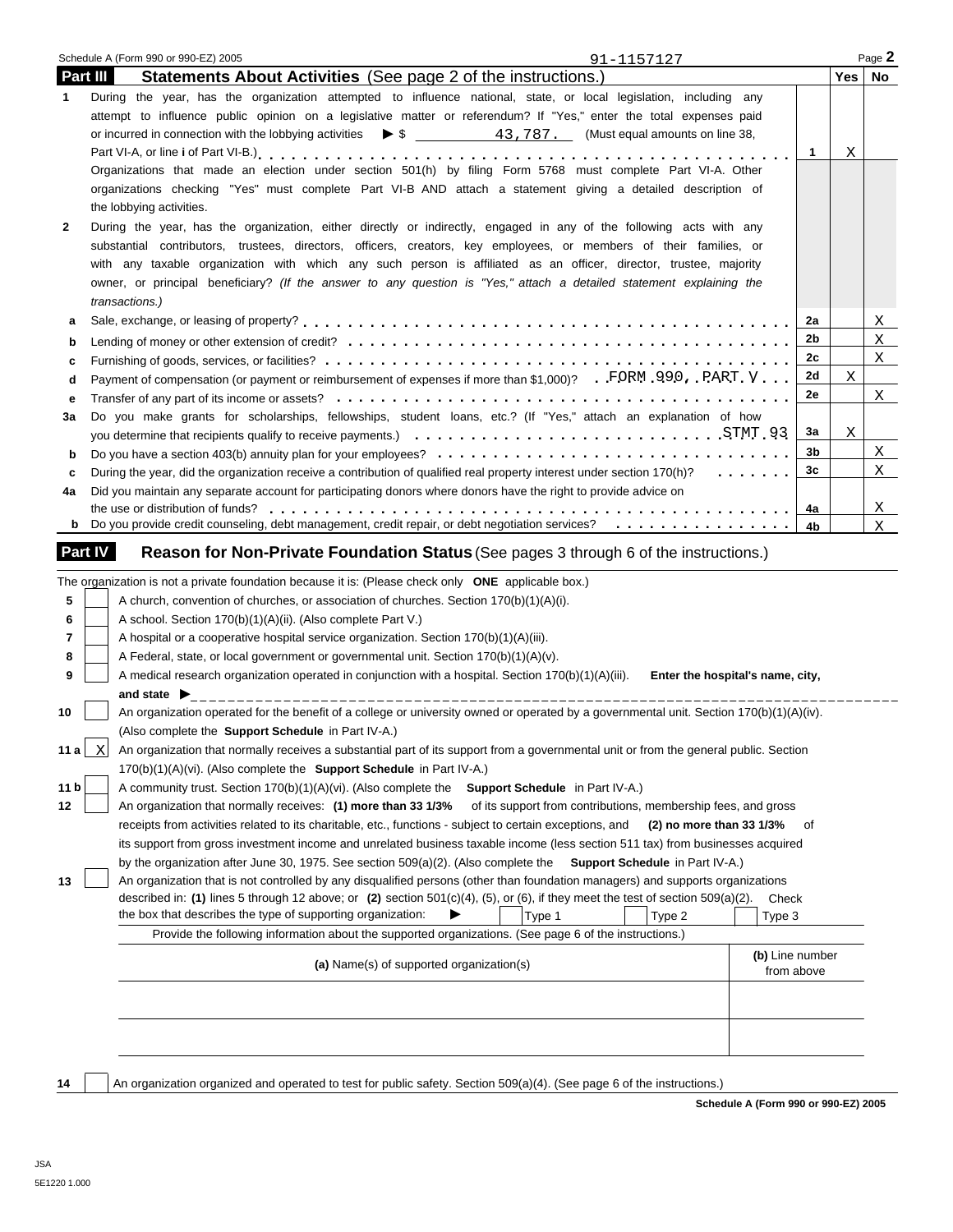|    | Schedule A (Form 990 or 990-EZ) 2005                                                                                                                                                                                                                                                                                                                                                                                                             |                                                    |             | 91-1157127    |                                | Page 3                        |
|----|--------------------------------------------------------------------------------------------------------------------------------------------------------------------------------------------------------------------------------------------------------------------------------------------------------------------------------------------------------------------------------------------------------------------------------------------------|----------------------------------------------------|-------------|---------------|--------------------------------|-------------------------------|
|    | Part IV-A Support Schedule (Complete only if you checked a box on line 10, 11, or 12.)<br>Note: You may use the worksheet in the instructions for converting from the accrual to the cash method of accounting.                                                                                                                                                                                                                                  |                                                    |             |               | Use cash method of accounting. |                               |
|    | Calendar year (or fiscal year beginning in)<br>▶                                                                                                                                                                                                                                                                                                                                                                                                 | (a) 2004                                           | (b) 2003    | (c) 2002      | $(d)$ 2001                     | (e) Total                     |
|    | 15 Gifts, grants, and contributions received. (Do                                                                                                                                                                                                                                                                                                                                                                                                |                                                    |             |               |                                |                               |
|    | not include unusual grants. See line 28.) ________   70, 415, 595.   43, 990, 512.   26, 438, 499.                                                                                                                                                                                                                                                                                                                                               |                                                    |             |               | 33,551,283.                    | 174395889.                    |
| 16 | Membership fees received                                                                                                                                                                                                                                                                                                                                                                                                                         |                                                    |             |               |                                |                               |
|    | 17 Gross receipts from admissions, merchandise                                                                                                                                                                                                                                                                                                                                                                                                   |                                                    |             |               |                                |                               |
|    | sold or services performed, or furnishing of                                                                                                                                                                                                                                                                                                                                                                                                     |                                                    |             |               |                                |                               |
|    | facilities in any activity that is related to the                                                                                                                                                                                                                                                                                                                                                                                                |                                                    |             |               |                                |                               |
|    | organization's charitable, etc., purpose                                                                                                                                                                                                                                                                                                                                                                                                         | 199,971.                                           | 482,261.    | 1,889,674.    | 238,775.                       | 2,810,681.                    |
|    | 18 Gross income from interest, dividends,                                                                                                                                                                                                                                                                                                                                                                                                        |                                                    |             |               |                                |                               |
|    | amounts received from payments on securities                                                                                                                                                                                                                                                                                                                                                                                                     |                                                    |             |               |                                |                               |
|    | loans (section $512(a)(5)$ ), rents, royalties, and                                                                                                                                                                                                                                                                                                                                                                                              |                                                    |             |               |                                |                               |
|    | unrelated business taxable income (less                                                                                                                                                                                                                                                                                                                                                                                                          |                                                    |             |               |                                |                               |
|    | section 511 taxes) from businesses acquired                                                                                                                                                                                                                                                                                                                                                                                                      |                                                    |             |               |                                |                               |
|    | by the organization after June 30, 1975<br>$\mathbf{r}$ , $\mathbf{r}$ , $\mathbf{r}$ , $\mathbf{r}$ , $\mathbf{r}$                                                                                                                                                                                                                                                                                                                              | 2,421,147.                                         | 2,461,003.  | 3,856,790.    |                                | <u>3,018,996. 11,757,936.</u> |
| 19 | Net<br>income<br>from<br>unrelated<br>business                                                                                                                                                                                                                                                                                                                                                                                                   |                                                    |             |               |                                |                               |
|    | activities not included in line 18<br>a construction of the con-                                                                                                                                                                                                                                                                                                                                                                                 |                                                    |             |               |                                |                               |
| 20 | Tax revenues levied for the organization's                                                                                                                                                                                                                                                                                                                                                                                                       |                                                    |             |               |                                |                               |
|    | benefit and either paid to it or expended on                                                                                                                                                                                                                                                                                                                                                                                                     |                                                    |             |               |                                |                               |
|    |                                                                                                                                                                                                                                                                                                                                                                                                                                                  |                                                    |             |               |                                |                               |
| 21 | The value of services or facilities furnished to                                                                                                                                                                                                                                                                                                                                                                                                 |                                                    |             |               |                                |                               |
|    | the organization by a governmental unit                                                                                                                                                                                                                                                                                                                                                                                                          |                                                    |             |               |                                |                               |
|    | without charge. Do not include the value of                                                                                                                                                                                                                                                                                                                                                                                                      |                                                    |             |               |                                |                               |
|    | services or facilities generally furnished to the                                                                                                                                                                                                                                                                                                                                                                                                |                                                    |             |               |                                |                               |
|    | public without charge                                                                                                                                                                                                                                                                                                                                                                                                                            |                                                    |             |               |                                |                               |
| 22 | .<br>Other income. Attach a schedule. Do not                                                                                                                                                                                                                                                                                                                                                                                                     |                                                    |             |               |                                |                               |
|    | include gain or (loss) from sale of capital assets                                                                                                                                                                                                                                                                                                                                                                                               |                                                    |             |               |                                |                               |
|    |                                                                                                                                                                                                                                                                                                                                                                                                                                                  | 259,610.                                           | 164,389.    | 209,358.      |                                | 633,357.                      |
|    | Total of lines 15 through 22 73, 296, 323.                                                                                                                                                                                                                                                                                                                                                                                                       |                                                    | 47,098,165. | 32, 394, 321. | 36,809,054.                    | 189597863.                    |
|    |                                                                                                                                                                                                                                                                                                                                                                                                                                                  | 73,096,352.                                        | 46,615,904. | 30,504,647.   | 36,570,279.                    | 186787182.                    |
| 25 | Enter 1% of line 23                                                                                                                                                                                                                                                                                                                                                                                                                              | 732,963.                                           | 470,982.    | 323,943.      | 368,091                        |                               |
| 26 | Organizations described on lines 10 or 11:                                                                                                                                                                                                                                                                                                                                                                                                       | <b>a</b> Enter 2% of amount in column (e), line 24 |             | <u>.</u>      | 26a<br>$\rightarrow$           | 3,735,744.                    |
|    | <b>b</b> Prepare a list for your records to show the name of and amount contributed by each person (other than a                                                                                                                                                                                                                                                                                                                                 |                                                    |             |               |                                |                               |
|    | governmental unit or publicly supported organization) whose total gifts for 2001 through 2004 exceeded the                                                                                                                                                                                                                                                                                                                                       |                                                    |             |               |                                |                               |
|    | amount shown in line 26a. Do not file this list with your return. Enter the total of all these excess amounts                                                                                                                                                                                                                                                                                                                                    |                                                    |             |               | 26b                            | 75, 355, 699.                 |
|    | c Total support for section 509(a)(1) test: Enter line 24, column (e)                                                                                                                                                                                                                                                                                                                                                                            |                                                    |             |               | 26c<br>▶                       | 186787182.                    |
|    | d Add: Amounts from column (e) for lines: 18 11, 757, 936. 19                                                                                                                                                                                                                                                                                                                                                                                    |                                                    |             |               |                                |                               |
|    |                                                                                                                                                                                                                                                                                                                                                                                                                                                  |                                                    |             |               |                                |                               |
|    | e Public support (line 26c minus line 26d total)                                                                                                                                                                                                                                                                                                                                                                                                 |                                                    |             |               |                                | 99,040,190.                   |
|    | Organizations described on line 12: a For amounts included in lines 15, 16, and 17 that were received from a "disqualified                                                                                                                                                                                                                                                                                                                       |                                                    |             |               |                                | 53.0230 %                     |
| 27 | person," prepare a list for your records to show the name of, and total amounts received in each year from, each "disqualified person."<br>Do not file this list with your return. Enter the sum of such amounts for each year:<br>NOT APPLICABLE                                                                                                                                                                                                |                                                    |             |               |                                |                               |
|    |                                                                                                                                                                                                                                                                                                                                                                                                                                                  |                                                    |             |               |                                |                               |
|    | b For any amount included in line 17 that was received from each person (other than "disqualified persons"), prepare a list for your records to                                                                                                                                                                                                                                                                                                  |                                                    |             |               |                                |                               |
|    | show the name of, and amount received for each year, that was more than the larger of (1) the amount on line 25 for the year or (2) \$5,000.<br>(Include in the list organizations described in lines 5 through 11, as well as individuals.) Do not file this list with your return. After computing<br>the difference between the amount received and the larger amount described in (1) or (2), enter the sum of these differences (the excess |                                                    |             |               |                                |                               |
|    | amounts) for each year:                                                                                                                                                                                                                                                                                                                                                                                                                          |                                                    |             |               |                                |                               |
|    |                                                                                                                                                                                                                                                                                                                                                                                                                                                  |                                                    |             |               |                                |                               |
|    |                                                                                                                                                                                                                                                                                                                                                                                                                                                  |                                                    |             |               |                                |                               |
|    |                                                                                                                                                                                                                                                                                                                                                                                                                                                  |                                                    |             |               |                                |                               |
| d  |                                                                                                                                                                                                                                                                                                                                                                                                                                                  |                                                    |             |               | 27d                            |                               |
| е  |                                                                                                                                                                                                                                                                                                                                                                                                                                                  |                                                    |             |               | 27e l                          |                               |
| f  | Total support for section 509(a)(2) test: Enter amount from line 23, column (e) $\bullet \bullet \bullet \bullet \bullet \bullet$ 27f                                                                                                                                                                                                                                                                                                            |                                                    |             |               |                                |                               |
| g  | Public support percentage (line 27e (numerator) divided by line 27f (denominator) $\ldots \ldots \ldots \ldots \ldots$                                                                                                                                                                                                                                                                                                                           |                                                    |             |               |                                | $\%$                          |
|    | h Investment income percentage (line 18, column (e) (numerator) divided by line 27f (denominator)) $\dots \dots \dots$                                                                                                                                                                                                                                                                                                                           |                                                    |             |               |                                | $\%$                          |
| 28 | Unusual Grants: For an organization described in line 10, 11, or 12 that received any unusual grants during 2001 through 2004,<br>prepare a list for your records to show, for each year, the name of the contributor, the date and amount of the grant, and a brief                                                                                                                                                                             |                                                    |             |               |                                |                               |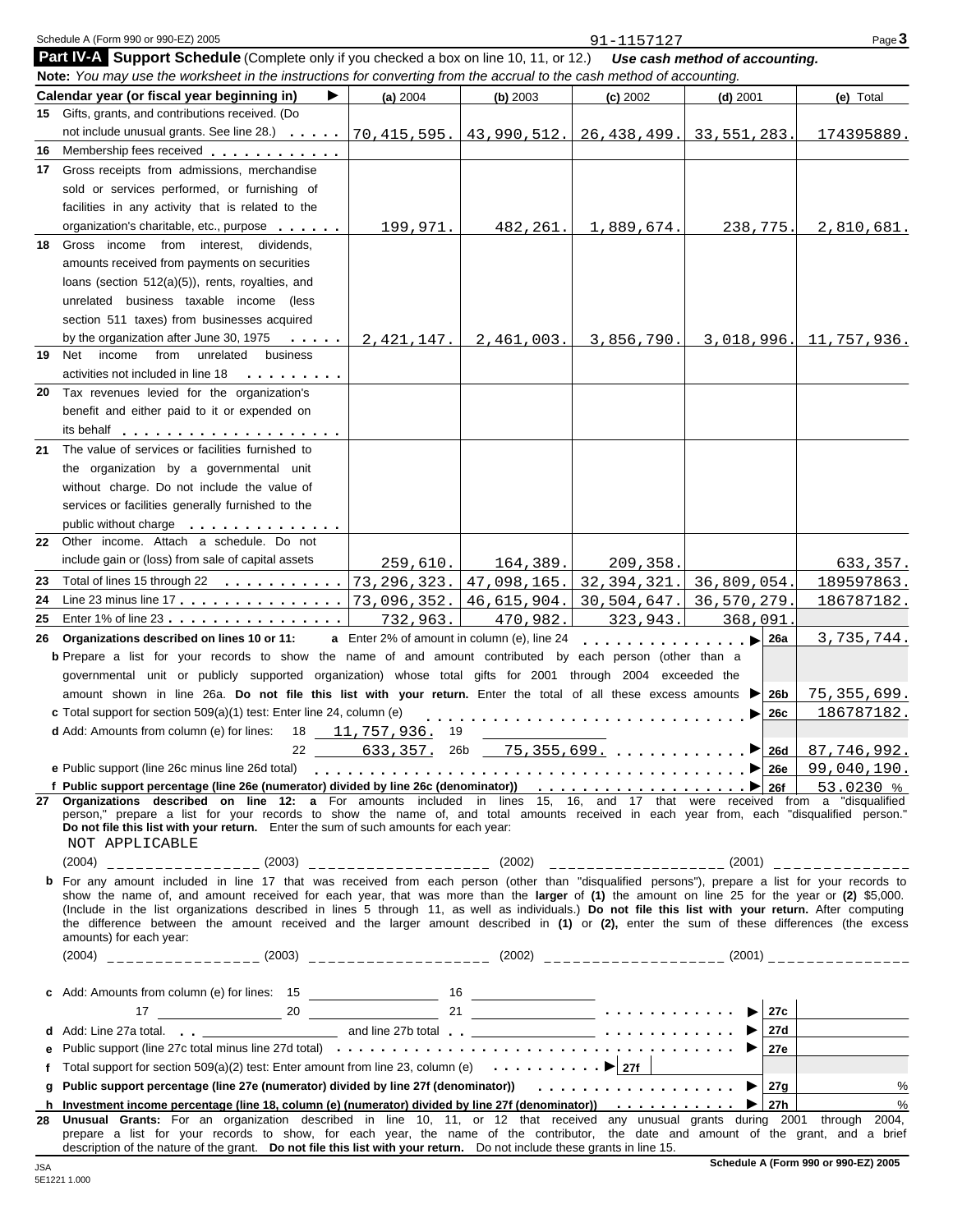Schedule A (Form 990 or 990-EZ) 2005 **Page 4** Page 1

91-1157127

| <b>Part V</b> | Private School Questionnaire (See page 7 of the instructions.)<br>NOT APPLICABLE<br>(To be completed ONLY by schools that checked the box on line 6 in Part IV) |                 |     |    |
|---------------|-----------------------------------------------------------------------------------------------------------------------------------------------------------------|-----------------|-----|----|
| 29            | Does the organization have a racially nondiscriminatory policy toward students by statement in its charter, bylaws,                                             |                 | Yes | No |
|               | other governing instrument, or in a resolution of its governing body?                                                                                           | 29              |     |    |
| 30            | Does the organization include a statement of its racially nondiscriminatory policy toward students in all its                                                   |                 |     |    |
|               | brochures, catalogues, and other written communications with the public dealing with student admissions,                                                        |                 |     |    |
|               | programs, and scholarships?                                                                                                                                     | 30              |     |    |
| 31            | Has the organization publicized its racially nondiscriminatory policy through newspaper or broadcast media during                                               |                 |     |    |
|               | the period of solicitation for students, or during the registration period if it has no solicitation program, in a way                                          |                 |     |    |
|               | that makes the policy known to all parts of the general community it serves?                                                                                    | 31              |     |    |
|               | If "Yes," please describe; if "No," please explain. (If you need more space, attach a separate statement.)                                                      |                 |     |    |
| 32            | Does the organization maintain the following:                                                                                                                   |                 |     |    |
|               | a Records indicating the racial composition of the student body, faculty, and administrative staff?                                                             | 32a             |     |    |
|               | <b>b</b> Records documenting that scholarships and other financial assistance are awarded on a racially nondiscriminatory                                       |                 |     |    |
|               | basis?                                                                                                                                                          | 32 <sub>b</sub> |     |    |
|               | c Copies of all catalogues, brochures, announcements, and other written communications to the public dealing                                                    |                 |     |    |
|               | with student admissions, programs, and scholarships?                                                                                                            | 32c             |     |    |
|               | d Copies of all material used by the organization or on its behalf to solicit contributions?                                                                    | 32d             |     |    |
|               |                                                                                                                                                                 |                 |     |    |
|               | If you answered "No" to any of the above, please explain. (If you need more space, attach a separate statement.)                                                |                 |     |    |
| 33            | -----------------------------<br>Does the organization discriminate by race in any way with respect to:                                                         |                 |     |    |
|               | a Students' rights or privileges?                                                                                                                               | 33a             |     |    |
|               | <b>b</b> Admissions policies?                                                                                                                                   | 33 <sub>b</sub> |     |    |
|               |                                                                                                                                                                 |                 |     |    |
|               | c Employment of faculty or administrative staff?                                                                                                                | 33 <sub>c</sub> |     |    |
|               |                                                                                                                                                                 |                 |     |    |
|               | d Scholarships or other financial assistance?                                                                                                                   | 33 <sub>d</sub> |     |    |
|               |                                                                                                                                                                 |                 |     |    |
|               | e Educational policies?                                                                                                                                         | 33e             |     |    |
|               | f Use of facilities?                                                                                                                                            | 33f             |     |    |
|               | de la característica de la característica                                                                                                                       |                 |     |    |
|               | g Athletic programs?                                                                                                                                            | 33g             |     |    |
|               |                                                                                                                                                                 |                 |     |    |
|               | h Other extracurricular activities?<br>.                                                                                                                        | 33h             |     |    |
|               |                                                                                                                                                                 |                 |     |    |
|               | If you answered "Yes" to any of the above, please explain. (If you need more space, attach a separate statement.)                                               |                 |     |    |
|               |                                                                                                                                                                 |                 |     |    |
|               | 34 a Does the organization receive any financial aid or assistance from a governmental agency?                                                                  | 34a             |     |    |
|               | <b>b</b> Has the organization's right to such aid ever been revoked or suspended?                                                                               | 34b             |     |    |
|               | If you answered "Yes" to either 34a or b, please explain using an attached statement.                                                                           |                 |     |    |
| 35            | Does the organization certify that it has complied with the applicable requirements of sections 4.01 through 4.05                                               |                 |     |    |
|               | of Rev. Proc. 75-50, 1975-2 C.B. 587, covering racial nondiscrimination? If "No," attach an explanation                                                         | 35              |     |    |

**Schedule A (Form 990 or 990-EZ) 2005**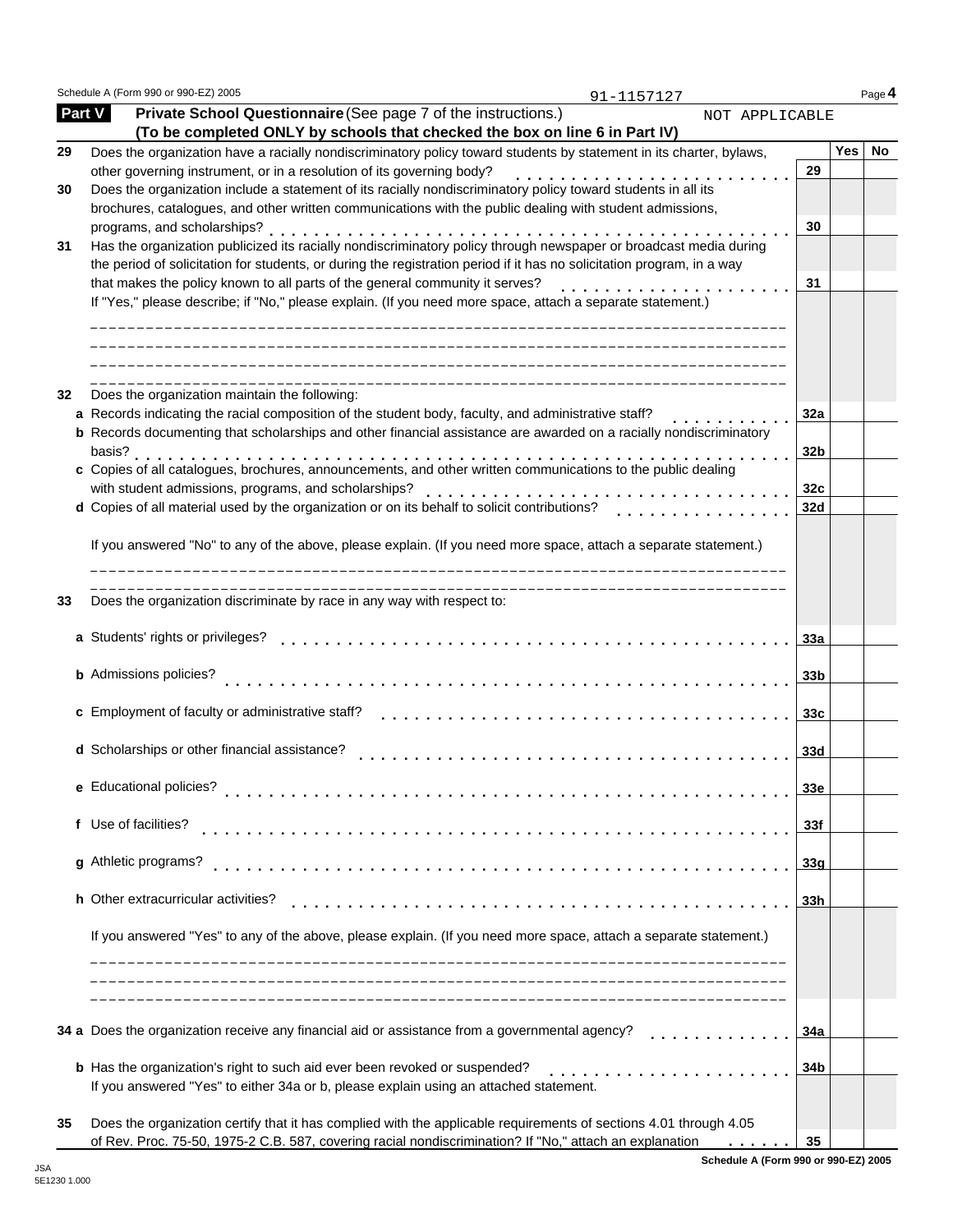|    | Schedule A (Form 990 or 990-EZ) 2005                                                                             |    | 91-1157127                        | Page 5                                                     |
|----|------------------------------------------------------------------------------------------------------------------|----|-----------------------------------|------------------------------------------------------------|
|    | Lobbying Expenditures by Electing Public Charities See page 9 of the instructions.)<br><b>Part VI-A</b>          |    |                                   |                                                            |
|    | (To be completed ONLY by an eligible organization that filed Form 5768)                                          |    |                                   |                                                            |
|    | Check $\triangleright$ a<br>Check $\blacktriangleright$ b<br>if the organization belongs to an affiliated group. |    |                                   | if you checked "a" and "limited control" provisions apply. |
|    | <b>Limits on Lobbying Expenditures</b>                                                                           |    | (a)<br>Affiliated group<br>totals | (b)<br>To be completed<br>for ALL electing                 |
|    | (The term "expenditures" means amounts paid or incurred.)                                                        |    |                                   | organizations                                              |
| 36 | Total lobbying expenditures to influence public opinion (grassroots lobbying)<br>$\mathbf{r}$ and $\mathbf{r}$   | 36 |                                   | 2,250.                                                     |
| 37 | Total lobbying expenditures to influence a legislative body (direct lobbying)<br>.                               | 37 |                                   | 41,537.                                                    |
| 38 |                                                                                                                  | 38 |                                   | 43,787.                                                    |
| 39 | Other exempt purpose expenditures                                                                                | 39 |                                   | 103,987,486.                                               |
| 40 | Total exempt purpose expenditures (add lines 38 and 39)                                                          | 40 |                                   | 104,031,273.                                               |
| 41 | Lobbying nontaxable amount. Enter the amount from the following table -                                          |    |                                   |                                                            |
|    | The lobbying nontaxable amount is -<br>If the amount on line 40 is -                                             |    |                                   |                                                            |
|    | Not over \$500,000                                                                                               |    |                                   |                                                            |
|    | \$100,000 plus 15% of the excess over \$500,000<br>Over \$500,000 but not over \$1,000,000                       |    |                                   |                                                            |
|    | \$175,000 plus 10% of the excess over \$1,000,000<br>Over \$1,000,000 but not over \$1,500,000                   | 41 |                                   | 1,000,000.                                                 |
|    | \$225,000 plus 5% of the excess over \$1,500,000<br>Over \$1,500,000 but not over \$17,000,000                   |    |                                   |                                                            |
|    | Over \$17,000,000<br>\$1,000,000<br>.                                                                            |    |                                   |                                                            |
| 42 | Grassroots nontaxable amount (enter 25% of line 41)<br><u>.</u>                                                  | 42 |                                   | 250,000.                                                   |
| 43 | Subtract line 42 from line 36. Enter -0- if line 42 is more than line 36                                         | 43 |                                   |                                                            |
| 44 | Subtract line 41 from line 38. Enter -0- if line 41 is more than line 38                                         | 44 |                                   |                                                            |
|    |                                                                                                                  |    |                                   |                                                            |

**Caution:** *If there is an amount on either line 43 or line 44, you must file Form 4720.*

### **4-Year Averaging Period Under Section 501(h)**

(Some organizations that made a section 501(h) election do not have to complete all of the five columns below.

| See the instructions for lines 45 through 50 on page 11 of the instructions.) |  |
|-------------------------------------------------------------------------------|--|
|                                                                               |  |

|    |                                                                                                                 | Lobbying Expenditures During 4-Year Averaging Period                                                     |            |            |  |                  |            |  |
|----|-----------------------------------------------------------------------------------------------------------------|----------------------------------------------------------------------------------------------------------|------------|------------|--|------------------|------------|--|
|    | Calendar year (or fiscal                                                                                        | (a)                                                                                                      | (b)        | (c)        |  | (d)              | (e)        |  |
|    | year beginning in) ▶                                                                                            | 2005                                                                                                     | 2004       | 2003       |  | 2002             | Total      |  |
|    | Lobbying nontaxable                                                                                             |                                                                                                          |            |            |  |                  |            |  |
| 45 | amount                                                                                                          | 1,000,000.                                                                                               | 1,000,000. | 1,000,000. |  | 1,000,000.       | 4,000,000. |  |
|    | Lobbying ceiling amount                                                                                         |                                                                                                          |            |            |  |                  |            |  |
| 46 | $(150\% \text{ of line } 45(e))$                                                                                |                                                                                                          |            |            |  |                  | 6,000,000. |  |
|    |                                                                                                                 |                                                                                                          |            |            |  |                  |            |  |
| 47 | Total lobbying expenditures                                                                                     | 43,787.                                                                                                  | 75,049.    | 40, 106.   |  | 42,997.          | 201,939.   |  |
|    | Grassroots nontaxable                                                                                           |                                                                                                          |            |            |  |                  |            |  |
| 48 | $amount$ $\cdots$                                                                                               | 250,000.                                                                                                 | 250,000.   | 250,000.   |  | 250,000.         | 1,000,000. |  |
|    | Grassroots ceiling amount                                                                                       |                                                                                                          |            |            |  |                  |            |  |
| 49 | $(150\% \text{ of line } 48(e))$                                                                                |                                                                                                          |            |            |  |                  | 1,500,000. |  |
|    | Grassroots lobbying                                                                                             |                                                                                                          |            |            |  |                  |            |  |
| 50 | expenditures                                                                                                    | 2,250.                                                                                                   | 33,365.    | 131.       |  | 10, 515.         | 46, 261.   |  |
|    | <b>Part VI-B</b>                                                                                                | <b>Lobbying Activity by Nonelecting Public Charities</b>                                                 |            |            |  | NOT APPLICABLE   |            |  |
|    |                                                                                                                 | (For reporting only by organizations that did not complete Part VI-A) (See page 11 of the instructions.) |            |            |  |                  |            |  |
|    | During the year, did the organization attempt to influence national, state or local legislation, including any  |                                                                                                          |            |            |  | <b>Yes</b><br>No | Amount     |  |
|    | attempt to influence public opinion on a legislative matter or referendum, through the use of:                  |                                                                                                          |            |            |  |                  |            |  |
|    |                                                                                                                 |                                                                                                          |            |            |  |                  |            |  |
|    | <b>b</b> Paid staff or management (Include compensation in expenses reported on lines c through h.)             |                                                                                                          |            |            |  |                  |            |  |
|    |                                                                                                                 |                                                                                                          |            |            |  |                  |            |  |
| d  | Mailings to members, legislators, or the public                                                                 |                                                                                                          |            |            |  |                  |            |  |
|    | e Publications, or published or broadcast statements                                                            |                                                                                                          |            |            |  |                  |            |  |
|    | Grants to other organizations for lobbying purposes                                                             |                                                                                                          |            |            |  |                  |            |  |
| a  | Direct contact with legislators, their staffs, government officials, or a legislative body                      |                                                                                                          |            |            |  |                  |            |  |
| h. | Rallies, demonstrations, seminars, conventions, speeches, lectures, or any other means                          |                                                                                                          |            |            |  |                  |            |  |
|    | Total lobbying expenditures (Add lines c through h.)                                                            |                                                                                                          |            |            |  |                  |            |  |
|    | If "Yes" to any of the above, also attach a statement giving a detailed description of the lobbying activities. |                                                                                                          |            |            |  |                  |            |  |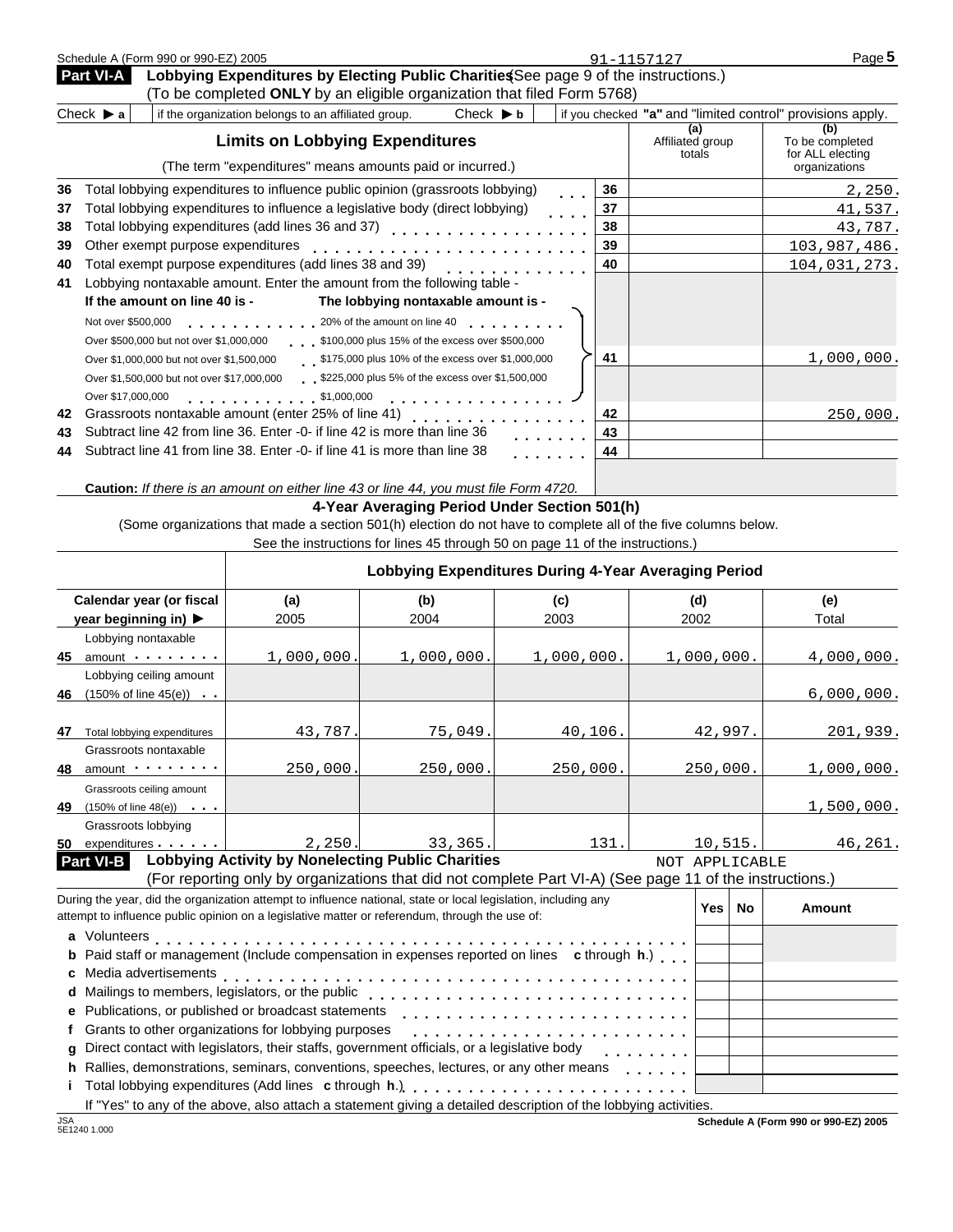Schedule A (Form 990 or 990-EZ) 2005 Page **6 Part VII** Information Regarding Transfers To and Transactions and Relationships With Noncharitable **Exempt Organizations** (See page 12 of the instructions.) **51** Did the reporting organization directly or indirectly engage in any of the following with any other organization described in section 501(c) of the Code (other than section 501(c)(3) organizations) or in section 527, relating to political organizations? **a** Transfers from the reporting organization to a noncharitable exempt organization of: **Yes No (i)** Cash **mmmmmmmmmmmmmmmmmmmmmmmmmmmmmmmmm**<br>**(ii)** Other assets **and a** conserved a conserved a conserved a conserved a conserved a conserved a conserved a conserved a conserved a conserved a conserved a conserved a con **(ii)** Other assets with matching matching matching matching momentum matching momentum  $\mathbf{r}$ **b** Other transactions: **(i)** Sales or exchanges of assets with a noncharitable exempt organization exerces manumman manummmmmmmmmmmmmmmmmm<br>(ii) Purchases of assets from a noncharitable exempt organization (ii) Purchases of assets from a noncharitable exempt organization endical manummmmmmmmmmmmmmmmmmmmmmmmmmmmmmmm<br>(iii) Rental of facilities, equipment, or other assets **(iii)** Rental of facilities, equipment, or other assets measure may be a set of the set of the control of the position of the control of the control of the control of the control of the control of the control of the contr (iv) Reimbursement arrangements **matures** mature mature mature mature mature mature mature mature mature mature model in  $\frac{b(iv)}{b(v)}$ **(v)** Reimbursement arrangements measure materials are considered as a considerable via the construction of the construction of the construction of the construction of the construction of the construction of the constructi **(v)** Loans or loan guarantees membership or fundraising solicitations metalliers of performance of services or membership or fundraising solicitations metalliers of performance of services or membership or fundraising sol **c** Sharing of facilities, equipment, mailing lists, other assets, or paid employees **c** match in the state of facilities, equipment, mailing lists, other assets, or paid employees **c** metals of the state of the state of t **d** If the answer to any of the above is "Yes," complete the following schedule. Column (b) should always show the fair market value of the goods, other assets, or services given by the reporting organization. If the organization received less than fair market value in any transaction or sharing arrangement, show in column (d) the value of the goods, other assets, or services received: **(a) (b) (c) (d)** Line no. Amount involved Name of noncharitable exempt organization Description of transfers, transactions, and sharing arrangements 91-1157127 X X X X X X X X X 51B(IV) 144. PACTEC, INC. INTERCOMPANY TRANSACTIONS BETWEEN PATH AND PACTEC, INC.

| 52a Is the organization directly or indirectly affiliated with, or related to, one or more tax-exempt organizations |                                                                           |
|---------------------------------------------------------------------------------------------------------------------|---------------------------------------------------------------------------|
| described in section 501(c) of the Code (other than section 501(c)(3)) or in section 527?                           | $\blacktriangleright$ $\boxed{\phantom{1}X}$ Yes $\boxed{\phantom{1}}$ No |

| <b>b</b> If "Yes," complete the following schedule: |                             |                                    |  |  |  |  |  |
|-----------------------------------------------------|-----------------------------|------------------------------------|--|--|--|--|--|
| (a)<br>Name of organization                         | (b)<br>Type of organization | (c)<br>Description of relationship |  |  |  |  |  |
| INC.<br>PACTEC,                                     | 501(C)(2)                   | PATH OWNS PACTEC, INC., A REAL     |  |  |  |  |  |
|                                                     |                             | ESTATE HOLDING ORGANIZATION.       |  |  |  |  |  |
|                                                     |                             |                                    |  |  |  |  |  |
|                                                     |                             |                                    |  |  |  |  |  |
|                                                     |                             |                                    |  |  |  |  |  |
|                                                     |                             |                                    |  |  |  |  |  |
|                                                     |                             |                                    |  |  |  |  |  |
|                                                     |                             |                                    |  |  |  |  |  |
|                                                     |                             |                                    |  |  |  |  |  |
|                                                     |                             |                                    |  |  |  |  |  |
|                                                     |                             |                                    |  |  |  |  |  |
|                                                     |                             |                                    |  |  |  |  |  |
|                                                     |                             |                                    |  |  |  |  |  |
|                                                     |                             |                                    |  |  |  |  |  |
|                                                     |                             |                                    |  |  |  |  |  |
|                                                     |                             |                                    |  |  |  |  |  |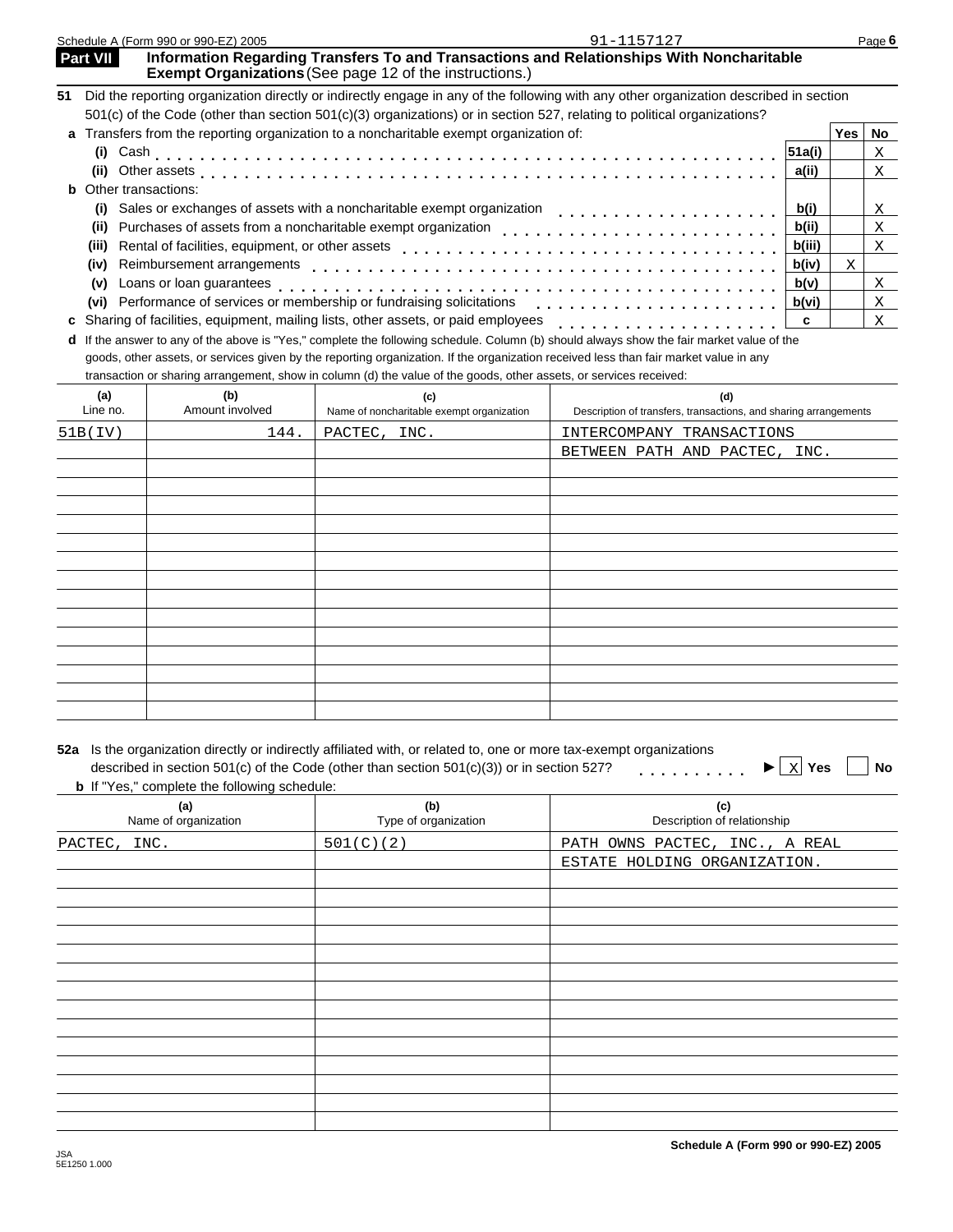| $33,000$ or $2$ % or the amount on line T                                                                                             |
|---------------------------------------------------------------------------------------------------------------------------------------|
| For a section $501(c)(7)$ , (8), or (10) org<br>during the year, aggregate contributior<br>scientific, literary, or educational purpo |
| $\Box$ For a section 501(c)(7), (8), or (10) org<br>during the year, some contributions for                                           |

# **(Form 990, 990-EZ,**

Internal Revenue Service

# **Schedule B**  $\overline{B}$  **Schedule of Contributors**  $\overline{S}$   $\overline{S}$   $\overline{S}$   $\overline{S}$   $\overline{S}$   $\overline{S}$   $\overline{S}$   $\overline{S}$   $\overline{S}$   $\overline{S}$   $\overline{S}$   $\overline{S}$   $\overline{S}$   $\overline{S}$   $\overline{S}$   $\overline{S}$   $\overline{S}$   $\overline{S}$   $\overline{S}$   $\$

 $20$ 05

**or 990-PF)**<br>Department of the Treasury **Configuration for the Supplementary Information for**<br>Line 1 of Farm 000, 000 F7, and 000 PF (see i line 1 of Form 990, 990-EZ, and 990-PF (see instructions)

**Name of organization Employer identification number**

91-1157127

#### PROGRAM FOR APPROPRIATE TECHNOLOGY IN HEALTH

**Organization type** (check one): **Filers of:** Form 990 or 990-EZ **Section:**  $\mathbb{X}$  501(c)(3) (enter number) organization 4947(a)(1) nonexempt charitable trust **not** treated as a private foundation 527 political organization 501(c)(3) exempt private foundation 4947(a)(1) nonexempt charitable trust treated as a private foundation 501(c)(3) taxable private foundation Form 990-PF

Check if your organization is covered by the **General Rule** or a **Special Rule.** (**Note:** *Only a section 501(c)(7), (8), or (10) organization can check boxes for both the General Rule and a Special Rule - see instructions.)*

#### **General Rule -**

For organizations filing Form 990, 990-EZ, or 990-PF that received, during the year, \$5,000 or more (in money or property) from any one contributor. (Complete Parts I and II.)

#### **Special Rules -**

| $\Sigma$ For a section 501(c)(3) organization filing Form 990, or Form 990-EZ, that met the 33 1/3% support test under Regulations |
|------------------------------------------------------------------------------------------------------------------------------------|
| sections 1.509(a)-3/1.170A-9(e) and received from any one contributor, during the year, a contribution of the greater of           |
| \$5,000 or 2% of the amount on line 1 of these forms. (Complete Parts I and II.)                                                   |

ganization filing Form 990, or Form 990-EZ, that received from any one contributor, ns or bequests of more than \$1,000 for use *exclusively* for religious, charitable, oses, or the prevention of cruelty to children or animals. (Complete Parts I, II, and III.)

ganization filing Form 990, or Form 990-EZ, that received from any one contributor, r use *exclusively* for religious, charitable, etc., purposes, but these contributions did not aggregate to more than \$1,000. (If this box is checked, enter here the total contributions that were received during the year for an *exclusively* religious, charitable, etc., purpose. Do not complete any of the Parts unless the **General Rule** applies to this organization because it received nonexclusively religious, charitable, etc., contributions of \$5,000 or more during the year.) mmmmmmmmmmmmmmmmmmmmmmmmmmmmmmmmmmmmmmmmmmmmI\$

**Caution:** *Organizations that are not covered by the General Rule and/or the Special Rules do not file Schedule B (Form 990, 990-EZ, or 990-PF), but they must check the box in the heading of their Form 990, Form 990-EZ, or on line 2 of their Form 990-PF, to certify that they do not meet the filing requirements of Schedule B (Form 990, 990-EZ, or 990-PF).*

**Schedule B (Form 990, 990-EZ, or 990-PF) (2005) For Paperwork Reduction Act Notice, see the Instructions for Form 990, Form 990-EZ, and Form 990-PF.**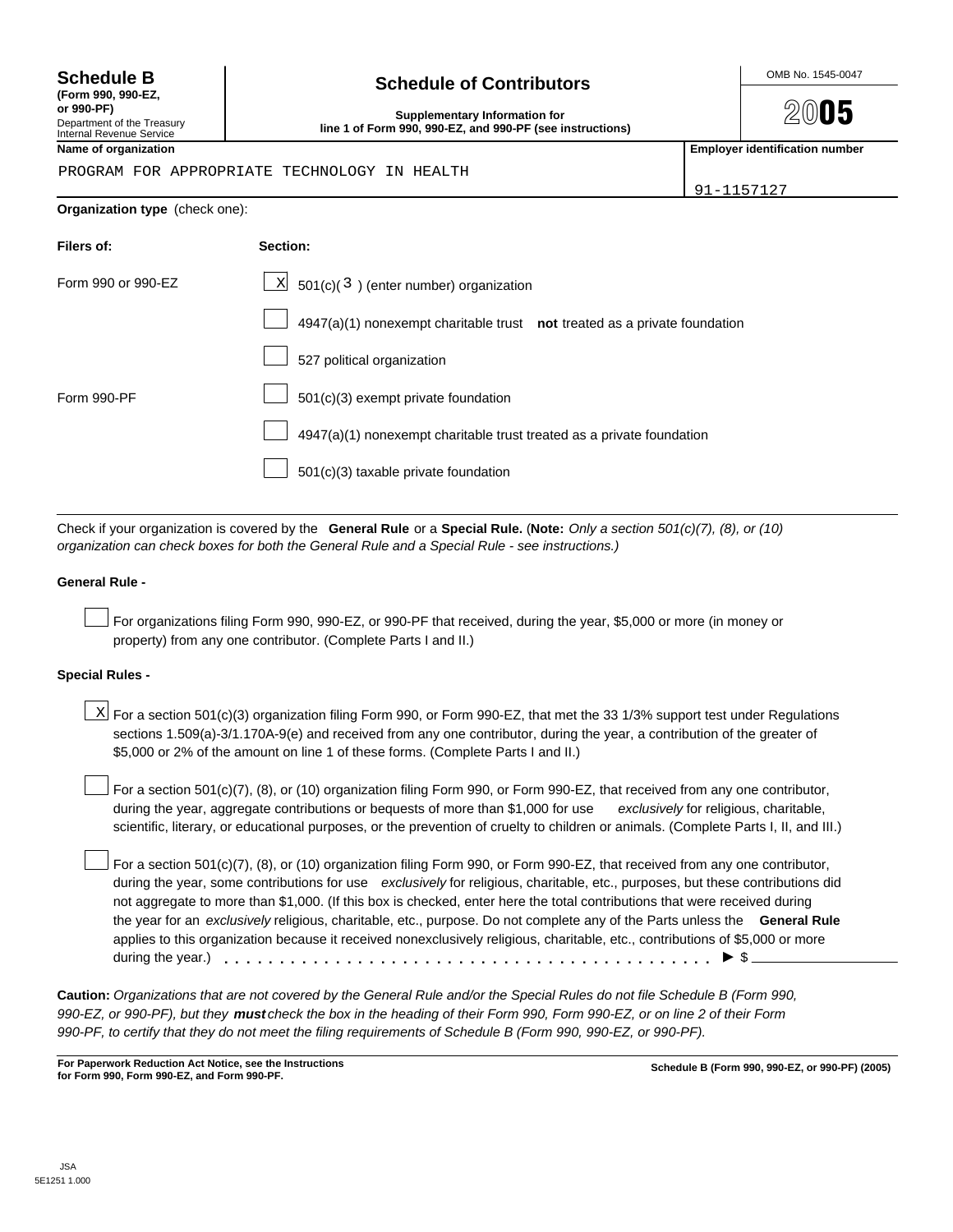**Name of organization Employer identification number** PROGRAM FOR APPROPRIATE TECHNOLOGY IN HEALTH

91-1157127

## **Part I** Contributors (See Specific Instructions.)

| (a) | (b)                        | (c)                            | (d)                                                                                                      |
|-----|----------------------------|--------------------------------|----------------------------------------------------------------------------------------------------------|
| No. | Name, address, and ZIP + 4 | <b>Aggregate contributions</b> | Type of contribution                                                                                     |
| 1   |                            | 148, 727, 947.                 | $\mathbf X$<br>Person<br>Payroll<br>Noncash<br>(Complete Part II if there is<br>a noncash contribution.) |
| (a) | (b)                        | (c)                            | (d)                                                                                                      |
| No. | Name, address, and ZIP + 4 | <b>Aggregate contributions</b> | Type of contribution                                                                                     |
|     |                            |                                | Person<br>Payroll<br>Noncash<br>(Complete Part II if there is<br>a noncash contribution.)                |
| (a) | (b)                        | (c)                            | (d)                                                                                                      |
| No. | Name, address, and ZIP + 4 | <b>Aggregate contributions</b> | Type of contribution                                                                                     |
|     |                            |                                | Person<br>Payroll<br>Noncash<br>(Complete Part II if there is<br>a noncash contribution.)                |
| (a) | (b)                        | (c)                            | (d)                                                                                                      |
| No. | Name, address, and ZIP + 4 | <b>Aggregate contributions</b> | Type of contribution                                                                                     |
|     |                            |                                | Person<br>Payroll<br>Noncash<br>(Complete Part II if there is<br>a noncash contribution.)                |
| (a) | (b)                        | (c)                            | (d)                                                                                                      |
| NO. | Name, address, and ZIP + 4 | <b>Aggregate contributions</b> | Type of contribution                                                                                     |
|     |                            |                                | Person<br>Payroll<br>Noncash<br>(Complete Part II if there is<br>a noncash contribution.)                |
| (a) | (b)                        | (c)                            | (d)                                                                                                      |
| No. | Name, address, and ZIP + 4 | <b>Aggregate contributions</b> | Type of contribution                                                                                     |
|     |                            |                                | Person<br>Payroll<br>Noncash<br>(Complete Part II if there is<br>a noncash contribution.)                |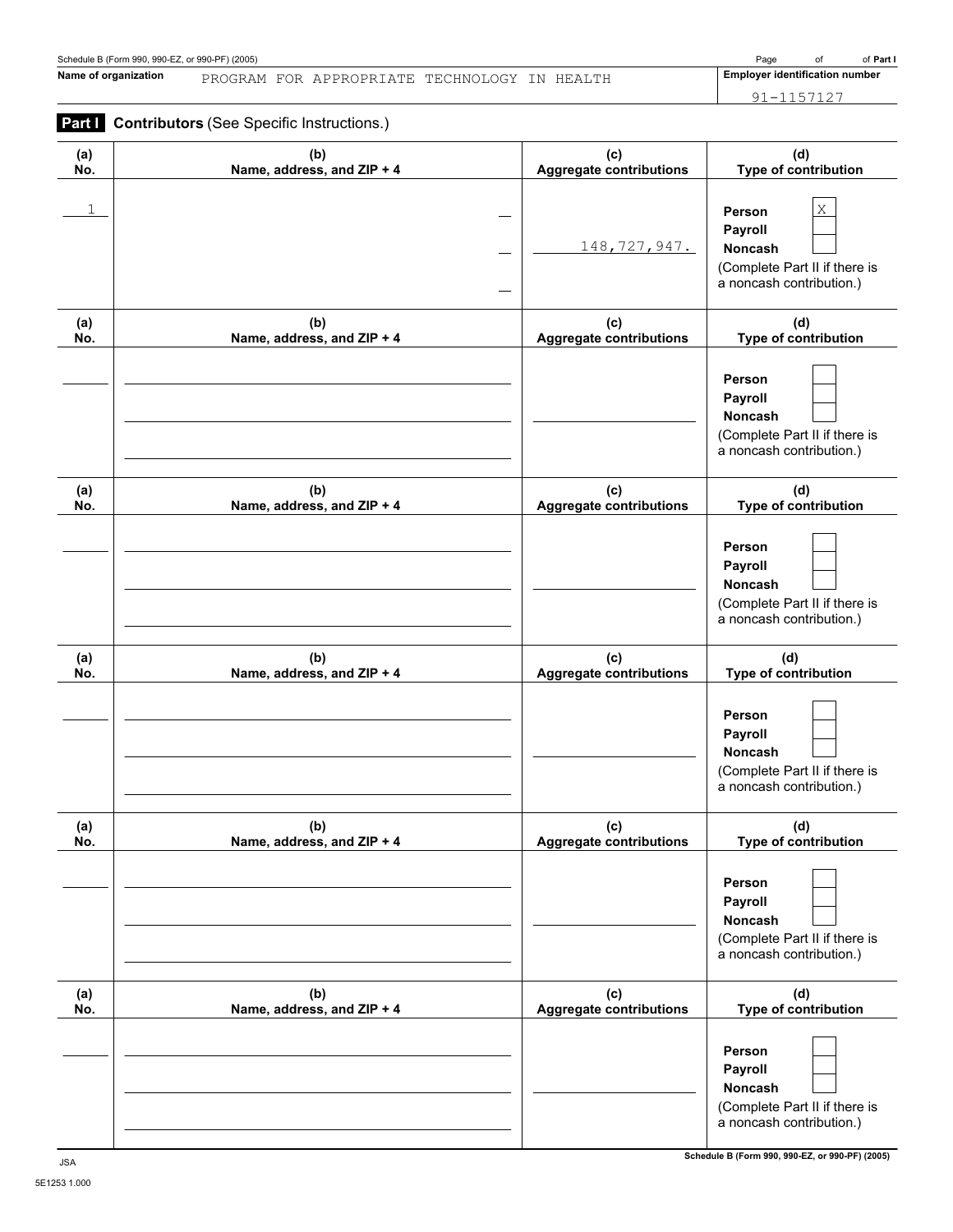STATEMENT OF PROGRAM SERVICE ACCOMPLISHMENTS FORM 990, PART III

SINCE 1977, PATH HAS WORKED TO CREATE SUSTAINABLE, CULTURALLY RELEVANT HEALTH CARE SOLUTIONS FOR THE DEVELOPING WORLD IN AN EFFORT TO SOLVE GLOBAL HEALTH PROBLEMS AND BREAK LONGSTANDING CYCLES OF POOR HEALTH. AS AN INTERNATIONAL NONPROFIT ORGANIZATION, OUR FOCUS IS BETTER HEALTH CARE FOR CHILDREN, RELIABLE PREVENTION AND TREATMENT OF INFECTIOUS DISEASES, INFORMATION AND SERVICES THAT IMPROVE MATERNAL AND REPRODUCTIVE HEALTH, AND THE SWEEPING PROTECTION OF VACCINES AND IMMUNIZATION.

OUR APPROACH IS COMPREHENSIVE: INVENTING OR ADAPTING TECHNOLOGIES THAT ARE APPROPRIATE FOR USE IN DEVELOPING-COUNTRY SETTINGS, WORKING HAND-IN-HAND WITH GOVERNMENTS TO BOLSTER HEATH CARE INFRASTRUCTURE, AND PROMOTING HEALTHY BEHAVIORS IN COMMUNITIES AROUND THE WORLD.

PATH DISCOVERS WHAT WORKS AND TAKES SOLUTIONS TO SCALE. BY COLLABORATING WITH DIVERSE PUBLIC- AND PRIVATE-SECTOR PARTNERS, WE HELP PROVIDE APPROPRIATE HEALTH TECHNOLOGIES AND VITAL STRATEGIES THAT CHANGE THE WAY PEOPLE THINK AND ACT. OUR MISSION IS TO IMPROVE THE HEALTH OF PEOPLE AROUND THE WORLD BY ADVANCING TECHNOLOGIES, STRENGTHENING SYSTEMS, AND ENCOURAGING HEALTHY BEHAVIORS.

#### OUR COMPREHENSIVE APPROACH

WE ADVANCE TECHNOLOGIES FOR LOW-RESOURCE SETTINGS. TECHNOLOGIES MUST BE EFFECTIVE, CULTURALLY ACCEPTABLE, AVAILABLE, AND AFFORDABLE TO THE PEOPLE WHO NEED THEM MOST.

WE STRENGTHEN HEALTH SYSTEMS, BECAUSE ONLY STABLE SYSTEMS CAN MAKE USE OF TECHNOLOGIES, AND BECAUSE ALL PEOPLE-NO MATTER WHERE THEY LIVE-NEED AND DESERVE RELIABLE HEALTH INFORMATION AND SERVICES.

WE ENCOURAGE HEALTHY BEHAVIORS, WORKING WITH COMMUNITIES TO HELP PEOPLE EXAMINE-AND CHALLENGE-ASSUMPTIONS AND TRADITIONS THAT MAY CONTRIBUTE TO POOR HEALTH.

TO ENSURE THE HIGHEST IMPACT POSSIBLE, PATH ASSEMBLES DYNAMIC TEAMS WITH COMPLEMENTARY SKILLS. PATH'S PARTNERS RANGE FROM GOVERNMENT MINISTRIES TO LOCAL THEATER TROUPES TO SOME OF THE LARGEST COMMERCIAL MANUFACTURERS IN THE WORLD. WE RECOGNIZE THAT EFFECTIVE HEALTH SOLUTIONS MUST BE MORE THAN SCIENTIFICALLY SOUND; THEY MUST ALSO BE CULTURALLY RELEVANT. THAT'S WHY NEARLY HALF OF OUR EMPLOYEES ARE FROM THE REGIONS WHERE WE WORK-AND WHY WE ALWAYS TEST OUR TECHNOLOGIES AND STRATEGIES IN THE POPULATIONS WE SERVE.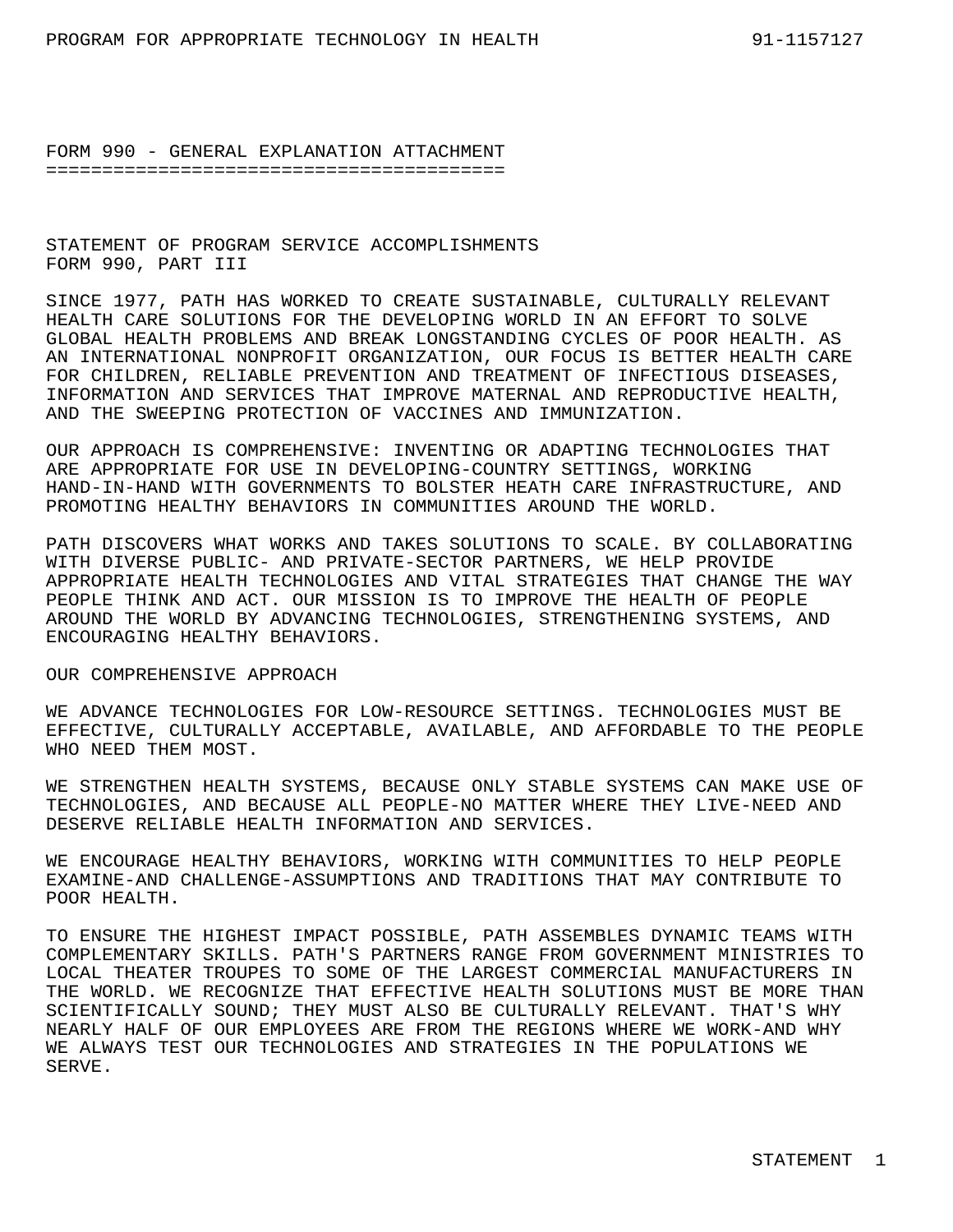#### OUR AREAS OF FOCUS

EACH YEAR, MILLIONS OF PEOPLE DIE BECAUSE THEY WERE BORN IN POOR COUNTRIES. PATH WORKS TO ALLEVIATE THE DISPROPORTIONATE HEALTH BURDEN CARRIED BY DEVELOPING COUNTRIES-TO CLOSE THE GAP BETWEEN WHAT EXISTS AND WHAT IS POSSIBLE. TO MEET ITS GOALS PATH FOCUSES ITS PROGRAMMATIC EFFORTS AROUND THE FOLLOWING STRATEGIC PROGRAMS:

CHILDREN'S HEALTH AND NUTRITION (CHN) MATERNAL AND REPRODUCTIVE HEALTH (MPH) COMMUNICABLE AND CHRONIC DISEASES (CCD) VACCINES AND IMMUNIZATION (VI)

#### OUR GLOBAL PRESENCE

PATH MAINTAINS 23 OFFICES IN 14 COUNTRIES AROUND THE WORLD, AND OUR STAFF PROVIDES EXPERTISE IN PUBLIC HEALTH, EPIDEMIOLOGY, TECHNOLOGY DESIGN, TECHNOLOGY DEVELOPMENT AND TRANSFER, TECHNOLOGY INTRODUCTION, IMMUNODIAGNOSTICS AND VACCINE DEVELOPMENT, VACCINE DISTRIBUTION SYSTEMS, BUSINESS DEVELOPMENT, EDUCATION AND TRAINING, COMMUNICATION, ADVOCACY, AND PROCUREMENT.

THE MAJORITY OF MEMBERS OF OUR BOARD OF DIRECTORS ARE FROM THE REGIONS WHERE WE WORK. WE ALSO ENSURE CULTURAL RELEVANCE BY RIGOROUSLY TESTING TECHNOLOGIES AND STRATEGIES AMONG THE VERY PEOPLE WHO WILL USE THEM.

PATH'S ABILITY TO WORK IN COLLABORATION AND COOPERATION WITH HOST COUNTRY ORGANIZATIONS, GOVERNMENTS, AND INDIVIDUALS IS THE CORE STRENGTH OF OUR WORK IN AFRICA, ASIA, EASTERN EUROPE AND LATIN AMERICA. WORKING THROUGH PARTNERSHIPS, PATH OFFERS SOLUTIONS THAT ARE APPROPRIATE FOR THE LEVEL OF DEVELOPMENT AND SOCIAL CONTEXT OF THE REGION. PATH IS THE CATALYST THAT IS WORKING TO BRING HEALTH WITHIN REACH FOR EVERYONE.

FOR MORE INFORMATION ABOUT PATH AND ITS PROGRAMS, PLEASE VISIT WWW.PATH.ORG OR CONTACT INFO@PATH.ORG.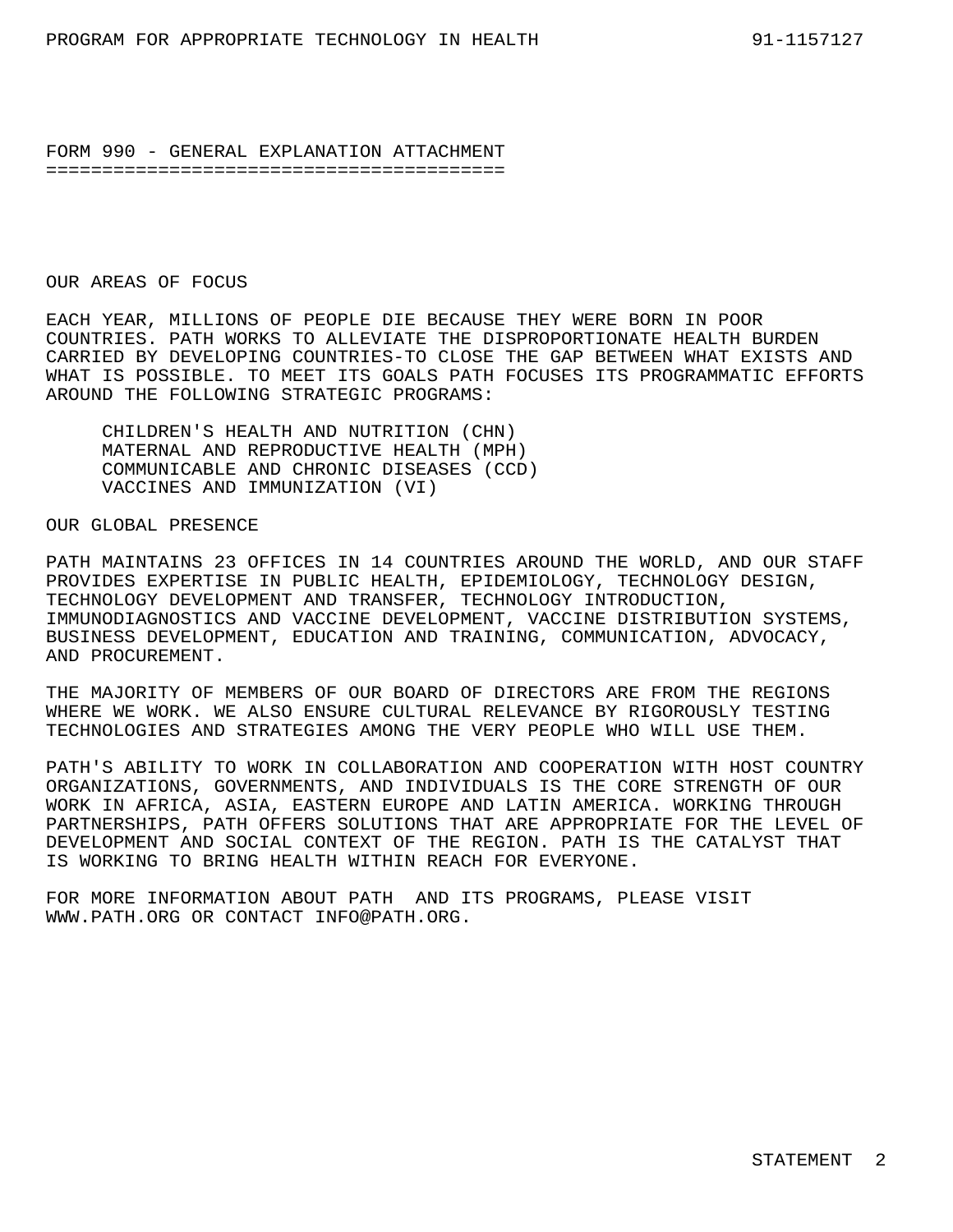FINANCIAL ACCOUNTS AND OFFICES IN FOREIGN COUNTRIES FORM 990, PART VI, LINE 91 B&C LINE 91 B: BOTSWANA CAMBODIA CHINA FRANCE GHANA INDIA INDONESIA KENYA MALAWI NICARAGUA SENEGAL TANZANIA THAILAND UGANDA UKRAINE VIETNAM LINE 91 C: CAMBODIA CHINA FRANCE INDIA INDONESIA KENYA NICARAGUA SENEGAL SOUTH AFRICA TANZANIA THAILAND UKRAINE VIETNAM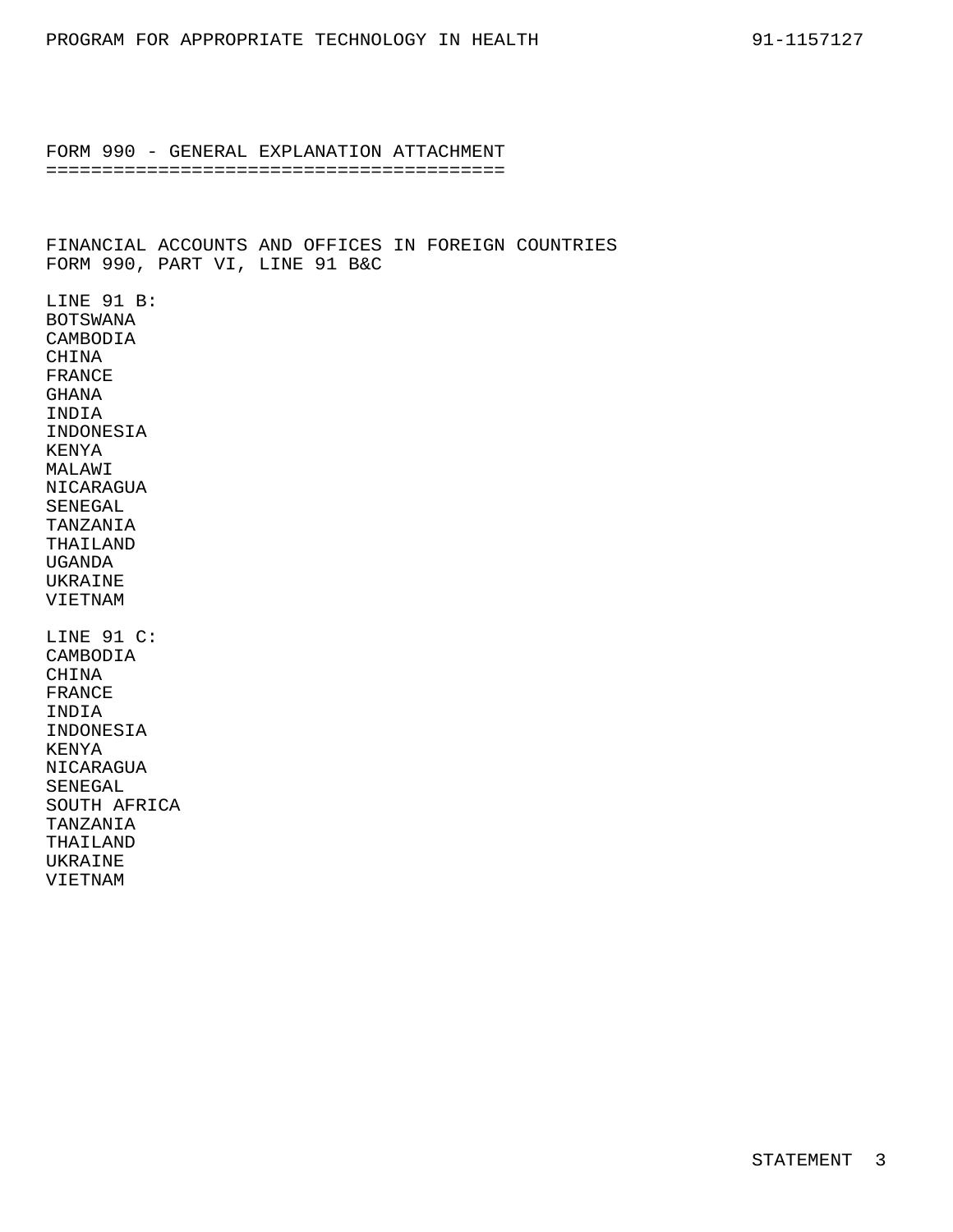TAXABLE SUBSIDIARIES AND DISREGARDED ENTITIES FORM 990, PART IX

INFORMATION REGARDING TAXABLE SUBSIDIARIES INCLUDING NEW DISCLOSURE REQUIRED BY SECTION 1205 OF THE 2006 PENSION PROTECTION ACT

NAME OF CONTROLLED ENTITY: PACTEC, INC. ADDRESS: 1455 NW LEARY WAY, SEATTLE, WA 98107 EIN: 91-1293588 PERCENTAGE OWNERSHIP: 100% NATURE OF BUSINESS ACTIVITIES: TITLE HOLDING TOTAL INCOME: \$11,471 ENDING ASSETS: \$270,848 INCOME DESCRIPTION: INTEREST INCOME LOAN AMOUNT: NONE OTHER FUND TRANSFERS DESCRIPTION: NONE OTHER FUND TRANSFERS AMOUNT: NONE

NAME OF CONTROLLED ENTITY: ROTAVIRUS VACCINE PROGRAM, LLC (RVP) ADDRESS: 1455 NW LEARY WAY, SEATTLE, WA 98107 EIN: 33-1065804 PERCENTAGE OWNERSHIP: 100% NATURE OF BUSINESS ACTIVITIES: CLINICAL TRIALS TOTAL INCOME: NONE ENDING ASSETS: NONE INCOME DESCRIPTION: N/A LOAN AMOUNT: NONE OTHER FUND TRANSFERS DESCRIPTION: ADMINISTRATIVE AND BOOKKEEPING SERVICES OTHER FUND TRANSFERS AMOUNT: \$4,225,603 ROTAVIRUS VACCINE PROGRAM, LLC CEASED OPERATIONS OCTOBER 1, 2005.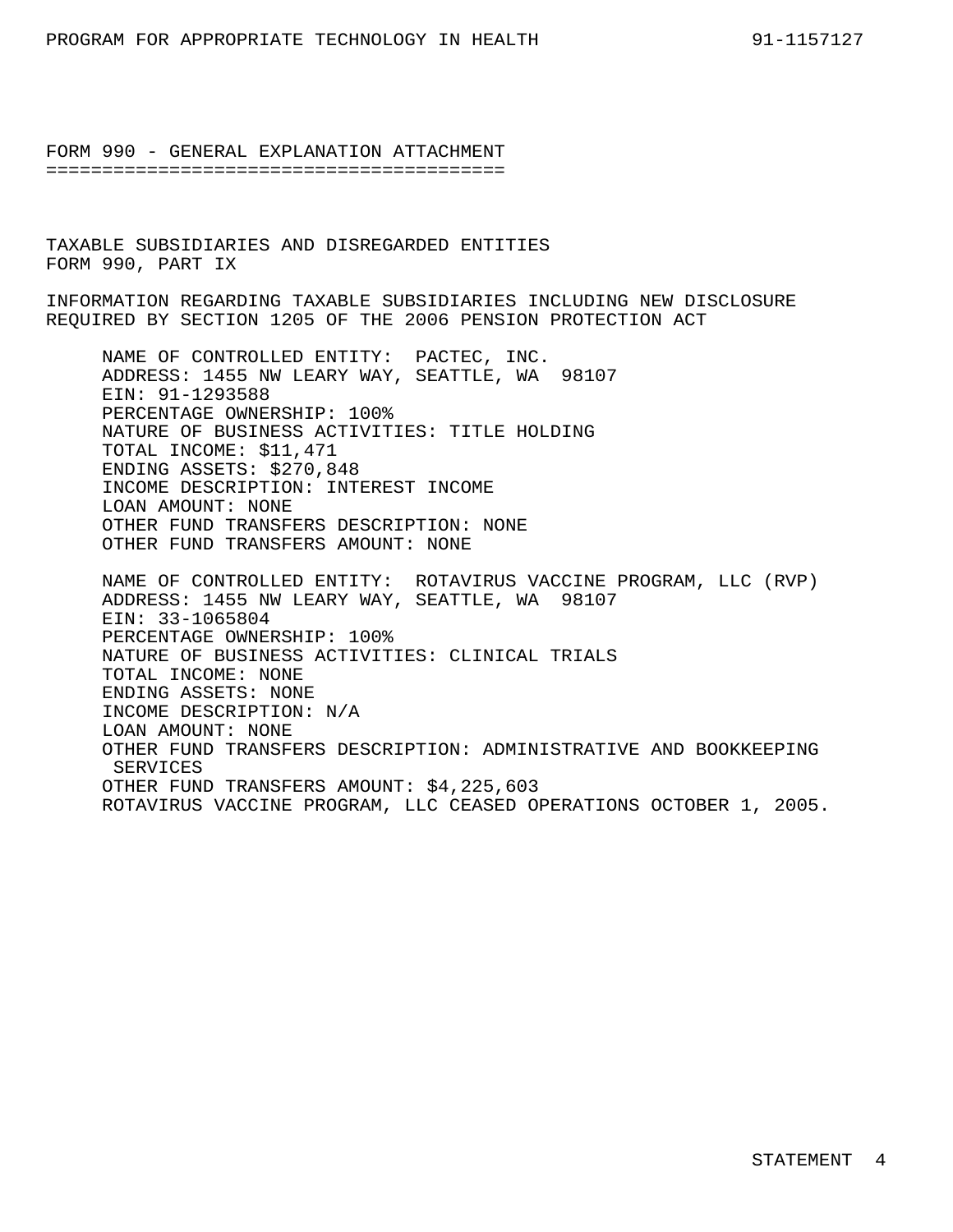FOREIGN GRANTS PAID FORM 990, PART II, LINE 22

FOREIGN ADDRESSES OF FOREIGN GRANTS PAID:

IKATAN DOKTOR ANAK INDONESIA (IDAI) INDONESIAN SOCIETY OF PEDIATRICIANS JL. SALEMBA NO. 6, JAKARTA INDONESIA

PUSLITBANG PELAYANAN & TEKNOLOGI KESEHETAN (P4TK) NIHRD, MINISTRY OF HEALTH R.I. JL. PERCETAKAN NEGARA 23A, JAKARTA INDONESIA

MINISTRY OF HEALTH AND FAMILY WELFARE, GOAP GOVERNMENT OF ANDHRA PRADESH, INDIA ANDHRA PRADESH INDIA

MINISTRY OF HEALTH, REPUBLIC OF INDONESIA JL. PERCETAKAN NEGARA 29 JAKARTA PUSAT 10560 INDONESIA

INSTITUTO BIOLOGICO ARGENTINO PTE JOSE E URIBURU 153 C1027AAC CIUDAD DE, BUENOS AIRES ARGENTINA

SOCIETY OF JYOTSNA CHAUHAN 201 SMR MAJESTIC APARTMENTS JUPITER COLONY, SIKH ROAD, SECUNDERABAD 500009 INDIA

INDIAN MEDICAL ASSOCIATION/HYDERABAD ANDHRA PRADESH 101, I.M.A. BLDG. ESAMIA BAZAR, HYDERABAD 500027 INDIA

INDIAN MEDICAL ASSOCIATION/NEW DELHI I.M.A. HOUSE, I.P. MARG NEW DELHI 110002 INDIA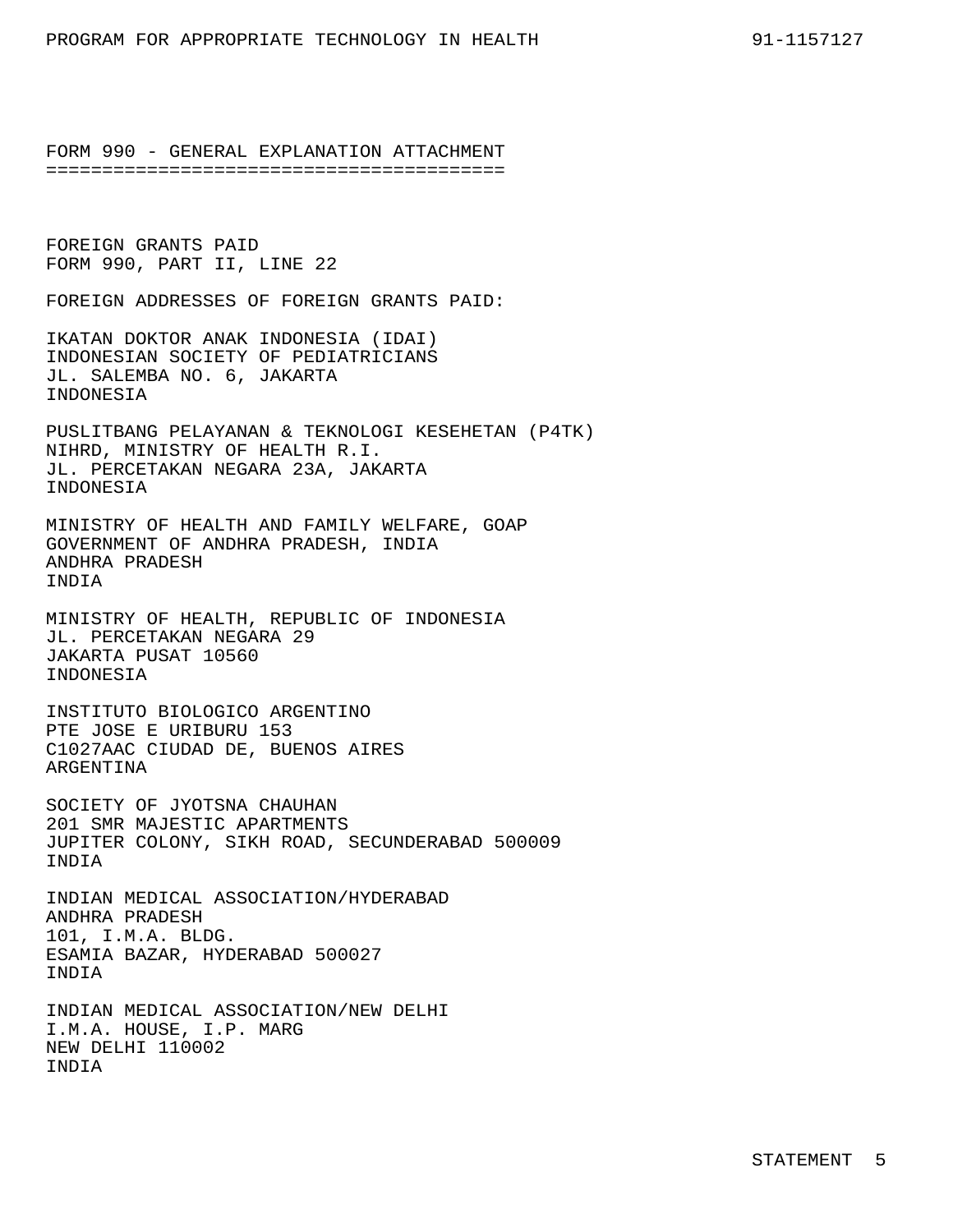NILOUFER HOSPITAL INSTITUTE OF CHILD HEALTH RED HILLS HYDERABAD INDIA INDIAN MEDICAL ASSOCIATION/HYDERABAD ANDHRA PRADESH 101, I.M.A. BLDG. ESAMIA BAZAR, HYDERABAD 500027 INDIA TANZANIA YOUTH AWARE TRUST FUND (TAYOA) P.O. BOX 77874 DAR ES SALAAM TANZANIA VOLUNTARY SERVICE OVERSEAS (VSO) WAWA ROAD (OFF KUSIA STREET), KOKOMLELE P.O. BOX 6526, ACCRA-NORTH GHANA CENTRE FOR THE DEVELOPMENT OF PEOPLE (CEDEP) P.O. BOX 5601, KUMASI GHANA PLANNED PARENTHOOD ASSOCIATION OF GHANA (PPAG) ASHANTI REGIONAL OFFICE P.O. BOX 3672, KUMASI GHANA GHETTO ARTISTS P.O. BOX 20068 MONARCH, FRANCISTOWN BOTSWANA NATIONAL CURRICULUM DEVELOPMENT CENTRE (NCDC) KYAMBOGO P.O. BOX 7002, KAMPALA UGANDA NDERE TROUPE LIMITED UGANDA INT'L CONFERENCE CENTRE SUITE 242 PLOT 32 NILE AVENUE, KAMPALA UGANDA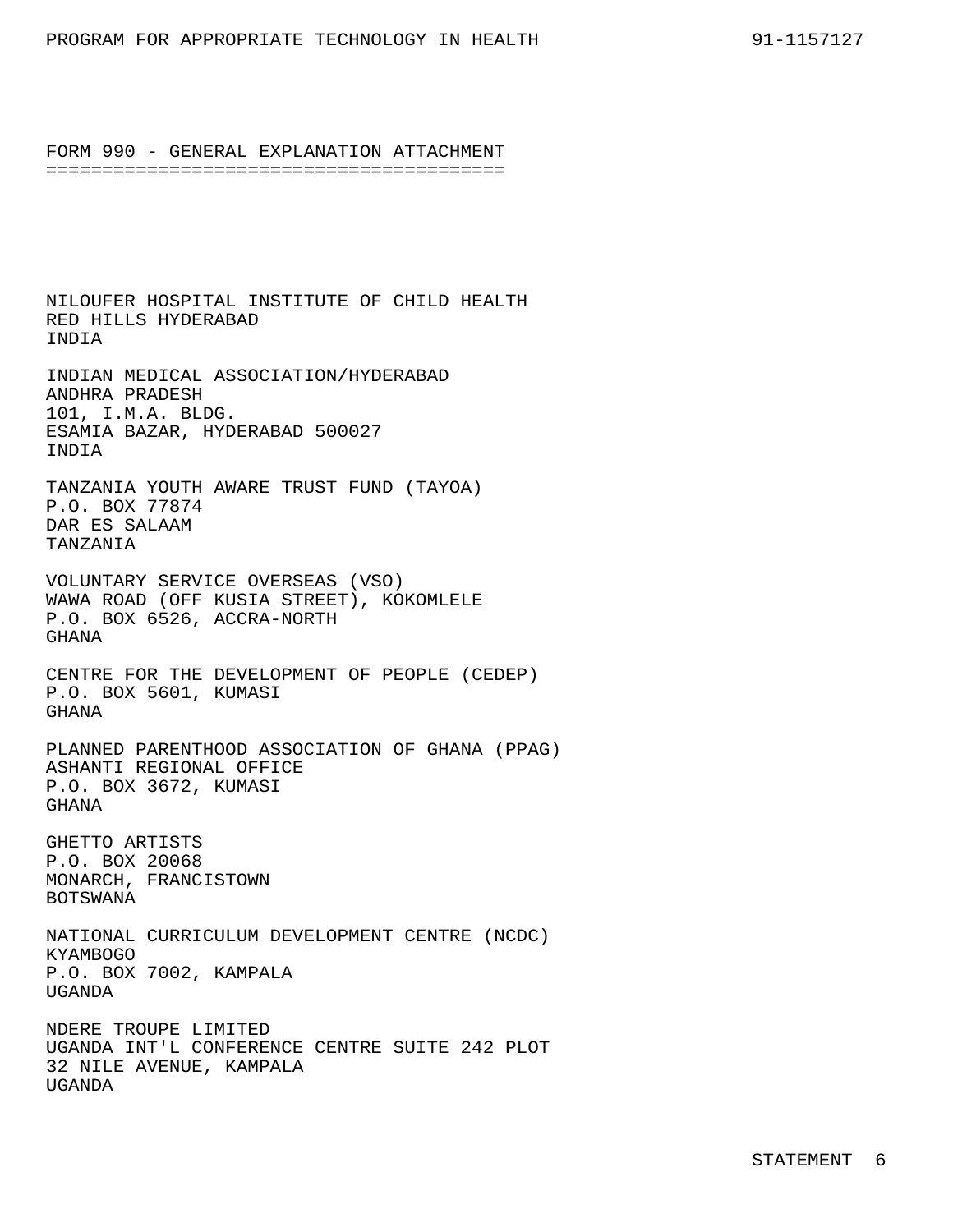MINISTRY OF EDUCATION, GHANA GHANA EDUCATION SERVICE P.O. BOX GP2739, ACCRA GHANA

CHAWAKUA: CHAMA CHA WANAWAKE KUPAMBANA NA UKIMWI ARUSHA SOKOINE ROAD, ACU BLDG, 2ND FL, RM 206 ARUSHA TANZANIA

POPULATION SERVICES INTERNATIONAL (PSI)/BOTSWANA PLOT 115 UNIT 13 KGALE MEWS PRIVATE BAG 00465 GABORONE BOTSWANA

MAKING POSITIVE LIVING ATTRACTIVE TO YOUTH (MA-PLAY) PLOT 2 KAFU ROAD, KAMPALA UGANDA

CHAMA CHA UZAZI NA MALEZI BORA TANZANIA (UMATI) SAMORA/ZANAKI STREETS P.O. BOX 1372, DARESALAAM TANZANIA

ZANZIBAR ASSOCIATION FOR CHILDREN'S ADVANCEMENT P.O. BOX 2501 ZANZIBAR TANZANIA

GRAPHIC COMMUNICATIONS GROUP LIMITED P.O. BOX 742 ACCRA GHANA

NOGUCHI MEMORIAL INSTITUTE FOR MEDICAL RESEARCH UNIVERSITY OF GHANA P.O. BOX LG 581 LEGON GHANA

MURDOCH CHILDREN'S RESEARCH INSTITUTE ROYAL CHILDREN'S HOSPITAL FLEMINGTON ROAD PARKVILLE, VICTORIA AUSTRALIA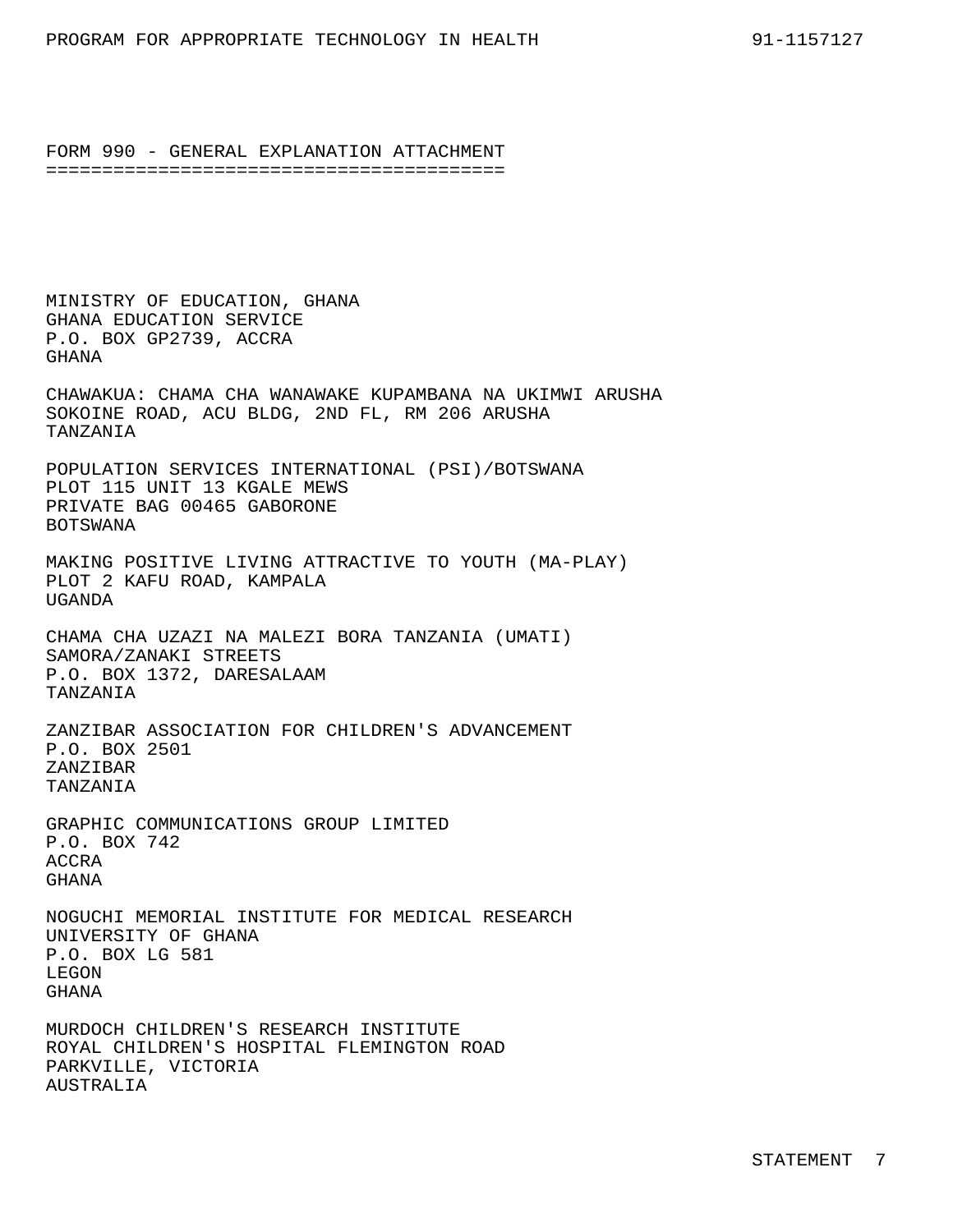MEDICAL UNIVERSITY OF SOUTHERN AFRICA TRUST (MEDUNSA) P.O. BOX 1857 PARKLANDS 2121 SOUTH AFRICA

WORLD HEALTH ORGANIZATION (WHO)/EMRO EASTERN MEDITERRANEAN REGIONAL OFFICE ABDUL RAZZAK AL SANHOURI ST., POB 7608, NASR CITY CAIRO EGYPT

INTERNATIONAL VACCINE INSTITUTE (IVI) SAN 4-8 BONGCHEON 7-DONG KWANAK-GU SEOUL 151-818 KOREA

NATIONAL REFERENCE LABORATORY OF REPUBLIC OF UZBEKISTAN 2 RESHETOVA STREET, TASHKENT 700133 UZBEKISTAN

DEPT OF STATE SANITARY AND EPIDEMIOLOGICAL SURVEILLANCE 535, FRUNZE STREET BISHKEK 720033 KYRGYZSTAN

DEPARTMENT OF MEDICAL RESEARCH (LOWER MYANMAR) VIROLOGY RESEARCH DIVISION NO. 5 ZIWAKA ROAD, YANGON 11191 MYANMAR(BURMA)

RESEARCH INSTITUTE FOR TROPICAL MEDICINE (RITM) DEPARTMENT OF HEALTH FILINVEST CORPORATE CITY ALABANG, MUNTINLUPA CITY PHILIPPINES

INTERNATIONAL VACCINE INSTITUTE (IVI) SAN 4-8 BONGCHEON 7-DONG KWANAK-GU SEOUL 151-818 KOREA

AGA KHAN UNIVERSITY STADIUM ROAD, P.O. BOX 3500 KARACHI 74800 PAKISTAN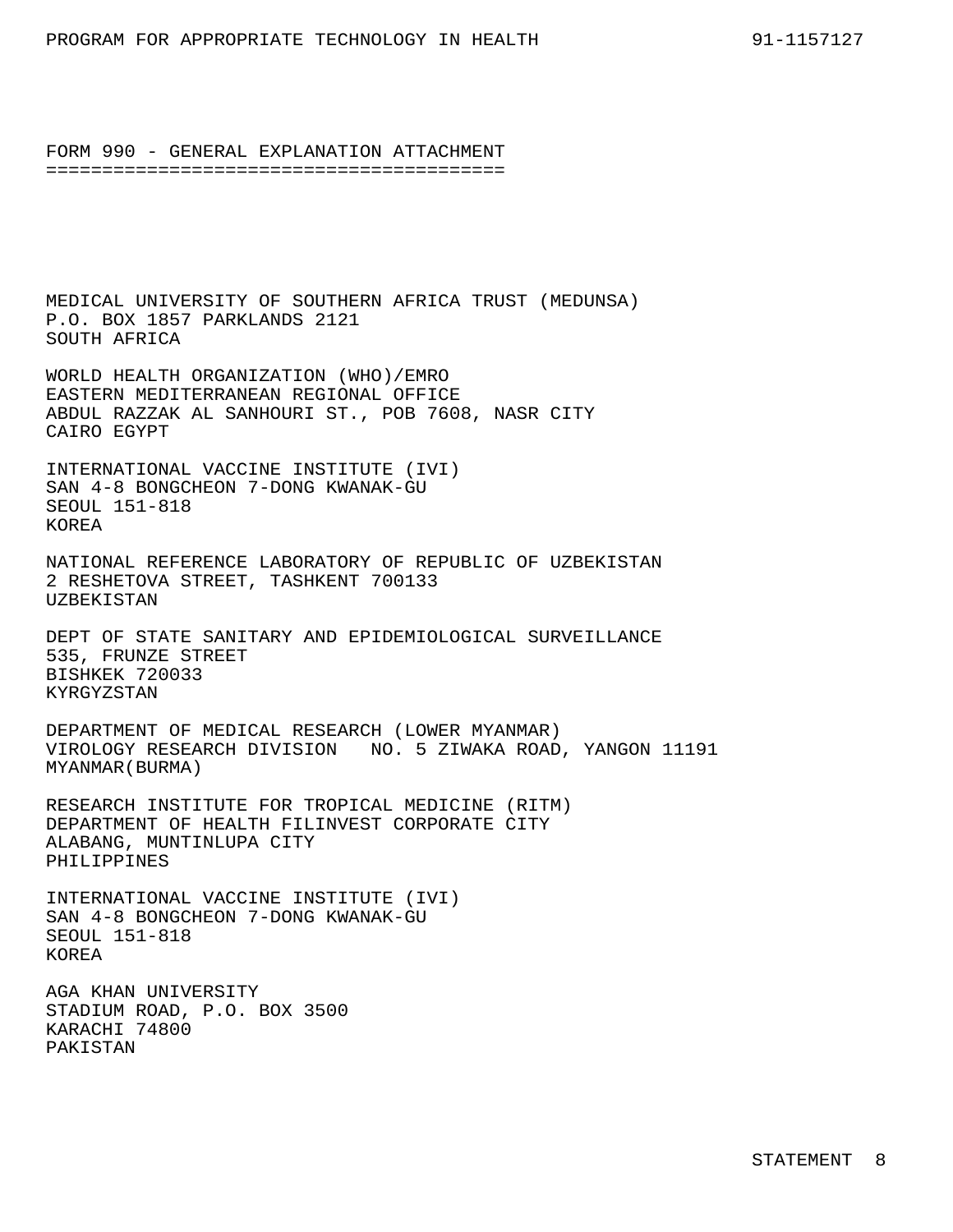INTL CTR FOR DIARRHOEAL DISEASE RESEARCH (ICDDR) GPO 128 MOHAKHALI DHAKA 1000 BANGLADESH

MINISTRY OF PUBLIC HEALTH, THAILAND DEPT. OF COMMUNICABLE DISEASE CONTROL TIVANON ROAD, NONTABURI 10110 THATLAND

GADJAH MADA UNIVERSITY JL. FARMAKO 1, GEDUNG IKM LANTAI 1 YOGYAKARTA 55281 INDONESIA

GADJAH MADA UNIVERSITY JL. FARMAKO 1, GEDUNG IKM LANTAI 1 YOGYAKARTA 55281 INDONESIA

UNIVERSITY OF MALAWI COLLEGE OF MEDICINE PRIVATE BAG 360 CHICHIRI, BLANTYRE 3 MALAWI

UNIVERSITY OF LIVERPOOL DUNCAN BUILDING, DAULBY STREET LIVERPOOL L693GA UNITED KINGDOM

FEDERACION RED NICASALUD A MASAYA 1/2 C. ABAJO MANO IZQUIERDA MANO IZQUIERDA, CASA #29, MANAGUA LM163 NICARAGUA

LONDON SCHOOL OF HYGIENE AND TROPICAL MEDICINE KEPPEL STREET LONDON WC1E7HT UNITED KINGDOM

UNIVERSITY OF WITWATERSRAND REPRODUCTIVE HEALTH RESEARCH UNIT STE 1301 MARITIME HOUSE, DURBAN 4001 SOUTH AFRICA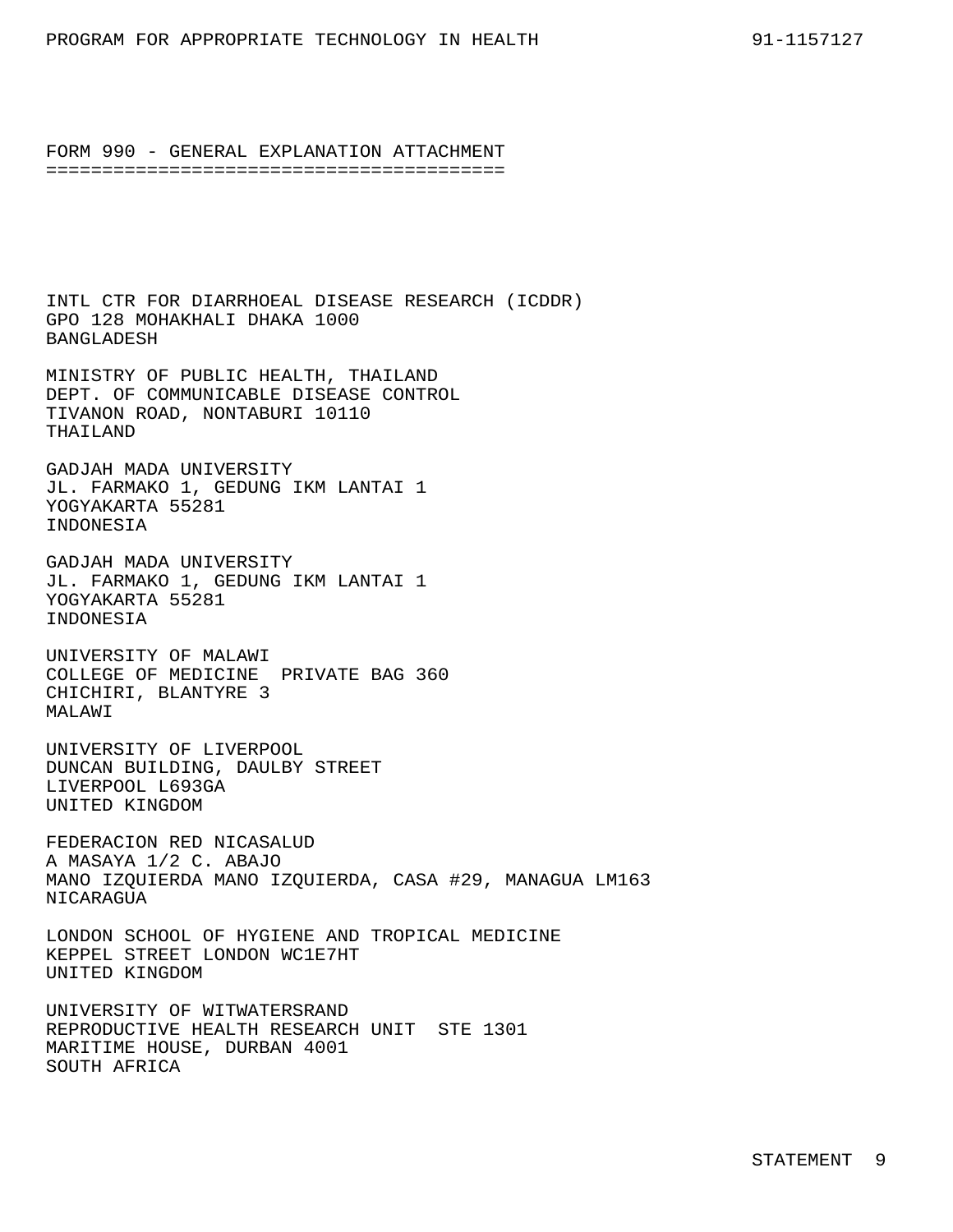WORLD HEALTH ORGANIZATION (WHO) 20 AVENUE APPIA 1211 GENEVA 27 SWITZERLAND

KYIV CITY COMMITTEE OF UKRAINIAN RED CROSS 44 B. KRESHCHATIK ST KYIV 01001 **UKRAINE** 

DONETSK OBLAST COMMITTEE OF UKRAINIAN RED CROSS 39 VATUTINA STREET DONETSK 38015 UKRAINE

GSMF INTERNATIONAL DON LEVY HOUSE, #255, 4TH DZORWULU CRES. AIRPORT WEST, POB CT 1847, CANTONMENTS, ACCRA GHANA

JOURNALISTS AGAINST AIDS NIGERIA 44B IJAYE ROAD OGBA, LAGOS NIGERIA

NATIONAL MALARIA CONTROL CENTRE CHAINAMA HILLS HOSPITAL, GREAT EAST ROAD PO BOX 32509, LUSAKA ZAMBIA

KIEV INTERNATIONAL INSTITUTE OF SOCIOLOGY 8/5 VOLOSKA STREET, KIEV **UKRAINE** 

KIEV SCHOOL OF EQUAL OPPORTUNITIES ST. BANKOVA 2, KIEV UKRAINE

VINNITSA FAMILY PLANNING ASSOCIATION ST. PIROGOVA 46, VINNITSA UKRAINE

UNIVERSITY OF WITWATERSRAND REPRODUCTIVE HEALTH RESEARCH UNIT STE 1301 MARITIME HOUSE, DURBAN 4001 SOUTH AFRICA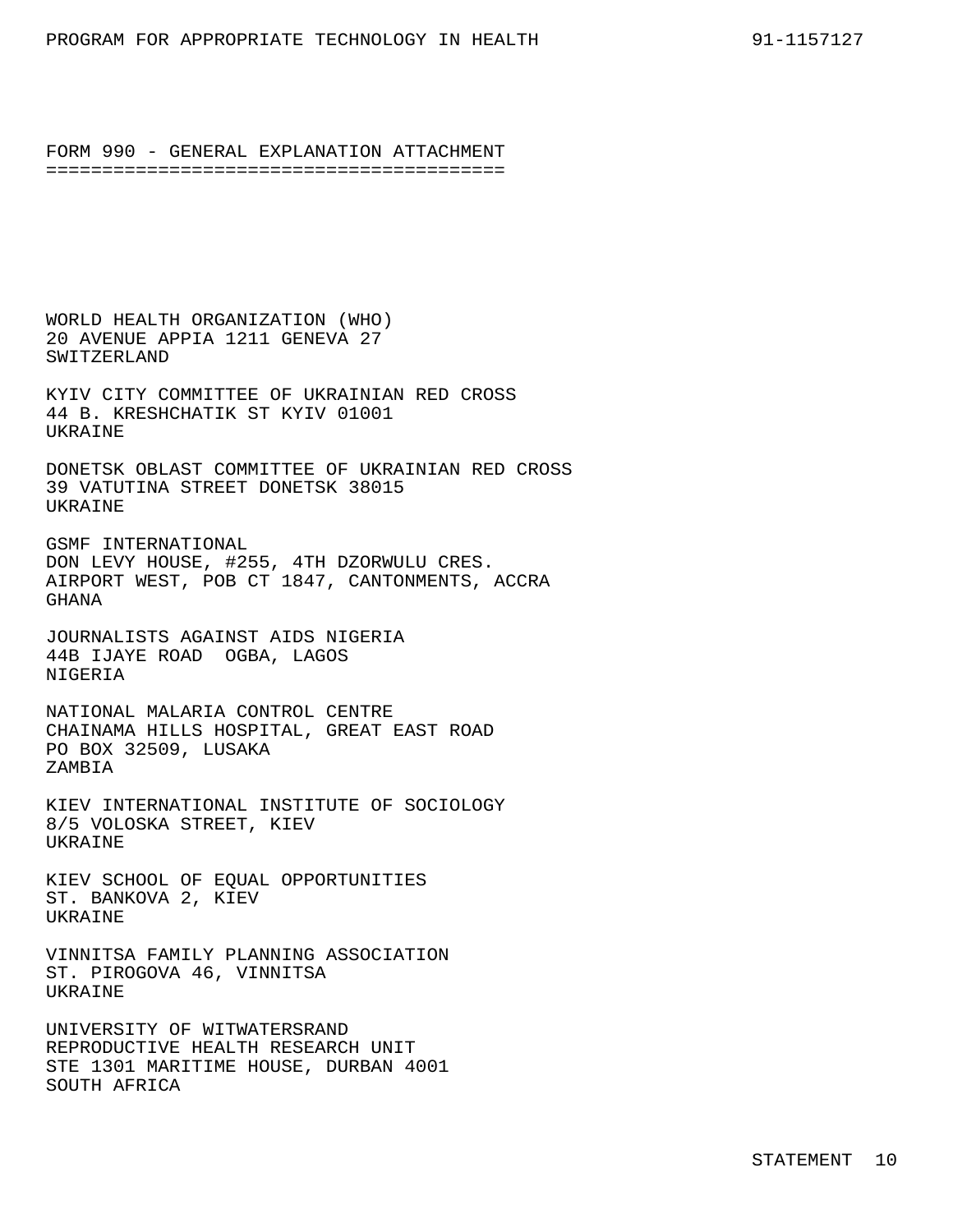CANADIAN AIDS SOCIETY 309 RUE COOPER, 4TH FLOOR CANADA K2P 0G5, OTTAWA CANADA

CHARITABLE FOUNDATION "UNITUS" 17, MYRU ST, 54044, MYKOLAYIV **UKRAINE** 

INSTITUTO PROMUNDO RUA MEXICO, 311502, BLOCO D RIO DE JANEIRO 200031144 BRAZIL

UGANDA SCOUTS ASSOCIATION P.O. BOX 1294 KAMPALA UGANDA

KENYA SCOUTS ASSOCIATION P.O. BOX 41422, NAIROBI 00100 KENYA

JOURNALISTS AGAINST AIDS NIGERIA 44B IJAYE ROAD OGBA, LAGOS NIGERIA

STRAIGHT TALK FOUNDATION LIMITED 45 BUKOTO STREET, KAMWOKYA P.O. BOX 22366, KAMPALA UGANDA

SEVASTOPOL CITY YOUTH NGO 10-A KOMMUNISTICHESKAYA ST. OF 62, 99003 SEVASTOPOL UKRAINE

PUBLIC ORGANIZATION ALTERNATIVA 23/3 KOSMONAVTAV ST, APT 42, ODESA 65065 UKRAINE

SIMFEROPOL COALITION OF HIV-SERVICE ORGANIZATIONS 15 GEROEV STALINGRADA ST. OF. 65, SIMFEROPOL 98640 UKRAINE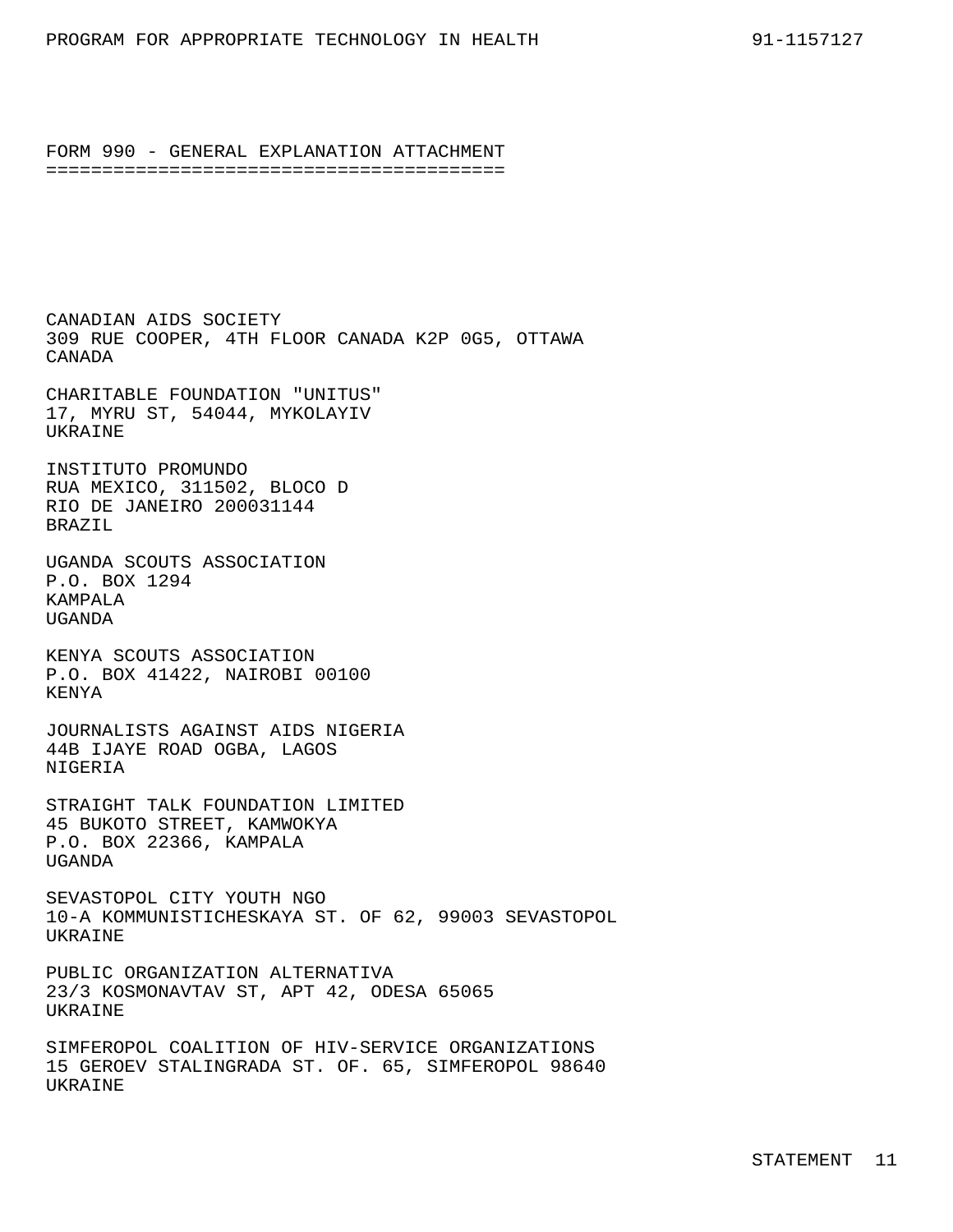CHILDREN NGO, NEW SOCIAL TECHNOLOGIES 10 OREKHOVA ST., APT 1, YALTA UKRAINE

CANADIAN AIDS SOCIETY 309 RUE COOPER, 4TH FLOOR CANADA K2P 0G5, OTTAWA CANADA

NATIONAL COMMITTEE OF UKRAINIAN RED CROSS 30 PUSHKINSKA STREET KYIV 01004 UKRAINE

MALARIA CONSORTIUM PLOT 2, STURROCK ROAD, KOLOLO OPP LOHANA ACADEMY, PO BOX 8045, KAMPALA UGANDA

UGANDA SCOUTS ASSOCIATION P.O. BOX 1294, KAMPALA UGANDA

PROVINCIAL HEALTH OFFICE OF CHIANG MAI 10 SUTHEP ROAD, MUANG DISTRICT, CHIANG MAI THAILAND

AIDS ACCESS FOUNDATION 48/282 CENTER PLACE, RAMKAMHAENG ROAD BANGKOK 102400 THAILAND

OFFICE OF VOCATIONAL EDUCATION COMMISSION (OVEC) MINISTRY OF EDUCATION BANGKOK 10300 THAILAND

PRINCE OF SONGKLA UNIVERSITY 15 KANJANAVANICH ROAD HAD-YAI, SONGKLA 90112 THAILAND

OFFICE OF BASIC EDUCATION COMMISSION MINISTRY OF EDUCATION BUILDING 4, SRI AYUDHAY ROAD, PAYATHAI, RAJTEWEE, BANGKOK 10400 THAILAND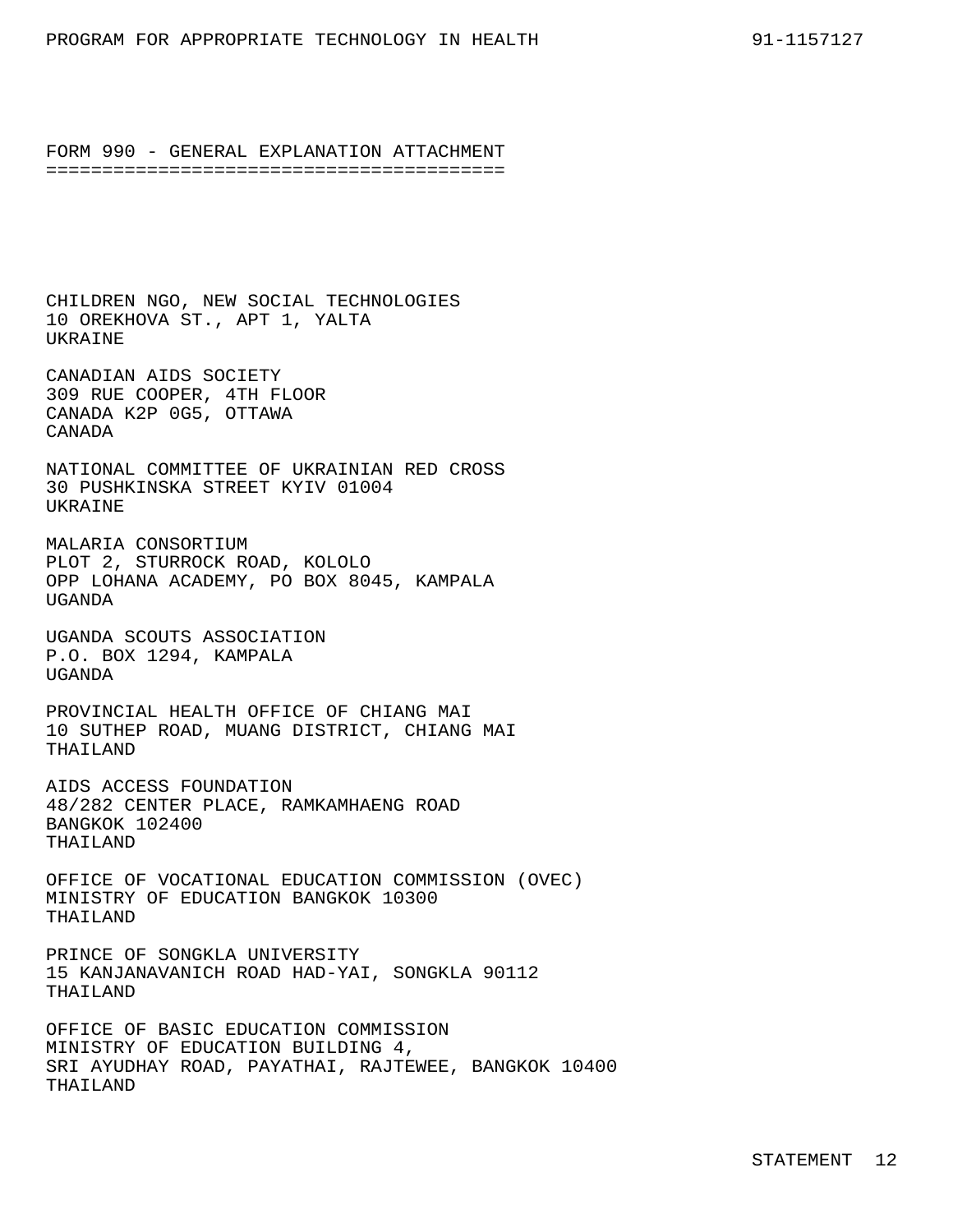LAMPANG RAJABHAT UNIVERSITY LAMPANG-MAE TA ROAD, MUANG DISTRICT LAMPANG 52100 THAILAND

HEALTH COUNTERPARTS CONSULTING 5 PATTANAKARN 56 ROAD SUAN LUANG, BANGKOK 10250 THAILAND

SEXUALLY TRANSMITTED INFECTION (STI) CENTER OFFICE OF DISEASE CONTROL, REGION 10 SUTHEP ROAD, MUANG DISTRICT, CHIANG MAI 50200 THAILAND

PRA SRI MAHAPOTHI HOSPITAL TRAINING CENTER FOR COUNSELING AND BCC 212 CHAENG SANIT ROAD, MUANG DISTRICT, UBON RAJTHANI 34000 THAILAND

CHIANG MAI UNIVERSITY SCHOOL OF PHARMACY 239 HUAY KAEW ROAD, MUANG DISTRICT CHIANG MAI 50200 THAILAND

BANGPLAY 44 RAMKHAMHAENG 52 RAMKHAMHAENG ROAD, BANG KAPI BANGKOK 10240 THAILAND

BUNDIT CENTER 159/5 SOI PAHONYOTIN 33 P, AHONYOTIN ROAD, BANGKOK 10900 THAILAND

THAI NGO COALITION ON AIDS (TNCA) 801/21 NGAM-WONG-WAN SOI 27 NONTHABURI 11000 THAILAND

ACTION IEC 1C ST. 368 BOEUNG KENG KANG 3, PHNOM PENH CAMBODIA

ACTION IEC 1C ST. 368 BOEUNG KENG KANG 3, PHNOM PENH CAMBODIA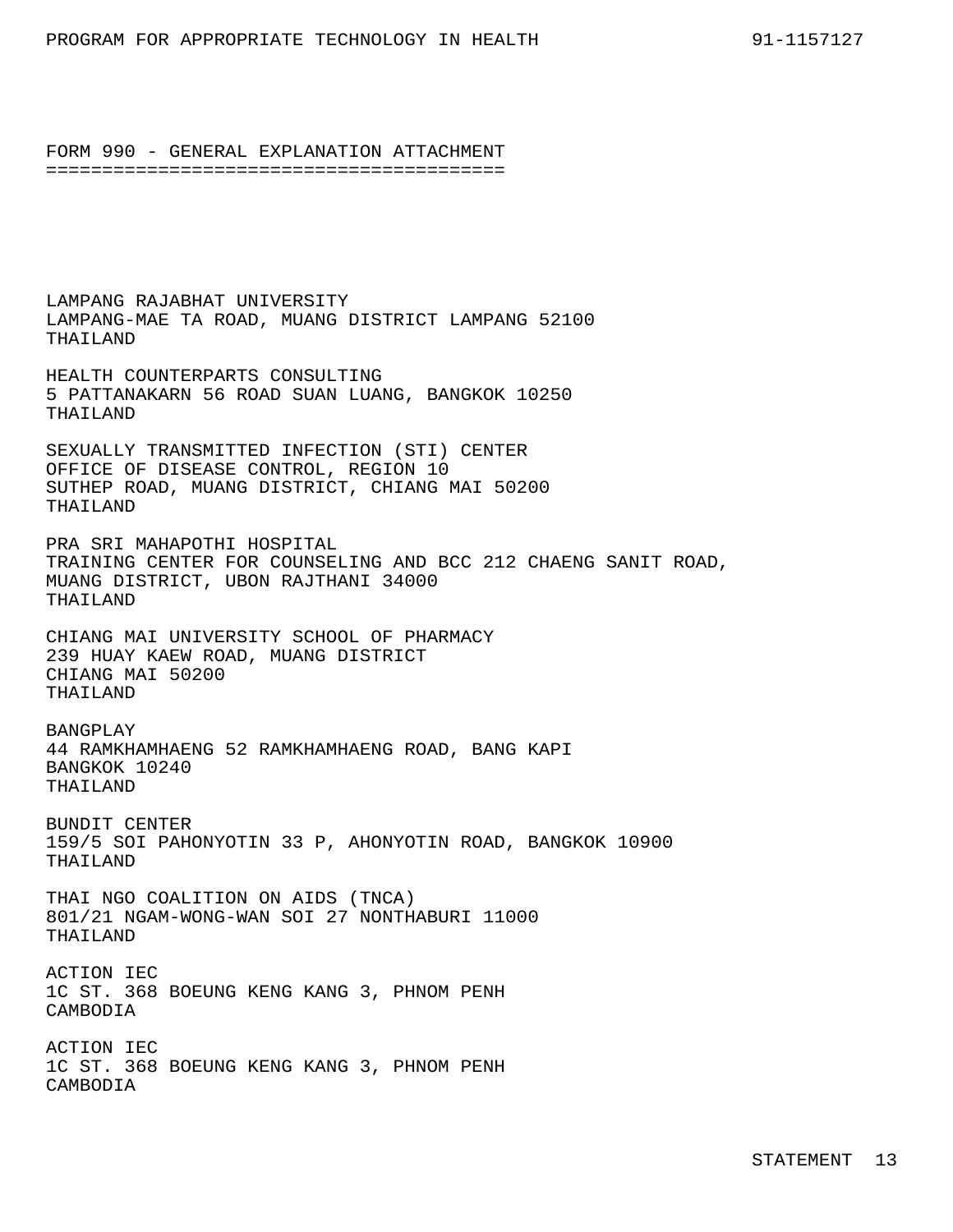ACTION IEC 1C ST. 368 BOEUNG KENG KANG 3, PHNOM PENH CAMBODIA GRUPO DE TRABAJO SOBRE TRATAMIENTOS DEL VIH (GTT) SARDENYA, 259.08013 BARCELONA **SPAIN** MEDICAL SCIENTIFIC ADVISORY SERVICES LTD. (MEDSA) 38 HOLLYCROFT AVENUE, LONDON NW37QN UNITED KINGDOM GENDER AIDS FORUM (GAF) 417 SMITH STREET, 108 SANGRO HOUSE, DURBAN 4000 SOUTH AFRICA GENDER AIDS FORUM (GAF) 417 SMITH STREET, 108 SANGRO HOUSE, DURBAN 4000 SOUTH AFRICA ASIA PACIFIC COUNCIL OF AIDS SERVICE ORG (APCASO) #12, JALAN 13/48A, BOULEVARD SHOP OFFICE OFF JALAN SENTUL, KUALA LUMPUR 51000 MALAYSIA CHINA FAMILY PLANNING ASSOCIATION (CFPA) NO. 35 SHAOYAOJU 12TH FLOOR CHAOYANG DISTRICT BEIJING 100029 **CHINA** COLUMBIA ACADEMY OF PUBLIC HEALTH (ASPYDESS) CALLE 98 NO. 15-17 OFICINA 402, BOGOTA COLOMBIA CANCER INSTITUTE, CHINESE ACADEMY OF MED. SCI. (CICAMS) 17 SOUTH PANJIAYUAN LANE, BEIJING 100021 CHINA

MINISTRY OF HEALTH, SOCIALIST REPUBLIC OF VIETNAM B.C. 10.200, TU-LIEM, HANOI VIETNAM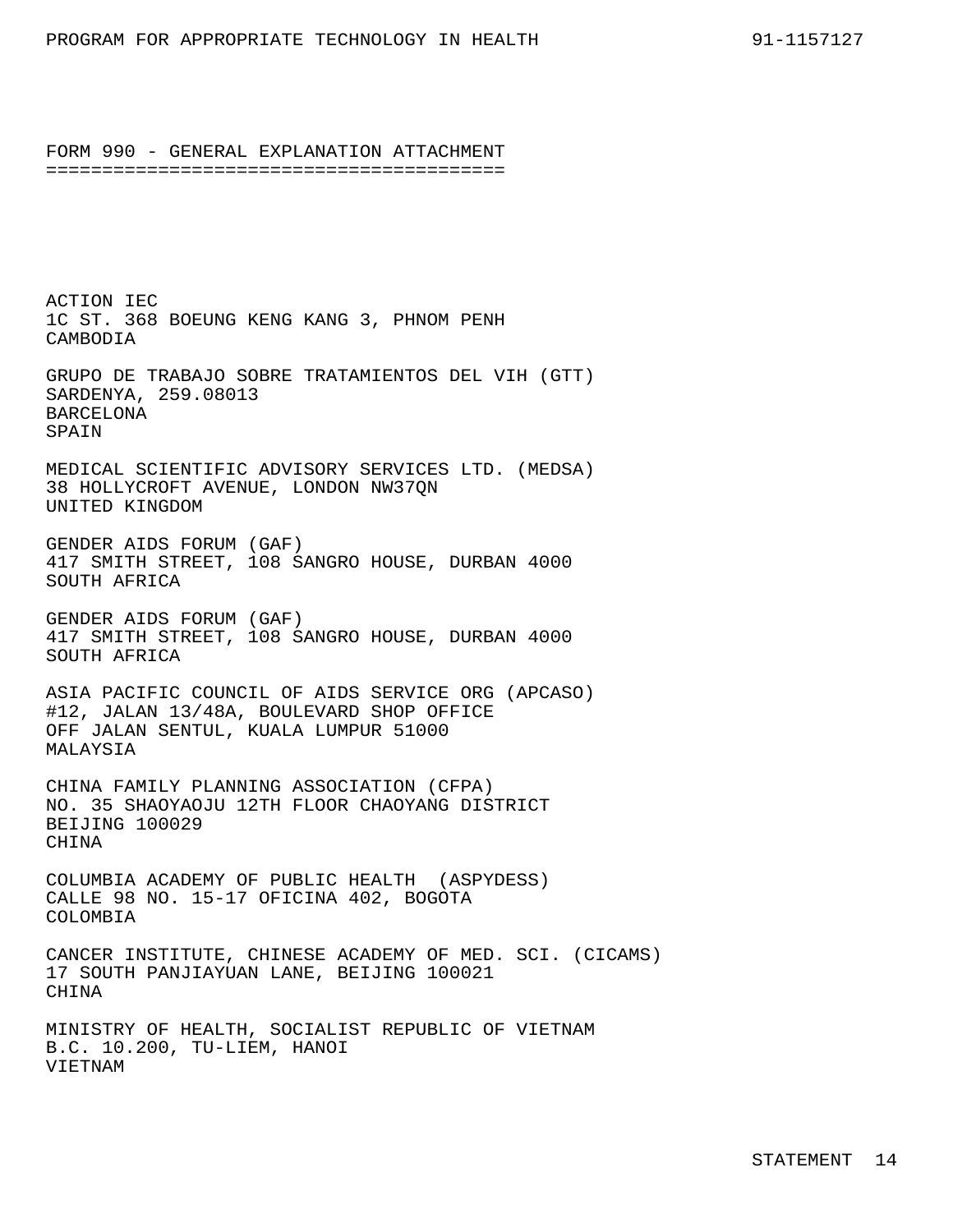CTR FOR RESEARCH ON ENVIRO. HEALTH AND POP. (CREHPA) P.O. BOX 9626 KATHMANDU NEPAL

ELSEVIER BV SARA BURGERHARTSTRAAT 25 1055 KV, AMSTERDAM NETHERLANDS

PUNTOS DE ENCUENTRO DE LA ROTUNDA DE PLAZA ESPANA 4C. ABAJO, 1C. AL LAGO, MANAGUA RP39 NICARAGUA

INTERNATIONAL AGENCY FOR RESEARCH ON CANCER (IARC) 150 COURS ALBERT THOMAS, 69372 LYON CEDEX 08 FRANCE

LONDON SCHOOL OF HYGIENE AND TROPICAL MEDICINE KEPPEL STREET LONDON WC1E7HT UNITED KINGDOM

REPRO. HEALTH TRAINING AND RESEARCH ACADEMY (RHTRA) JWAGAL, KUPONDOL LILITPUR NEPAL

FEDERATION OF INT'L GYNECOLOGY AND OBSTETRICS (FIGO) FIGO HOUSE, SUITE 3, WATERLOO COURT, 10 THEED ST., LONDON SE18ST UNITED KINGDOM

MALIAN ASSOC. FOR MONITORING TRADITNL PRACTICS (AMSOPT) BP E1543 IMM. DOUCOURE, LAFIABOUGOU, BAMAKO MALI

CTR FOR RESEARCH ON ENVIRO. HEALTH AND POP. (CREHPA) P.O. BOX 9626 KATHMANDU NEPAL

GSMF INTERNATIONAL DON LEVY HOUSE, #255, 4TH DZORWULU CRES. AIRPORT WEST POB CT 1847, CANTONMENTS, ACCRA GHANA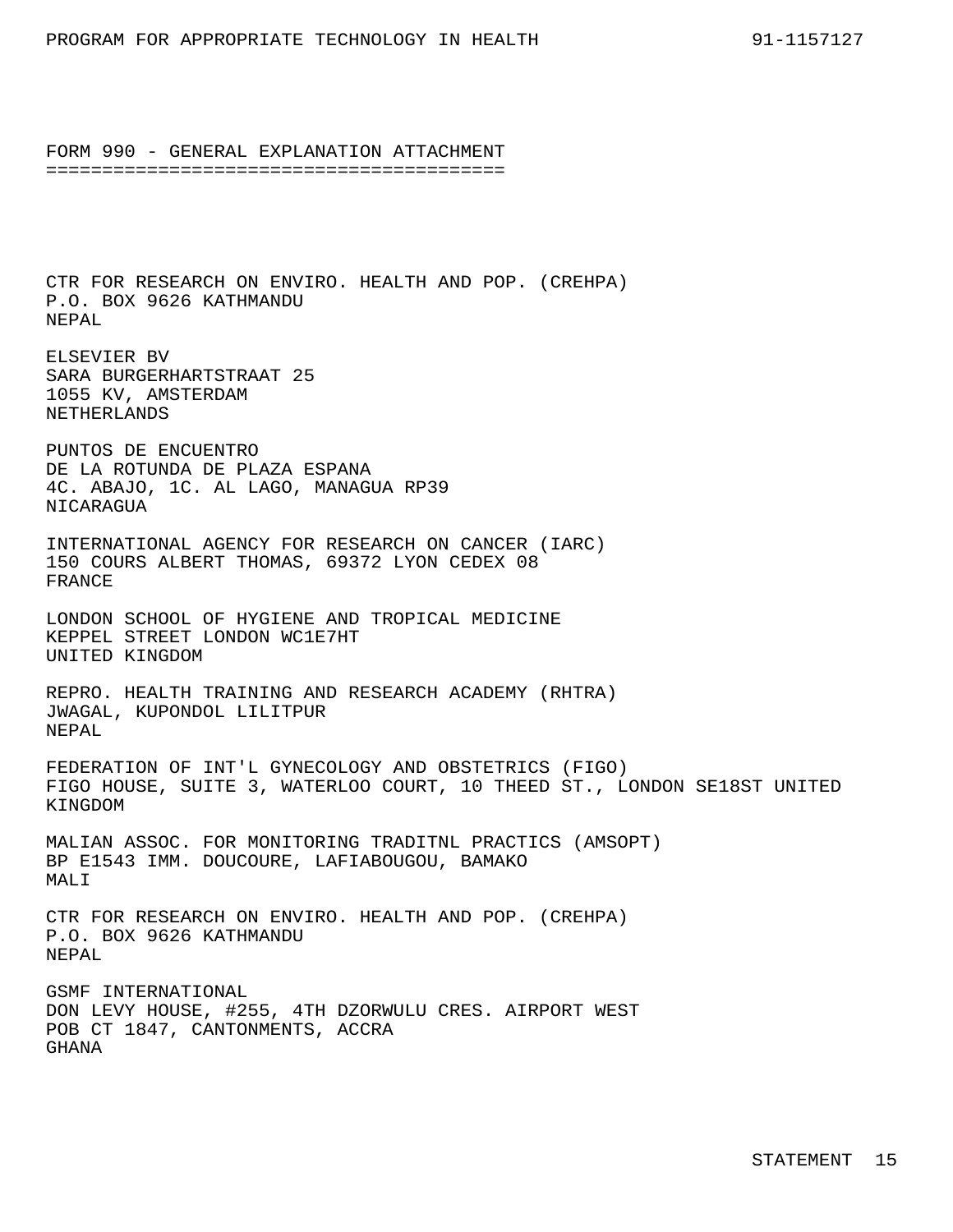INSTITUTO CHILENO DE MEDICINA REPRODUCTIVA (ICMER) DEPTO. 3, CORREO 22, CASILLA 96, SANTIAGO CHILE

CAJA DE COMPENSACION FAMILIAR ANTIOQUIA (COMFENALCO) CALLE 50 NO. 54-32, SEGUNDO PISO, MEDELLIN COLOMBIA

NAMUNA INTEGRATED DEVELOPMENT COUNCIL WARD #8, SALIGRAM PATH ANNAPURNA TOLE, BHAIRAHAWA RUPANDEHI NEPAL

FAMILY PLANNING ASSOCIATION OF NEPAL VALLEY BRANCH, JADIBUTI GBO 486 NEPAL

KIEV INTERNATIONAL INSTITUTE OF SOCIOLOGY 8/5 VOLOSKA STREET, KIEV UKRAINE

KIEV SCHOOL OF EQUAL OPPORTUNITIES ST. BANKOVA 2, KIEV UKRAINE

VINNITSA FAMILY PLANNING ASSOCIATION ST. PIROGOVA 46, VINNITSA UKRAINE

INSTITUTO BIOLOGICO ARGENTINO PTE JOSE E URIBURU 153 C1027AAC CIUDAD DE, BUENOS AIRES ARGENTINA

MEDICAL RESEARCH COUNCIL/SOUTH AFRICA TYGERBERG 7505 SOUTH AFRICA

CENTRO DE ESTUDIOS Y PROMOCION SOCIAL (CEPS) EDIFICIO EL CARMEN, CANAL 4 DE TV APARTADO POSTAL 4667, MANAGUA NICARAGUA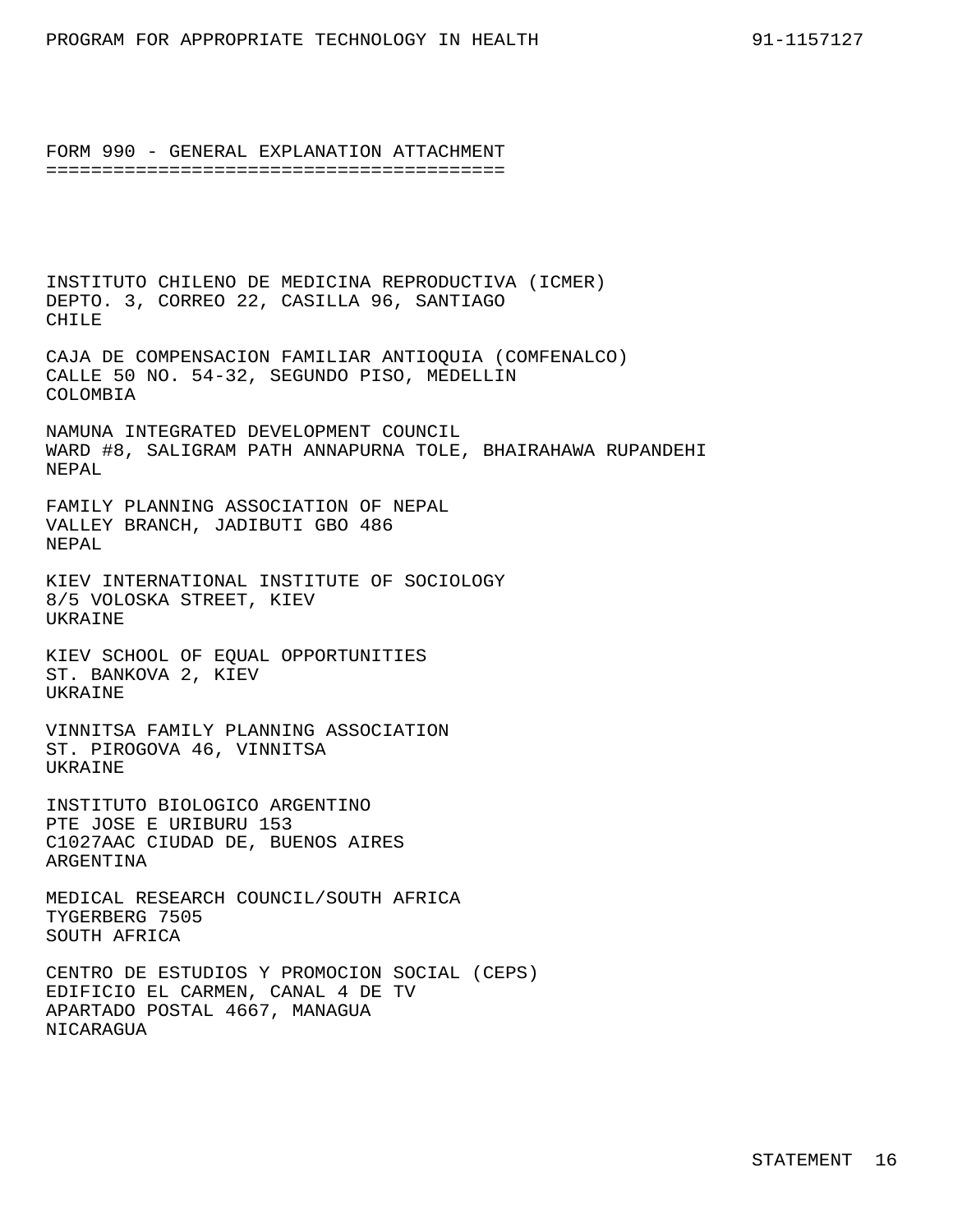SHANGHAI FAMILY PLANNING ASSOCIATION 122 SHANXI NANLU, 5TH FL SHANGHAI 200040 CHINA

ISIS INTERNACIONAL JOSE M. INFANTE 85, PROVIDENCIA, SANTIAGO CHILE

SOCIETY OF OBSTETRICIAN AND GYNECOLOGISTS OF PAKISTAN DEPARTMENT OF OB/GYN JINNAH POSTGRADUATE MEDICAL CENTER, KARACHI 74800 PAKISTAN

ARMONIE 150 MTS SUR DEL LA FARMACIA KHUN SAN PEDRO DE MONTES DE OCA, SAN JOSE COSTA RICA

NEPAL SOCIETY OF OBSTETRICIANS & GYNAECOLOGISTS GPO 8975 EPC 2365 KATHMANDU NEPAL

AIDS FOUNDATION OF SOUTH AFRICA P.O. BOX 50582, MUSGRAVE, DURBAN 4062 SOUTH AFRICA

BIOSCIENCE AND AGRICULTURE NETWORK (BATE) AGRIBUSINESS MGMT CONSULTING/PRACTITIONE P.O. BOX 24700, MAPO HILL, IDABAN OYO STATE NIGERIA

SHEIKH AHMED NABAHANY PO BOX 90697 MOMBASA KENYA

JANET KIMBWARATA P.O. BOX 26508 NAIROBI KENYA

SAMBURU AID IN AFRICA (SAIDIA) P.O.BOX 741 NANYUKI KENYA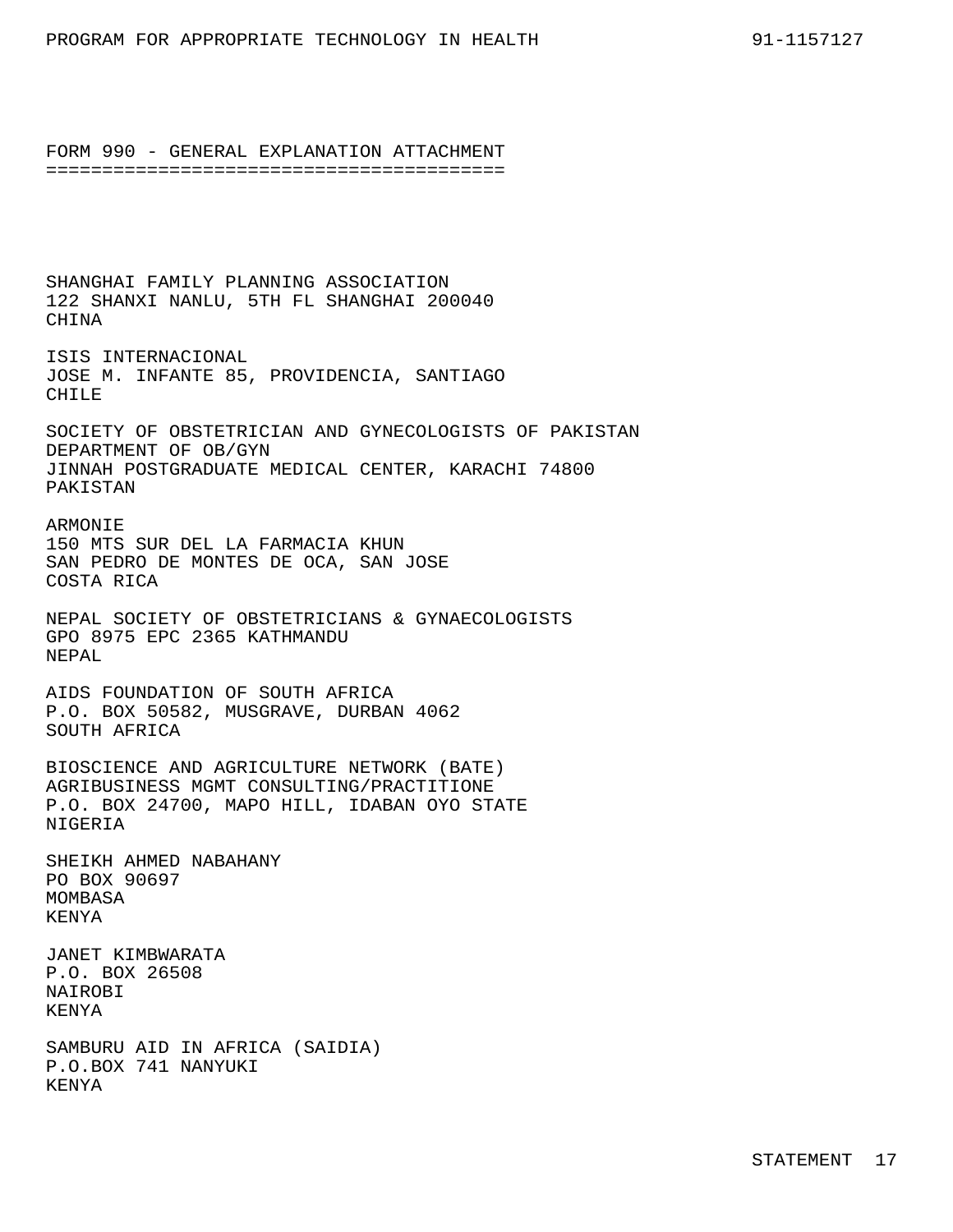REPRODUCTIVE HEALTH DEPT., MINISTRY OF HEALTH, VIETNAM 138 A GIANG VO STREET, BA DINH, HANOI VIETNAM

MINISTRY OF HEALTH, REPUBLIC OF INDONESIA JL. PERCETAKAN NEGARA 29 JAKARTA PUSAT 10560 INDONESIA

MINISTRY OF HEALTH, REPUBLIC OF INDONESIA JL. PERCETAKAN NEGARA 29 JAKARTA PUSAT 10560 INDONESIA

MINISTRY OF HEALTH, REPUBLIC OF INDONESIA JL. PERCETAKAN NEGARA 29 JAKARTA PUSAT 10560 INDONESIA

MINISTRY OF HEALTH, REPUBLIC OF INDONESIA JL. PERCETAKAN NEGARA 29 JAKARTA PUSAT 10560 INDONESIA

NATIONAL PUBLIC HEALTH INSTITUTE (KTL) MANNERHEIMINTIE 166 HELSINKI FIN00300 FINLAND

INTERNATIONAL VACCINE INSTITUTE (IVI) SAN 4-8 BONGCHEON 7-DONG KWANAK-GU, SEOUL 151-818 KOREA

INTERNATIONAL CENTRE FOR GENETIC ENGINEERING (ICGEB) & BIOTECHNOLOGY PO BOX 10504, ARUNA ASAF ALI MARG, NEW DELHI 110067 INDIA

UNIVERSITY OF WITWATERSRAND REPRODUCTIVE HEALTH RESEARCH UNIT STE 1301 MARITIME HOUSE, DURBAN 4001 SOUTH AFRICA

UNIVERSITY OF OXFORD UNIVERSITY OFFICES WELLINGTON SQUARE, OXFORD OX12JD UNITED KINGDOM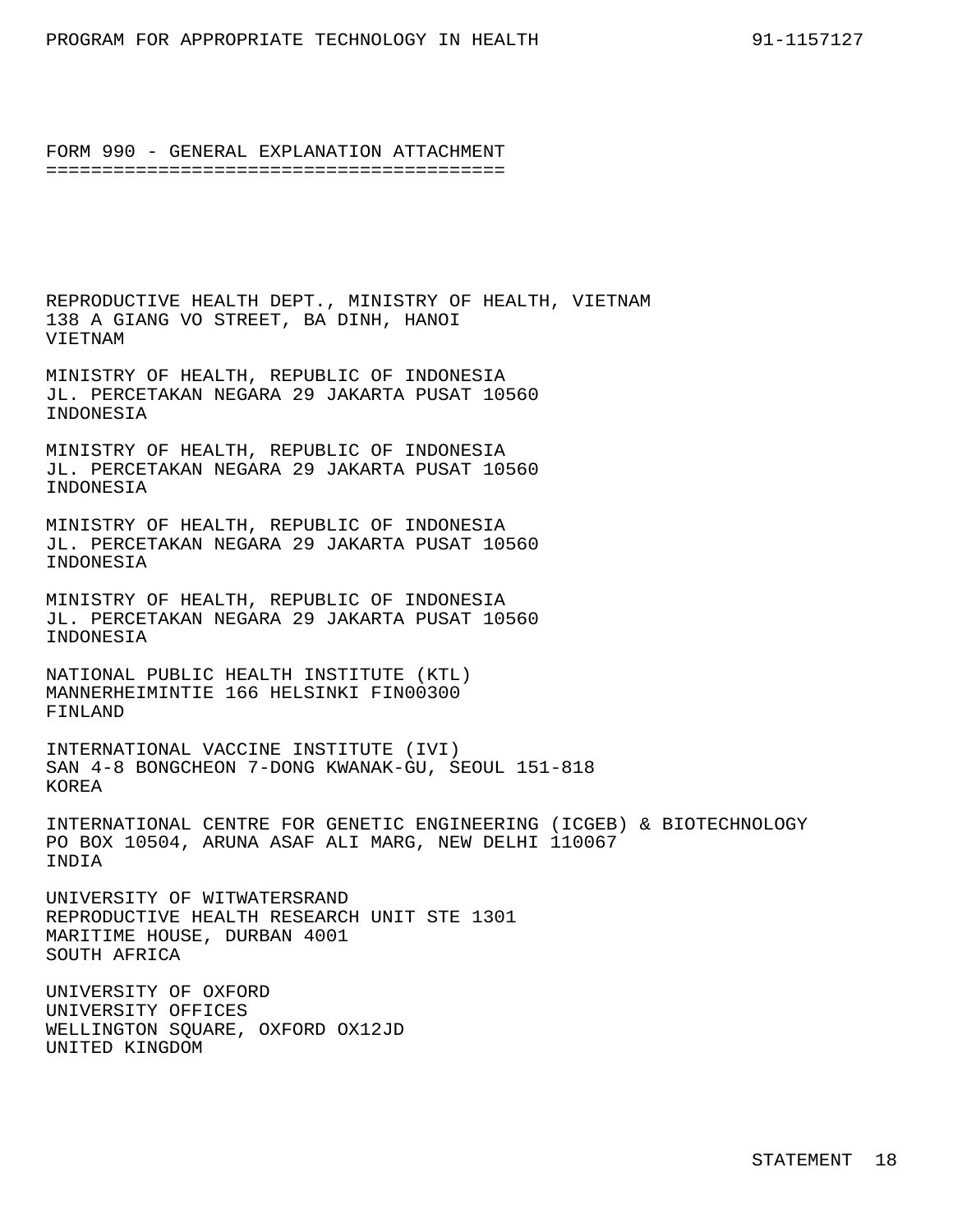WORLD HEALTH ORGANIZATION (WHO) 20 AVENUE APPIA, 1211 GENEVA 27 SWITZERLAND

BHARAT BIOTECH INTERNATIONAL LIMITED POST BOX 16, ROAD NO. 1BANJARA HILLS BANJARA HILLS, HYDERABAD-500 034, AP INDIA

QUEENSLAND INSTITUTE OF MEDICAL RESEARCH (QIMR) THE BANCROFT CENTRE 300 HERSTON ROAD, HERSTON QLD4006 AUSTRALIA

GRO PEP LIMITED 28 DALGLEISH STREET, THEBARTON SA 5031 ADELAID SA 5000 AUSTRALIA

UNIVERSITY OF MELBOURNE DEPARTMENT OF MICROBIOLOGY LEVEL 5 207 BOUVERIE STREET, CARLTON, VICTORIA 3010 AUSTRALIA

FUNDACIO CLINIC C/ VILLARROEL 170, BARCELONA SPAIN

SWISS TROPICAL INSTITUTE UNIVERSITY OF BASEL, SOCINSTRASSE 57, BASEL CH4002 SWITZERLAND

NAT. INST. FOR BIOLOGICAL STANDARDS & CONTROL BLANCHE LANE, SOUTH MIMMS, POTTERS BAR, HERTS EN63QC UNITED KINGDOM

NATIONAL VACCINE AND SERUM INSTITUTE SAN JIAN FANG, CHAO YANG DISTRICT, BEIJING 100024 CHINA

IMPERIAL COLLEGE OF SCIENCE, TECHNOLOGY, AND MEDICINE SIR ALEXANDER FLEMING BLDG. IMPERIAL COL. RD., S. KENSINGTON, LONDON SW72AZ UNITED KINGDOM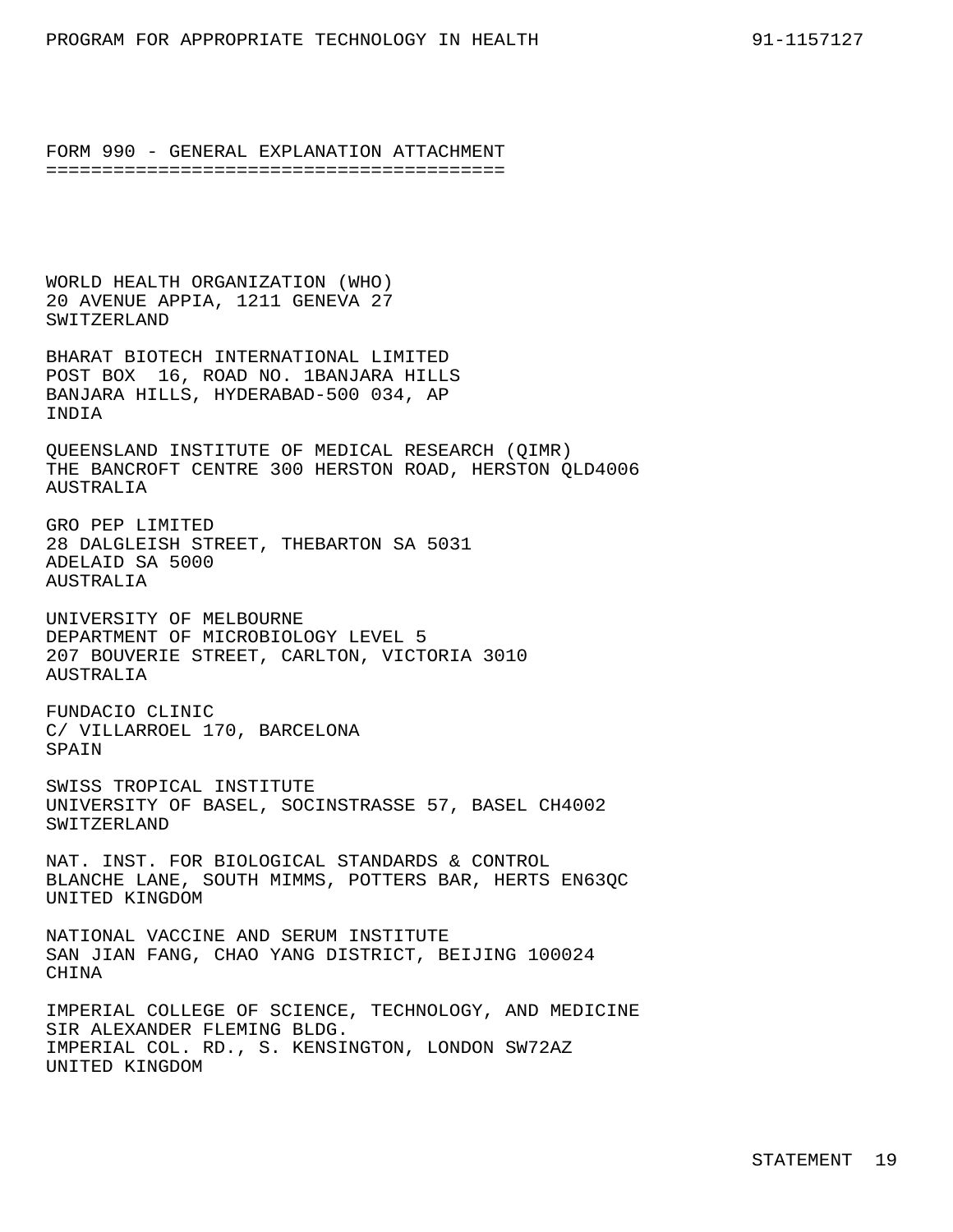CSL LIMITED 45 POPLAR ROAD, PARKVILLE 3052 AUSTRALIA

FILMS OF RECORD LTD. 2 ELGIN AVENUE, LONDON W93QP UNITED KINGDOM

CAMBRIDGE BIOSTABILITY LTD. NIAB HUNTINGDON ROAD, CAMBRIDGE CB30LE UNITED KINGDOM

WORLD HEALTH ORGANIZATION (WHO) 20 AVENUE APPIA, 1211 GENEVA 27 SWITZERLAND

QUINTILES EAST ASIA PTE LTD. 89 SCIENCE PARK DRIVE - LOBBY #03-08 THE RUTHERFORD SINGAPORE SCIENCE PARK 118261 SINGAPORE

SOCIETY FOR APPLIED STUDIES (SAS) 108 MANIKTALA MAIN ROAD FLAT 3/21, KOLKATA 700054 INDIA

MINISTRY OF HEALTH, PEOPLE'S REPUBLIC OF CHINA #1 NAN LU, XI ZHI MEN WAI XI CHENG DISTRICT, BEIJING CHINA

IFAKARA HEALTH RESEARCH AND DEVELOPMENT CENTRE (IHRDC) 360 KIKO AVENUE, MIKEOCHENI, DAR-ES-SALAAM TANZANIA

MULTILATERAL INITIATIVE ON MALARIA (MIM) WENNER-GREN INSTITUTE ARRHENIUS LABS. F5, STOCKHOLM SE106 91 SWEDEN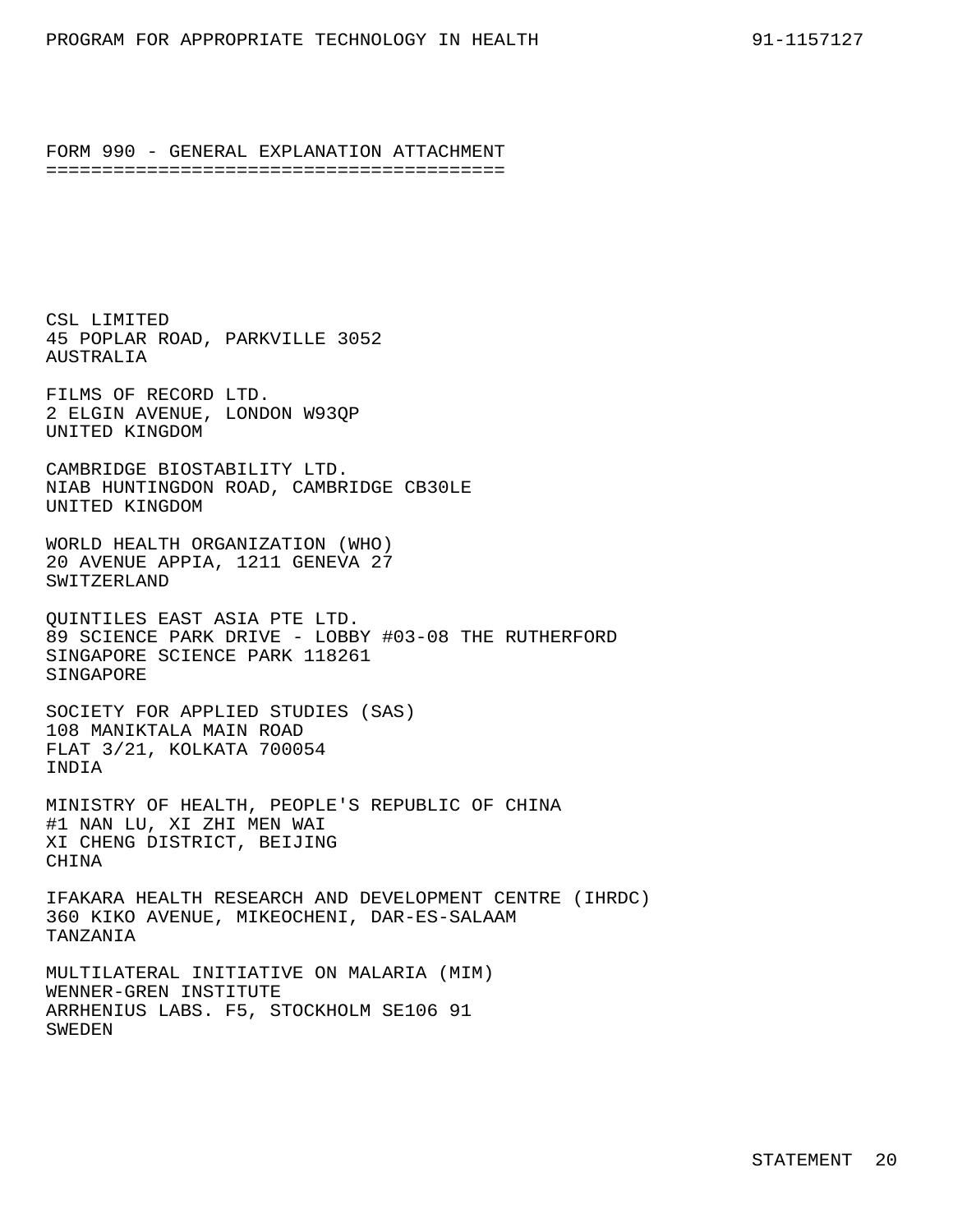MINISTRY OF HEALTH, SRI LANKA EPIDEMIOLOGICAL UNIT NO 231 DE SEAM PLACE, COLOMBO 10 SRI LANKA

UNIVERSITY OF LIVERPOOL DUNCAN BUILDING, DAULBY STREET LIVERPOOL L693GA UNITED KINGDOM

MINISTRY OF HEALTH, KINGDOM OF CAMBODIA #125-129 STREET 134, SANGKAT VEAL VONG KHAN 7 MAKARA, PHNOM PENH CAMBODIA

GLAXOSMITHKLINE BIOLOGICALS S.A. 89, RUE DE L'INSTITUT, 1330 RIXENSART BELGIUM

SERUM INSTITUTE OF INDIA 212/2 HADAPSAR, PUNE 411028 INDIA

UNIVERSITY OF LIVERPOOL DUNCAN BUILDING, DAULBY STREET LIVERPOOL L693GA UNITED KINGDOM

IFAKARA HEALTH RESEARCH AND DEVELOPMENT CENTRE (IHRDC) 360 KIKO AVENUE, MIKEOCHENI, DAR-ES-SALAAM TANZANIA

WANXING BIO-PHARMACEUTICALS CO, LTD. LANE 4705, NO. 58, NORTH YANG GAO ROAD PUDONG NEW AREA, SHANGHAI 201206 **CHINA** 

INDIAN MEDICAL ASSOCIATION/NEW DELHI I.M.A. HOUSE, I.P. MARG NEW DELHI 110002 INDIA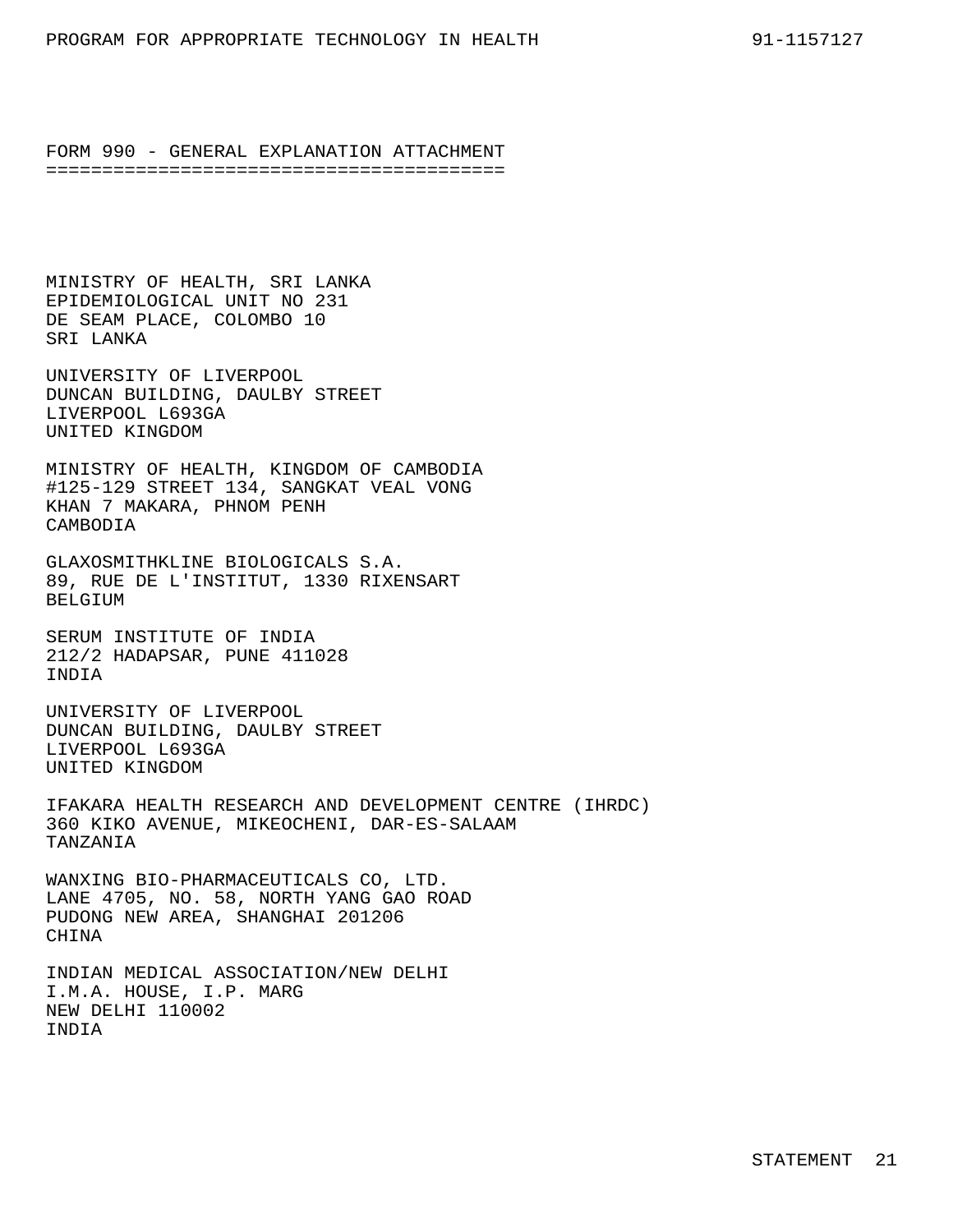INDIAN MEDICAL ASSOCIATION/GUJARAT AMA HOUSE, 2ND FLOOR, NEAR NATRAJ CINEMA AHMEDABAD 380009 INDIA

NATIONAL IMMUNIZATION PROGRAM (NIP), MINISTRY OF HEALTH NO. 125-129 STREET 134 SANGKAT VEAL VONG KHAN 7 MAKARA, PHNOM PENH **CAMBODIA** 

NATIONAL IMMUNIZATION PROGRAM (NIP), MINISTRY OF HEALTH NO. 125-129 STREET 134 SANGKAT VEAL VONG KHAN 7 MAKARA, PHNOM PENH CAMBODIA

CAMBODIAN PEDIATRICIANS ASSOCIATION NATIONAL PEDIATRIC HOSPITAL 100 RUSSIAN FEDERATION BOULEVARD, PHNOM PENH CAMBODIA

MINISTRY OF HEALTH, SOCIALIST REPUBLIC OF VIETNAM B.C. 10.200, TU-LIEM, HANOI IETNAM

HEALTH EDUCATION CENTER, MINISTRY OF HEALTH 366 DOI CAN STREET HANOI VIETNAM

SERUM INSTITUTE OF INDIA 212/2 HADAPSAR, PUNE 411028 INDIA

SWISS TROPICAL INSTITUTE UNIVERSITY OF BASEL SOCINSTRASSE 57, BASEL CH4002 SWITZERLAND

NOGUCHI MEMORIAL INSTITUTE FOR MEDICAL RESEARCH UNIVERSITY OF GHANA, P.O. BOX LG 581, LEGON GHANA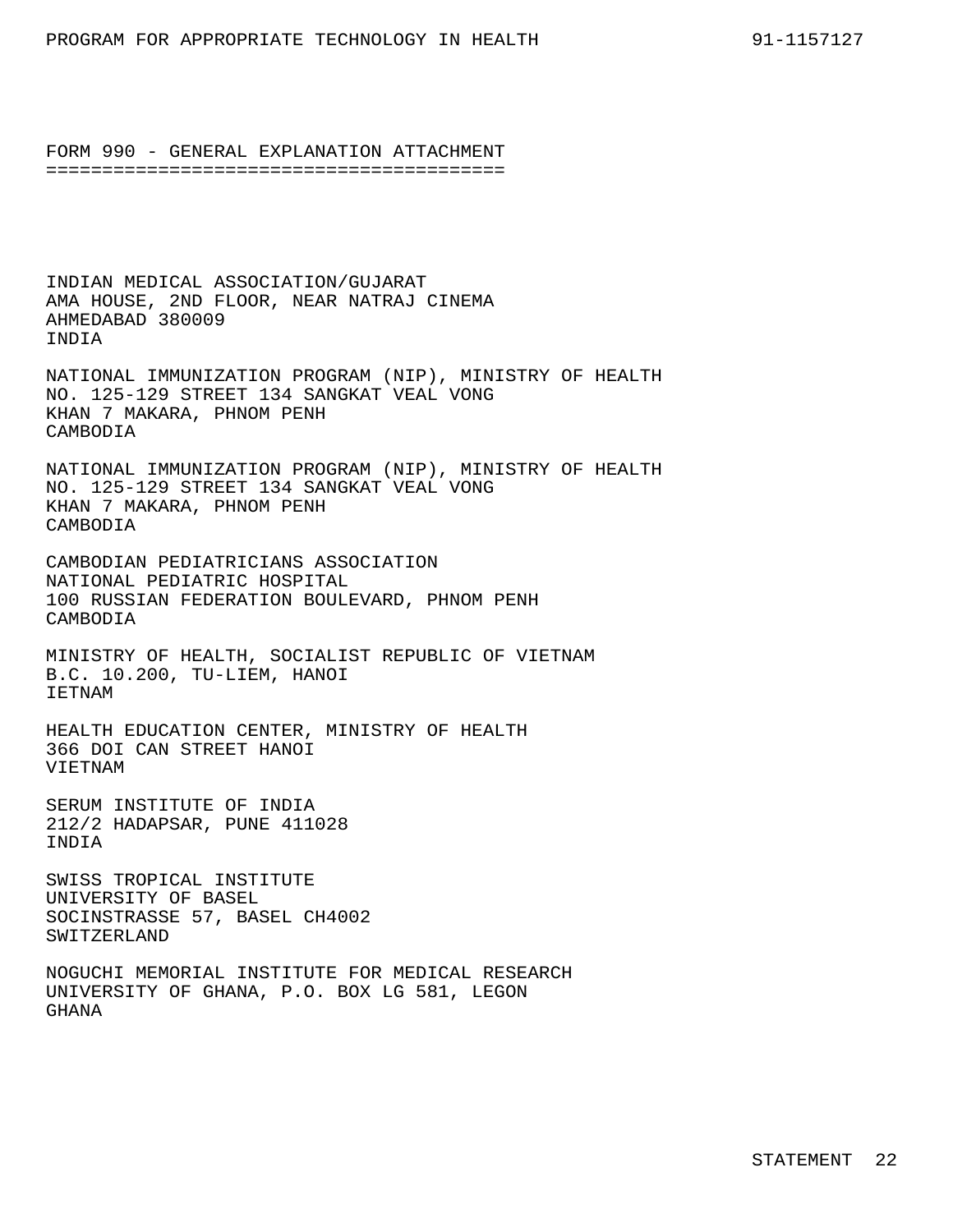MURDOCH CHILDREN'S RESEARCH INSTITUTE ROYAL CHILDREN'S HOSPITAL FLEMINGTON ROAD PARKVILLE, VICTORIA AUSTRALIA

MEDICAL UNIVERSITY OF SOUTHERN AFRICA TRUST (MEDUNSA) P.O. BOX 185 PARKLANDS 2121 SOUTH AFRICA

INTL CTR FOR DIARRHOEAL DISEASE RESEARCH (ICDDR) GPO 128 MOHAKHALI DHAKA 1000 BANGLADESH

WORLD HEALTH ORGANIZATION (WHO)/EMRO EASTERN MEDITERRANEAN REGIONAL OFFICE ABDUL RAZZAK AL SANHOURI ST., POB 7608 NASR CITY, CAIRO EGYPT

INTERNATIONAL VACCINE INSTITUTE (IVI) SAN 4-8 BONGCHEON 7-DONG KWANAK-GU, SEOUL 151-818 KOREA

NATIONAL REFERENCE LABORATORY OF REPUBLIC OF UZBEKISTAN 2 RESHETOVA STREET, TASHKENT 700133 UZBEKISTAN

DEPT OF STATE SANITARY AND EPIDEMIOLOGICAL SURVEILLANCE 535, FRUNZE STREET, BISHKEK 720033 KYRGYZSTAN

DEPARTMENT OF MEDICAL RESEARCH (LOWER MYANMAR) VIROLOGY RESEARCH DIVISION NO. 5 ZIWAKA ROAD, YANGON 11191 MYANMAR

RESEARCH INSTITUTE FOR TROPICAL MEDICINE (RITM) DEPARTMENT OF HEALTH FILINVEST CORPORATE CITY ALABANG, MUNTINLUPA CITY PHILIPPINES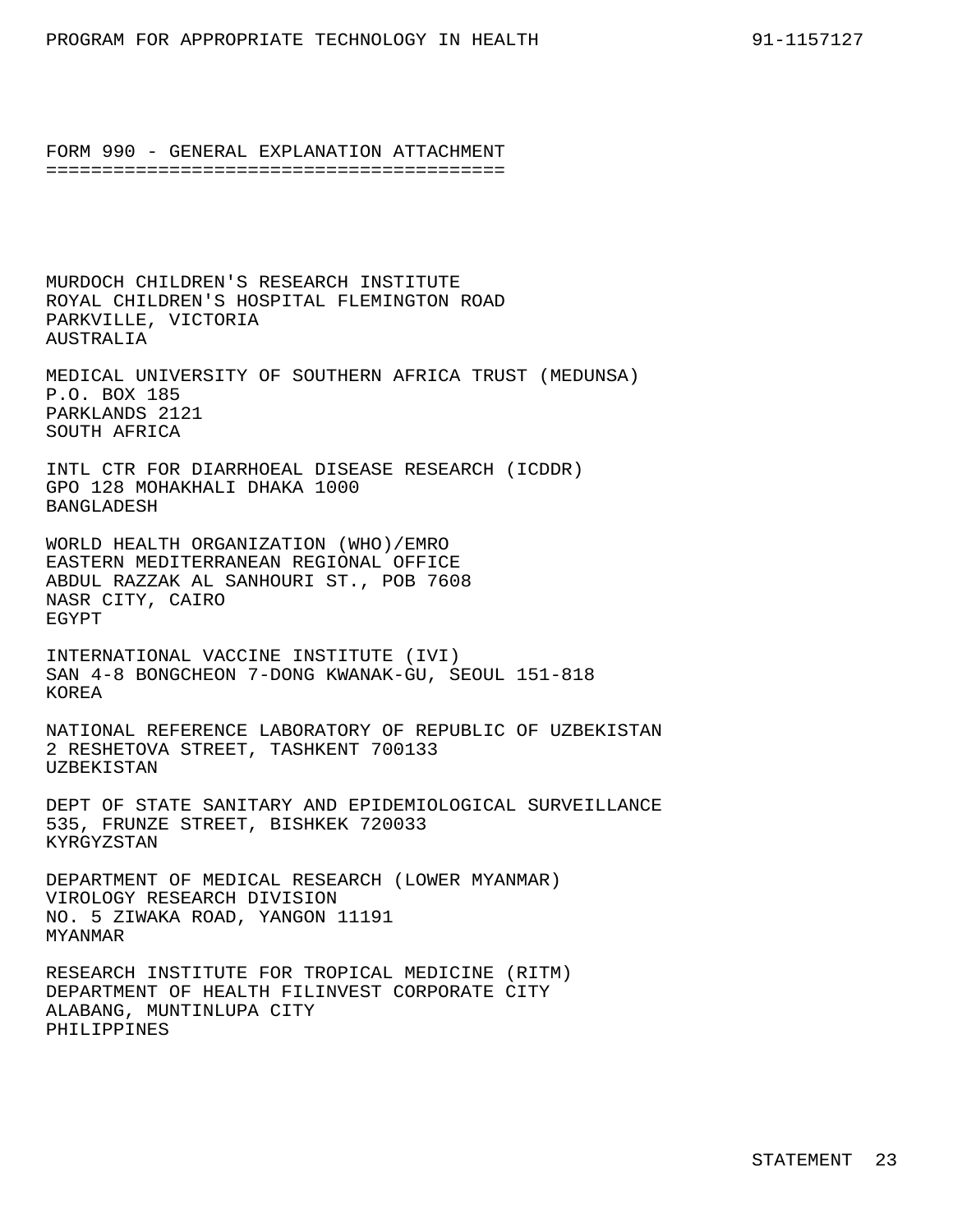INTERNATIONAL VACCINE INSTITUTE (IVI) SAN 4-8 BONGCHEON 7-DONG KWANAK-GU, SEOUL 151-818 KOREA

AGA KHAN UNIVERSITY STADIUM ROAD, P.O. BOX 3500, KARACHI 74800 PAKISTAN

INTL CTR FOR DIARRHOEAL DISEASE RESEARCH (ICDDR) GPO 128 MOHAKHALI DHAKA 1000 BANGLADESH

MINISTRY OF PUBLIC HEALTH, THAILAND DEPT. OF COMMUNICABLE DISEASE CONTROL TIVANON ROAD, NONTABURI 10110 THAILAND

GADJAH MADA UNIVERSITY JL. FARMAKO 1, GEDUNG IKM LANTAI 1, YOGYAKARTA 55281 INDONESIA

GADJAH MADA UNIVERSITY JL. FARMAKO 1, GEDUNG IKM LANTAI 1 YOGYAKARTA 55281 INDONESIA

ROTA-037 CONSORTIUM CLINICAL RESEARCH CENTRES SA (PTY) LTD 178 WATERMEYER STREET, MEYERSPARK, PRETORIA SOUTH AFRICA

UNIVERSITY OF MALAWI, COLLEGE OF MEDICINE PRIVATE BAG 360, CHICHIRI, BLANTYRE 3 MALAWI

CHINESE CENTER FOR DISEASE CONTROL AND PREV. INSTITUTE FOR VIRAL DISEASE CONTROL 100 YING-XIN ST, XUAN-WU DISTRICT, BEIJING 10052 CHINA

UNIVERSITY OF LIVERPOOL DUNCAN BUILDING, DAULBY STREET, LIVERPOOL L693GA UNITED KINGDOM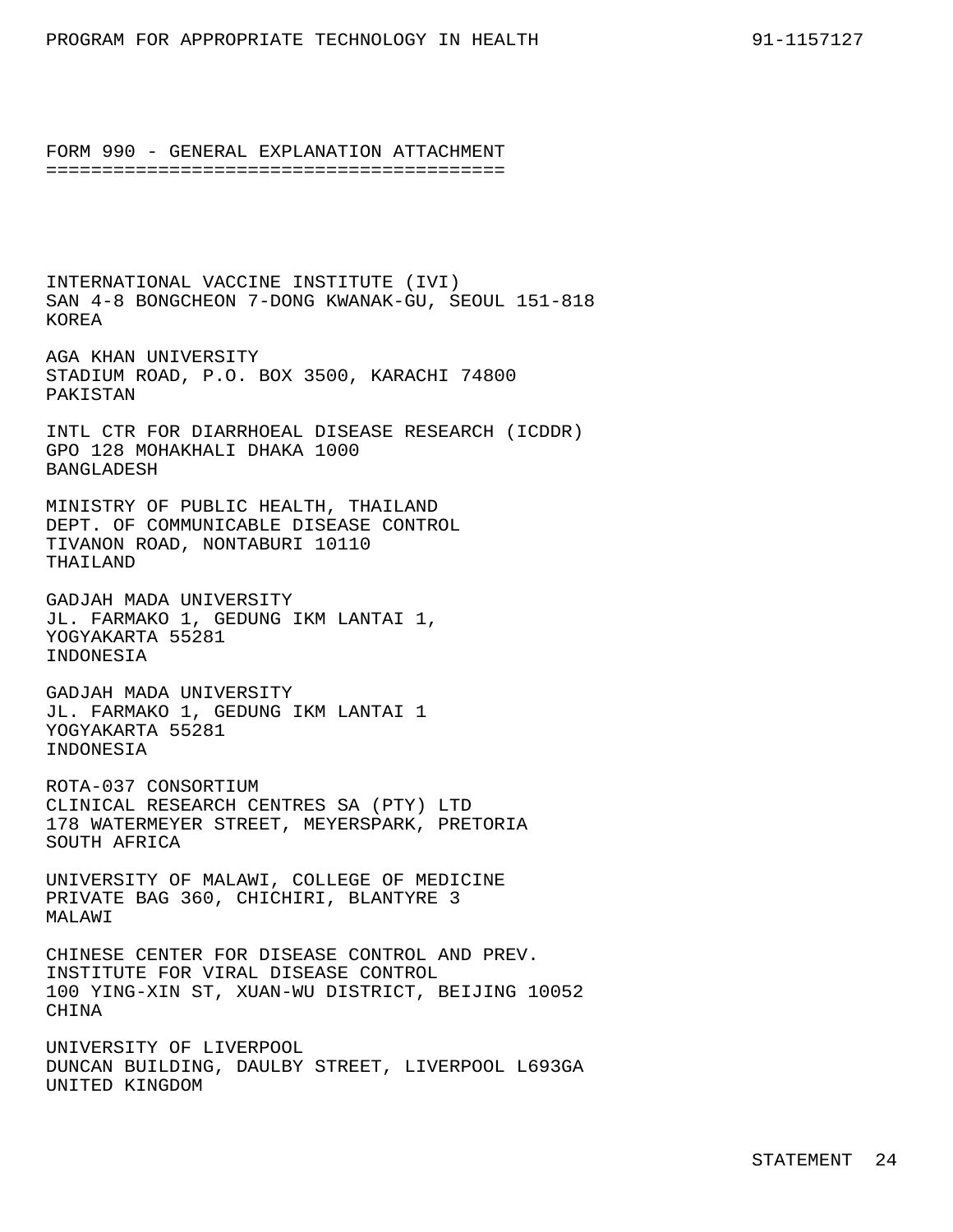FEDERACION RED NICASALUD A MASAYA 1/2 C. ABAJO, MANO IZQUIERDA MANO IZQUIERDA CASA #29, MANAGUA LM163 NICARAGUA

INTL CTR FOR DIARRHOEAL DISEASE RESEARCH (ICDDR) GPO 128 MOHAKHALI DHAKA 1000 BANGLADESH

ROTA-037 CONSORTIUM CLINICAL RESEARCH CENTRES SA (PTY) LTD 178 WATERMEYER STREET, MEYERSPARK, PRETORIA SOUTH AFRICA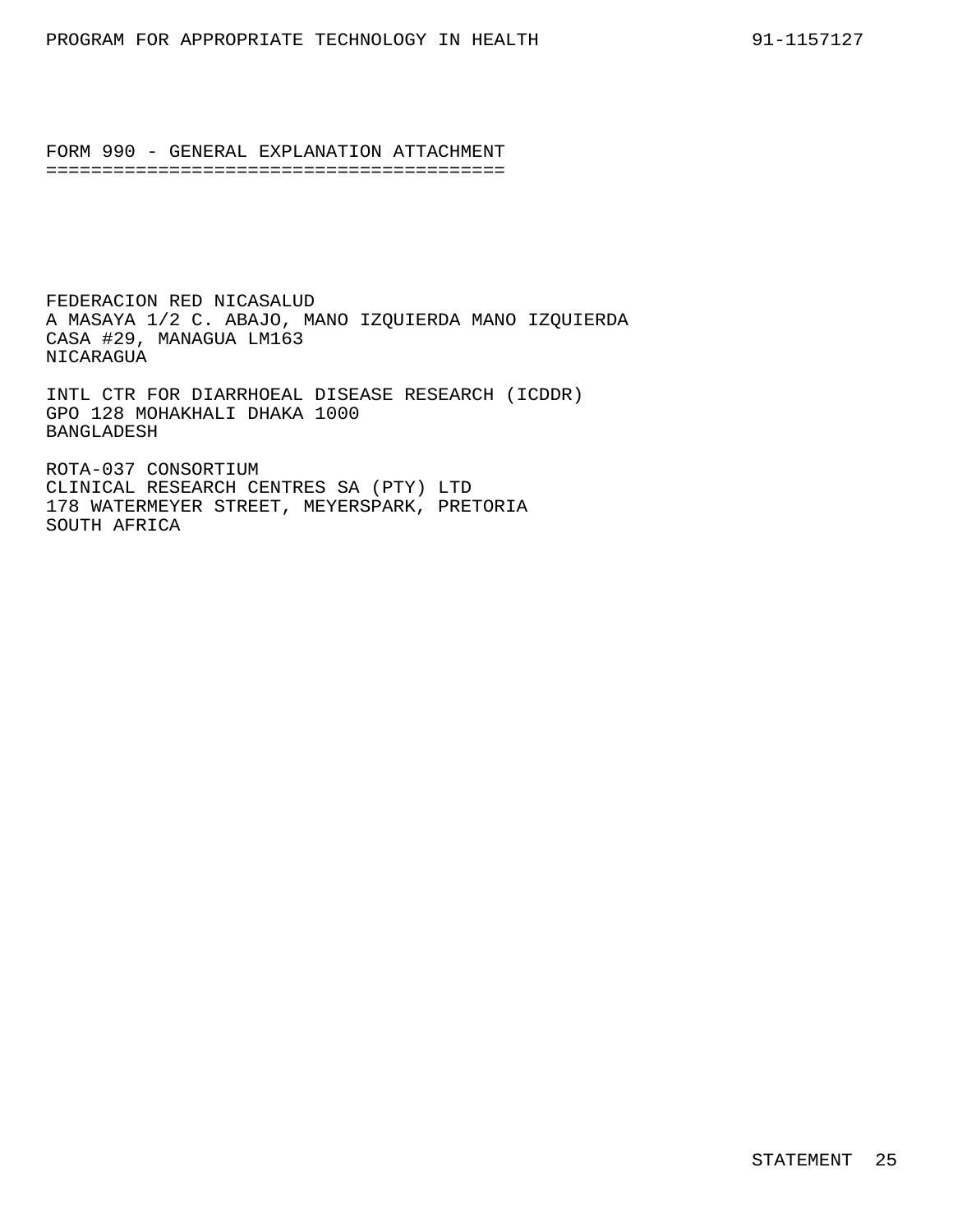FORM 990, PART I - OTHER DECREASES IN FUND BALANCES ===================================================

| DESCRIPTION                       | AMOUNT     |
|-----------------------------------|------------|
|                                   |            |
|                                   |            |
| INDEAI TEED I OCCEC ON CECIDITIEC | C 772 A 41 |

| UNREALIZED LOSSES ON SECURITIES        |        | 273,441. |
|----------------------------------------|--------|----------|
| ROUNDING ADJUSTMENT TO ROLL NET ASSETS |        | $-42$    |
|                                        |        |          |
|                                        | TOTAL. | 273,399. |
|                                        |        |          |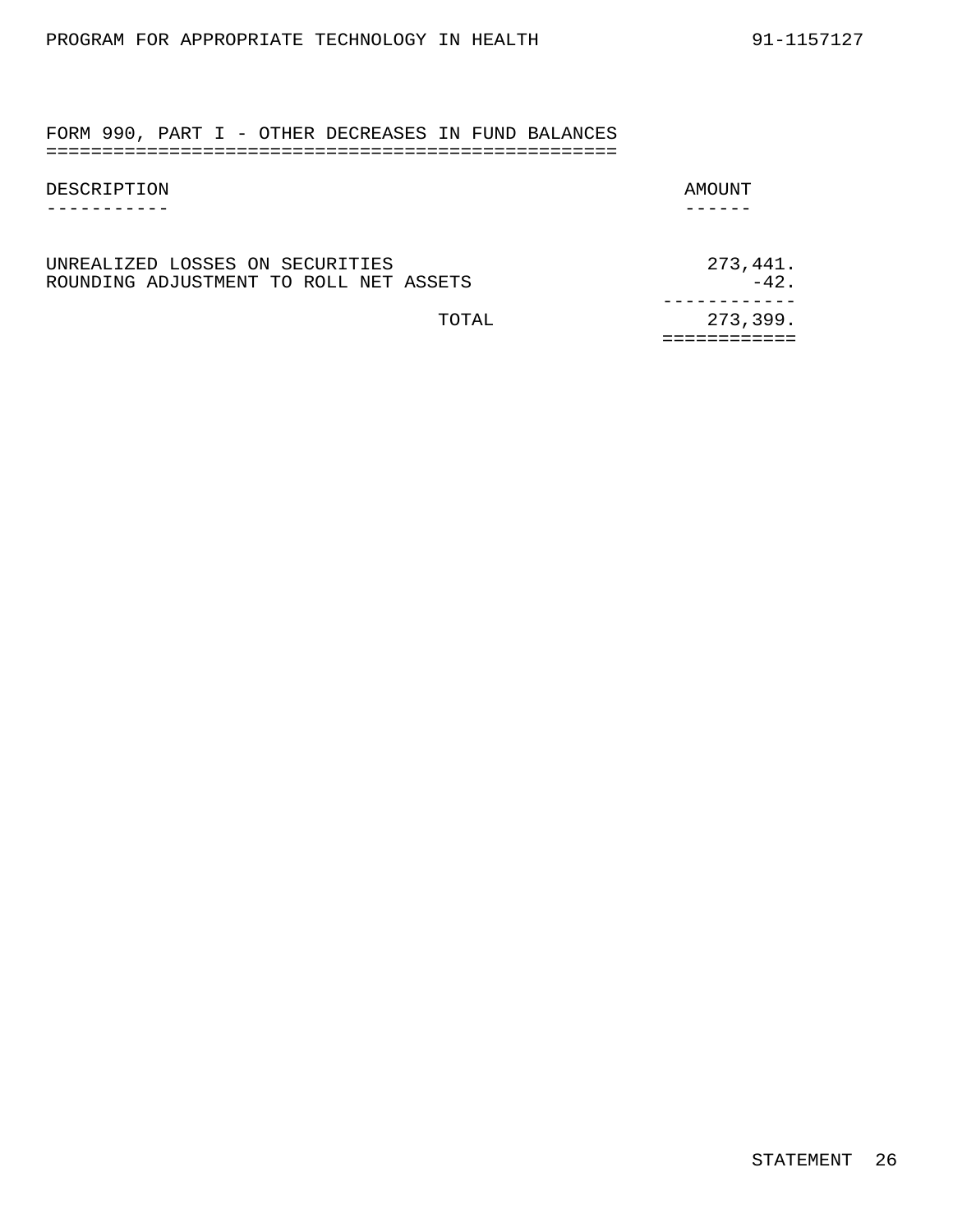|                                                                                                               | RELATIONSHIP TO SUBSTANTIAL CONTRIBUTOR<br>AND                    |                                                                      |                           |  |
|---------------------------------------------------------------------------------------------------------------|-------------------------------------------------------------------|----------------------------------------------------------------------|---------------------------|--|
| RECIPIENT NAME AND ADDRESS<br>-----------------------                                                         | FOUNDATION STATUS OF RECIPIENT<br>------------------------------- | PURPOSE OF GRANT OR CONTRIBUTION<br>-------------------------------- | AMOUNT<br>$- - - - - - -$ |  |
| GRANTS PAID<br>===========                                                                                    |                                                                   |                                                                      |                           |  |
| NATIONAL INSTITUTES OF HEALTH<br>6701 ROCKLEDGE DRIVE, ROOM 1040-MSC 7710<br>BETHESDA, MD 20892               | NONE-GOVERNMENT<br>CHN                                            | ROTAVIRUS STUDY IN INDIA                                             | 625.                      |  |
| WASHINGTON UNIVERSITY<br>ONE BROOKINGS DRIVE, CAMPUS BOX 1054<br>ST. LOUIS, MO 63130                          | NONE-GOVERNMENT<br>CHN                                            | DEVEL POINT-OF-CARE TEST FOR ENTERIC PATHOGEN                        | 57,726.                   |  |
| MICRONICS, INC<br>8463 154TH AVE NE<br>REDMOND, WA 98052                                                      | NONE-CORPORATION<br>CHN                                           | DEVELOP POINT-OF-CARE TEST ENTERIC PATHOGENS                         | 1,330,026.                |  |
| UNIVERSITY OF WASHINGTON<br>OFFICE OF SPNSORED PROGRAM<br>1100 NE 45TH STREET, SUTIE 300<br>SEATTLE, WA 98105 | NONE-GOVERNMENT<br>CHN                                            | MULTIPLEX, POINT-OF CARE TEST                                        | 54,505.                   |  |
| ABT ASSOCIATES INC<br>HAMPDEN SQUARE, SUITE 600<br>4800 MONTGOMERY LANE<br>BETHESDA, MD 20814                 | NONE-NGO<br>CHN                                                   | PROVIDE TECHNICAL ASSISTANCE TO COSTING STUDY                        | 2,783.                    |  |
| COMMONS CAPITAL MANAGEMENT LLC<br>320 WASHINGTON STREET<br>BROOKLINE, MA 02445                                | NONE-CORPORATION<br><b>CHN</b>                                    | PLAN/HOST WRKSHP ON FINANCING GLOBAL HEALTH                          | 4,500.                    |  |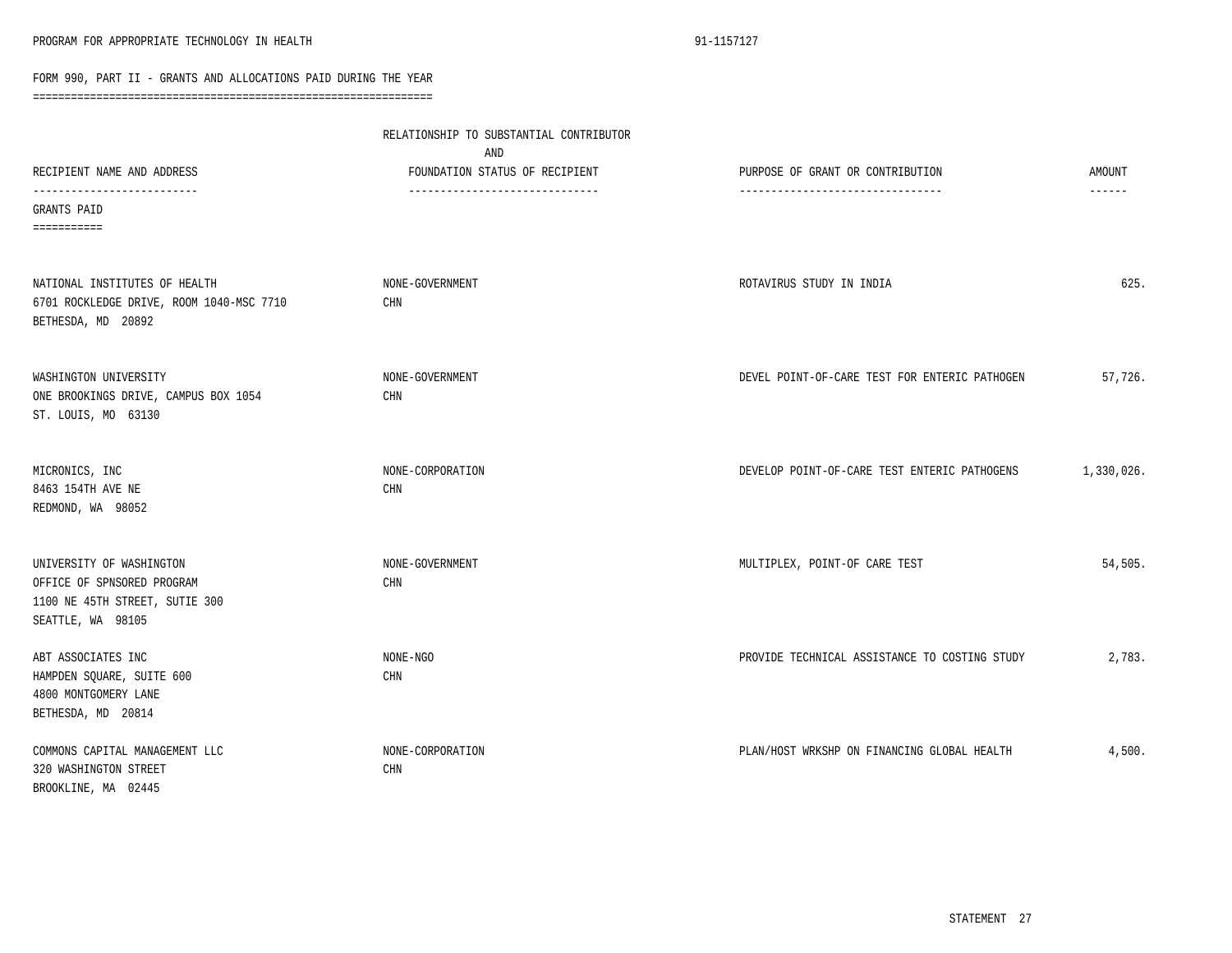| RECIPIENT NAME AND ADDRESS                                                                                    | RELATIONSHIP TO SUBSTANTIAL CONTRIBUTOR<br>AND<br>FOUNDATION STATUS OF RECIPIENT  | PURPOSE OF GRANT OR CONTRIBUTION              | AMOUNT   |
|---------------------------------------------------------------------------------------------------------------|-----------------------------------------------------------------------------------|-----------------------------------------------|----------|
| --------------------                                                                                          | ------------------------------                                                    |                                               | ------   |
| BIOJECT, INC<br>20245 SW 95TH AVENUE<br>TUALATIN, OR 97062                                                    | NONE-CORPORATION<br>CHN                                                           | DEVEL TECH TO CREATE A NEEDLE-FREE INJECTIONS | 100,000. |
| PAN AMERICAN HEALTH ORGANIZATION<br>525 TWENTY-THIRD STREET, NW<br>WASHINGTON, DC 20037                       | NONE-MULTILATERAL/PUBLIC INTERNATIONAL ORGANIZATIO<br>$\mathop{\rm CHN}\nolimits$ | EMPLOYMENT SUPPORT AGREEMENT FOR ROTAVIRUS    | 86,000.  |
| CDC FOUNDATION<br>50 HURT PLAZA, SUITE 765<br>ATLANTA, GA 30303                                               | NONE-FOUNDATION<br>CHN                                                            | ROTAVIRUS VACCINE PROJECT ACTIVITIES          | 214,791. |
| EMORY UNIVERSITY<br>1784 N. DECATUR RD., SUITE 510<br>ATLANTA, GA 30322                                       | NONE-NGO<br>CHN                                                                   | ANALYZE GLOBAL ROTAVIRUS DISEASE BURDEN       | 7,876.   |
| JOHNS HOPKINS BLOOMBERG SCHOOL OF PUBLIC HEALTH<br>SCHOOL OF HYGIENE AND PUBLIC HEALTH<br>BALTIMORE, MD 21205 | NONE-NGO<br>$\mathop{\rm CHN}\nolimits$                                           | CONDUCT SURVEY OF DONOR INSTITUTIONS          | 15,000.  |
| PAN AMERICAN HEALTH ORGANIZATION<br>525 TWENTY-THIRD STREET, NW<br>WASHINGTON, DC 20037                       | NONE-MULTILATERAL/PUBLIC INTERNATIONAL ORGANIZATIO<br>CHN                         | CONDUCT HOSPITAL-BASED ROTAVIRUS SURVEILLANCE | 26,569.  |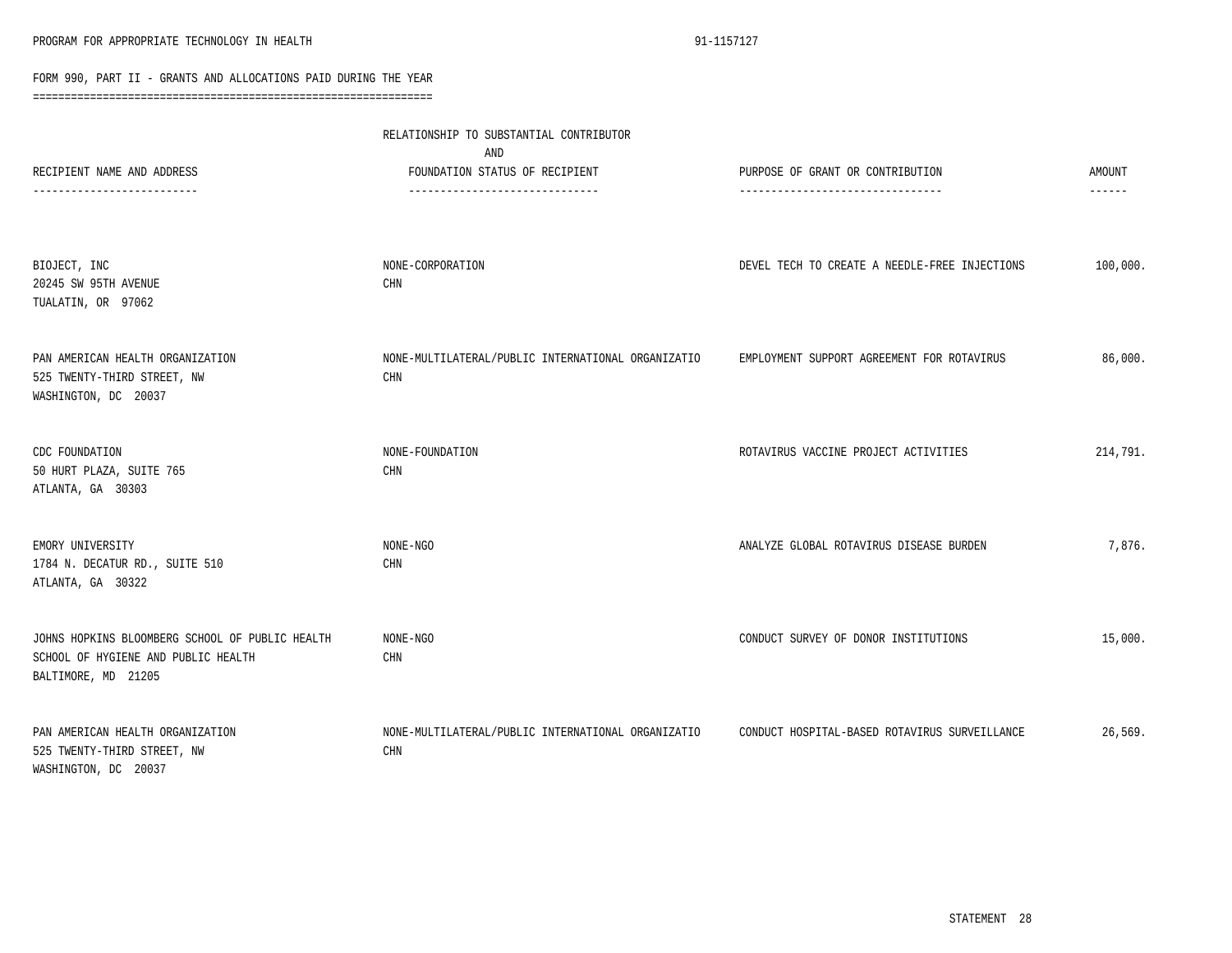|                                                                                                    | RELATIONSHIP TO SUBSTANTIAL CONTRIBUTOR<br>AND                    |                                                                       |                         |
|----------------------------------------------------------------------------------------------------|-------------------------------------------------------------------|-----------------------------------------------------------------------|-------------------------|
| RECIPIENT NAME AND ADDRESS                                                                         | FOUNDATION STATUS OF RECIPIENT<br>------------------------------- | PURPOSE OF GRANT OR CONTRIBUTION<br>--------------------------------- | AMOUNT<br>$- - - - - -$ |
| EMORY UNIVERSITY<br>1784 N. DECATUR RD., SUITE 510<br>ATLANTA, GA 30322                            | NONE-NGO<br>$\mathop{\rm CHN}\nolimits$                           | ANALYZE GLOBAL ROTAVIRUS DISEASE BURDEN                               | 21,750.                 |
| U.S. NAVAL MEDICAL RESEARCH UNIT 3<br>ENTERIC DISEASE RESEARCH PROGRAM<br>FPO, AE 09835            | NONE-GOVERNMENT<br>CHN                                            | ESTAB ROTAVIRUS REFERENCE AND REFERRAL LAB                            | 5,000.                  |
| PORTASCIENCE INC<br>337 TOM BROWN ROAD<br>MOORESTOWN, NJ 08057                                     | NONE-CORPORATION<br>CCD                                           | DEVELOP PROOF-OF-CONCEPT DIAGNOSTIC TEST                              | 35,755.                 |
| THE HEALTH FEDERATION OF PHILADELPHIA<br>1211 CHESTNUT STREET, SUITE 108<br>PHILADELPHIA, PA 19107 | NONE-NGO<br>CCD                                                   | INCR SPPRT FOR MICROBICIDES IN PHILADELPHIA                           | 167.                    |
| PLANNED PARENTHOOD AFFILIATES OF WASHINGTON<br>2001 EAST MADISON<br>SEATTLE, WA 98122              | NONE-NGO<br>CCD                                                   | ORGANIZE ""IN HER MOTHER'S SHOES"" EXHIBIT                            | 300.                    |
| UNIVERSITY OF WASHINGTON<br>1100 NE 45TH STREET, SUITE 300<br>SEATTLE, WA 98105                    | NONE-GOVERNMENT<br>CCD                                            | TECH ASST TO DEV EIA FIELD DETECT VIT A DEF                           | 7,500.                  |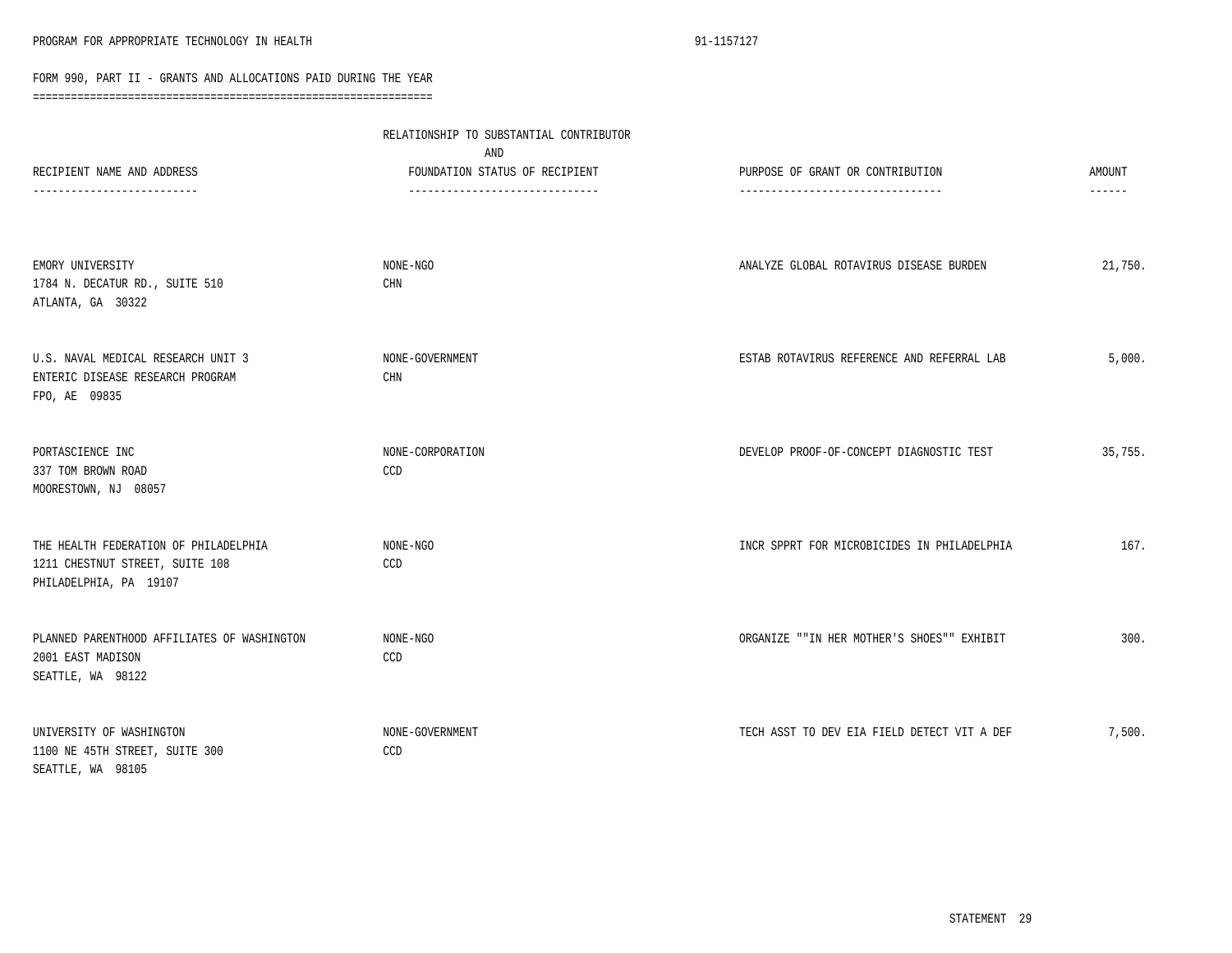|                                                                                               | RELATIONSHIP TO SUBSTANTIAL CONTRIBUTOR<br>AND                   |                                               |                           |  |
|-----------------------------------------------------------------------------------------------|------------------------------------------------------------------|-----------------------------------------------|---------------------------|--|
| RECIPIENT NAME AND ADDRESS<br>----------------------                                          | FOUNDATION STATUS OF RECIPIENT<br>------------------------------ | PURPOSE OF GRANT OR CONTRIBUTION              | AMOUNT<br>$- - - - - - -$ |  |
| CALIFORNIA MICROBICIDES INITIATIVE<br>3450 WILSHIRE BLVD, SUITE 1000<br>LOS ANGELES, CA 90010 | NONE-NGO<br>CCD                                                  | SPPRT FOR MICROBICIDE OUTREACH AND EDUCATION  | 2,700.                    |  |
| SISTERLOVE, INC<br>PO BOX 10558<br>ATLANTA, GA 30310                                          | NONE-NGO<br>CCD                                                  | ORGANIZE ""IN HER MOTHER'S SHOES"" EXHIBIT    | 3,000.                    |  |
| YALE SCHOOL OF NURSING<br>100 CHURCH STREET SOUTH<br>NEW HAVEN, CT 06536                      | NONE-NGO<br>CCD                                                  | ORGANIZE ""IN HER MOTHER'S SHOES"" EXHIBIT    | 3,000.                    |  |
| PLANNED PARENTHOOD AFFILIATES OF WASHINGTON/NWMC<br>2001 EAST MADISON<br>SEATTLE, WA 98122    | NONE-NGO<br>CCD                                                  | RAISE PUBLIC AWARENESS OF MICROBICIDES        | 3,000.                    |  |
| UNIVERSITY OF WASHINGTON<br>1100 NE 45TH STREET, SUITE 300<br>SEATTLE, WA 98105               | NONE-GOVERNMENT<br>CCD                                           | IN-VIVO ASSESSMENT OF DIAPHRAGM PLACEMENT     | 14,668.                   |  |
| THE POPULATION COUNCIL<br>ONE DAG HAMMARSKJOLD PLAZA<br>NEW YORK, NY 10017                    | $\texttt{NONE-NGO}$<br>CCD                                       | CONDUCT FIELD EVALUATION OF ICS FOR DETECTION | 27,500.                   |  |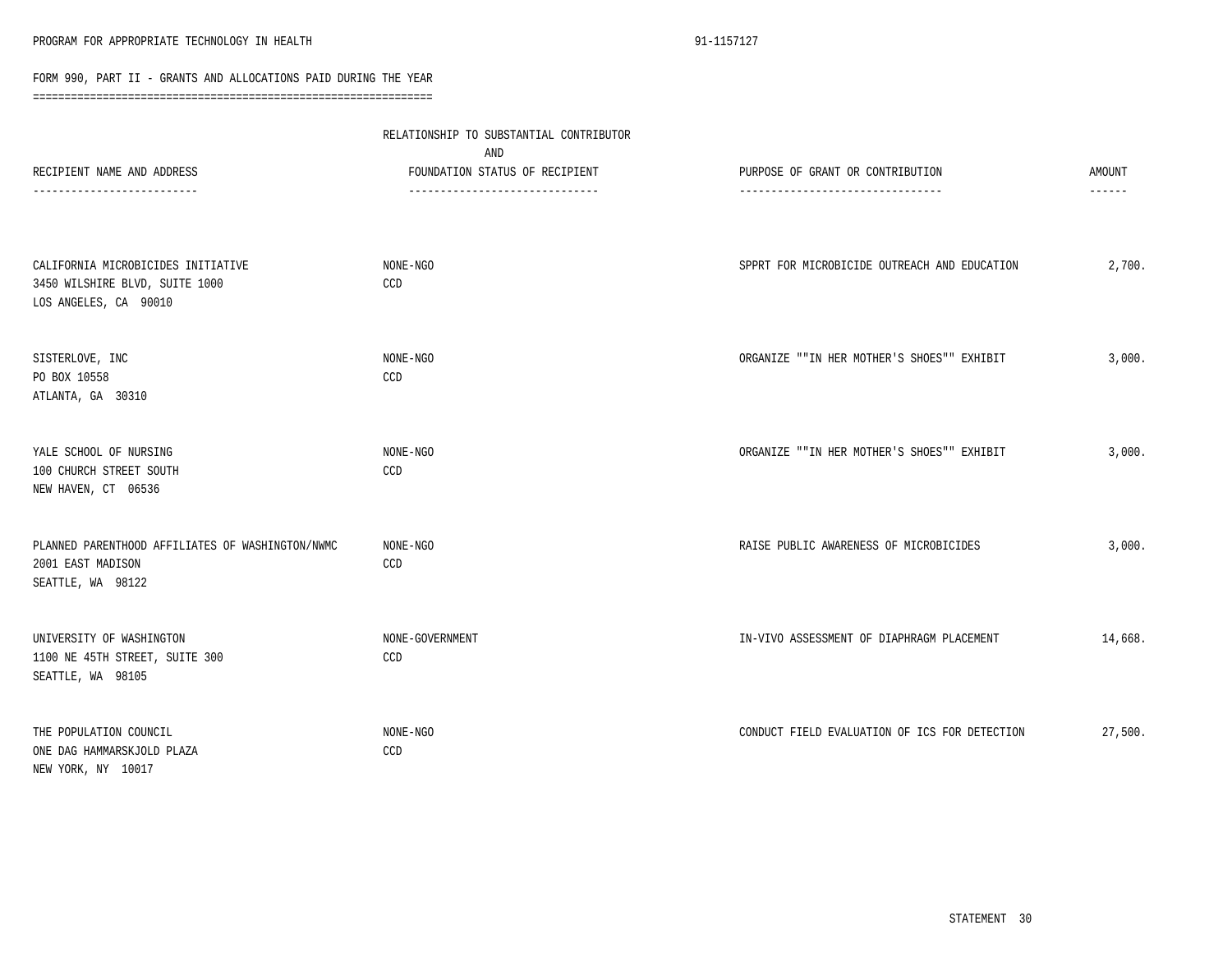|                                                                                                | RELATIONSHIP TO SUBSTANTIAL CONTRIBUTOR<br>AND                    |                                                                       |                                |  |
|------------------------------------------------------------------------------------------------|-------------------------------------------------------------------|-----------------------------------------------------------------------|--------------------------------|--|
| RECIPIENT NAME AND ADDRESS<br>-------------------------                                        | FOUNDATION STATUS OF RECIPIENT<br>------------------------------- | PURPOSE OF GRANT OR CONTRIBUTION<br>--------------------------------- | <b>AMOUNT</b><br>$- - - - - -$ |  |
| AIDS FOUNDATION OF CHICAGO<br>411 SOUTH WELLS STREET, SUITE 300<br>CHICAGO, IL 60607           | NONE-FOUNDATION<br>CCD                                            | MICROBICIDE EDUCATION AND ADVOCACY                                    | 4,500.                         |  |
| FAMILY HEALTH INTERNATIONAL<br>P.O. BOX 13950<br>RESEARCH TRIANGLE PK, NC 27709                | NONE-NGO<br>CCD                                                   | DVLP AND SUBMIT PRE-IDE DOC PACKAGE TO FDA                            | 2,195.                         |  |
| AIDS TASK FORCE OF GREATER CLEVELAND<br>2723 EUCLID AVE<br>CLEVELAND, OH 44115                 | NONE-NGO<br>CCD                                                   | INCR AWARENESS OF MICROBICIDES IN CLEVELAND                           | 2,500.                         |  |
| AIDS ACTION COMMITTEE OF MASSACHUSETTS<br>294 WASHINGTON STREET, 5TH FLOOR<br>BOSTON, MA 02108 | NONE-NGO<br>CCD                                                   | MICROBICIDE EDUCATION AND ADVOCACY                                    | 2,500.                         |  |
| COMMONS CAPITAL MANAGEMENT LLC<br>320 WASHINGTON STREET<br>BROOKLINE, MA 02445                 | NONE-CORPORATION<br>CCD                                           | PLAN/HOST WRKSHP ON FINANCING GLOBAL HEALTH                           | 4,500.                         |  |
| PLANNED PARENTHOOD OF CONNECTICUT<br>345 WHITNEY AVE<br>NEW HAVEN, CT 06510                    | NONE-NGO<br>CCD                                                   | CAMPUS ORGNZNG PROJECT IN SPPRT OF MICROCIDES                         | 3,000.                         |  |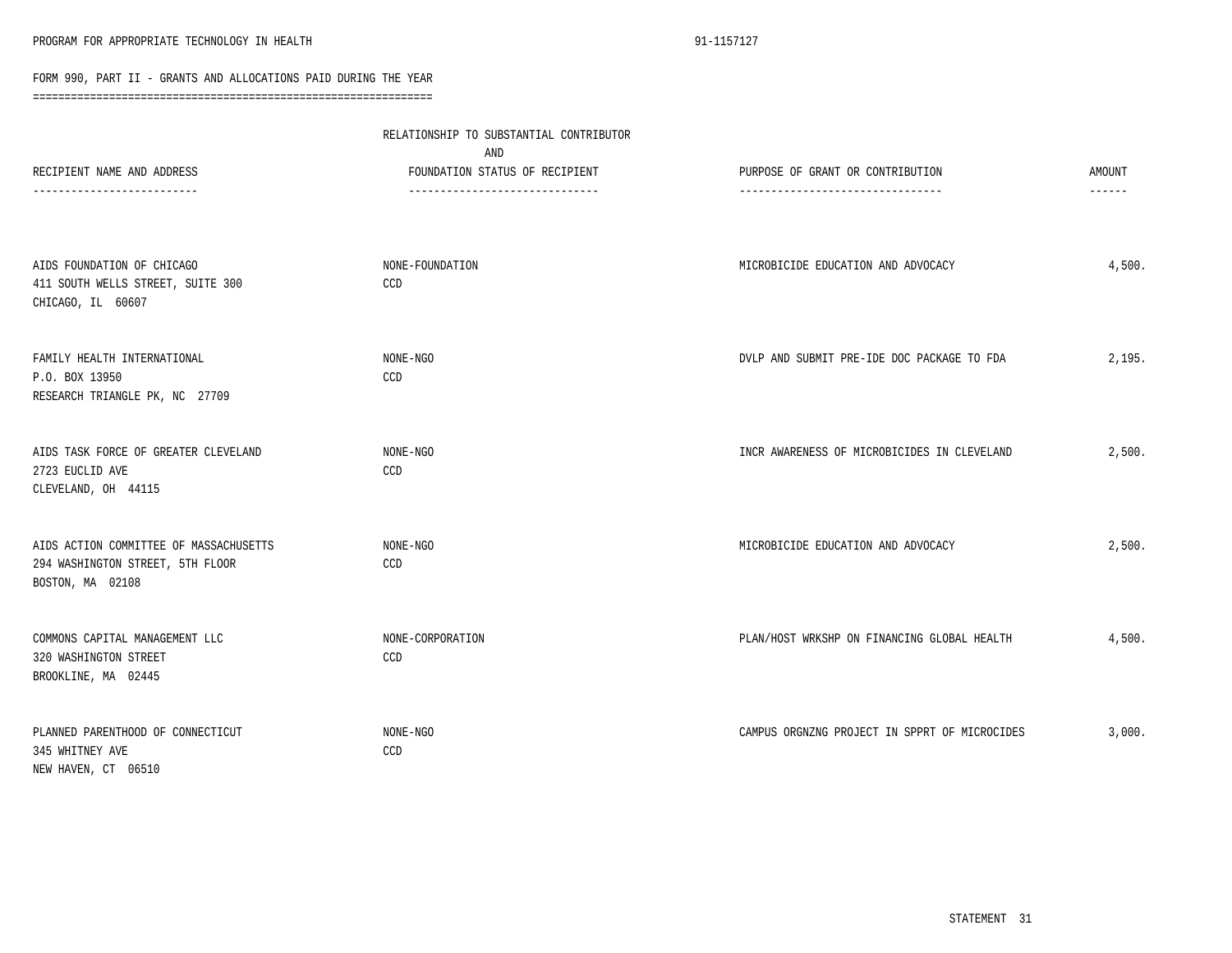|                                                                                                | RELATIONSHIP TO SUBSTANTIAL CONTRIBUTOR<br>AND                   |                                                                    |                         |  |
|------------------------------------------------------------------------------------------------|------------------------------------------------------------------|--------------------------------------------------------------------|-------------------------|--|
| RECIPIENT NAME AND ADDRESS<br>--------------------                                             | FOUNDATION STATUS OF RECIPIENT<br>------------------------------ | PURPOSE OF GRANT OR CONTRIBUTION<br>------------------------------ | AMOUNT<br>$- - - - - -$ |  |
| HEALTH STRATEGIES INTERNATIONAL, LLC<br>120 BRIARCLIFF ROAD<br>DURHAM, NC 27707                | NONE-CORPORATION<br>CCD                                          | DEVELOP HUMAN RESOURCE ASSESSMENT TOOLKIT                          | 70,559.                 |  |
| PORTASCIENCE INC<br>337 TOM BROWN ROAD<br>MOORESTOWN, NJ 08057                                 | NONE-CORPORATION<br>CCD                                          | COLLABORATIVE RESEARCH AND DEVELOPMENT AGRMT                       | 10,000.                 |  |
| UNIVERSITY OF WASHINGTON<br>1100 NE 45TH STREET, SUITE 300<br>SEATTLE, WA 98105                | NONE-GOVERNMENT<br>MRH                                           | PRTNRSHP TO BLD RIGOR INTO REPRO HLTH RESRCH                       | 30,000.                 |  |
| DIGENE CORPORATION<br>1201 CLOPPER ROAD<br>GAITHERSBURG, MD 20878                              | NONE-CORPORATION<br>MRH                                          | SPECIMEN CLLCTN DEVICE DETECTION OF CERVICAL                       | 730,428.                |  |
| ARBOR VITA CORPORATION<br>772 LUCERNE DRIVE<br>SUNNYVALE, CA 94085                             | NONE-FOR PROFIT<br>MRH                                           | CHROMATOGRAPHIC STRIP TEST                                         | 660,000.                |  |
| HARVARD SCHOOL OF PUBLIC HEALTH/DEPT OF POPULATION<br>INTERNATIONAL HEALTH<br>BOSTON, MA 02115 | NONE-NGO<br>MRH                                                  | PROVIDE TECHNOLOGY ASSESSMENT, ECONOMIC EVAL                       | 97,573.                 |  |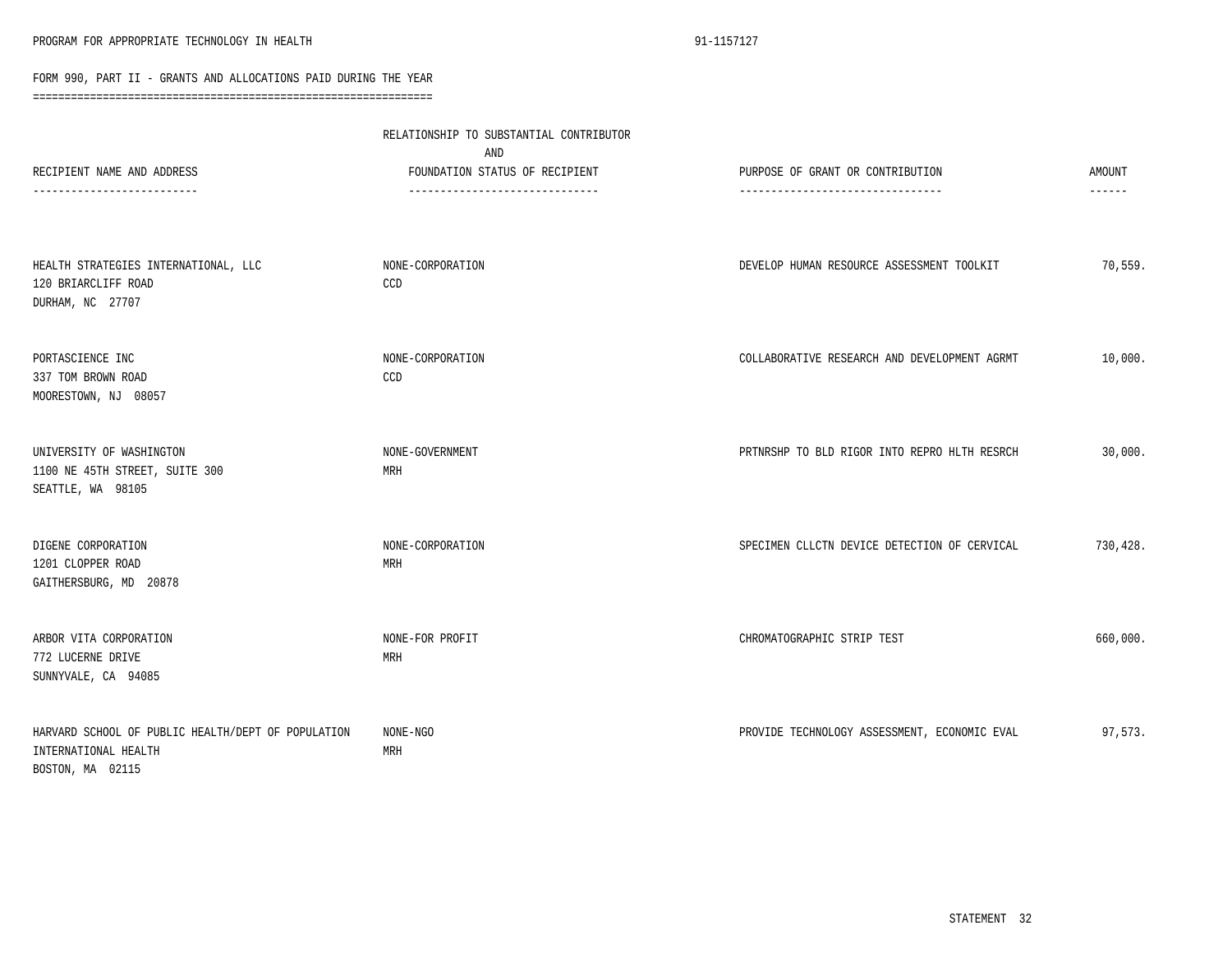|                                                                                                    | RELATIONSHIP TO SUBSTANTIAL CONTRIBUTOR<br>AND                    |                                                                      |                  |  |
|----------------------------------------------------------------------------------------------------|-------------------------------------------------------------------|----------------------------------------------------------------------|------------------|--|
| RECIPIENT NAME AND ADDRESS<br>--------------------                                                 | FOUNDATION STATUS OF RECIPIENT<br>------------------------------- | PURPOSE OF GRANT OR CONTRIBUTION<br>-------------------------------- | AMOUNT<br>------ |  |
| INTERNATIONAL PROJECTS ASSISTANCE SERVICE<br>300 MARKET STREET, SUITE 200<br>CHAPEL HILL, NC 27516 | NONE-NGO<br>MRH                                                   | IDENTIFY EFFECTIVE INFORMATION CHANNELS                              | 1,000.           |  |
| UNIVERSITY OF WASHINGTON<br>1100 NE 45TH STREET, SUITE 300<br>SEATTLE, WA 98105                    | NONE-GOVERNMENT<br>MRH                                            | IN-VIVO ASSESSMENT OF DIAPHRAGM PLACEMENT                            | 14,668.          |  |
| UNIVERSITY OF WASHINGTON<br>1100 NE 45TH STREET, SUITE 300<br>SEATTLE, WA 98105                    | NONE-GOVERNMENT<br>MRH                                            | SUPPORT FOR TWO PUBLIC HEALTH INTERNS IN PERU                        | 8,000.           |  |
| THE POPULATION COUNCIL<br>ONE DAG HAMMARSKJOLD PLAZA<br>NEW YORK, NY 10017                         | NONE-NGO<br>MRH                                                   | CONDUCT FIELD EVALUATION OF ICS FOR DETECTION                        | 27,500.          |  |
| IBIS REPRODUCTIVE HEALTH<br>2 BRATTLE SQUARE<br>CAMBRIDGE, MA 02138                                | NONE-NGO<br>MRH                                                   | COORDINATE PARTNERS EC STRATEGY SESSION                              | 1,000.           |  |
| COMMONS CAPITAL MANAGEMENT LLC<br>320 WASHINGTON STREET<br>BROOKLINE, MA 02445                     | NONE-CORPORATION<br>MRH                                           | PLAN/HOST WRKSHP ON FINANCING GLOBAL HEALTH                          | 4,500.           |  |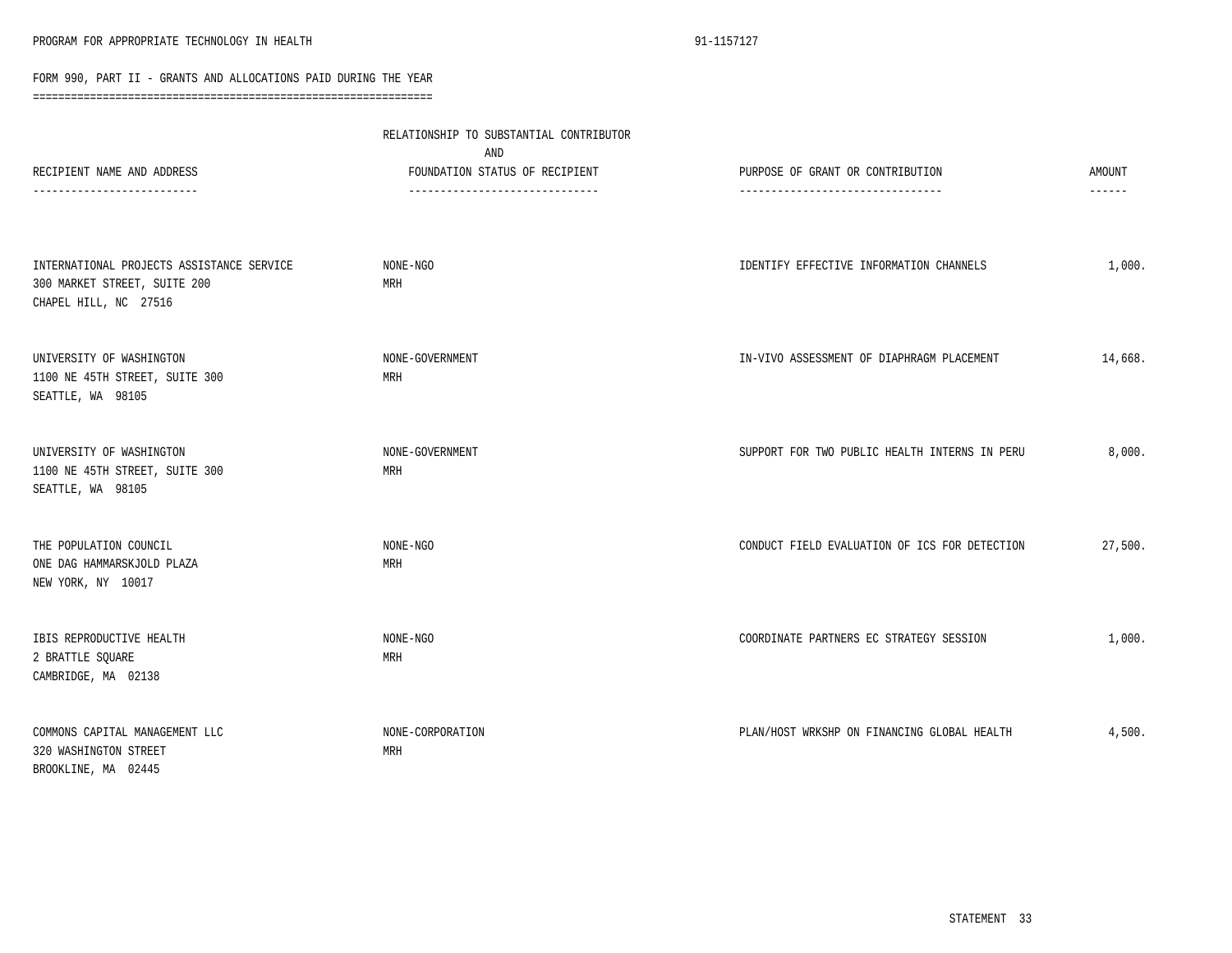|                                                                                                         | RELATIONSHIP TO SUBSTANTIAL CONTRIBUTOR<br>AND                   |                                           |                         |
|---------------------------------------------------------------------------------------------------------|------------------------------------------------------------------|-------------------------------------------|-------------------------|
| RECIPIENT NAME AND ADDRESS<br>-------------------                                                       | FOUNDATION STATUS OF RECIPIENT<br>------------------------------ | PURPOSE OF GRANT OR CONTRIBUTION          | <b>AMOUNT</b><br>------ |
| THE POPULATION COUNCIL<br>ONE DAG HAMMARSKJOLD PLAZA<br>NEW YORK, NY 10017                              | NONE-NGO<br>MRH                                                  | ADMINISTER CHAPS SUBAGREEMENTS IN EGYPT   | 36,190.                 |
| PAN AMERICAN HEALTH ORGANIZATION<br>525 TWENTY-THIRD STREET, NW<br>WASHINGTON, DC 20037                 | NONE-MULTILATERAL/PUBLIC INTERNATIONAL ORGANIZATIO<br>VI         | ACCELERATED VACCINE INTRODUCTION          | 120,788.                |
| EMORY UNIVERSITY<br>1784 N. DECATUR RD., SUITE 510<br>ATLANTA, GA 30322                                 | NONE-NGO<br>VI                                                   | ASST W/ CONDUCT OF MALARIA VACCINE TRIALS | 70,836.                 |
| NATIONAL INSTITUTES OF HEALTH<br>6701 ROCKLEDGE DRIVE, ROOM 1040-MSC 7710<br>BETHESDA, MD 20892         | NONE-GOVERNMENT<br>VI                                            | ROTAVIRUS STUDY IN INDIA                  | 1,875.                  |
| NAT. INST. OF ALLERGY AND INFECTIOUS DISEASES<br>NIH/NIAID, BUILDING 31, RM 3B-62<br>BETHESDA, MD 20892 | NONE-GOVERNMENT<br>VI                                            | INDIA-US ROTAVIRUS VACCINE ACTION PROGRAM | 135,746.                |
| CDC FOUNDATION<br>50 HURT PLAZA, SUITE 765<br>ATLANTA, GA 30303                                         | NONE-FOUNDATION<br>VI                                            | ROTAVIRUS VACCINE DEVELOPMENT IN INDIA    | 112,374.                |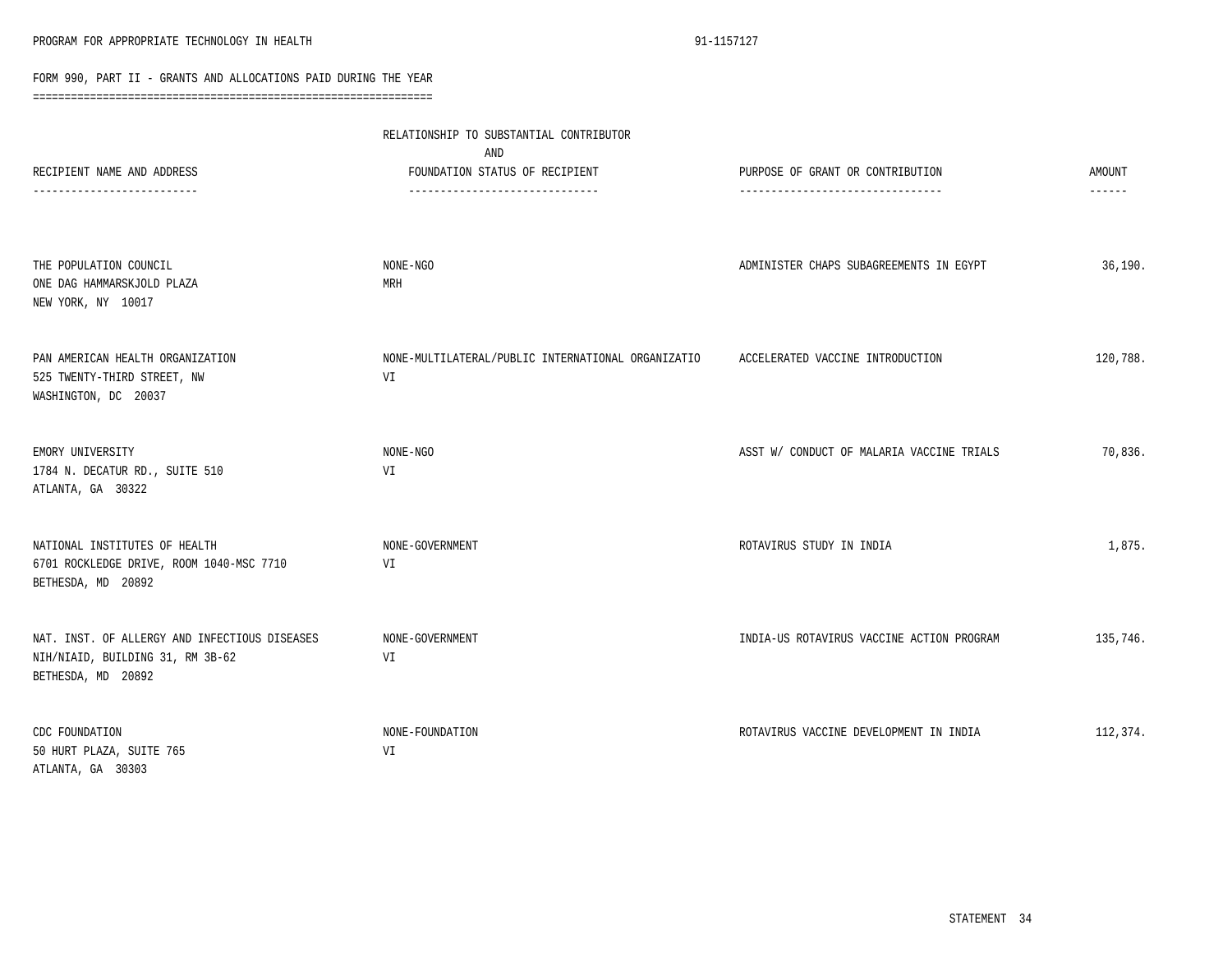| RECIPIENT NAME AND ADDRESS                                                                      | RELATIONSHIP TO SUBSTANTIAL CONTRIBUTOR<br>AND<br>FOUNDATION STATUS OF RECIPIENT | PURPOSE OF GRANT OR CONTRIBUTION              | <b>AMOUNT</b> |
|-------------------------------------------------------------------------------------------------|----------------------------------------------------------------------------------|-----------------------------------------------|---------------|
| --------------------                                                                            | -------------------------------                                                  | ---------------------------------             | ------        |
| COUNTERPART INTERNATIONAL<br>1200 18TH STREET NW, SUITE 1100<br>WASHINGTON, DC 20036            | NONE-NGO<br>VI                                                                   | GAVI-SUPPTD SPECIALIST FOR CNTRL ASIA VACCINE | 11,405.       |
| WALTER REED ARMY INSTITUTE OF RESEARCH<br>503 ROBERT GRANT AVENUE<br>SILVER SPRING, MD 20919    | NONE-GOVERNMENT<br>VI                                                            | DVLPMNT & CLINICAL TESTNG MALARIA VAC : MSP-1 | 1,834,828.    |
| LELAND STANFORD JUNIOR UNIVERSITY<br>251 CAMPUS DRIVE, MSOB-X226<br>PALO ALTO, CA 94305         | NONE-NGO<br>VI                                                                   | DEVEL OF CD-ROM TRAINING MAT'LS NEW VACCINES  | 165,000.      |
| WALTER REED ARMY INSTITUTE OF RESEARCH<br>503 ROBERT GRANT AVENUE<br>SILVER SPRING, MD 20919    | NONE-GOVERNMENT<br>VI                                                            | CRADA: JE SURVEILLANCE IN ASIA & NEPAL        | 162,414.      |
| NATIONAL INSTITUTES OF HEALTH<br>6701 ROCKLEDGE DRIVE, ROOM 1040-MSC 7710<br>BETHESDA, MD 20892 | NONE-GOVERNMENT<br>VI                                                            | MALARIA VACCINE GROWTH INHIBITION ASAYS       | 253,360.      |
| GENVEC, INC<br>65 WEST WATKINS MILL ROAD<br>GAITHERSBURG, MD 20878                              | NONE-CORPORATION<br>VI                                                           | DEVELOP/EVALUATE ADENOVIRUS TYPE 5 AS VECTOR  | 1,472,150.    |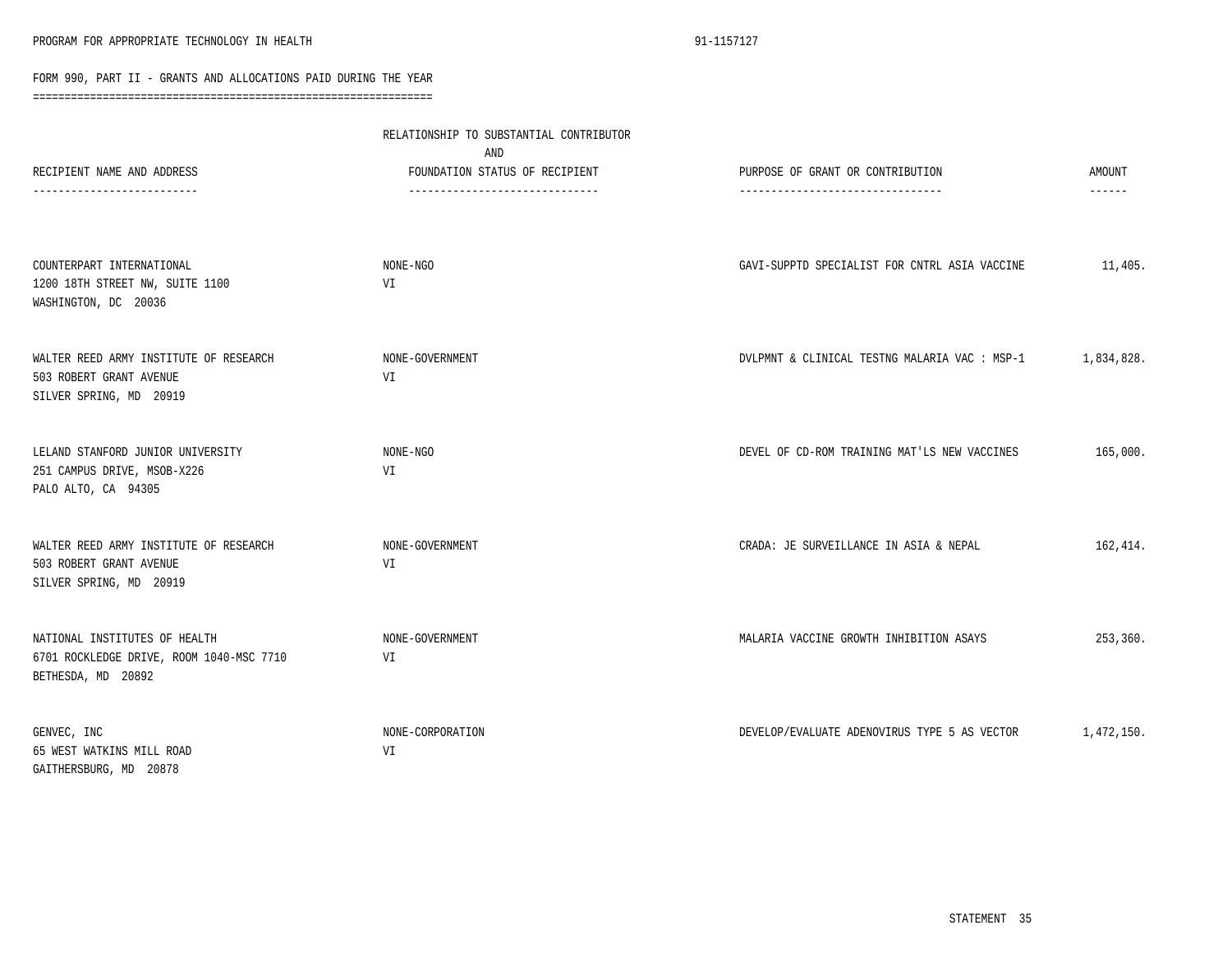|                                                                                                               | RELATIONSHIP TO SUBSTANTIAL CONTRIBUTOR<br>AND                   |                                                                      |                                  |  |
|---------------------------------------------------------------------------------------------------------------|------------------------------------------------------------------|----------------------------------------------------------------------|----------------------------------|--|
| RECIPIENT NAME AND ADDRESS                                                                                    | FOUNDATION STATUS OF RECIPIENT<br>------------------------------ | PURPOSE OF GRANT OR CONTRIBUTION<br>-------------------------------- | <b>AMOUNT</b><br>$- - - - - - -$ |  |
| WALTER REED ARMY INSTITUTE OF RESEARCH<br>503 ROBERT GRANT AVENUE<br>SILVER SPRING, MD 20919                  | NONE-GOVERNMENT<br>VI                                            | CRADA: MALARIA VACCINE INVOLVING LSA1                                | 1,650,500.                       |  |
| VOXIVA LLC<br>1725 K STREET NW, SUITE 900<br>WASHINGTON, DC 20006                                             | NONE-CORPORATION<br>VI                                           | DEVELOP SURVEILLANCE INFO MGMT SYS JE                                | 14,914.                          |  |
| VOXIVA INC<br>1110 VERMONT AVE NW<br>WASHINGTON, DC 20005                                                     | NONE-CORPORATION<br>VI                                           | AFRICAN CLINICAL TRIALS WEB-BASED PORTAL                             | 204,589.                         |  |
| JOHNS HOPKINS BLOOMBERG SCHOOL OF PUBLIC HEALTH<br>SCHOOL OF HYGIENE AND PUBLIC HEALTH<br>BALTIMORE, MD 21205 | NONE-NGO<br>VI                                                   | SUPPORT FOR MALARIA IMMUNOLOGY MEETING                               | 1,500.                           |  |
| AKTIV-DRY LLC<br>6060 SPINE ROAD<br>BOULDER, CO 80302                                                         | NONE-CORPORATION<br>VI                                           | CONDUCT STABILITY STUDIES POTENTIAL VACCINE                          | 97,753.                          |  |
| LELAND STANFORD JUNIOR UNIVERSITY<br>251 CAMPUS DRIVE, MSOB-X226<br>PALO ALTO, CA 94305                       | NONE-NGO<br>VI                                                   | TECH ASSIST W/ ROTAVIRUS DEVEL ACTIVITIES                            | 125,276.                         |  |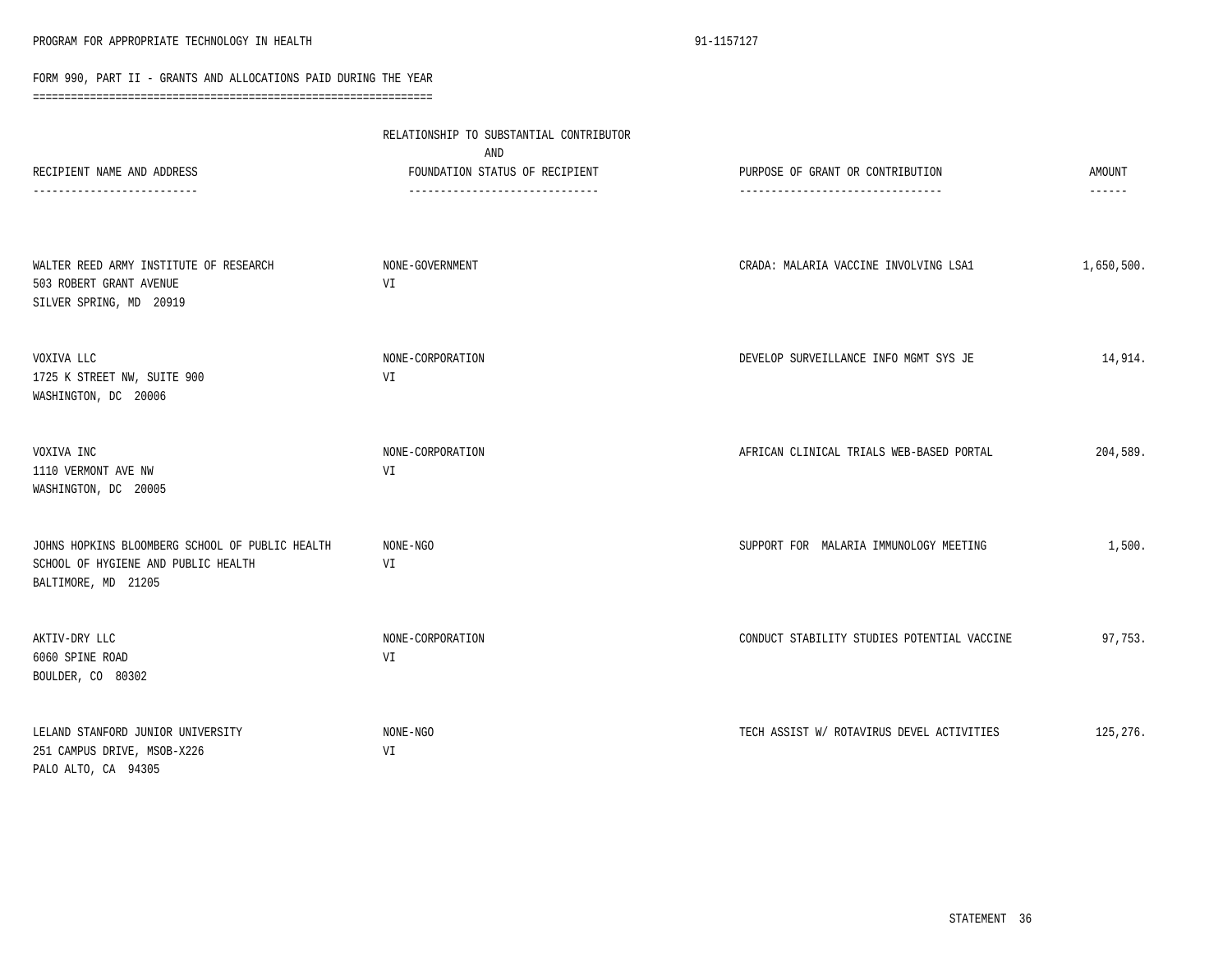| RECIPIENT NAME AND ADDRESS                                                                                    | RELATIONSHIP TO SUBSTANTIAL CONTRIBUTOR<br>AND<br>FOUNDATION STATUS OF RECIPIENT | PURPOSE OF GRANT OR CONTRIBUTION            | AMOUNT   |
|---------------------------------------------------------------------------------------------------------------|----------------------------------------------------------------------------------|---------------------------------------------|----------|
|                                                                                                               | ------------------------------                                                   | -----------------------------               | ------   |
| NAT. INST. OF ALLERGY AND INFECTIOUS DISEASES<br>NIH/NIAID, BUILDING 31, RM 3B-62<br>BETHESDA, MD 20892       | NONE-GOVERNMENT<br>VI                                                            | PROVIDE SUPPORT FOR PHASE 1 TRIAL OF MSP-1  | 370,550. |
| UNIVERSITY OF COLORADO<br>P.O. BOX 6508<br>AURORA, CO 80045                                                   | NONE-GOVERNMENT<br>VI                                                            | PERFORM BIOPHYSICAL STUDIES ON TECHNOLOGY   | 66,367.  |
| JOHNS HOPKINS BLOOMBERG SCHOOL OF PUBLIC HEALTH<br>SCHOOL OF HYGIENE AND PUBLIC HEALTH<br>BALTIMORE, MD 21205 | NONE-NGO<br>VI                                                                   | PROVIDE TECH ASSIST COMMON PROTEIN PNEUMO   | 48,352.  |
| COMMONS CAPITAL MANAGEMENT LLC<br>320 WASHINGTON STREET<br>BROOKLINE, MA 02445                                | NONE-CORPORATION<br>VI                                                           | PLAN/HOST WRKSHP ON FINANCING GLOBAL HEALTH | 4,500.   |
| GENE LOGIC<br>610 PROFESSIONAL DRIVE<br>GAITHERSBURG, MD 20879                                                | NONE-CORPORATION<br>VI                                                           | CONDUCT GLP PRECLINICAL TOXICOLOGY TESTING  | 225,457. |
| WALTER REED ARMY INSTITUTE OF RESEARCH<br>503 ROBERT GRANT AVENUE<br>SILVER SPRING, MD 20919                  | NONE-GOVERNMENT<br>VI                                                            | COMMRL AGREEMNT TESTING SERUM SAMPLES       | 101,915. |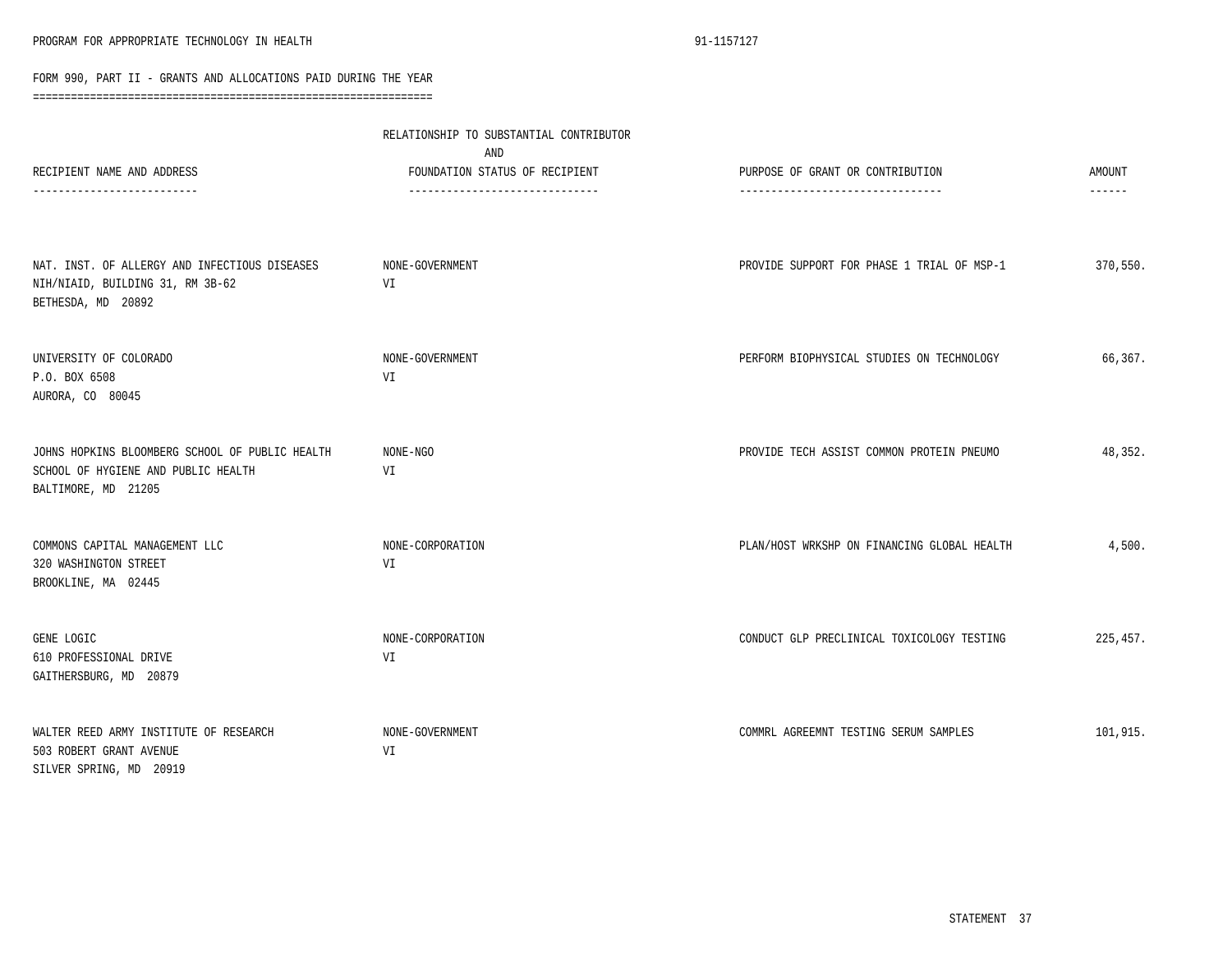|                                                                                                        | RELATIONSHIP TO SUBSTANTIAL CONTRIBUTOR<br>AND                   |                                                                       |                         |
|--------------------------------------------------------------------------------------------------------|------------------------------------------------------------------|-----------------------------------------------------------------------|-------------------------|
| RECIPIENT NAME AND ADDRESS                                                                             | FOUNDATION STATUS OF RECIPIENT<br>------------------------------ | PURPOSE OF GRANT OR CONTRIBUTION<br>--------------------------------- | AMOUNT<br>$- - - - - -$ |
| FOOD & DRUG ADMINISTRATION<br>DHHS/FDA/CDRH/OST/DMMS<br>ROCKVILLE, MD 20850                            | NONE-GOVERNMENT<br>VI                                            | HIGH YIELD GROUP A MENINGOCOCCAL POLYSACCHARI                         | 131,250.                |
| CENTERS FOR DISEASE CONTROL AND PREVENTION<br>1600 CLIFTON ROAD, NE<br>ATLANTA, GA 30333               | NONE-GOVERNMENT<br>VI                                            | CRADA: MENINGOCOCCAL GROUP A VACCINE AFRICA                           | 300,000.                |
| CHILDREN'S HOSPITAL OAKLAND RESEARCH INSTITUTE<br>5700 MARTIN LUTHER KING JR. WAY<br>OAKLAND, CA 94609 | NONE-NGO<br>VI                                                   | DEVELOP GROUP A RAT MODEL - GROUP A BACTEREMI                         | 54,426.                 |
| UNIVERSITY OF MARYLAND, MARCE<br>CENTER FOR VACCINE DEVELOPMENT<br>BALTIMORE, MD 21201                 | NONE-GOVERNMENT<br>VI                                            | DEVELOP MVP CLINICAL DEVELOPMENT PLAN                                 | 19,241.                 |
| PAN AMERICAN HEALTH ORGANIZATION<br>525 TWENTY-THIRD STREET, NW<br>WASHINGTON, DC 20037                | NONE-MULTILATERAL/PUBLIC INTERNATIONAL ORGANIZATIO<br>VI         | EMPLOYMENT SUPPORT AGREEMENT FOR ROTAVIRUS                            | 258,000.                |
| CDC FOUNDATION<br>50 HURT PLAZA, SUITE 765<br>ATLANTA, GA 30303                                        | NONE-FOUNDATION<br>VI                                            | ROTAVIRUS VACCINE PROJECT ACTIVITIES                                  | 644,372.                |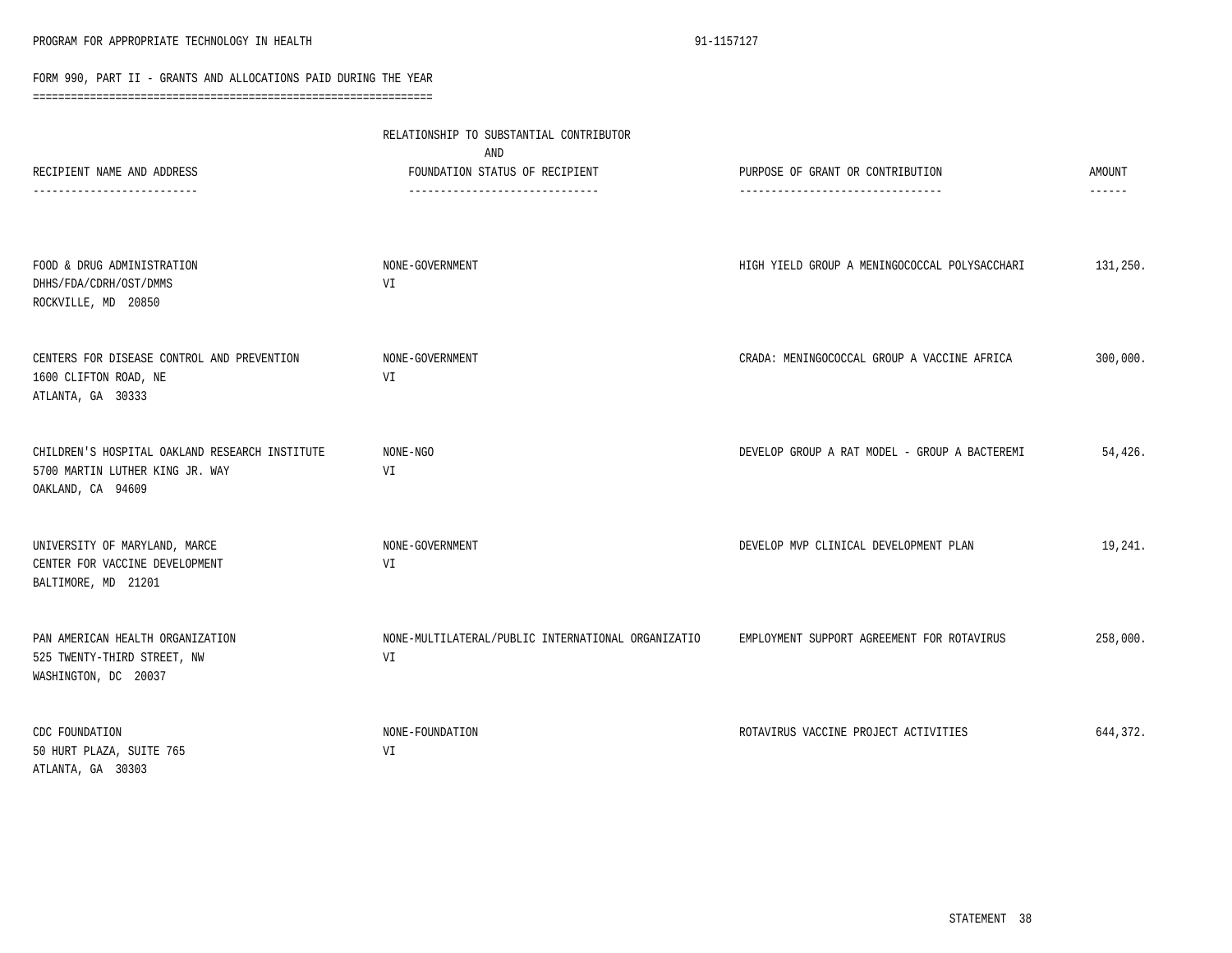|                                                                                                                | RELATIONSHIP TO SUBSTANTIAL CONTRIBUTOR<br>AND                    |                                                                       |                                |
|----------------------------------------------------------------------------------------------------------------|-------------------------------------------------------------------|-----------------------------------------------------------------------|--------------------------------|
| RECIPIENT NAME AND ADDRESS                                                                                     | FOUNDATION STATUS OF RECIPIENT<br>------------------------------- | PURPOSE OF GRANT OR CONTRIBUTION<br>--------------------------------- | <b>AMOUNT</b><br>$- - - - - -$ |
| EMORY UNIVERSITY<br>1784 N. DECATUR RD., SUITE 510<br>ATLANTA, GA 30322                                        | NONE-NGO<br>VI                                                    | ANALYZE GLOBAL ROTAVIRUS DISEASE BURDEN                               | 23,629.                        |
| JOHNS HOPKINS BLOOMBERG SCHOOL OF PUBLIC HEALTH<br>SCHOOL OF HYGIENE AND PUBLIC HEALTH<br>BALTIMORE, MD 21205  | NONE-NGO<br>VI                                                    | CONDUCT SURVEY OF DONOR INSTITUTIONS                                  | 45,000.                        |
| PAN AMERICAN HEALTH OF ORGANIZATION<br>525 TWENTY-THIRD STREET, NW<br>WASHINGTON, DC 20037                     | NONE-MULTILATERAL/PUBLIC INTERNATIONAL ORGANIZATIO<br>VI          | CONDUCT HOSPITAL-BASED ROTAVIRUS SURVEILLANCE                         | 79,708.                        |
| EMORY UNIVERSITY<br>1784 N. DECATUR RD., SUITE 510<br>ATLANTA, GA 30322                                        | NONE-NGO<br>VI                                                    | ANALYZE GLOBAL BURDEN OF ROTAVIRUS DISEASE                            | 65,250.                        |
| U.S. NAVAL MEDICAL RESEARCH UNIT 3<br>ENTERIC DISEASE RESEARCH PROGRAM<br>FPO, AE 09835                        | NONE-GOVERNMENT<br>VI                                             | EST ROTAVIRUS REFERENCE AND REFERRAL LAB                              | 15,000.                        |
| IKATAN DOKTOR ANAK INDONESIA<br>1455 NW LEARY WAY<br>SEE GENERAL EXPLANATION, STATEMENT 5<br>SEATTLE, WA 98107 | NONE-NGO<br>CHN                                                   | REDUCE INCIDENCE OF INFANT MORTALITY ASPHYXIA                         | 311.                           |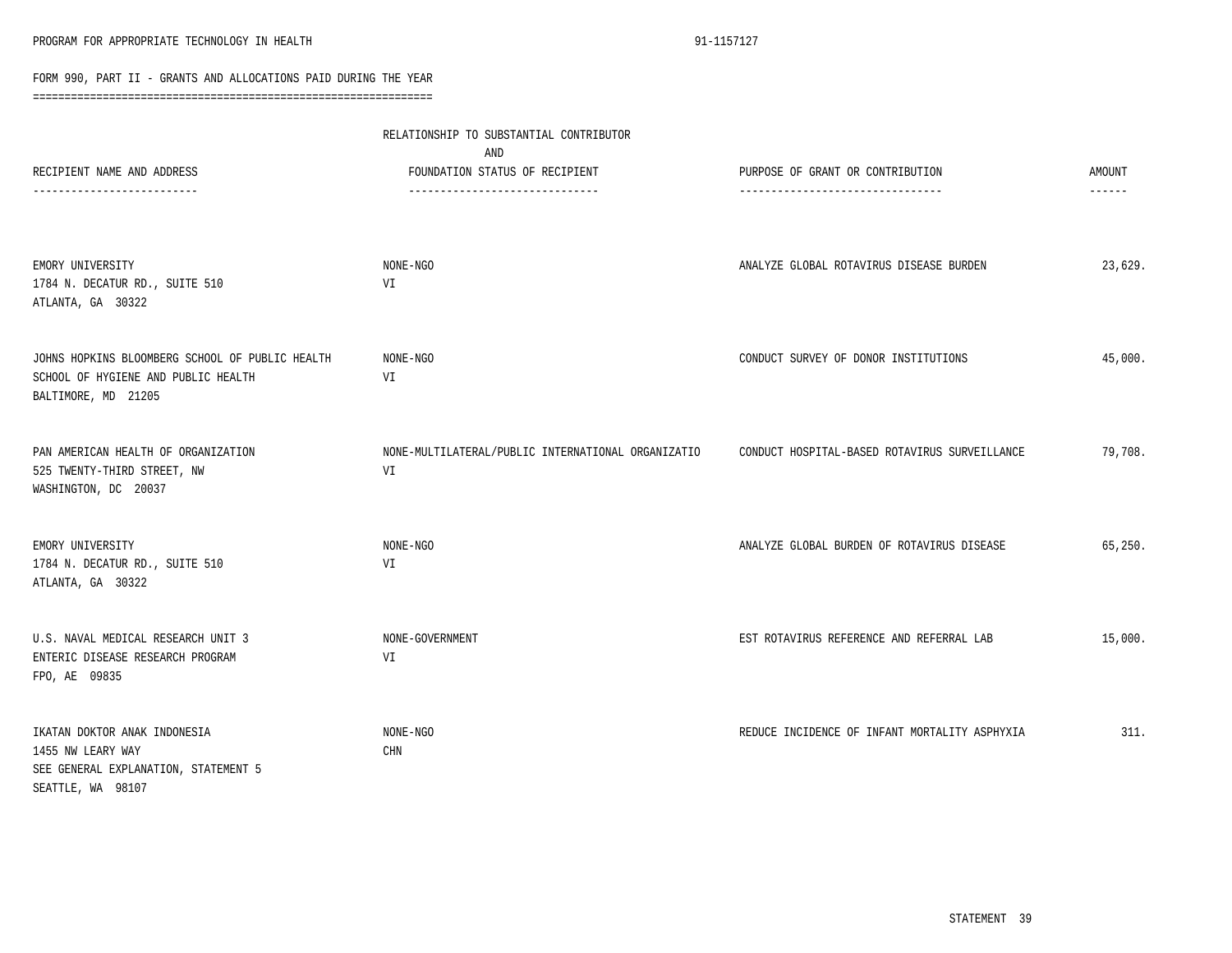|                                                                                                                               | RELATIONSHIP TO SUBSTANTIAL CONTRIBUTOR<br>AND                    |                                                                      |                         |  |
|-------------------------------------------------------------------------------------------------------------------------------|-------------------------------------------------------------------|----------------------------------------------------------------------|-------------------------|--|
| RECIPIENT NAME AND ADDRESS<br>-----------------------                                                                         | FOUNDATION STATUS OF RECIPIENT<br>------------------------------- | PURPOSE OF GRANT OR CONTRIBUTION<br>-------------------------------- | AMOUNT<br>$- - - - - -$ |  |
| PUSLITBANG PELAYANAN & TEKNOLOGI KESEHETAN<br>1455 NW LEARY WAY<br>SEE GENERAL EXPLANATION, STATEMENT 5<br>SEATTLE, WA 98107  | NONE-GOVERNMENT<br>CHN                                            | CONDUCT AUTOPSY/NEONATAL MORTALITY SURVEY                            | 19,372.                 |  |
| MINISTRY OF HEALTH AND FAMILY WELFARE, GOAP<br>1455 NW LEARY WAY<br>SEE GENERAL EXPLANATION, STATEMENT 5<br>SEATTLE, WA 98107 | NONE-GOVERNMENT<br><b>CHN</b>                                     | STRENGTHENING ROUTINE IMMUNIZATION SERVICES                          | 2,610,762.              |  |
| MINISTRY OF HEALTH, REPUBLIC OF INDONESIA<br>1455 NW LEARY WAY<br>SEE GENERAL EXPLANATION, STATEMENT 5<br>SEATTLE, WA 98107   | NONE-GOVERNMENT<br><b>CHN</b>                                     | INDONESIA FINANCIAL SUSTAINABILITY PLANNING                          | 16,904.                 |  |
| INSTITUTO BIOLOGICO ARGENTINO<br>1455 NW LEARY WAY<br>SEE GENERAL EXPLANATION, STATEMENT 5<br>SEATTLE, WA 98107               | NONE-CORPORATION<br>CHN                                           | CONDUCT SCREENING AND STABILITY STUDIES OF OX                        | 17,979.                 |  |
| SOCIETY OF JYOTSNA CHAUHAN<br>1455 NW LEARY WAY<br>SEE GENERAL EXPLANATION, STATEMENT 5<br>SEATTLE, WA 98107                  | NONE-NGO<br><b>CHN</b>                                            | ASSESS PERFORMANCE OF NEEDLE REMOVAL DEVICE                          | 1,664.                  |  |
| INDIAN MEDICAL ASSOCIATION/HYDERABAD<br>1455 NW LEARY WAY<br>SEE GENERAL EXPLANATION, STATEMENT 5<br>SEATTLE, WA 98107        | NONE-NGO<br>CHN                                                   | CONDUCT DISTRICT WRKSHPS ON INJECTION SAFETY                         | 1,208.                  |  |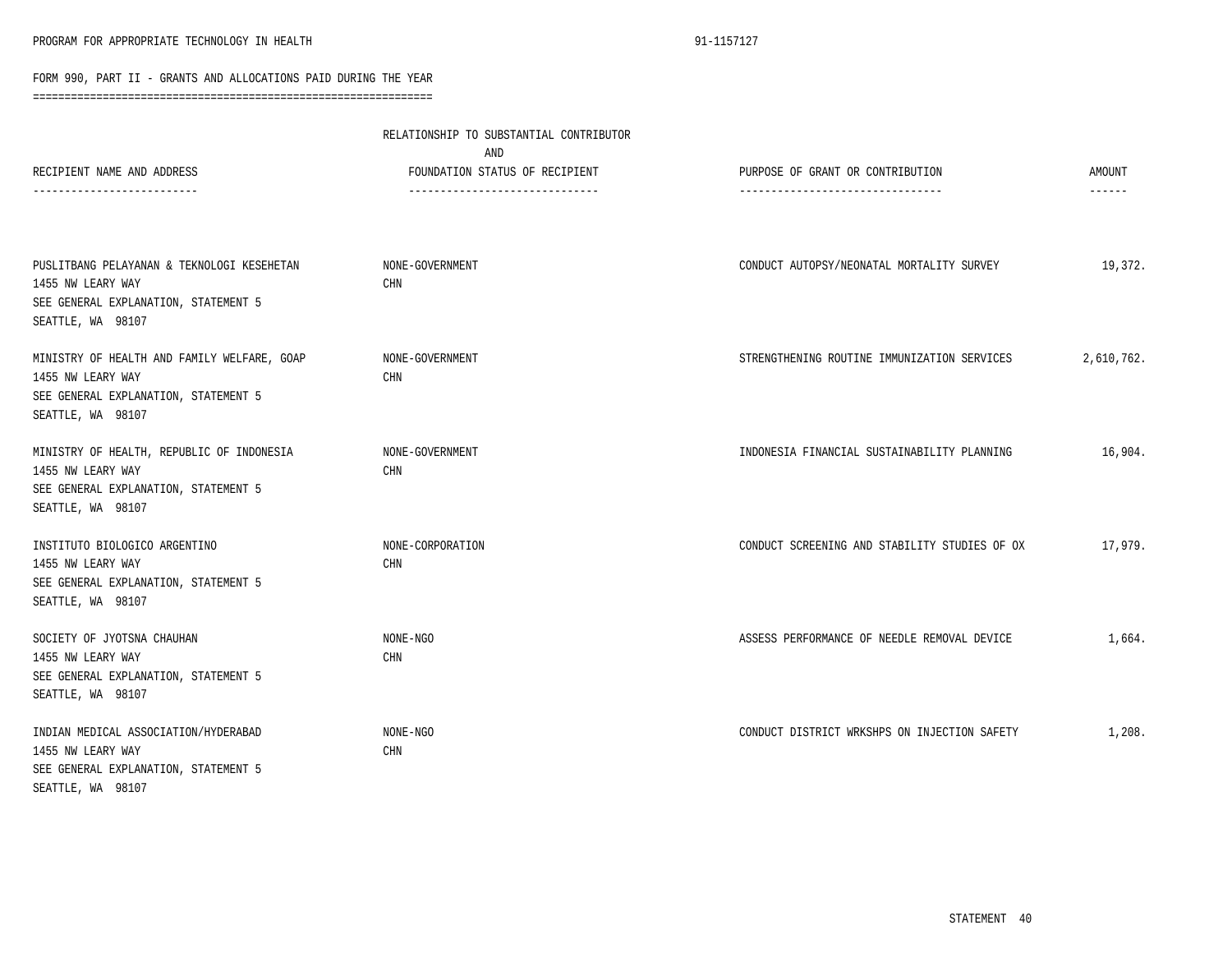| RECIPIENT NAME AND ADDRESS<br>-----------------------                                                                         | RELATIONSHIP TO SUBSTANTIAL CONTRIBUTOR<br>AND<br>FOUNDATION STATUS OF RECIPIENT<br>------------------------------- | PURPOSE OF GRANT OR CONTRIBUTION<br>--------------------------------- | <b>AMOUNT</b><br>$- - - - - -$ |
|-------------------------------------------------------------------------------------------------------------------------------|---------------------------------------------------------------------------------------------------------------------|-----------------------------------------------------------------------|--------------------------------|
| INDIAN MEDICAL ASSOCIATION/NEW DELHI<br>1455 NW LEARY WAY<br>SEE GENERAL EXPLANATION, STATEMENT 5<br>SEATTLE, WA 98107        | NONE-NGO<br><b>CHN</b>                                                                                              | CONDUCT REGIONAL WRKSHPS ON INJECTION SAFETY                          | 825.                           |
| NILOUFER HOSPITAL INSTITUTE OF CHILD HEALTH<br>1455 NW LEARY WAY<br>SEE GENERAL EXPLANATION, STATEMENT 5<br>SEATTLE, WA 98107 | NONE-GOVERNMENT<br><b>CHN</b>                                                                                       | ESTAB SAFE INJECT TRNG PRGM HEALTH CARE PRO                           | 413.                           |
| INDIAN MEDICAL ASSOCIATION/HYDERABAD<br>1455 NW LEARY WAY<br>SEE GENERAL EXPLANATION, STATEMENT 5<br>SEATTLE, WA 98107        | NONE-NGO<br><b>CHN</b>                                                                                              | CONDUCT DISTRICT WRKSHPS ON INJECTION SAFETY                          | 6,020.                         |
| TANZANIA YOUTH AWARE TRUST FUND<br>1455 NW LEARY WAY<br>SEE GENERAL EXPLANATION, STATEMENT 5<br>SEATTLE, WA 98107             | NONE-NGO<br>CHN                                                                                                     | YOUTHS-CONCERN-CARE-SOLIDARITY ASRH PROJECT                           | 14,547.                        |
| VOLUNTARY SERVICE OVERSEAS<br>1455 NW LEARY WAY<br>SEE GENERAL EXPLANATION, STATEMENT 5<br>SEATTLE, WA 98107                  | NONE-NGO<br>CHN                                                                                                     | AYA: ADOLESCENT SEXUAL AND REPRO HEALTH PLNG                          | 11,322.                        |
| CENTRE FOR THE DEVELOPMENT OF PEOPLE<br>1455 NW LEARY WAY<br>SEE GENERAL EXPLANATION, STATEMENT 5<br>SEATTLE, WA 98107        | NONE-NGO<br><b>CHN</b>                                                                                              | AYA: ADOLESCENT REPRODUCTIVE/SEXUAL HEALTH                            | 45,278.                        |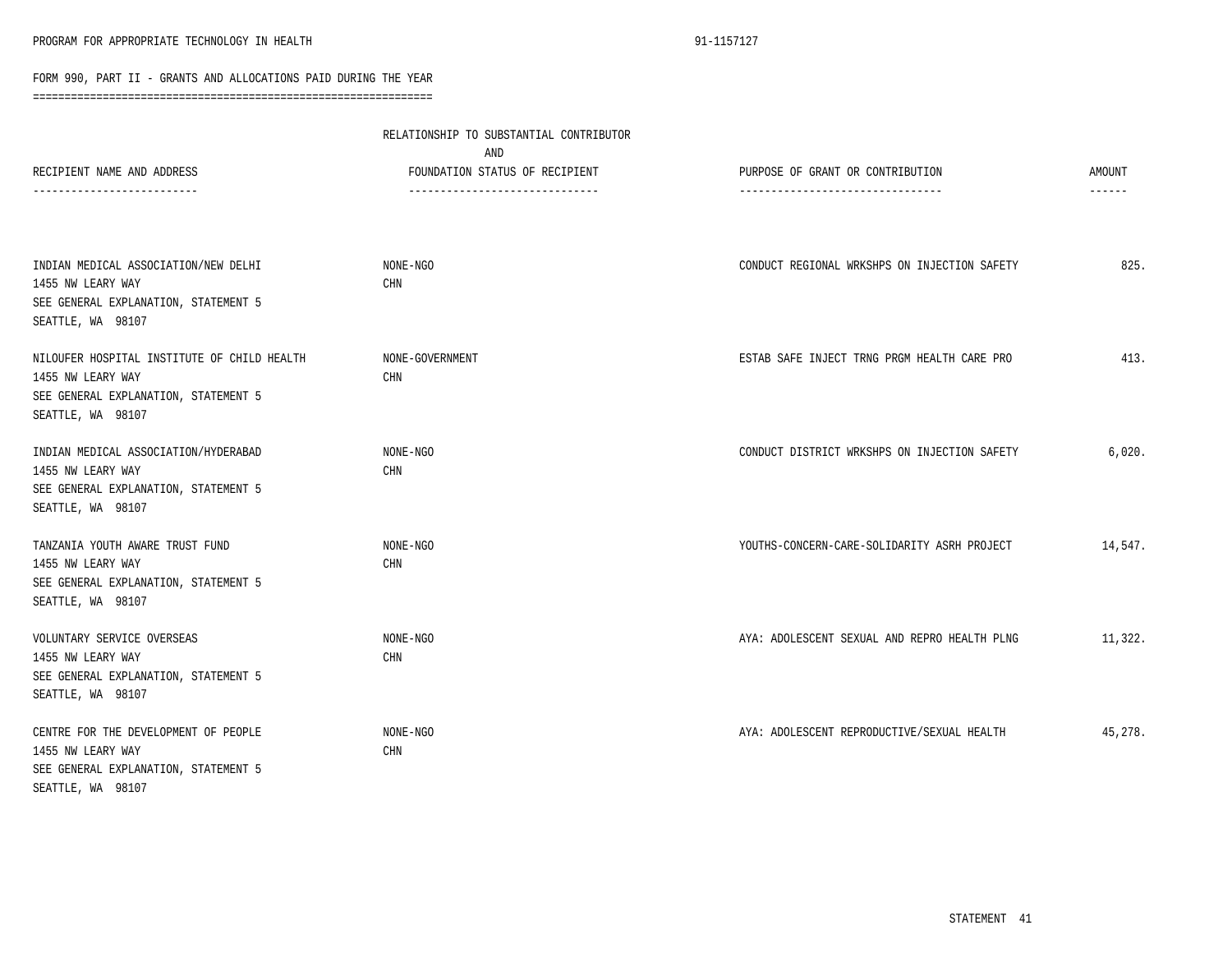|                                                                                                                                   | RELATIONSHIP TO SUBSTANTIAL CONTRIBUTOR<br>AND |                                               |               |
|-----------------------------------------------------------------------------------------------------------------------------------|------------------------------------------------|-----------------------------------------------|---------------|
| RECIPIENT NAME AND ADDRESS                                                                                                        | FOUNDATION STATUS OF RECIPIENT                 | PURPOSE OF GRANT OR CONTRIBUTION              | <b>AMOUNT</b> |
|                                                                                                                                   | -------------------------------                | ---------------------------------             | ------        |
| PLANNED PARENTHOOD ASSOCIATION OF GHANA<br>1455 NW LEARY WAY<br>SEE GENERAL EXPLANATION, STATEMENT 5<br>SEATTLE, WA 98107         | NONE-NGO<br>CHN                                | AYA: YOUTH FOR LIFE                           | 8,230.        |
| GHETTO ARTISTS<br>1455 NW LEARY WAY<br>SEE GENERAL EXPLANATION, STATEMENT 5<br>SEATTLE, WA 98107                                  | NONE-CORPORATION<br>CHN                        | AYA: THEATER EDUCATION FOR ASRH-TEA           | 643.          |
| NATIONAL CURRICULUM DEVELOPMENT CENTRE<br>1455 NW LEARY WAY<br>SEE GENERAL EXPLANATION, STATEMENT 5<br>SEATTLE, WA 98107          | NONE-CORPORATION<br>CHN                        | AYA: SCHOOL ADOLESCENT REPRO HEALTH PROJECT   | 15,282.       |
| NDERE TROUPE LIMITED<br>1455 NW LEARY WAY<br>SEE GENERAL EXPLANATION, STATEMENT 5<br>SEATTLE, WA 98107                            | NONE-NGO<br>CHN                                | AYA: SCHOOL ADOLESCENT REPRO HEALTH PROJECT   | 50,810.       |
| MINISTRY OF EDUCATION, GHANA<br>1455 NW LEARY WAY<br>SEE GENERAL EXPLANATION, STATEMENT 5<br>SEATTLE, WA 98107                    | NONE-GOVERNMENT<br>CHN                         | AYA: IN-SCHOOL ADOLESCENT SEXUAL AND REPRODUC | 8,762.        |
| CHAWAKUA-CHAMA CHA WANAWAKE KUPAMBANA NA UKIMWI<br>1455 NW LEARY WAY<br>SEE GENERAL EXPLANATION, STATEMENT 5<br>SEATTLE, WA 98107 | NONE-NGO<br>CHN                                | AYA: PLANNING MY FUTURE (MPANGO WA VIJANA KWA | 4,746.        |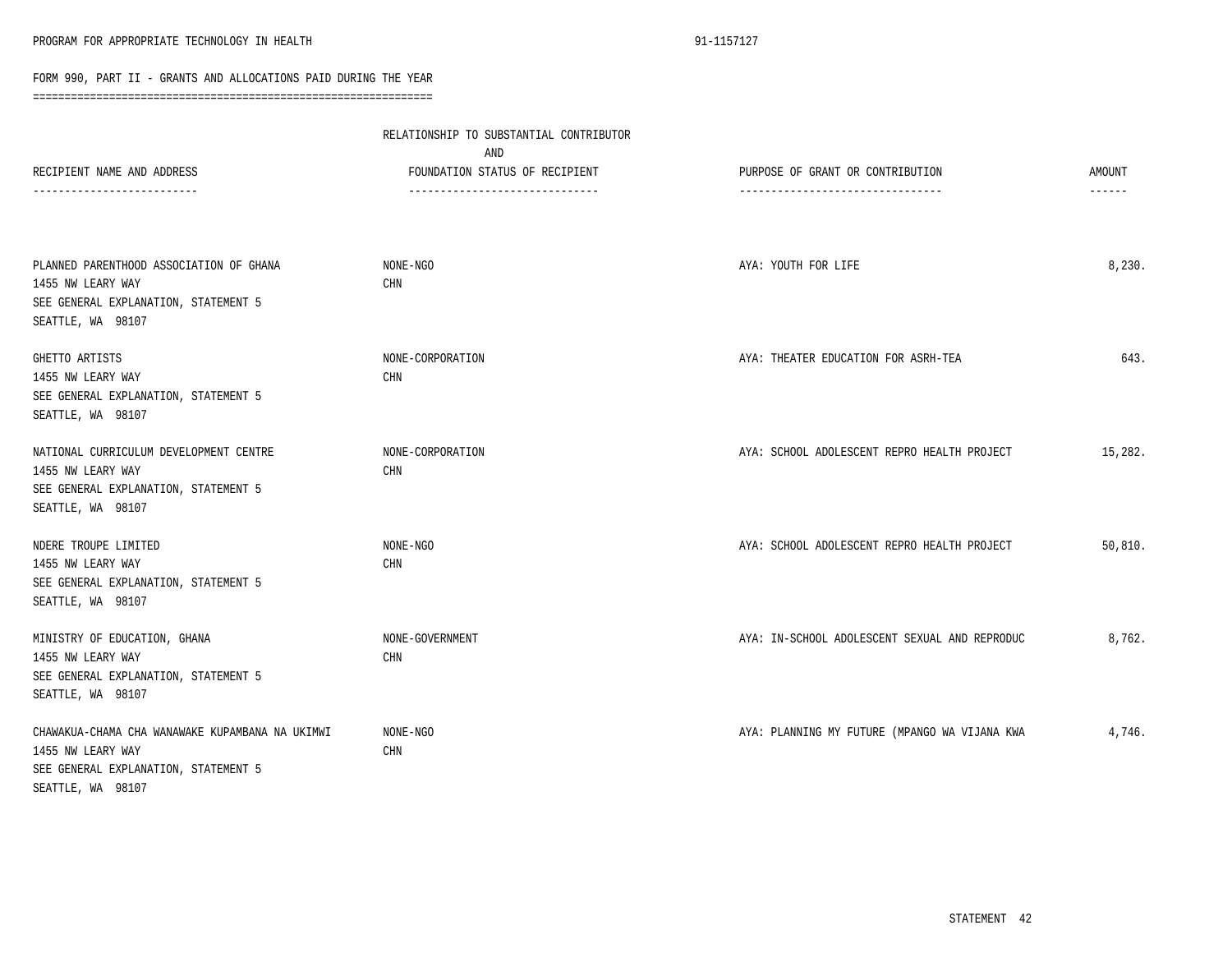|                                                                                                                                   | RELATIONSHIP TO SUBSTANTIAL CONTRIBUTOR<br>AND                    |                                                                       |                                |
|-----------------------------------------------------------------------------------------------------------------------------------|-------------------------------------------------------------------|-----------------------------------------------------------------------|--------------------------------|
| RECIPIENT NAME AND ADDRESS<br>------------------------                                                                            | FOUNDATION STATUS OF RECIPIENT<br>------------------------------- | PURPOSE OF GRANT OR CONTRIBUTION<br>--------------------------------- | <b>AMOUNT</b><br>$- - - - - -$ |
| POPULATION SERVICES INTERNATIONAL<br>1455 NW LEARY WAY<br>SEE GENERAL EXPLANATION, STATEMENT 5<br>SEATTLE, WA 98107               | NONE-NGO<br>CHN                                                   | BEHAVIOR CHANGE COMMUNICATION FOR ADOLESCENT                          | 21,863.                        |
| MAKING POSITIVE LIVING ATTRACTIVE TO YOUTH<br>1455 NW LEARY WAY<br>SEE GENERAL EXPLANATION, STATEMENT 5<br>SEATTLE, WA 98107      | NONE-NGO<br>CHN                                                   | AYA: YOUTH TO IMPROVE ADOLESCENT REPRO HEALTH                         | 4,954.                         |
| CHAMA CHA UZAZI NA MALEZI BORA TANZANIA<br>1455 NW LEARY WAY<br>SEE GENERAL EXPLANATION, STATEMENT 5<br>SEATTLE, WA 98107         | NONE-NGO<br><b>CHN</b>                                            | AYA: IMPROVE REPRODUCTIVE HEALTH AMONG YOUTH                          | 15,115.                        |
| ZANZIBAR ASSOCIATION FOR CHILDREN'S ADVANCEMENT<br>1455 NW LEARY WAY<br>SEE GENERAL EXPLANATION, STATEMENT 5<br>SEATTLE, WA 98107 | NONE-NGO<br><b>CHN</b>                                            | AYA: PROMOTION OF SEXUAL AND REPRO HEALTH                             | 13,023.                        |
| GRAPHIC COMMUNICATIONS GROUP LIMITED<br>1455 NW LEARY WAY<br>SEE GENERAL EXPLANATION, STATEMENT 5<br>SEATTLE, WA 98107            | NONE-CORPORATION<br><b>CHN</b>                                    | AYA: PRODUCE WEEKLY ""TEENS TALK"" PUBLICATIO                         | 54,002.                        |
| NOGUCHI MEMORIAL INSTITUTE FOR MEDICAL RESEARCH<br>1455 NW LEARY WAY<br>SEE GENERAL EXPLANATION, STATEMENT 5<br>SEATTLE, WA 98107 | NONE-NGO<br>CHN                                                   | PROVIDE TECHNICAL ASSISTANCE TO MEMBER LABS                           | 2,675.                         |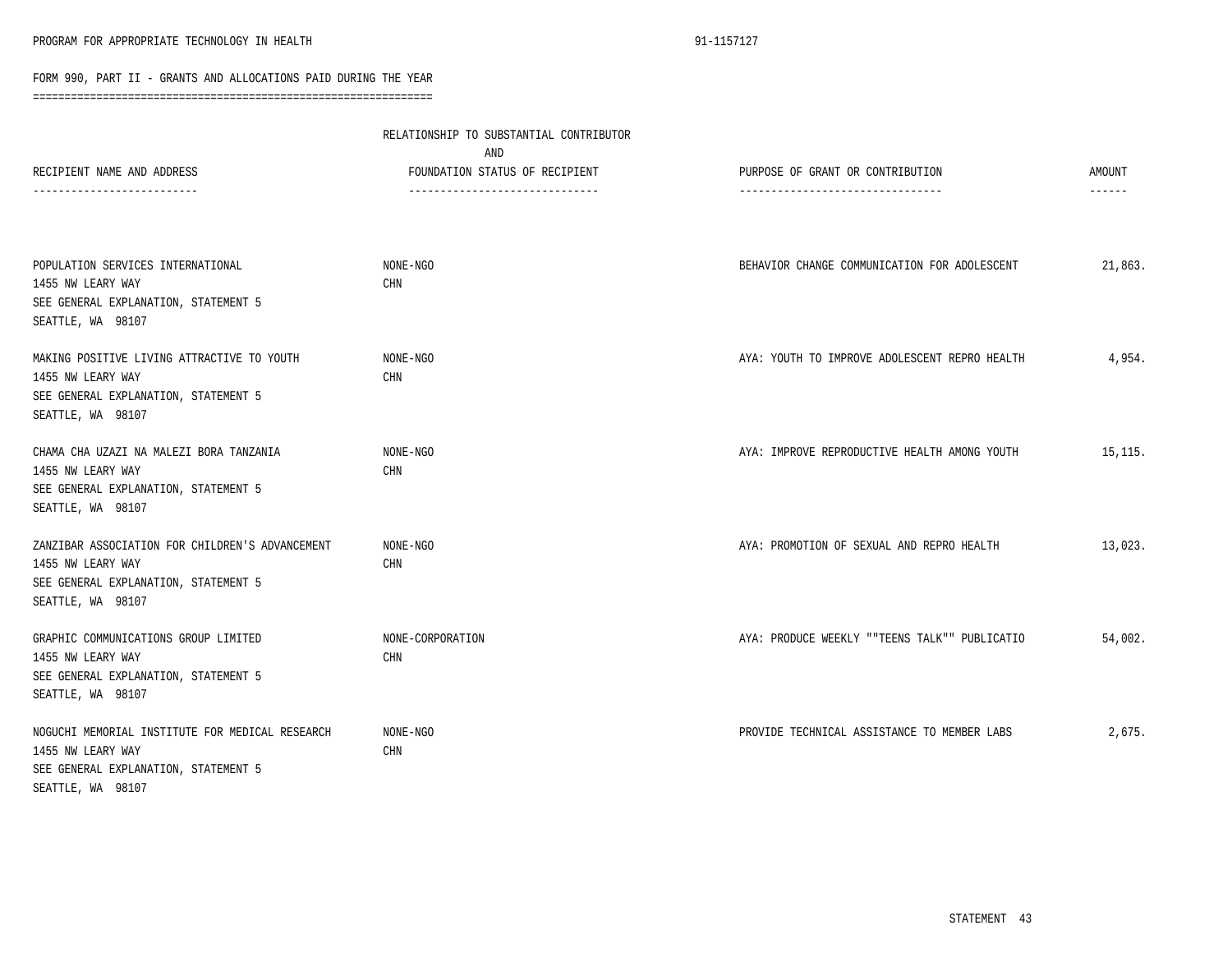| RECIPIENT NAME AND ADDRESS<br>-------------------------                                                                              | RELATIONSHIP TO SUBSTANTIAL CONTRIBUTOR<br>AND<br>FOUNDATION STATUS OF RECIPIENT<br>------------------------------ | PURPOSE OF GRANT OR CONTRIBUTION<br>-------------------------------- | AMOUNT<br>$- - - - - -$ |
|--------------------------------------------------------------------------------------------------------------------------------------|--------------------------------------------------------------------------------------------------------------------|----------------------------------------------------------------------|-------------------------|
| MURDOCH CHILDREN'S RESEARCH INSTITUTE                                                                                                | NONE-NGO                                                                                                           | PROVIDE TRAINING AND TA TO MEMBER LABS                               | 25,805.                 |
| 1455 NW LEARY WAY<br>SEE GENERAL EXPLANATION, STATEMENT 5<br>SEATTLE, WA 98107                                                       | CHN                                                                                                                |                                                                      |                         |
| MEDICAL UNIVERSITY OF SOUTHERN AFRICA TRUST<br>1455 NW LEARY WAY<br>SEE GENERAL EXPLANATION, STATEMENT 5<br>SEATTLE, WA 98107        | NONE-GOVERNMENT<br><b>CHN</b>                                                                                      | PROVIDE TRAINING AND TA TO MEMBER LABS                               | 5,688.                  |
| WORLD HEALTH ORGANIZATION/EMRO<br>1455 NW LEARY WAY<br>SEE GENERAL EXPLANATION, STATEMENT 5<br>SEATTLE, WA 98107                     | NONE-MULTILATERAL/PUBLIC INTERNATIONAL ORGANIZATIO<br><b>CHN</b>                                                   | SUPPORT FOR ROTAVIRUS SURVEILLANCE MEETING                           | 500.                    |
| INTERNATIONAL VACCINE INSTITUTE<br>1455 NW LEARY WAY<br>SEE GENERAL EXPLANATION, STATEMENT 5<br>SEATTLE, WA 98107                    | NONE-NGO<br>CHN                                                                                                    | HOSPITAL-BASED SURVEILLANCE FOR ROTAVIRUS                            | 31,387.                 |
| NATIONAL REFERENCE LABORATORY OF REPUBLIC OF UZBEK<br>1455 NW LEARY WAY<br>SEE GENERAL EXPLANATION, STATEMENT 5<br>SEATTLE, WA 98107 | NONE-GOVERNMENT<br>CHN                                                                                             | CONDUCT HOSPITAL-BASED ROTAVIRUS SURVEILLANCE                        | 4,986.                  |
| DEPT OF STATE SANITARY AND EPIDEMIOLOGICAL<br>1455 NW LEARY WAY<br>SEE GENERAL EXPLANATION, STATEMENT 5<br>SEATTLE, WA 98107         | NONE-GOVERNMENT<br>CHN                                                                                             | CONDUCT HOSPITAL-BASED ROTAVIRUS SURVEILLANCE                        | 5,229.                  |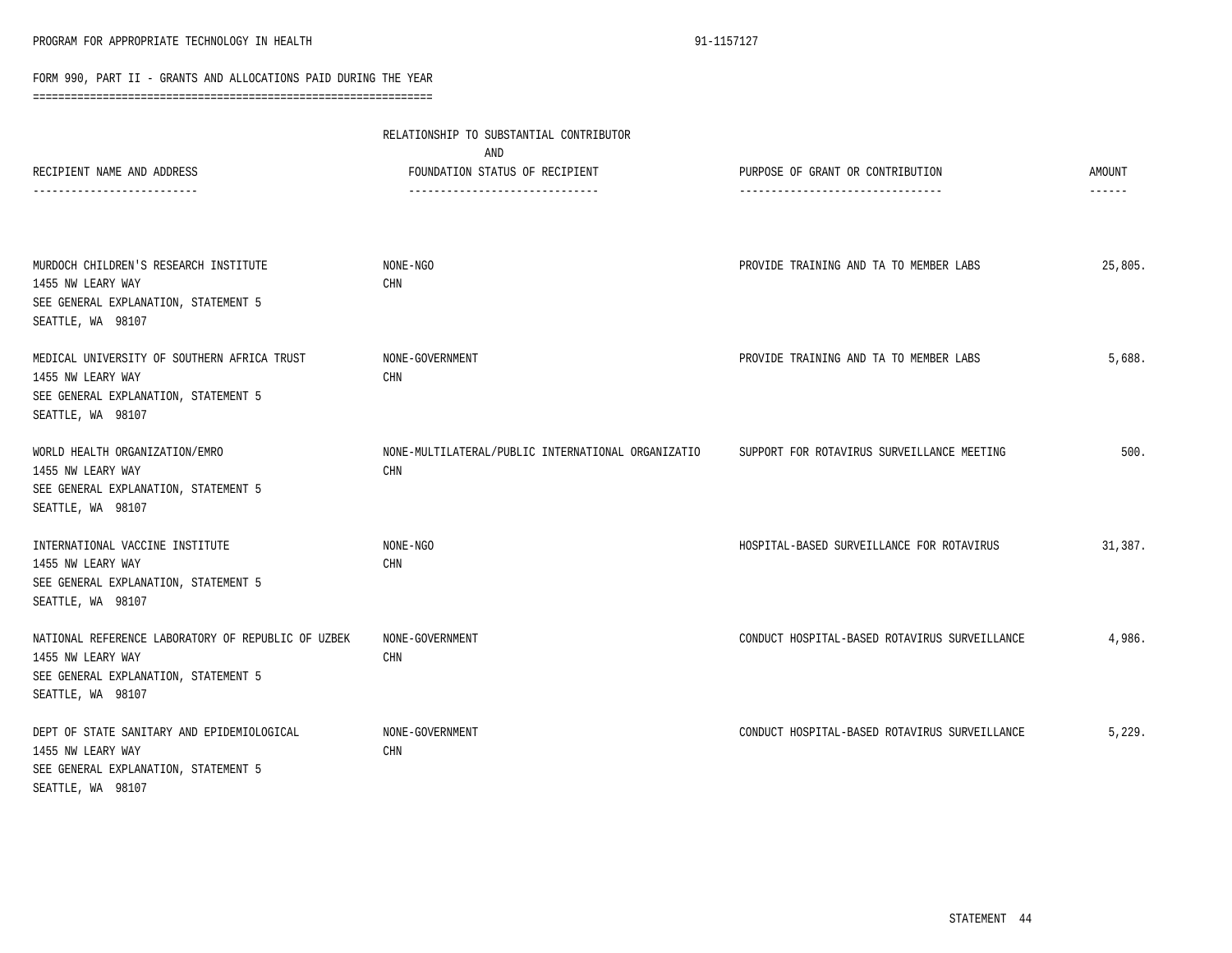|                                                                                                                                | RELATIONSHIP TO SUBSTANTIAL CONTRIBUTOR<br>AND                   |                                                                      |                         |  |
|--------------------------------------------------------------------------------------------------------------------------------|------------------------------------------------------------------|----------------------------------------------------------------------|-------------------------|--|
| RECIPIENT NAME AND ADDRESS                                                                                                     | FOUNDATION STATUS OF RECIPIENT<br>------------------------------ | PURPOSE OF GRANT OR CONTRIBUTION<br>-------------------------------- | AMOUNT<br>$- - - - - -$ |  |
|                                                                                                                                |                                                                  |                                                                      |                         |  |
| DEPARTMENT OF MEDICAL RESEARCH-LOWER MYANMAR<br>1455 NW LEARY WAY<br>SEE GENERAL EXPLANATION, STATEMENT 5<br>SEATTLE, WA 98107 | NONE-GOVERNMENT<br><b>CHN</b>                                    | CONDUCT HOSPITAL-BASED ROTAVIRUS SURVEILLANCE                        | 1,000.                  |  |
| RESEARCH INSTITUTE FOR TROPICAL MEDICINE<br>1455 NW LEARY WAY<br>SEE GENERAL EXPLANATION, STATEMENT 5<br>SEATTLE, WA 98107     | NONE-GOVERNMENT<br><b>CHN</b>                                    | CONDUCT HOSPITAL-BASED ROTAVIRUS SURVEILLANCE                        | 4,500.                  |  |
| INTERNATIONAL VACCINE INSTITUTE<br>1455 NW LEARY WAY<br>SEE GENERAL EXPLANATION, STATEMENT 5<br>SEATTLE, WA 98107              | NONE-NGO<br><b>CHN</b>                                           | CONDUCT HOSPITAL-BASED ROTAVIRUS SURVEILLANCE                        | 6, 269.                 |  |
| AGA KHAN UNIVERSITY<br>1455 NW LEARY WAY<br>SEE GENERAL EXPLANATION, STATEMENT 5<br>SEATTLE, WA 98107                          | NONE-NGO<br>CHN                                                  | CONDUCT HOSPITAL-BASED ROTAVIRUS SURVEILLANCE                        | 6,333.                  |  |
| INTL CTR FOR DIARRHOEAL DISEASE RESEARCH<br>1455 NW LEARY WAY<br>SEE GENERAL EXPLANATION, STATEMENT 5<br>SEATTLE, WA 98107     | NONE-NGO<br>CHN                                                  | CONDUCT HOSPITAL-BASED ROTAVIRUS SURVEILLANCE                        | 6,632.                  |  |
| MINISTRY OF PUBLIC HEALTH, THAILAND<br>1455 NW LEARY WAY<br>SEE GENERAL EXPLANATION, STATEMENT 5<br>SEATTLE, WA 98107          | NONE-GOVERNMENT<br>CHN                                           | CONDUCT HOSPITAL-BASED ROTAVIRUS SURVEILLANCE                        | 12,500.                 |  |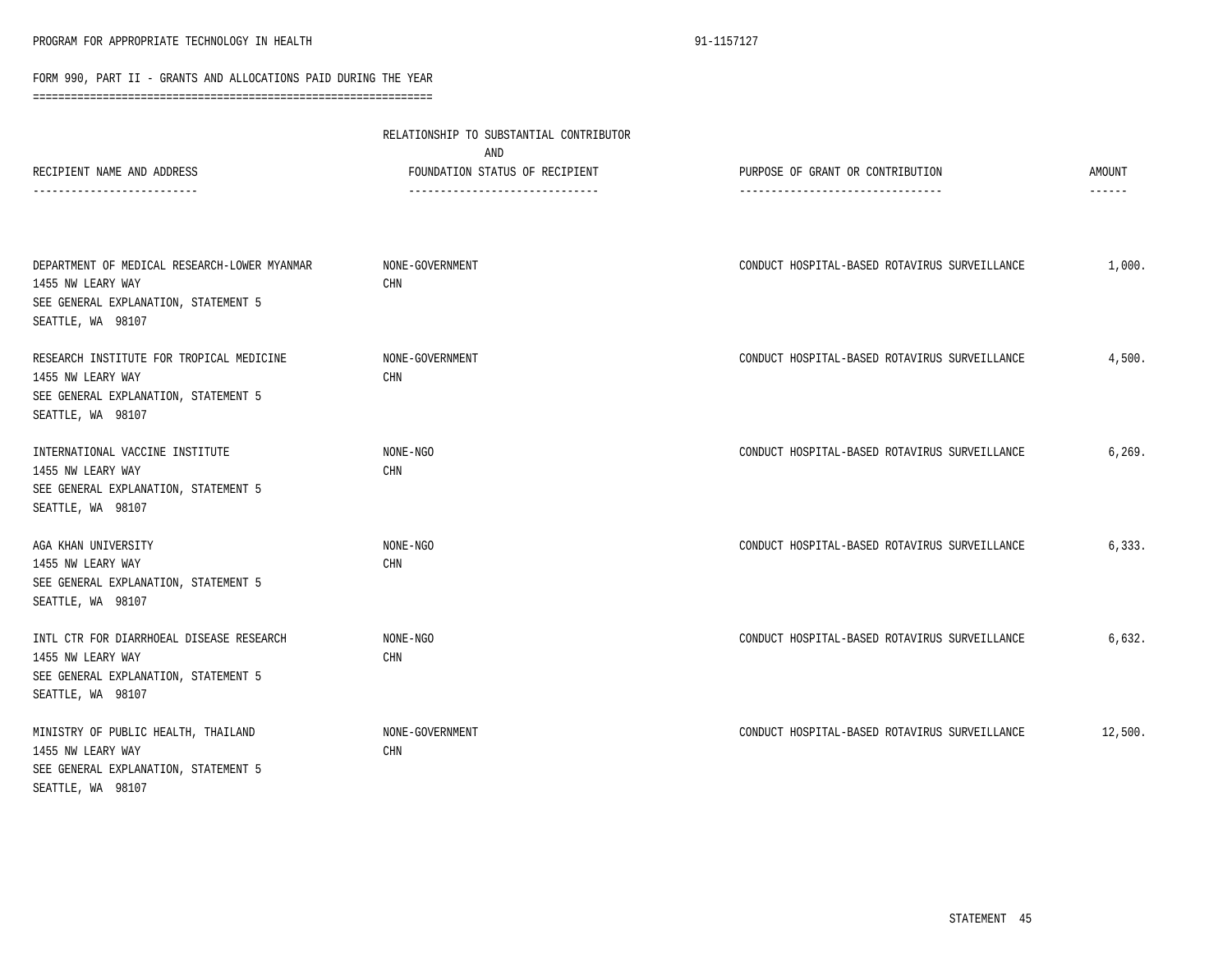|                                                                                                                                  | RELATIONSHIP TO SUBSTANTIAL CONTRIBUTOR<br>AND                    |                                                                       |         |
|----------------------------------------------------------------------------------------------------------------------------------|-------------------------------------------------------------------|-----------------------------------------------------------------------|---------|
| RECIPIENT NAME AND ADDRESS                                                                                                       | FOUNDATION STATUS OF RECIPIENT<br>------------------------------- | PURPOSE OF GRANT OR CONTRIBUTION<br>--------------------------------- | AMOUNT  |
|                                                                                                                                  |                                                                   |                                                                       |         |
| GADJAH MADA UNIVERSITY<br>1455 NW LEARY WAY<br>SEE GENERAL EXPLANATION, STATEMENT 5<br>SEATTLE, WA 98107                         | NONE-NGO<br>CHN                                                   | CONDUCT HOSPITAL-BASED ROTAVIRUS SURVEILLANCE                         | 4,929.  |
| GADJAH MADA UNIVERSITY<br>1455 NW LEARY WAY<br>SEE GENERAL EXPLANATION, STATEMENT 5<br>SEATTLE, WA 98107                         | NONE-NGO<br>$\mathop{\rm CHN}\nolimits$                           | CONDUCT HOSPITAL-BASED ROTAVIRUS SURVEILLANCE                         | 12,853. |
| UNIVERSITY OF MALAWI, COLLEGE OF MEDICINE<br>1455 NW LEARY WAY<br>SEE GENERAL EXPLANATION, STATEMENT 5<br>SEATTLE, WA 98107      | NONE-GOVERNMENT<br><b>CHN</b>                                     | CONDUCT NATIONAL SURVEY ROTAVIRUS AND PNEUMO                          | 7,107.  |
| UNIVERSITY OF LIVERPOOL<br>1455 NW LEARY WAY<br>SEE GENERAL EXPLANATION, STATEMENT 5<br>SEATTLE, WA 98107                        | NONE-NGO<br>CHN                                                   | CONDUCT HOSPITAL-BASED ROTAVIRUS SURVEILLANCE                         | 10,788. |
| FEDERACION RED NICASALUD<br>1455 NW LEARY WAY<br>SEE GENERAL EXPLANATION, STATEMENT 5<br>SEATTLE, WA 98107                       | NONE-NGO<br><b>CHN</b>                                            | ASSESS PUBLIC/PROVIDER PERCEPTIONS OF ROTA                            | 5,000.  |
| LONDON SCHOOL OF HYGIENE AND TROPICAL MEDICINE<br>1455 NW LEARY WAY<br>SEE GENERAL EXPLANATION, STATEMENT 5<br>SEATTLE, WA 98107 | NONE-NGO<br>CCD                                                   | MODEL POTENTIAL IMPACT OF FEMALE CONDOM                               | 6,571.  |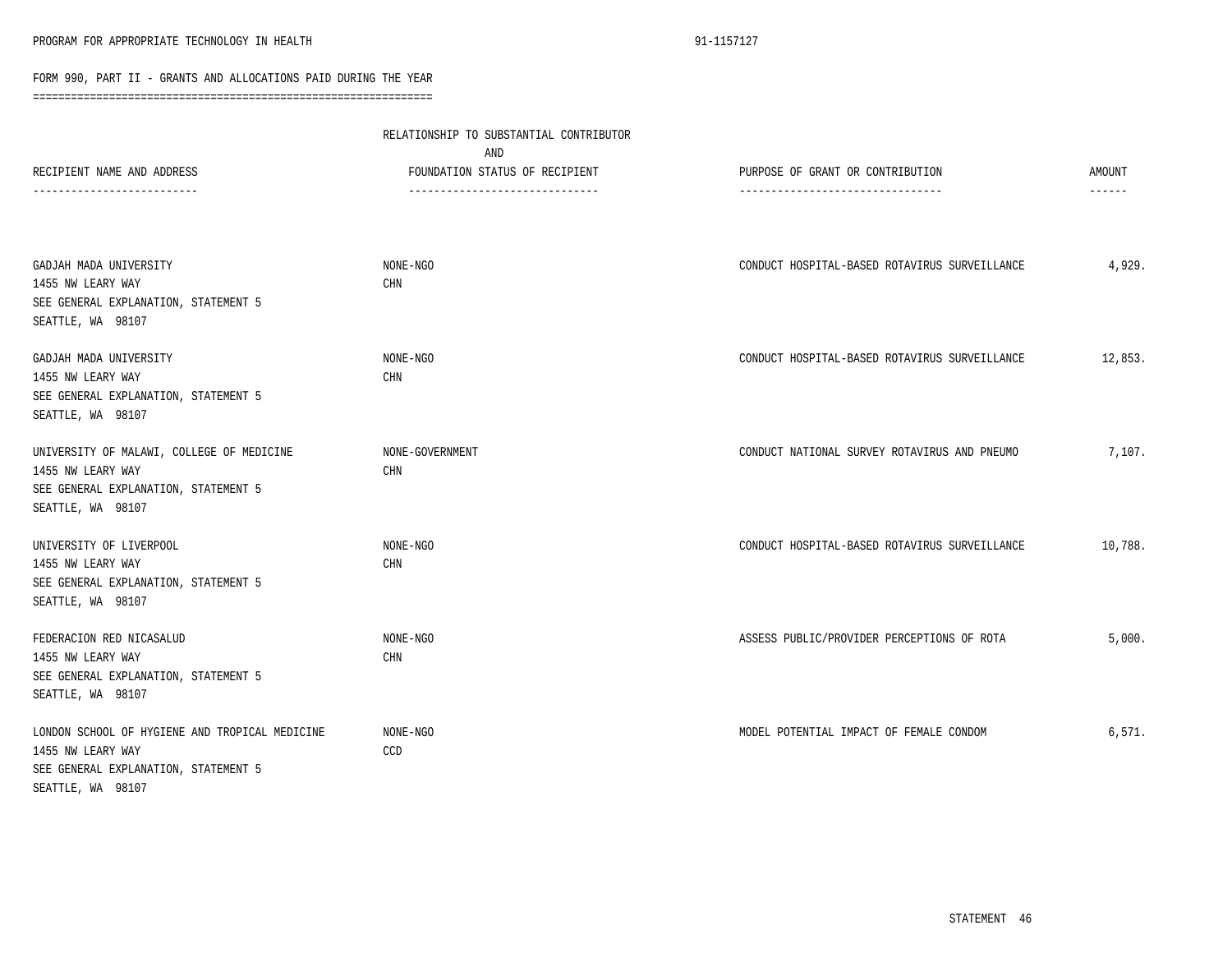|                                                                                                                                   | RELATIONSHIP TO SUBSTANTIAL CONTRIBUTOR<br>AND                    |                                                                       |                                |
|-----------------------------------------------------------------------------------------------------------------------------------|-------------------------------------------------------------------|-----------------------------------------------------------------------|--------------------------------|
| RECIPIENT NAME AND ADDRESS                                                                                                        | FOUNDATION STATUS OF RECIPIENT<br>------------------------------- | PURPOSE OF GRANT OR CONTRIBUTION<br>--------------------------------- | <b>AMOUNT</b><br>$- - - - - -$ |
|                                                                                                                                   |                                                                   |                                                                       |                                |
| UNIVERSITY OF WITWATERSRAND<br>1455 NW LEARY WAY<br>SEE GENERAL EXPLANATION, STATEMENT 5<br>SEATTLE, WA 98107                     | NONE-NGO<br>CCD                                                   | RESRCH APPLICATOR MANUFACTURERS IN SO AFRICA                          | 998.                           |
| WORLD HEALTH ORGANIZATION<br>1455 NW LEARY WAY<br>SEE GENERAL EXPLANATION, STATEMENT 5<br>SEATTLE, WA 98107                       | NONE-MULTILATERAL/PUBLIC INTERNATIONAL ORGANIZATIO<br>CCD         | COUNTRY SPPRT FOR MALARIA CONTROL RAPID SCALE                         | 250,000.                       |
| KYIV CITY COMMITTEE OF UKRAINIAN RED CROSS<br>1455 NW LEARY WAY<br>SEE GENERAL EXPLANATION, STATEMENT 5<br>SEATTLE, WA 98107      | NONE-NGO<br>CCD                                                   | IMPROVE ACCESS TO TB CARE AMONG HIGH RISK POP                         | 4,028.                         |
| DONETSK OBLAST COMMITTEE OF UKRAINIAN RED CROSS<br>1455 NW LEARY WAY<br>SEE GENERAL EXPLANATION, STATEMENT 5<br>SEATTLE, WA 98107 | NONE-NGO<br>CCD                                                   | IMPROVE ACCESS TO TB CARE AMONG HIGH RISK POP                         | 3,971.                         |
| GSMF INTERNATIONAL<br>1455 NW LEARY WAY<br>SEE GENERAL EXPLANATION, STATEMENT 5<br>SEATTLE, WA 98107                              | NONE-NGO<br>CCD                                                   | RESEARCH EFFECTIVENESS OF CONDOM UTILIZATION                          | 55,000.                        |
| JOURNALISTS AGAINST AIDS NIGERIA<br>1455 NW LEARY WAY<br>SEE GENERAL EXPLANATION, STATEMENT 5<br>SEATTLE, WA 98107                | NONE-NGO<br>CCD                                                   | SUPPORT FOR 1 DAY NATIONAL CONSULTATION MTG                           | 18,953.                        |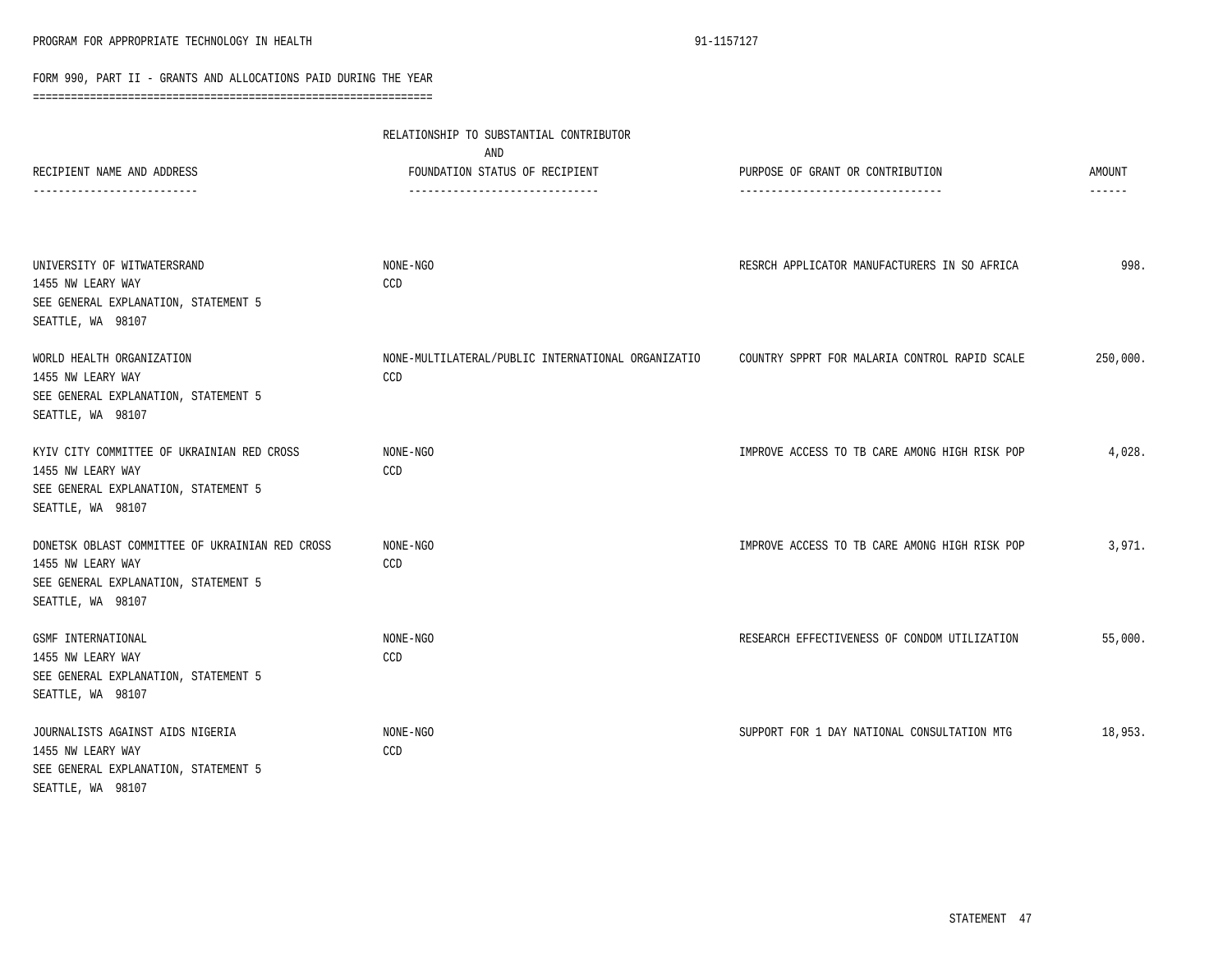|                                                                                                                             | RELATIONSHIP TO SUBSTANTIAL CONTRIBUTOR |                                               |               |
|-----------------------------------------------------------------------------------------------------------------------------|-----------------------------------------|-----------------------------------------------|---------------|
| RECIPIENT NAME AND ADDRESS                                                                                                  | AND<br>FOUNDATION STATUS OF RECIPIENT   | PURPOSE OF GRANT OR CONTRIBUTION              | AMOUNT        |
|                                                                                                                             | -------------------------------         | ---------------------------------             | $- - - - - -$ |
| NATIONAL MALARIA CONTROL CENTRE<br>1455 NW LEARY WAY                                                                        | NONE-NGO<br>CCD                         | SUPPORT FOR AFRICA MALARIA DAY IN ZAMBIA      | 10,000.       |
| SEE GENERAL EXPLANATION, STATEMENT 5<br>SEATTLE, WA 98107                                                                   |                                         |                                               |               |
| KIEV INTERNATIONAL INSTITUTE OF SOCIOLOGY<br>1455 NW LEARY WAY<br>SEE GENERAL EXPLANATION, STATEMENT 5<br>SEATTLE, WA 98107 | NONE-NGO<br>CCD                         | ASSIST PATH WITH SOCIOCULTURAL RESEARCH       | 15,675.       |
| KIEV SCHOOL OF EQUAL OPPORTUNITIES<br>1455 NW LEARY WAY<br>SEE GENERAL EXPLANATION, STATEMENT 5<br>SEATTLE, WA 98107        | NONE-NGO<br>CCD                         | ASSIST PATH WITH SOCIOCULTURAL RESEARCH       | 17,280.       |
| VINNITSA FAMILY PLANNING ASSOCIATION<br>1455 NW LEARY WAY<br>SEE GENERAL EXPLANATION, STATEMENT 5<br>SEATTLE, WA 98107      | NONE-NGO<br>CCD                         | ASSIST PATH WITH SOCIOCULTURAL RESEARCH       | 17,468.       |
| UNIVERSITY OF WITWATERSRAND<br>1455 NW LEARY WAY<br>SEE GENERAL EXPLANATION, STATEMENT 5<br>SEATTLE, WA 98107               | NONE-NGO<br>CCD                         | DISSEMINATE FUNDINGS FROM FEASIBILITY STUDY   | 8,805.        |
| CANADIAN AIDS SOCIETY<br>1455 NW LEARY WAY<br>SEE GENERAL EXPLANATION, STATEMENT 5<br>SEATTLE, WA 98107                     | NONE-NGO<br>CCD                         | MAINTAIN MAG-NET - MICROBICIDES ACT GROUP NET | 3,000.        |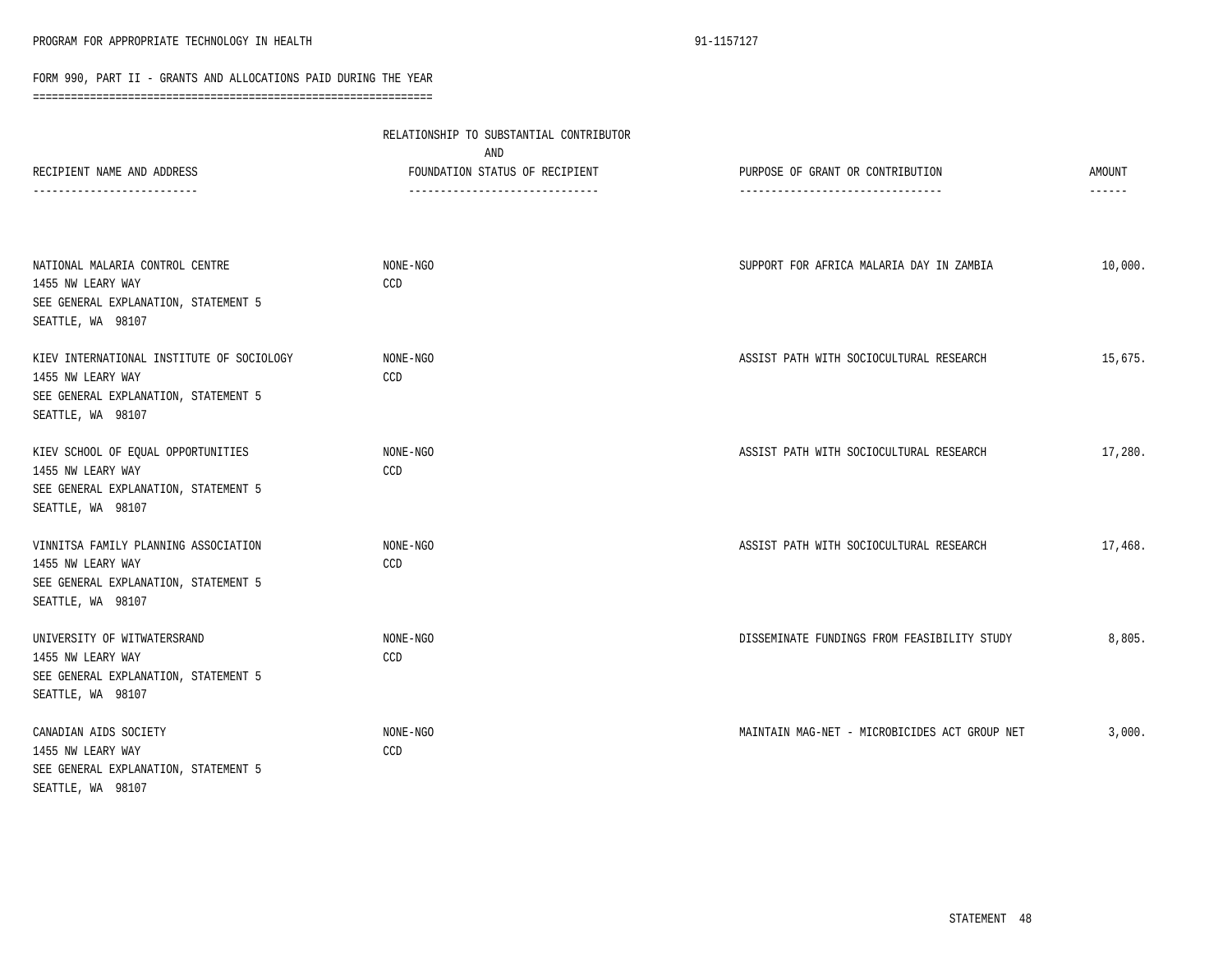|                                                                                                                    | RELATIONSHIP TO SUBSTANTIAL CONTRIBUTOR<br>AND                    |                                                                       |                         |
|--------------------------------------------------------------------------------------------------------------------|-------------------------------------------------------------------|-----------------------------------------------------------------------|-------------------------|
| RECIPIENT NAME AND ADDRESS                                                                                         | FOUNDATION STATUS OF RECIPIENT<br>------------------------------- | PURPOSE OF GRANT OR CONTRIBUTION<br>--------------------------------- | AMOUNT<br>$- - - - - -$ |
| CHARITABLE FOUNDATION<br>1455 NW LEARY WAY<br>SEE GENERAL EXPLANATION, STATEMENT 5<br>SEATTLE, WA 98107            | NONE-NGO<br>CCD                                                   | STRGTHN COMTY-BASED SPPRT FOR HIV-POS PREG WO                         | 2,801.                  |
| INSTITUTO PROMUNDO<br>1455 NW LEARY WAY<br>SEE GENERAL EXPLANATION, STATEMENT 5<br>SEATTLE, WA 98107               | NONE-NGO<br>CCD                                                   | IMPLMNT HIV PREVENTION PRGRMS AMONG JR SCOUTS                         | 35,035.                 |
| UGANDA SCOUTS ASSOCIATION<br>1455 NW LEARY WAY<br>SEE GENERAL EXPLANATION, STATEMENT 5<br>SEATTLE, WA 98107        | NONE-NGO<br>CCD                                                   | IMPLMNT HIV PREVENTION PRGRMS AMONG JR SCOUTS                         | 18,167.                 |
| KENYA SCOUTS ASSOCIATION<br>1455 NW LEARY WAY<br>SEE GENERAL EXPLANATION, STATEMENT 5<br>SEATTLE, WA 98107         | NONE-NGO<br>CCD                                                   | IMPLMNT HIV PREVENTION PRGRMS AMONG JR SCOUTS                         | 5,909.                  |
| JOURNALISTS AGAINST AIDS NIGERIA<br>1455 NW LEARY WAY<br>SEE GENERAL EXPLANATION, STATEMENT 5<br>SEATTLE, WA 98107 | NONE-NGO<br>CCD                                                   | CONDUCT WRKSHP ON ETHICAL ISSUES HIV PREVENT                          | 15,000.                 |
| STRAIGHT TALK FOUNDATION LIMITED<br>1455 NW LEARY WAY<br>SEE GENERAL EXPLANATION, STATEMENT 5<br>SEATTLE, WA 98107 | NONE-NGO<br>CCD                                                   | IMPLEMENT HIV PREVENTION PROGS FOR JR SCOUTS                          | 28,703.                 |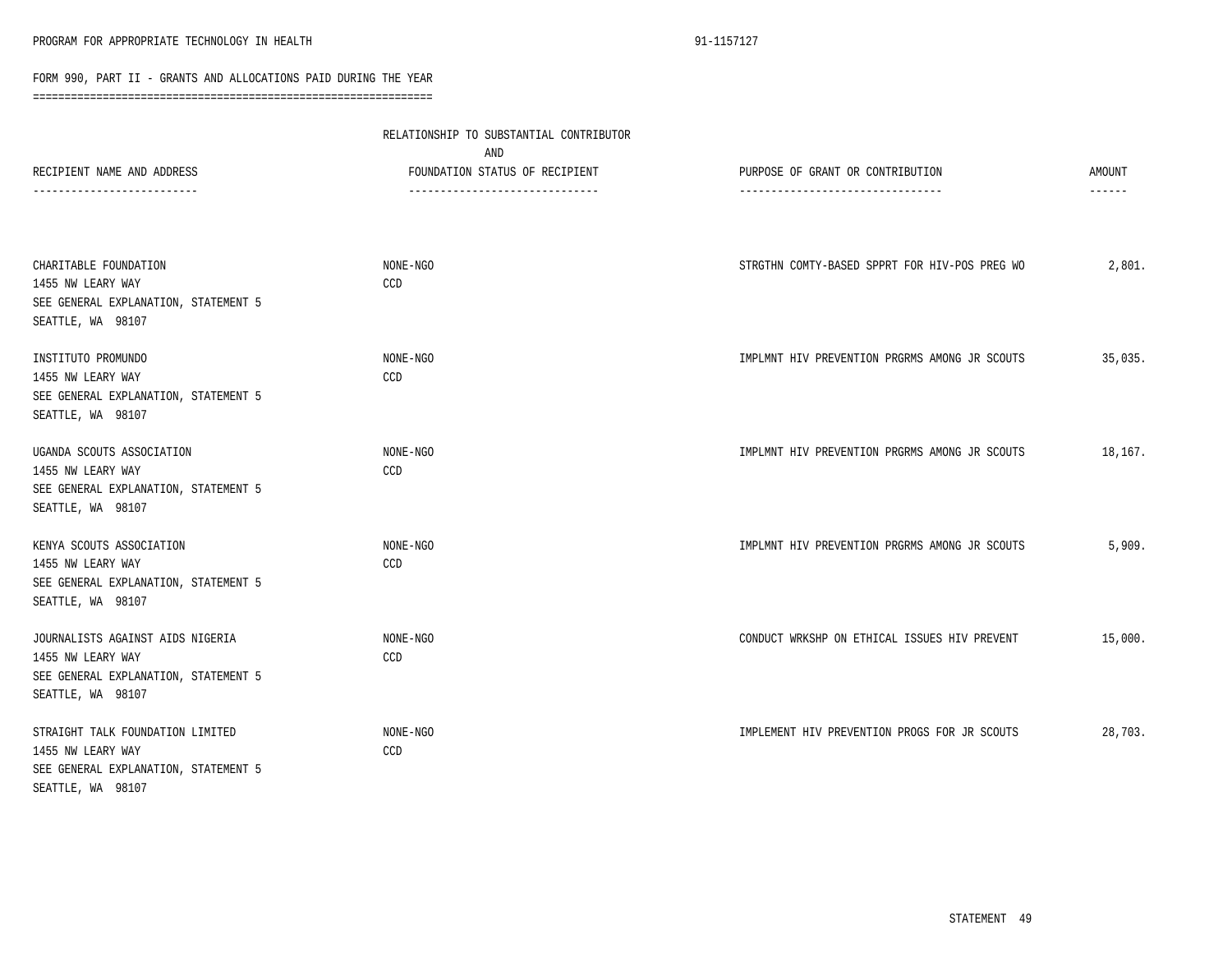|                                                                                                                                     | RELATIONSHIP TO SUBSTANTIAL CONTRIBUTOR<br>AND |                                               |               |
|-------------------------------------------------------------------------------------------------------------------------------------|------------------------------------------------|-----------------------------------------------|---------------|
| RECIPIENT NAME AND ADDRESS                                                                                                          | FOUNDATION STATUS OF RECIPIENT                 | PURPOSE OF GRANT OR CONTRIBUTION              | <b>AMOUNT</b> |
|                                                                                                                                     | -------------------------------                | ---------------------------------             | $- - - - - -$ |
| SEVASTOPOL CITY YOUTH NGO<br>1455 NW LEARY WAY<br>SEE GENERAL EXPLANATION, STATEMENT 5<br>SEATTLE, WA 98107                         | NONE-NGO<br>CCD                                | STRGTHN COMTY-BASED SPPRT FOR HIV-POS PREG WO | 2,794.        |
| PUBLIC ORGANIZATION ALTERNATIVA<br>1455 NW LEARY WAY<br>SEE GENERAL EXPLANATION, STATEMENT 5<br>SEATTLE, WA 98107                   | NONE-NGO<br>CCD                                | STRGTHN COMTY-BASED SPPRT FOR HIV-POS PREG WO | 2,801.        |
| SIMFEROPOL COALITION OF HIV-SERVICE ORGANIZATIONS<br>1455 NW LEARY WAY<br>SEE GENERAL EXPLANATION, STATEMENT 5<br>SEATTLE, WA 98107 | NONE-NGO<br>CCD                                | STRGTHN COMTY-BASED SPPRT FOR HIV-POS PREG WO | 2,801.        |
| CHILDREN NGO, NEW SOCIAL TECHNOLOGIES<br>1455 NW LEARY WAY<br>SEE GENERAL EXPLANATION, STATEMENT 5<br>SEATTLE, WA 98107             | NONE-NGO<br>CCD                                | STRGTHN COMTY-BASED SPPRT FOR HIV-POS PREG WO | 2,801.        |
| CANADIAN AIDS SOCIETY<br>1455 NW LEARY WAY<br>SEE GENERAL EXPLANATION, STATEMENT 5<br>SEATTLE, WA 98107                             | NONE-NGO<br>CCD                                | SPPRT FOR COORD OF TRAVELING MICROB EXHIBIT   | 38,700.       |
| NATIONAL COMMITTEE OF UKRAINIAN RED CROSS<br>1455 NW LEARY WAY<br>SEE GENERAL EXPLANATION, STATEMENT 5<br>SEATTLE, WA 98107         | NONE-NGO<br>CCD                                | IMPROVE ACCESS TO TB CARE AMONG HIGH RISK POP | 60,514.       |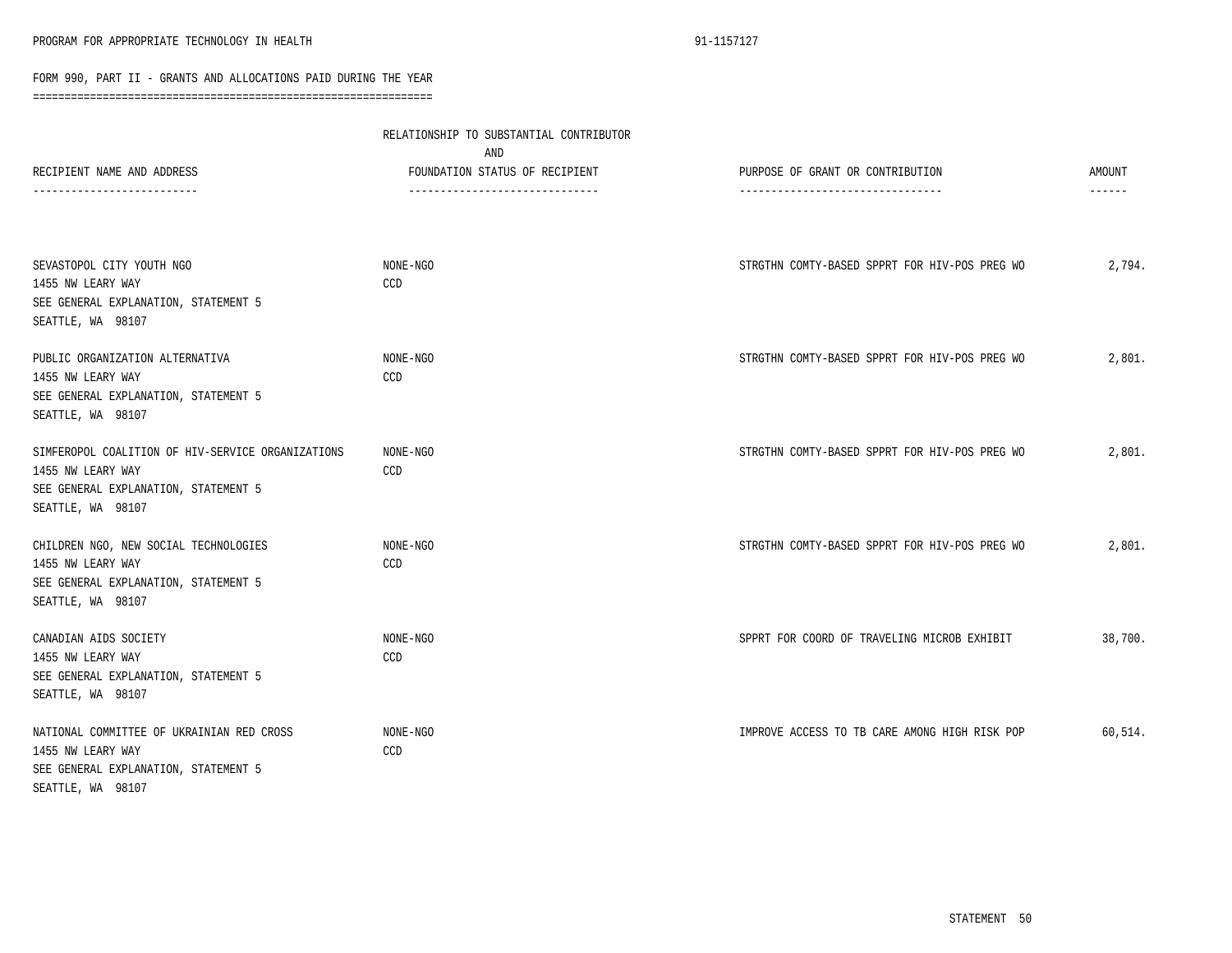|                                                                                                                             | RELATIONSHIP TO SUBSTANTIAL CONTRIBUTOR<br>AND                    |                                                                       |                         |
|-----------------------------------------------------------------------------------------------------------------------------|-------------------------------------------------------------------|-----------------------------------------------------------------------|-------------------------|
| RECIPIENT NAME AND ADDRESS                                                                                                  | FOUNDATION STATUS OF RECIPIENT<br>------------------------------- | PURPOSE OF GRANT OR CONTRIBUTION<br>--------------------------------- | <b>AMOUNT</b><br>------ |
| MALARIA CONSORTIUM<br>1455 NW LEARY WAY<br>SEE GENERAL EXPLANATION, STATEMENT 5<br>SEATTLE, WA 98107                        | NONE-NGO<br>CCD                                                   | ASSESS FINANCIAL AND HEALTH SYSTEM NEEDS                              | 80,000.                 |
| UGANDA SCOUTS ASSOCIATION<br>1455 NW LEARY WAY<br>SEE GENERAL EXPLANATION, STATEMENT 5<br>SEATTLE, WA 98107                 | NONE-NGO<br>CCD                                                   | IMPLMNT HIV PREVENTION PRGRMS AMONG JR SCOUTS                         | 8,086.                  |
| PROVINCIAL HEALTH OFFICE OF CHIANG MAI<br>1455 NW LEARY WAY<br>SEE GENERAL EXPLANATION, STATEMENT 5<br>SEATTLE, WA 98107    | NONE-GOVERNMENT<br><b>CCD</b>                                     | COORDINATE OUTREACH FOR MALE SEXUAL HEALTH                            | 52,756.                 |
| AIDS ACCESS FOUNDATION<br>1455 NW LEARY WAY<br>SEE GENERAL EXPLANATION, STATEMENT 5<br>SEATTLE, WA 98107                    | NONE-NGO<br>CCD                                                   | HIV/AIDS PREVNT PRGRM FOR IN/OUT-OF-SCHL YTH                          | 80,509.                 |
| OFFICE OF VOCATIONAL EDUCATION COMMISSION<br>1455 NW LEARY WAY<br>SEE GENERAL EXPLANATION, STATEMENT 5<br>SEATTLE, WA 98107 | NONE-GOVERNMENT<br>CCD                                            | IMPLEMENT YOUTH SEXUALITY EDUCATION ACTIVITES                         | 38,128.                 |
| PRINCE OF SONGKLA UNIVERSITY<br>1455 NW LEARY WAY<br>SEE GENERAL EXPLANATION, STATEMENT 5<br>SEATTLE, WA 98107              | NONE-NGO<br>CCD                                                   | IMPLEMENT YOUTH SEXUALITY ED IN SO THAILAND                           | 96,898.                 |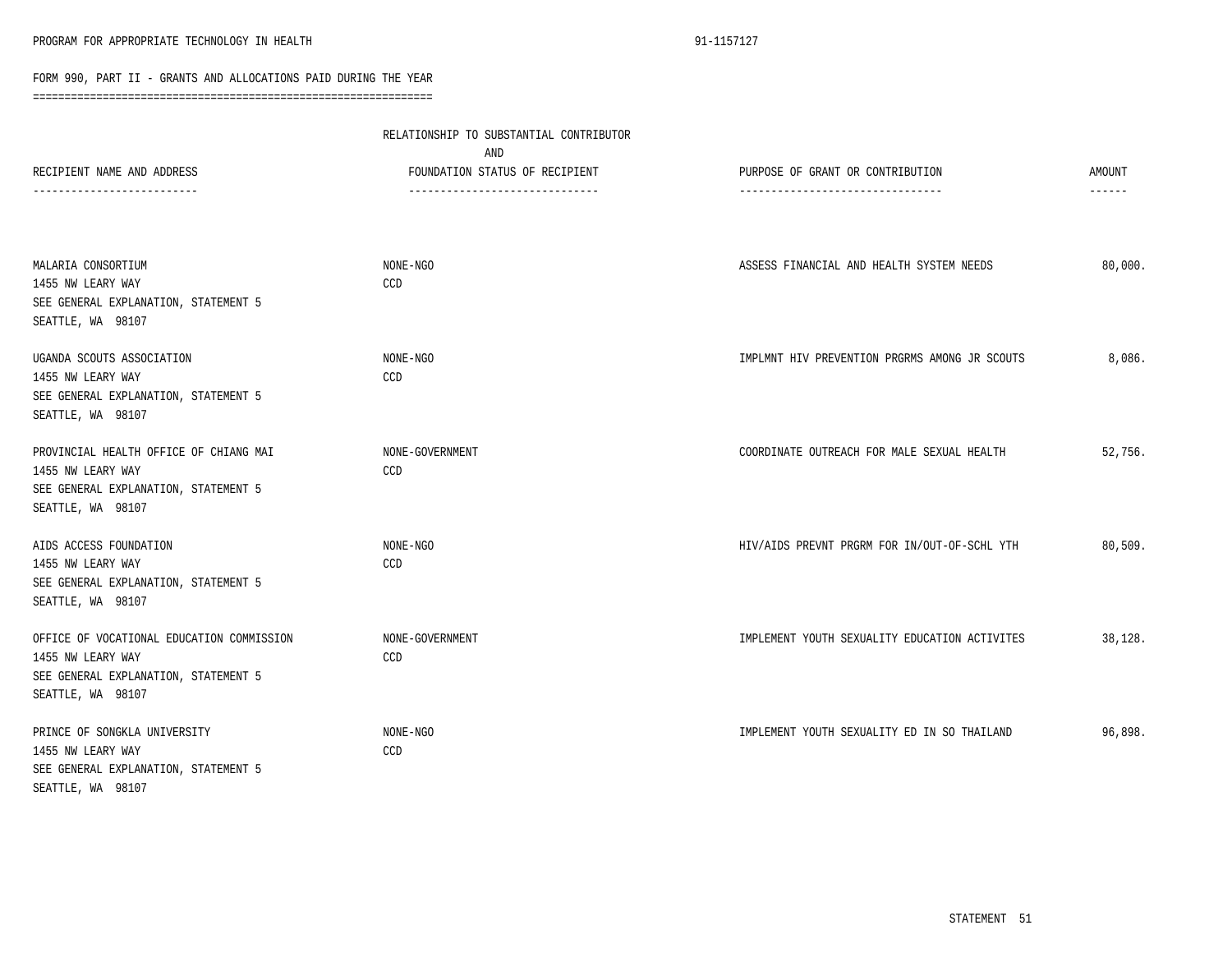| RECIPIENT NAME AND ADDRESS                                                                                                 | RELATIONSHIP TO SUBSTANTIAL CONTRIBUTOR<br>AND<br>FOUNDATION STATUS OF RECIPIENT<br>------------------------------- | PURPOSE OF GRANT OR CONTRIBUTION<br>--------------------------------- | AMOUNT<br>$- - - - - -$ |
|----------------------------------------------------------------------------------------------------------------------------|---------------------------------------------------------------------------------------------------------------------|-----------------------------------------------------------------------|-------------------------|
| OFFICE OF BASIC EDUCATION COMMISSION<br>1455 NW LEARY WAY<br>SEE GENERAL EXPLANATION, STATEMENT 5<br>SEATTLE, WA 98107     | NONE-GOVERNMENT<br>CCD                                                                                              | IMPLEMENT YOUTH SEXUALITY EDUCATION ACTIVITES                         | 44,791.                 |
| LAMPANG RAJABHAT UNIVERSITY<br>1455 NW LEARY WAY<br>SEE GENERAL EXPLANATION, STATEMENT 5<br>SEATTLE, WA 98107              | NONE-GOVERNMENT<br>CCD                                                                                              | IMPLEMENT YOUTH SEXUALITY EDUCATION ACTIVITES                         | 18,748.                 |
| HEALTH COUNTERPARTS CONSULTING<br>1455 NW LEARY WAY<br>SEE GENERAL EXPLANATION, STATEMENT 5<br>SEATTLE, WA 98107           | NONE-CORPORATION<br>CCD                                                                                             | COORD MNTRNG & EVAL OF YTH SEX ED ACTIVITIES                          | 50,521.                 |
| SEXUALLY TRANSMITTED INFECTION CENTER<br>1455 NW LEARY WAY<br>SEE GENERAL EXPLANATION, STATEMENT 5<br>SEATTLE, WA 98107    | NONE-GOVERNMENT<br>CCD                                                                                              | COORD STI SERVICES AT DROP-IN HEALTH CENTER                           | 9.910.                  |
| PRA SRI MAHAPOTHI HOSPITAL<br>1455 NW LEARY WAY<br>SEE GENERAL EXPLANATION, STATEMENT 5<br>SEATTLE, WA 98107               | NONE-GOVERNMENT<br>CCD                                                                                              | IMPLEMENT YOUTH SEXUALITY ED ACTIVITIES                               | 30,604.                 |
| CHIANG MAI UNIVERSITY SCHOOL OF PHARMACY<br>1455 NW LEARY WAY<br>SEE GENERAL EXPLANATION, STATEMENT 5<br>SEATTLE, WA 98107 | NONE-NGO<br>CCD                                                                                                     | STRNGTHN PHARMACIES TO PRVD MSM-FRIENDLY SVCS                         | 7,598.                  |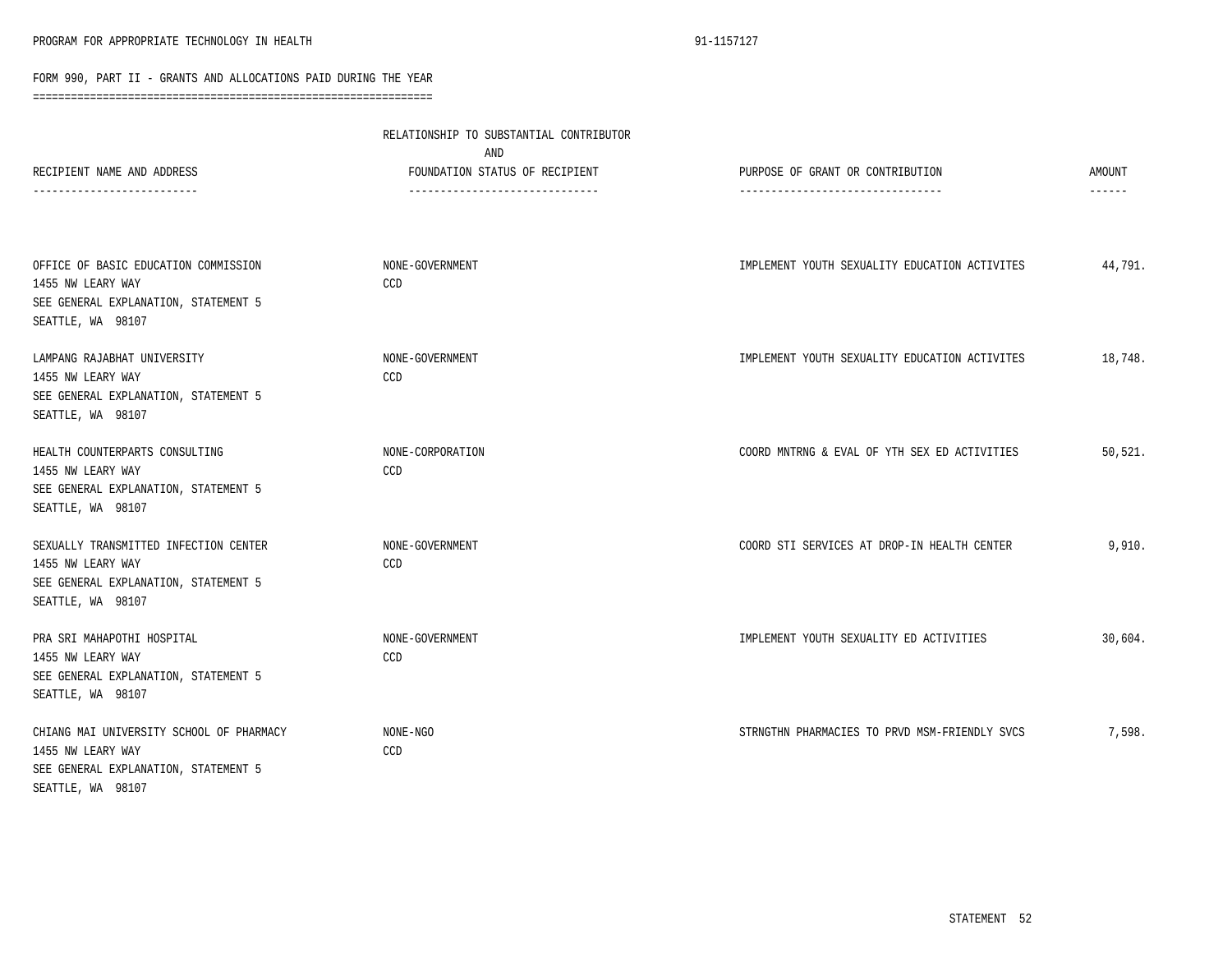|                                                       | RELATIONSHIP TO SUBSTANTIAL CONTRIBUTOR<br>AND                    |                                                                       |                         |
|-------------------------------------------------------|-------------------------------------------------------------------|-----------------------------------------------------------------------|-------------------------|
| RECIPIENT NAME AND ADDRESS<br>----------------------- | FOUNDATION STATUS OF RECIPIENT<br>------------------------------- | PURPOSE OF GRANT OR CONTRIBUTION<br>--------------------------------- | AMOUNT<br>$- - - - - -$ |
|                                                       |                                                                   |                                                                       |                         |
| BANGPLAY                                              | NONE-NGO                                                          | PROMOTE SEXUAL EDUCATION FOR YOUTH THRU DRAMA                         | 48,744.                 |
| 1455 NW LEARY WAY                                     | CCD                                                               |                                                                       |                         |
| SEE GENERAL EXPLANATION, STATEMENT 5                  |                                                                   |                                                                       |                         |
| SEATTLE, WA 98107                                     |                                                                   |                                                                       |                         |
| BUNDIT CENTER                                         | NONE-NGO                                                          | USE INTERACT CMPTR TECH TO PROMOTE YOUTH ED                           | 19,012.                 |
| 1455 NW LEARY WAY                                     | CCD                                                               |                                                                       |                         |
| SEE GENERAL EXPLANATION, STATEMENT 5                  |                                                                   |                                                                       |                         |
| SEATTLE, WA 98107                                     |                                                                   |                                                                       |                         |
| THAI NGO COALITION ON AIDS                            | NONE-NGO                                                          | PROMO ADLT-CHLD COMMUNICATIONS ON SEXUALITY                           | 42,710.                 |
| 1455 NW LEARY WAY                                     | CCD                                                               |                                                                       |                         |
| SEE GENERAL EXPLANATION, STATEMENT 5                  |                                                                   |                                                                       |                         |
| SEATTLE, WA 98107                                     |                                                                   |                                                                       |                         |
| ACTION IEC                                            | NONE-CORPORATION                                                  | IMPLEMENT IEC ACT FOR IMPACT BCC PROJECT                              | 8,340.                  |
| 1455 NW LEARY WAY                                     | CCD                                                               |                                                                       |                         |
| SEE GENERAL EXPLANATION, STATEMENT 5                  |                                                                   |                                                                       |                         |
| SEATTLE, WA 98107                                     |                                                                   |                                                                       |                         |
| ACTION IEC                                            | NONE-CORPORATION                                                  | RESEARCH AND DESIGN BCC MATERIALS FOR IMPACT                          | 16,878.                 |
| 1455 NW LEARY WAY                                     | CCD                                                               |                                                                       |                         |
| SEE GENERAL EXPLANATION, STATEMENT 5                  |                                                                   |                                                                       |                         |
| SEATTLE, WA 98107                                     |                                                                   |                                                                       |                         |
| ACTION IEC                                            | NONE-CORPORATION                                                  | RESEARCH & DESIGN BEHAVIOR COMMUNICATION                              | 8,500.                  |
| 1455 NW LEARY WAY                                     | CCD                                                               |                                                                       |                         |
| SEE GENERAL EXPLANATION, STATEMENT 5                  |                                                                   |                                                                       |                         |
| SEATTLE, WA 98107                                     |                                                                   |                                                                       |                         |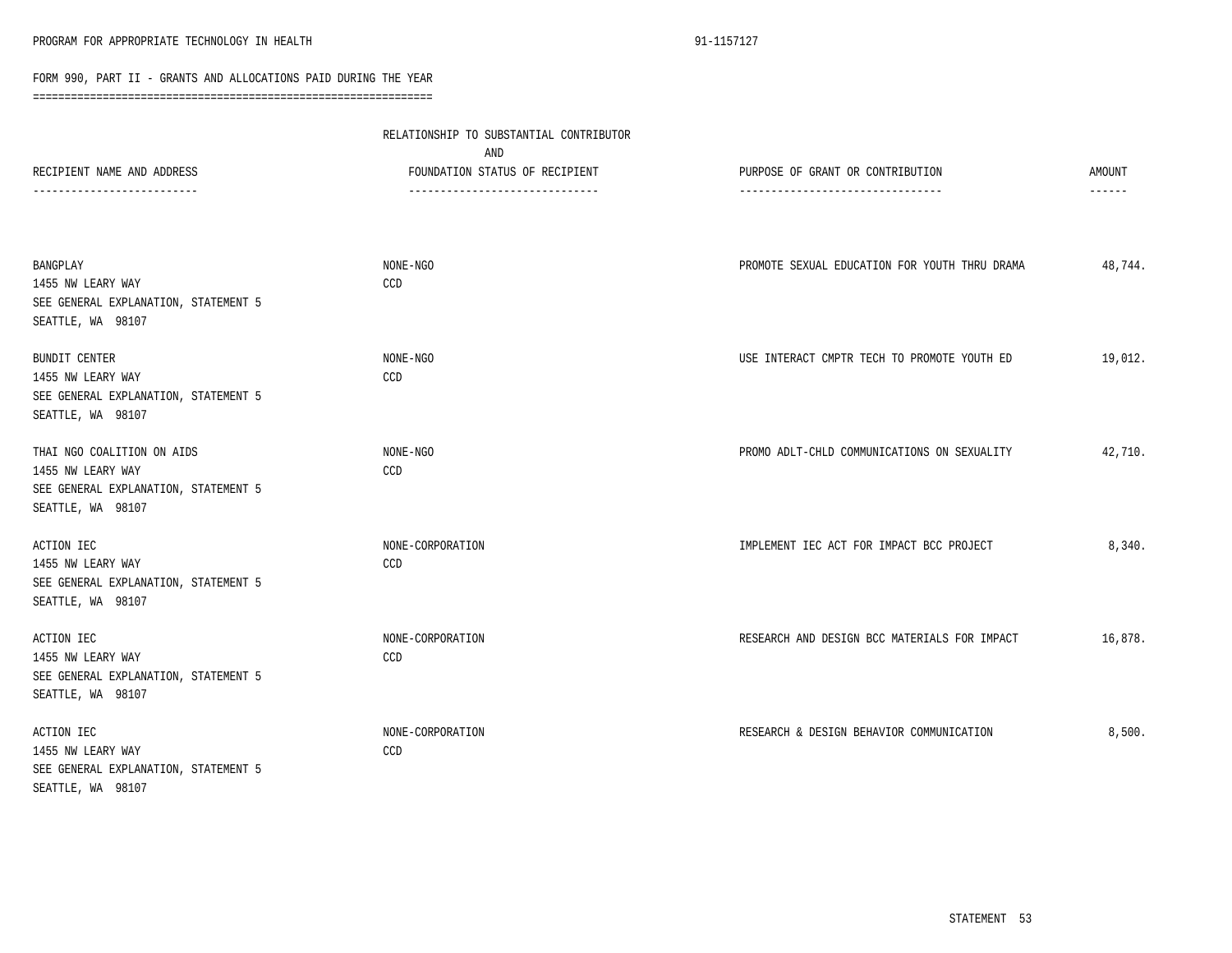|                                                                                                                               | RELATIONSHIP TO SUBSTANTIAL CONTRIBUTOR<br>AND                    |                                                                       |                         |
|-------------------------------------------------------------------------------------------------------------------------------|-------------------------------------------------------------------|-----------------------------------------------------------------------|-------------------------|
| RECIPIENT NAME AND ADDRESS                                                                                                    | FOUNDATION STATUS OF RECIPIENT<br>------------------------------- | PURPOSE OF GRANT OR CONTRIBUTION<br>--------------------------------- | AMOUNT<br>$- - - - - -$ |
|                                                                                                                               |                                                                   |                                                                       |                         |
| GRUPO DE TRABAJO SOBRE TRATAMIENTOS DEL VIH<br>1455 NW LEARY WAY<br>SEE GENERAL EXPLANATION, STATEMENT 5<br>SEATTLE, WA 98107 | NONE-NGO<br>CCD                                                   | CONDUCT SYMPOSIUM ""CREAMS, SEX AND AIDS                              | 674.                    |
| MEDICAL SCIENTIFIC ADVISORY SERVICES LTD<br>1455 NW LEARY WAY<br>SEE GENERAL EXPLANATION, STATEMENT 5<br>SEATTLE, WA 98107    | NONE-CORPORATION<br>CCD                                           | BROADENING THE ACCEPTANCE OF MICROBICIDES                             | 78,037.                 |
| GENDER AIDS FORUM<br>1455 NW LEARY WAY<br>SEE GENERAL EXPLANATION, STATEMENT 5<br>SEATTLE, WA 98107                           | NONE-NGO<br>CCD                                                   | INFLUENCE MICROBICIDE PLCY, RESRCH, & MOBLIZ                          | 29,758.                 |
| GENDER AIDS FORUM<br>1455 NW LEARY WAY<br>SEE GENERAL EXPLANATION, STATEMENT 5<br>SEATTLE, WA 98107                           | NONE-NGO<br>CCD                                                   | COORD AMAG DATABASE, ACTIVITIES, AND MAP ACT                          | 58,492.                 |
| ASIA PACIFIC COUNCIL OF AIDS SERVICE ORG<br>1455 NW LEARY WAY<br>SEE GENERAL EXPLANATION, STATEMENT 5<br>SEATTLE, WA 98107    | NONE-NGO<br>CCD                                                   | PREP ASIAN/PAC SOCIETY FOR MICROBICIDE ACTVTY                         | 17,114.                 |
| CHINA FAMILY PLANNING ASSOCIATION<br>1455 NW LEARY WAY<br>SEE GENERAL EXPLANATION, STATEMENT 5<br>SEATTLE, WA 98107           | NONE-NGO<br>MRH                                                   | ADOLESCENT REPRODUCTIVE HEALTH INITIATIVE                             | 440,000.                |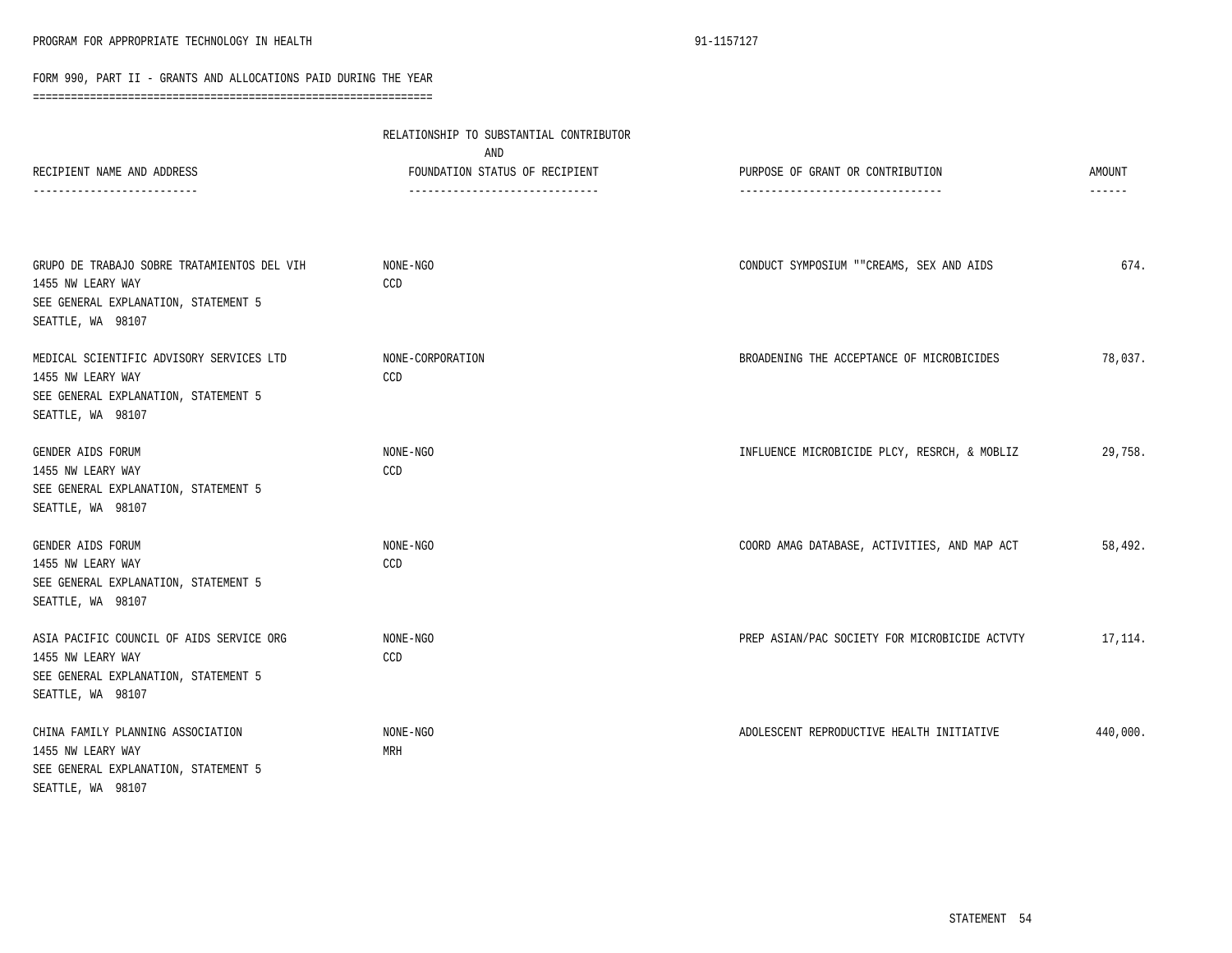| RECIPIENT NAME AND ADDRESS<br>-----------------------                                                                               | RELATIONSHIP TO SUBSTANTIAL CONTRIBUTOR<br>AND<br>FOUNDATION STATUS OF RECIPIENT<br>------------------------------- | PURPOSE OF GRANT OR CONTRIBUTION<br>--------------------------------- | <b>AMOUNT</b><br>------ |
|-------------------------------------------------------------------------------------------------------------------------------------|---------------------------------------------------------------------------------------------------------------------|-----------------------------------------------------------------------|-------------------------|
| COLUMBIA ACADEMY OF PUBLIC HEALTH<br>1455 NW LEARY WAY<br>SEE GENERAL EXPLANATION, STATEMENT 5<br>SEATTLE, WA 98107                 | NONE-NGO<br>MRH                                                                                                     | IMPROVE CERVICAL CANCER PREVENTION PROTOCOLS                          | 2,419.                  |
| CANCER INSTITUTE, CHINESE ACADEMY OF MED. SCI<br>1455 NW LEARY WAY<br>SEE GENERAL EXPLANATION, STATEMENT 5<br>SEATTLE, WA 98107     | NONE-GOVERNMENT<br>MRH                                                                                              | DEV & VAL BIOCHEMICAL TESTS TO DETECT CERVICA                         | 321,645.                |
| MINISTRY OF HEALTH, SOCIALIST REPUBLIC OF VIETNAM<br>1455 NW LEARY WAY<br>SEE GENERAL EXPLANATION, STATEMENT 5<br>SEATTLE, WA 98107 | NONE-GOVERNMENT<br>MRH                                                                                              | INTRODUCE OXYTOCIN IN PRE-FILLED UNIJECT-TM                           | 1,076.                  |
| CTR FOR RESEARCH ON ENVIRO. HEALTH AND POP<br>1455 NW LEARY WAY<br>SEE GENERAL EXPLANATION, STATEMENT 5<br>SEATTLE, WA 98107        | NONE-NGO<br>MRH                                                                                                     | CONDUCT QUAL ASSMNT OF ABORTION-RELATED ISS                           | 3,352.                  |
| ELSEVIER BV<br>1455 NW LEARY WAY<br>SEE GENERAL EXPLANATION, STATEMENT 5<br>SEATTLE, WA 98107                                       | NONE-CORPORATION<br>MRH                                                                                             | PUBLISH SUPPLEMENT ON CERVICAL CANCER PREVENT                         | 23,357.                 |
| PUNTOS DE ENCUENTRO<br>1455 NW LEARY WAY<br>SEE GENERAL EXPLANATION, STATEMENT 5<br>SEATTLE, WA 98107                               | NONE-NGO<br>MRH                                                                                                     | EXPAND ENTRE AMIGAS PROJECT                                           | 7,000.                  |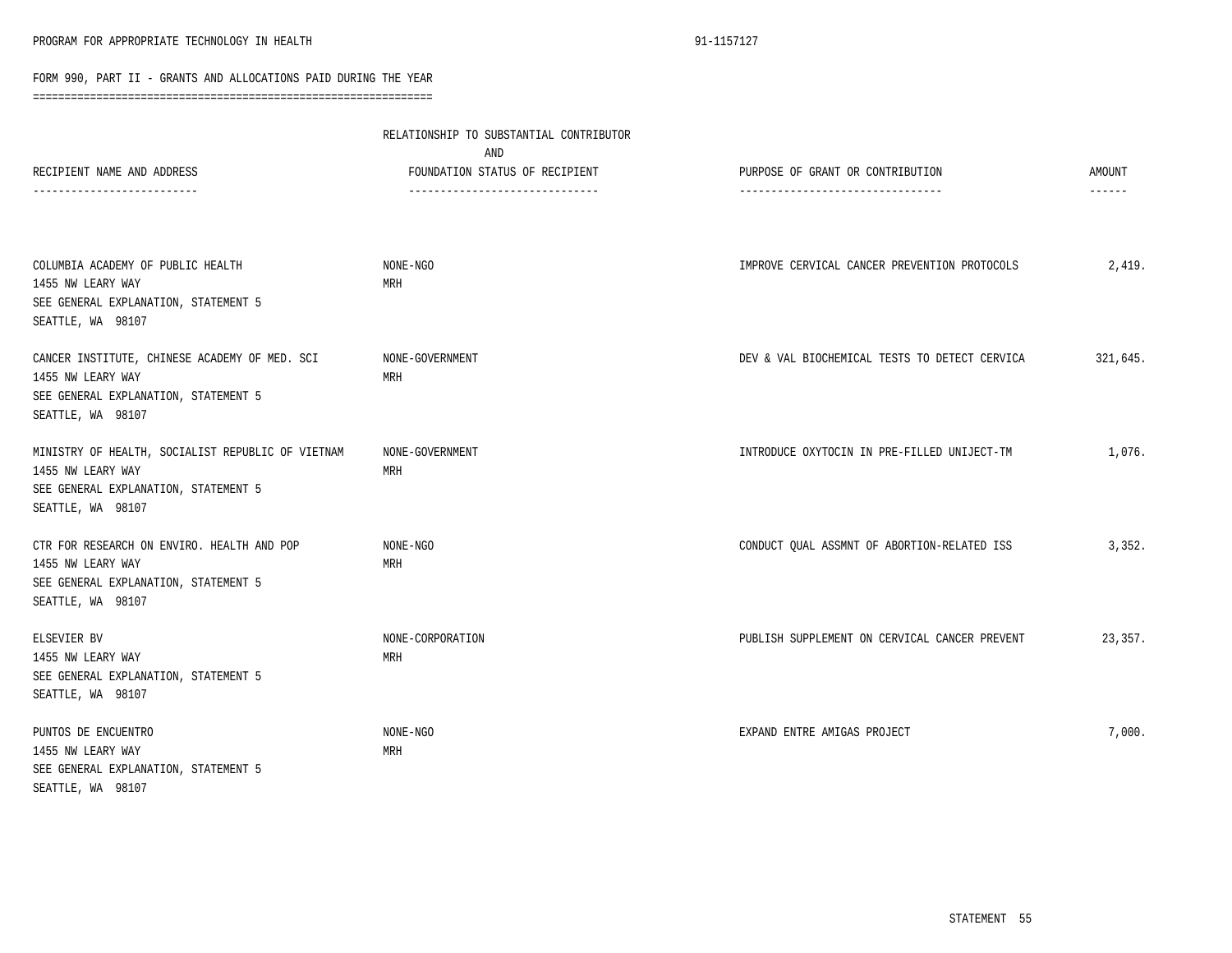|                                                                                                                                  | RELATIONSHIP TO SUBSTANTIAL CONTRIBUTOR<br>AND                   |                                                                       |                                |
|----------------------------------------------------------------------------------------------------------------------------------|------------------------------------------------------------------|-----------------------------------------------------------------------|--------------------------------|
| RECIPIENT NAME AND ADDRESS<br>-----------------------                                                                            | FOUNDATION STATUS OF RECIPIENT<br>------------------------------ | PURPOSE OF GRANT OR CONTRIBUTION<br>--------------------------------- | <b>AMOUNT</b><br>$- - - - - -$ |
| INTERNATIONAL AGENCY FOR RESEARCH ON CANCER<br>1455 NW LEARY WAY<br>SEE GENERAL EXPLANATION, STATEMENT 5<br>SEATTLE, WA 98107    | NONE-NGO<br>MRH                                                  | PHASE 1 CLINICAL RESEARCH OF CERVICAL CANCER                          | 154,000.                       |
| LONDON SCHOOL OF HYGIENE AND TROPICAL MEDICINE<br>1455 NW LEARY WAY<br>SEE GENERAL EXPLANATION, STATEMENT 5<br>SEATTLE, WA 98107 | NONE-NGO<br>MRH                                                  | MODEL POTENTIAL IMPACT OF FEMALE CONDOM                               | 6,573.                         |
| REPRO. HEALTH TRAINING AND RESEARCH ACADEMY<br>1455 NW LEARY WAY<br>SEE GENERAL EXPLANATION, STATEMENT 5<br>SEATTLE, WA 98107    | NONE-NGO<br>MRH                                                  | PRVD FUNDS ADMIN FOR NGO SAFE ABORTION PRJT                           | 19,000.                        |
| FEDERATION OF INT'L GYNECOLOGY AND OBSTETRICS<br>1455 NW LEARY WAY<br>SEE GENERAL EXPLANATION, STATEMENT 5<br>SEATTLE, WA 98107  | NONE-NGO<br>MRH                                                  | PROMOTE USE OF ACTIVE MGMT OF 3RD STAGE LABOR                         | 4,280.                         |
| MALIAN ASSOC. FOR MONITORING TRADITNL PRACTICS<br>1455 NW LEARY WAY<br>SEE GENERAL EXPLANATION, STATEMENT 5<br>SEATTLE, WA 98107 | NONE-NGO<br>MRH                                                  | BUILD CAP OF MALI NGOS TO OPPS FEMALE CUTTING                         | 25,000.                        |
| CTR FOR RESEARCH ON ENVIRO. HEALTH AND POP<br>1455 NW LEARY WAY<br>SEE GENERAL EXPLANATION, STATEMENT 5<br>SEATTLE, WA 98107     | NONE-NGO<br>MRH                                                  | MALE ROLES RELATED TO ABORTION IN POST-LEGAL                          | 31,000.                        |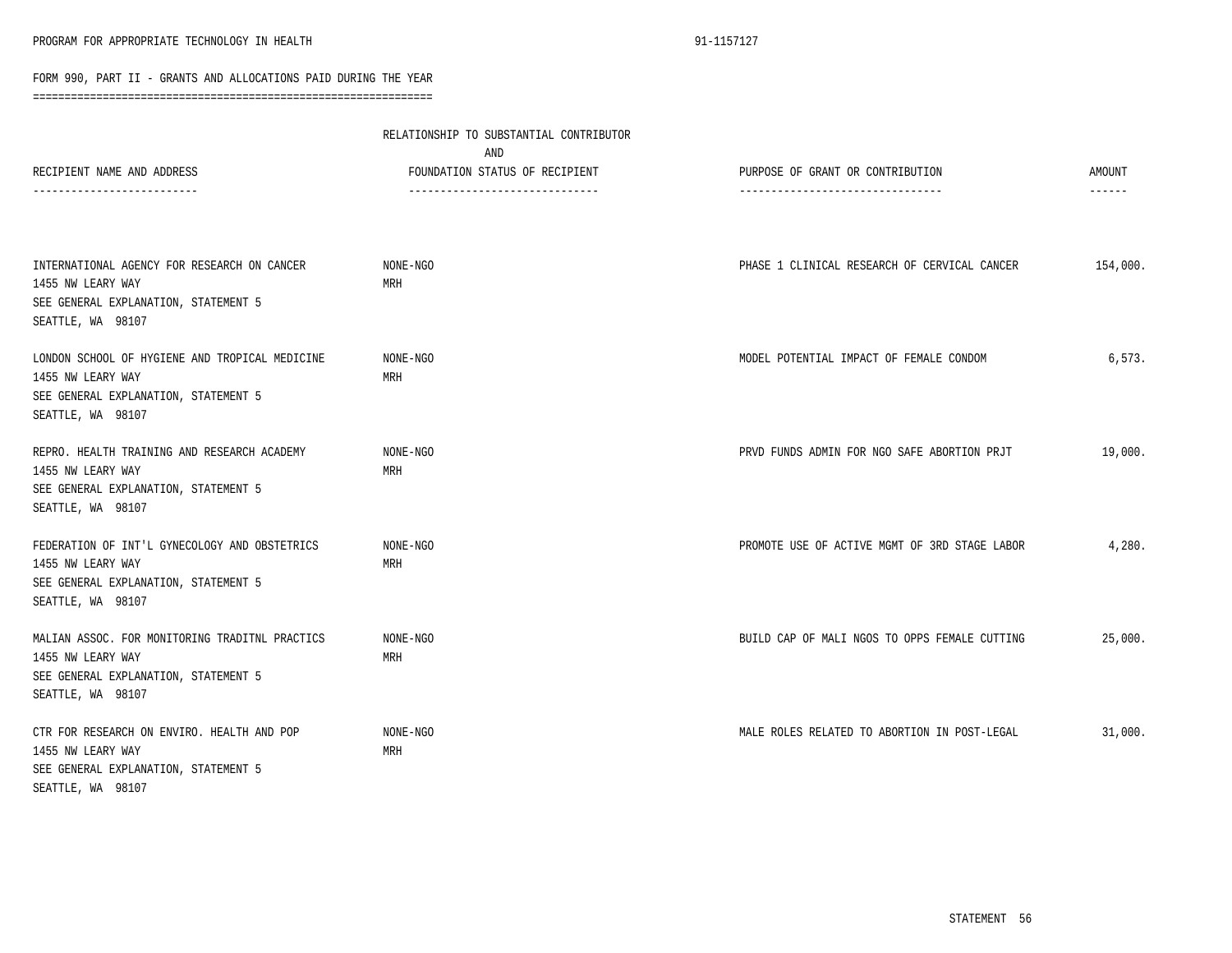|                                                                                                                              | RELATIONSHIP TO SUBSTANTIAL CONTRIBUTOR<br>AND |                                               |                         |
|------------------------------------------------------------------------------------------------------------------------------|------------------------------------------------|-----------------------------------------------|-------------------------|
| RECIPIENT NAME AND ADDRESS<br>---------------------                                                                          | FOUNDATION STATUS OF RECIPIENT                 | PURPOSE OF GRANT OR CONTRIBUTION              | <b>AMOUNT</b><br>------ |
|                                                                                                                              |                                                |                                               |                         |
| GSMF INTERNATIONAL<br>1455 NW LEARY WAY<br>SEE GENERAL EXPLANATION, STATEMENT 5                                              | NONE-NGO<br>MRH                                | RESEARCH EFFECTIVENESS OF CONDOM UTILIZATION  | 55,000.                 |
| SEATTLE, WA 98107                                                                                                            |                                                |                                               |                         |
| INSTITUTO CHILENO DE MEDICINA REPRODUCTIVA<br>1455 NW LEARY WAY<br>SEE GENERAL EXPLANATION, STATEMENT 5<br>SEATTLE, WA 98107 | NONE-NGO<br>MRH                                | SPANISH TRANSLATION AND DISTRIB OF OUTLOOK    | 9,200.                  |
| CAJA DE COMPENSACION FAMILIAR ANTIOQUIA<br>1455 NW LEARY WAY<br>SEE GENERAL EXPLANATION, STATEMENT 5<br>SEATTLE, WA 98107    | NONE-NGO<br>MRH                                | ASSIST IN ADAPTATION OF ""COMO PLANEAR MI VID | 920.                    |
| NAMUNA INTEGRATED DEVELOPMENT COUNCIL<br>1455 NW LEARY WAY<br>SEE GENERAL EXPLANATION, STATEMENT 5<br>SEATTLE, WA 98107      | NONE-NGO<br>MRH                                | BCC STRATEGY TO REDUCE BARRIERS TO SAFE ABORT | 9,600.                  |
| FAMILY PLANNING ASSOCIATION OF NEPAL<br>1455 NW LEARY WAY<br>SEE GENERAL EXPLANATION, STATEMENT 5<br>SEATTLE, WA 98107       | NONE-NGO<br>MRH                                | BCC STRATEGY TO REDUCE BARRIERS TO SAFE ABORT | 11,543.                 |
| KIEV INTERNATIONAL INSTITUTE OF SOCIOLOGY<br>1455 NW LEARY WAY<br>SEE GENERAL EXPLANATION, STATEMENT 5<br>SEATTLE, WA 98107  | NONE-NGO<br>MRH                                | ASSIST PATH WITH SOCIOCULTURAL RESEARCH       | 15,675.                 |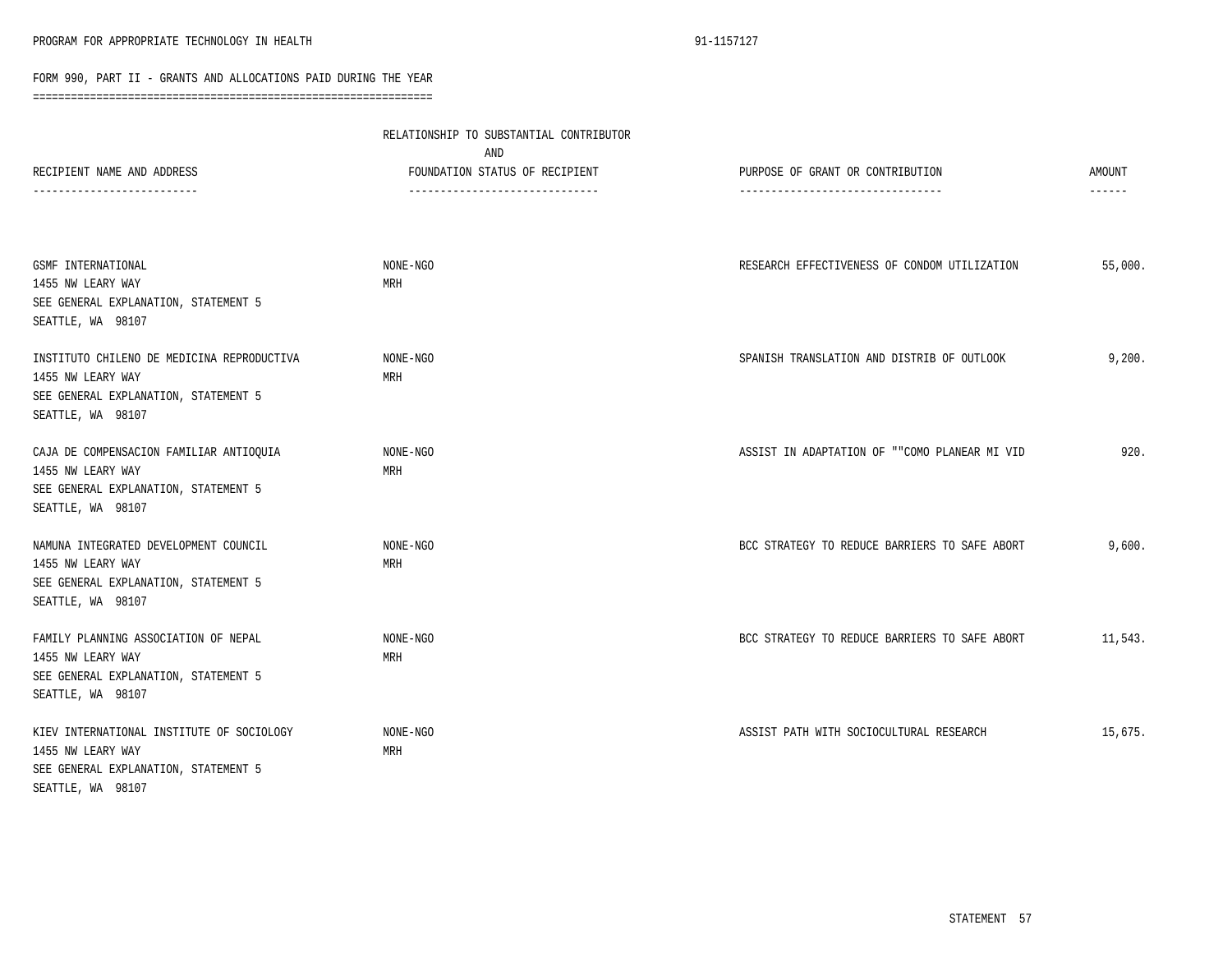|                                                                                                                         | RELATIONSHIP TO SUBSTANTIAL CONTRIBUTOR<br>AND                    |                                                                       |                         |
|-------------------------------------------------------------------------------------------------------------------------|-------------------------------------------------------------------|-----------------------------------------------------------------------|-------------------------|
| RECIPIENT NAME AND ADDRESS<br>------------------------                                                                  | FOUNDATION STATUS OF RECIPIENT<br>------------------------------- | PURPOSE OF GRANT OR CONTRIBUTION<br>--------------------------------- | <b>AMOUNT</b><br>------ |
|                                                                                                                         |                                                                   |                                                                       |                         |
| KIEV SCHOOL OF EQUAL OPPORTUNITIES<br>1455 NW LEARY WAY<br>SEE GENERAL EXPLANATION, STATEMENT 5<br>SEATTLE, WA 98107    | NONE-NGO<br>MRH                                                   | ASSIST PATH WITH SOCIOCULTURAL RESEARCH                               | 17,280.                 |
| VINNITSA FAMILY PLANNING ASSOCIATION<br>1455 NW LEARY WAY<br>SEE GENERAL EXPLANATION, STATEMENT 5<br>SEATTLE, WA 98107  | NONE-NGO<br>MRH                                                   | ASSIST PATH WITH SOCIOCULTURAL RESEARCH                               | 17,468.                 |
| INSTITUTO BIOLOGICO ARGENTINO<br>1455 NW LEARY WAY<br>SEE GENERAL EXPLANATION, STATEMENT 5<br>SEATTLE, WA 98107         | NONE-CORPORATION<br>MRH                                           | CONDUCT SCREENING AND STABILITY STUDIES OF OX                         | 17,979.                 |
| MEDICAL RESEARCH COUNCIL/SOUTH AFRICA<br>1455 NW LEARY WAY<br>SEE GENERAL EXPLANATION, STATEMENT 5<br>SEATTLE, WA 98107 | NONE-NGO<br>MRH                                                   | PROVIDE SCHOLARSHIPS/TRAVEL SPRT FOR GBV WHSP                         | 5,280.                  |
| CENTRO DE ESTUDIOS Y PROMOCION SOCIAL<br>1455 NW LEARY WAY<br>SEE GENERAL EXPLANATION, STATEMENT 5<br>SEATTLE, WA 98107 | NONE-NGO<br>MRH                                                   | LINK COMMUNITY-BASED NETWORKS W QUALITY SRVCS                         | 10,000.                 |
| SHANGHAI FAMILY PLANNING ASSOCIATION<br>1455 NW LEARY WAY<br>SEE GENERAL EXPLANATION, STATEMENT 5<br>SEATTLE, WA 98107  | NONE-NGO<br>MRH                                                   | COMMUNITY-BASED LIFE-PLANNING TRAINING                                | 7,478.                  |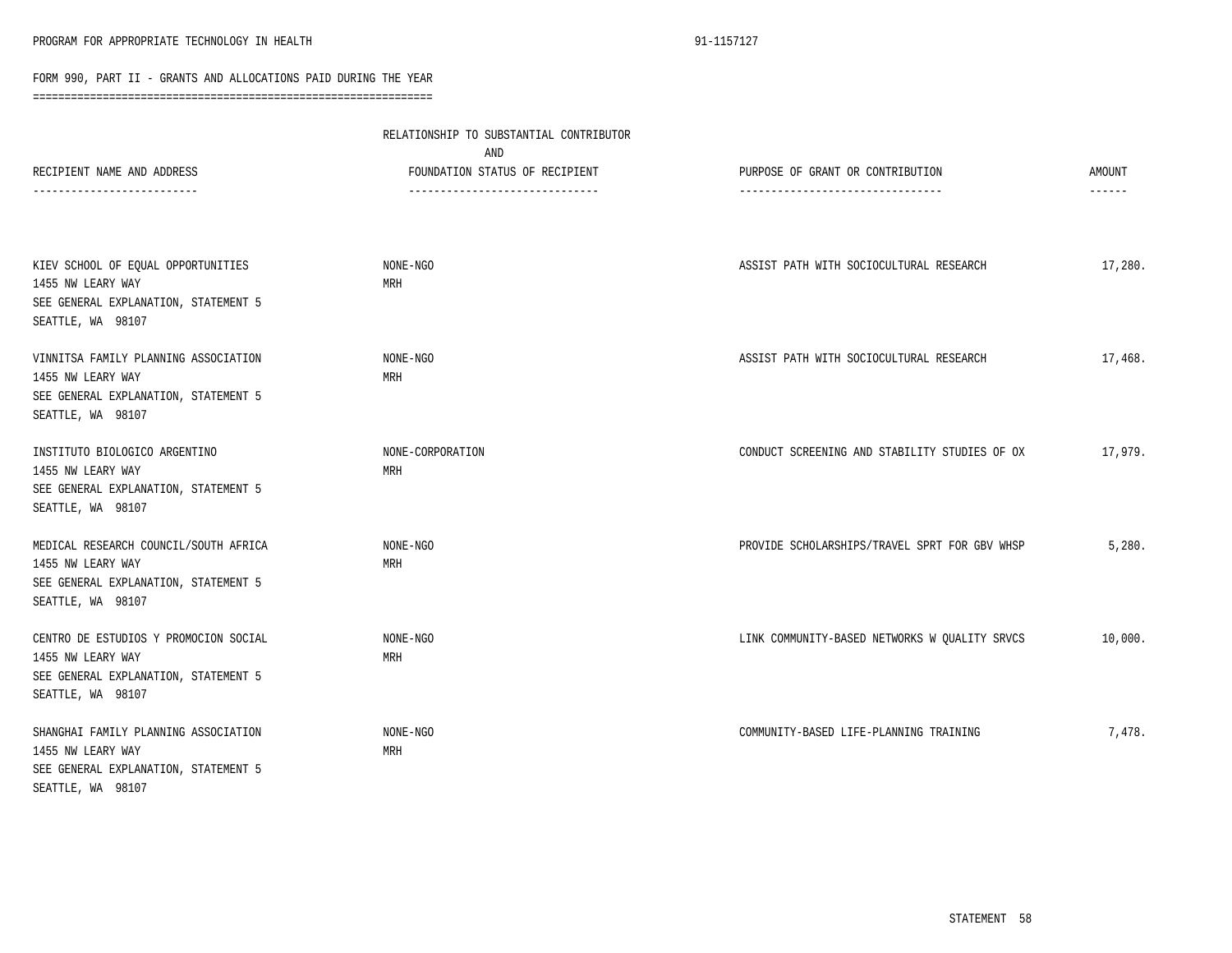|                                                                                                                                   | RELATIONSHIP TO SUBSTANTIAL CONTRIBUTOR<br>AND                   |                                                                       |                                |
|-----------------------------------------------------------------------------------------------------------------------------------|------------------------------------------------------------------|-----------------------------------------------------------------------|--------------------------------|
| RECIPIENT NAME AND ADDRESS<br>-------------------------                                                                           | FOUNDATION STATUS OF RECIPIENT<br>------------------------------ | PURPOSE OF GRANT OR CONTRIBUTION<br>--------------------------------- | <b>AMOUNT</b><br>$- - - - - -$ |
|                                                                                                                                   |                                                                  |                                                                       |                                |
| ISIS INTERNACIONAL                                                                                                                | NONE-NGO<br>MRH                                                  | ORG & HOST ""16 DAYS AGAINST VIOLENCE"" CMPGN                         | 8,000.                         |
| 1455 NW LEARY WAY<br>SEE GENERAL EXPLANATION, STATEMENT 5<br>SEATTLE, WA 98107                                                    |                                                                  |                                                                       |                                |
| SOCIETY OF OBSTETRICIAN AND GYNECOLOGISTS<br>1455 NW LEARY WAY<br>SEE GENERAL EXPLANATION, STATEMENT 5<br>SEATTLE, WA 98107       | NONE-NGO<br>MRH                                                  | POPPHI SUBGRANT TO REDUCE MATERNAL MORTALITY                          | 3,367.                         |
| ARMONIE<br>1455 NW LEARY WAY<br>SEE GENERAL EXPLANATION, STATEMENT 5<br>SEATTLE, WA 98107                                         | NONE-NGO<br>MRH                                                  | ORGANIZE AND COORDINATE MEN AND VIOLENCE MTG                          | 9,000.                         |
| NEPAL SOCIETY OF OBSTETRICIANS & GYNAECOLOGISTS<br>1455 NW LEARY WAY<br>SEE GENERAL EXPLANATION, STATEMENT 5<br>SEATTLE, WA 98107 | NONE-NGO<br>MRH                                                  | POPPHI SUBGRANT TO REDUCE MATERNAL MORTALITY                          | 3,320.                         |
| AIDS FOUNDATION OF SOUTH AFRICA<br>1455 NW LEARY WAY<br>SEE GENERAL EXPLANATION, STATEMENT 5<br>SEATTLE, WA 98107                 | NONE-NGO<br>MRH                                                  | ADMINISTER CHAPS SUBAGREEMENTS IN SO AFRICA                           | 15,000.                        |
| BIOSCIENCE AND AGRICULTURE NETWORK<br>1455 NW LEARY WAY<br>SEE GENERAL EXPLANATION, STATEMENT 5<br>SEATTLE, WA 98107              | NONE-NGO<br>MRH                                                  | INCR AWARENESS OF IMPRTNCE OF CHLDHD NUTRITIO                         | 4,000.                         |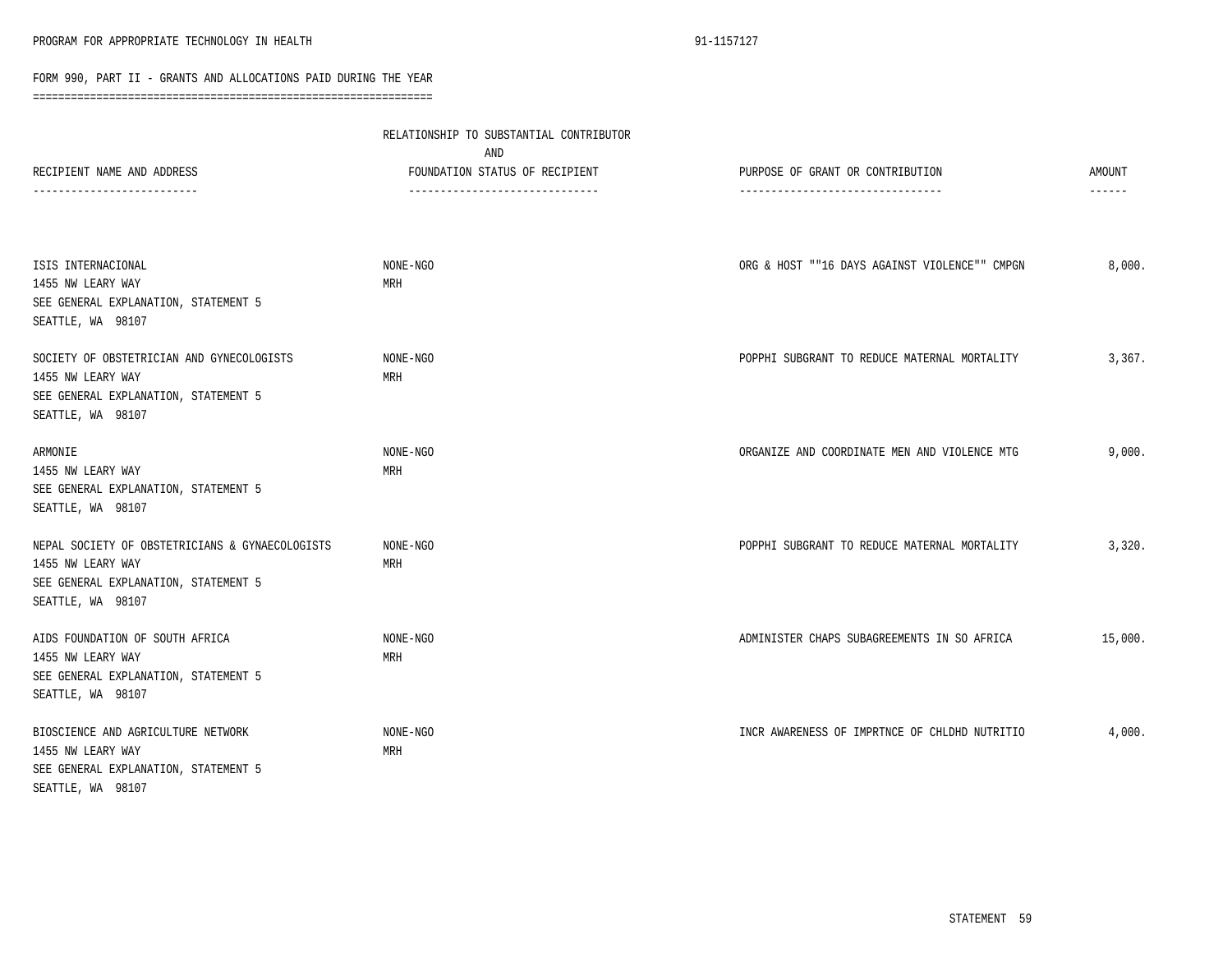| RECIPIENT NAME AND ADDRESS                                                                                                      | RELATIONSHIP TO SUBSTANTIAL CONTRIBUTOR<br>AND<br>FOUNDATION STATUS OF RECIPIENT<br>------------------------------- | PURPOSE OF GRANT OR CONTRIBUTION<br>--------------------------------- | <b>AMOUNT</b><br>$- - - - - -$ |
|---------------------------------------------------------------------------------------------------------------------------------|---------------------------------------------------------------------------------------------------------------------|-----------------------------------------------------------------------|--------------------------------|
|                                                                                                                                 |                                                                                                                     |                                                                       |                                |
| SHEIKH AHMED NABAHANY<br>1455 NW LEARY WAY<br>SEE GENERAL EXPLANATION, STATEMENT 5<br>SEATTLE, WA 98107                         | NONE-INDIVIDUAL<br>MRH                                                                                              | PROMOTE & SUSTAIN CULTURAL & HEALTH PRACTICES                         | 499.                           |
| JANET KIMBWARATA<br>1455 NW LEARY WAY<br>SEE GENERAL EXPLANATION, STATEMENT 5<br>SEATTLE, WA 98107                              | NONE-INDIVIDUAL<br>MRH                                                                                              | INC AWARE OF PROPER POST-PARTUM MATERNAL CARE                         | 566.                           |
| SAMBURU AID IN AFRICA<br>1455 NW LEARY WAY<br>SEE GENERAL EXPLANATION, STATEMENT 5<br>SEATTLE, WA 98107                         | NONE-NGO<br>MRH                                                                                                     | ENSURE SAFE PRACTICES IN SAMBURU MALE CIRCUMC                         | 873.                           |
| REPRODUCTIVE HEALTH DEPT. MINISTRY OF VIETNAM<br>1455 NW LEARY WAY<br>SEE GENERAL EXPLANATION, STATEMENT 5<br>SEATTLE, WA 98107 | NONE-GOVERNMENT<br>MRH                                                                                              | IMPLEMENT STUDY COST OF MED ABORTION PROVISIO                         | 5.                             |
| MINISTRY OF HEALTH, REPUBLIC OF INDONESIA<br>1455 NW LEARY WAY<br>SEE GENERAL EXPLANATION, STATEMENT 5<br>SEATTLE, WA 98107     | NONE-GOVERNMENT<br>VI                                                                                               | EVAL SOLARCHILL REFRIG IN 3 PRIMARY HLTH CNTS                         | 124.                           |
| MINISTRY OF HEALTH, REPUBLIC OF INDONESIA<br>1455 NW LEARY WAY<br>SEE GENERAL EXPLANATION, STATEMENT 5<br>SEATTLE, WA 98107     | NONE-GOVERNMENT<br>VI                                                                                               | CONDUCT HOSPITAL-BASED SURVEILLANCE ON JE                             | 93,611.                        |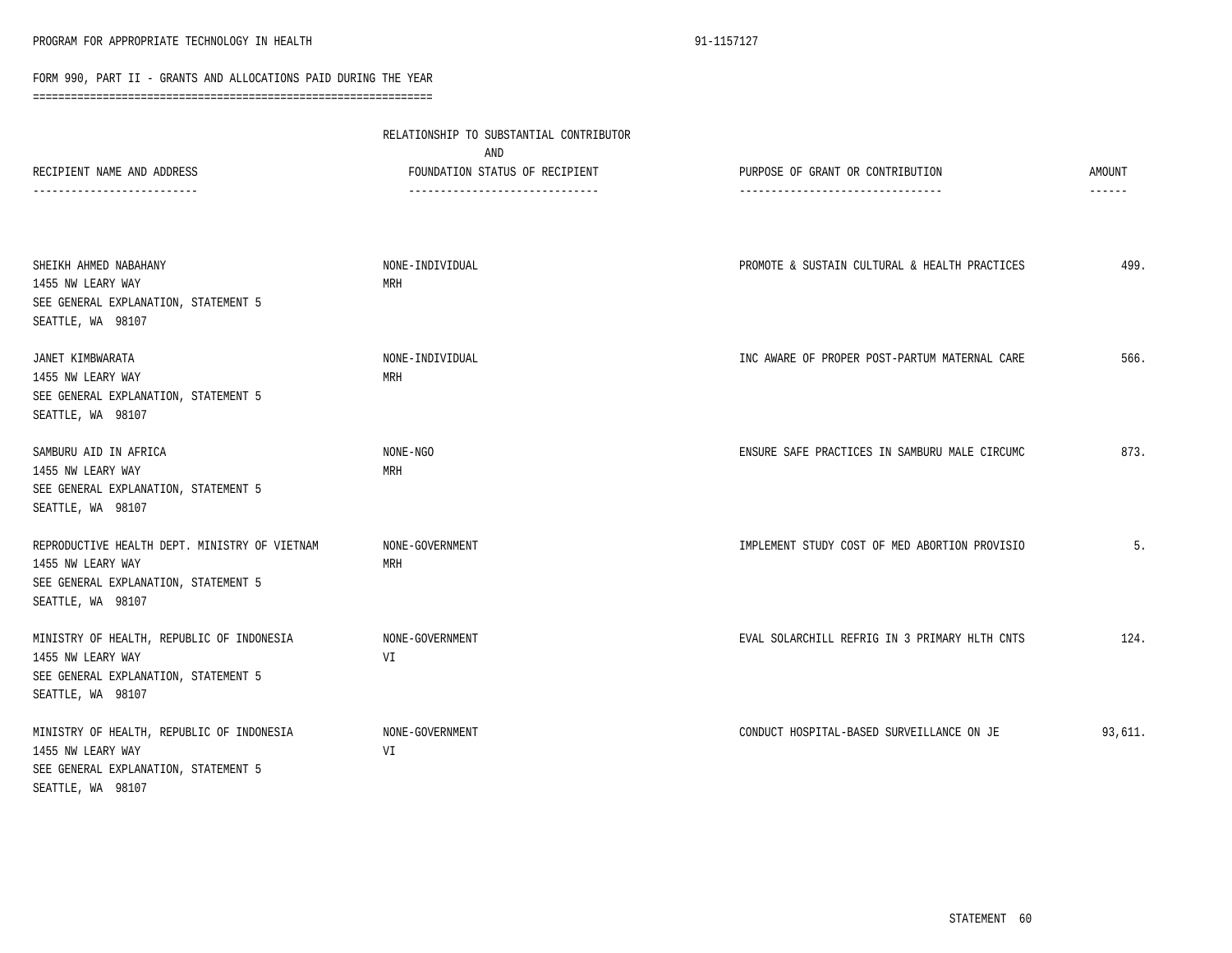| RECIPIENT NAME AND ADDRESS<br>------------------------                                                                         | RELATIONSHIP TO SUBSTANTIAL CONTRIBUTOR<br>AND<br>FOUNDATION STATUS OF RECIPIENT<br>------------------------------- | PURPOSE OF GRANT OR CONTRIBUTION<br>--------------------------------- | AMOUNT<br>$- - - - - -$ |
|--------------------------------------------------------------------------------------------------------------------------------|---------------------------------------------------------------------------------------------------------------------|-----------------------------------------------------------------------|-------------------------|
| MINISTRY OF HEALTH, REPUBLIC OF INDONESIA<br>1455 NW LEARY WAY<br>SEE GENERAL EXPLANATION, STATEMENT 5<br>SEATTLE, WA 98107    | NONE-GOVERNMENT<br>VI                                                                                               | IMPROVE IMMUNIZATION PROGRAM                                          | 86,221.                 |
| MINISTRY OF HEALTH, REPUBLIC OF INDONESIA<br>1455 NW LEARY WAY<br>SEE GENERAL EXPLANATION, STATEMENT 5<br>SEATTLE, WA 98107    | NONE-GOVERNMENT<br>VI                                                                                               | STUDY EFFECTIVENESS OF COLD CHAIN IMPROVEMENT                         | 6,909.                  |
| NATIONAL PUBLIC HEALTH INSTITUTE<br>1455 NW LEARY WAY<br>SEE GENERAL EXPLANATION, STATEMENT 5<br>SEATTLE, WA 98107             | NONE-GOVERNMENT<br>VI                                                                                               | PHASE III HERD IMMUNITY PNEUMOCOCCAL BOHOL                            | 299,571.                |
| INTERNATIONAL VACCINE INSTITUTE<br>1455 NW LEARY WAY<br>SEE GENERAL EXPLANATION, STATEMENT 5<br>SEATTLE, WA 98107              | NONE-NGO<br>VI                                                                                                      | ROTAVIRUS SURVEILLANCE IN CHINA                                       | 47,936.                 |
| INTERNATIONAL CENTRE FOR GENETIC ENGINEERING<br>1455 NW LEARY WAY<br>SEE GENERAL EXPLANATION, STATEMENT 5<br>SEATTLE, WA 98107 | NONE-CORPORATION<br>VI                                                                                              | DEVELOPMENT & COMMERCIALIZATION AGREEMENT MVI                         | 1,089,592.              |
| UNIVERSITY OF WITWATERSRAND<br>1455 NW LEARY WAY<br>SEE GENERAL EXPLANATION, STATEMENT 5<br>SEATTLE, WA 98107                  | NONE-NGO<br>VI                                                                                                      | CONDUCT FOCUS GROUP DISCUSSIONS FEMALE CONDOM                         | 135,000.                |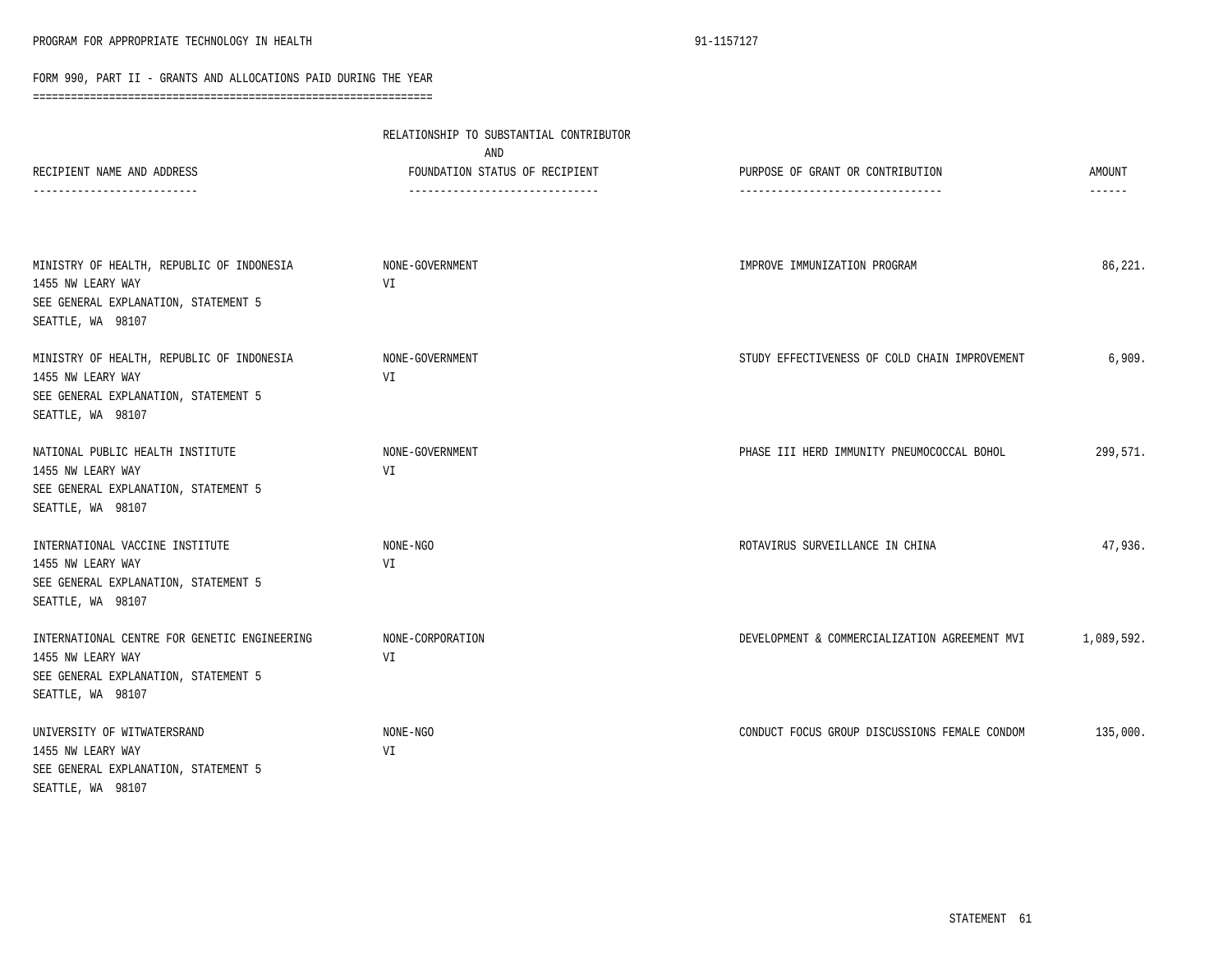|                                                                                                                            | RELATIONSHIP TO SUBSTANTIAL CONTRIBUTOR<br>AND                   |                                                                      |                         |
|----------------------------------------------------------------------------------------------------------------------------|------------------------------------------------------------------|----------------------------------------------------------------------|-------------------------|
| RECIPIENT NAME AND ADDRESS<br>------------------------                                                                     | FOUNDATION STATUS OF RECIPIENT<br>------------------------------ | PURPOSE OF GRANT OR CONTRIBUTION<br>-------------------------------- | AMOUNT<br>$- - - - - -$ |
|                                                                                                                            |                                                                  |                                                                      |                         |
| UNIVERSITY OF OXFORD<br>1455 NW LEARY WAY<br>SEE GENERAL EXPLANATION, STATEMENT 5<br>SEATTLE, WA 98107                     | NONE-NGO<br>VI                                                   | MALARIA VAC DEVELOPMENT & COMMERCIALIZATION                          | 7,000.                  |
| WORLD HEALTH ORGANIZATION<br>1455 NW LEARY WAY<br>SEE GENERAL EXPLANATION, STATEMENT 5<br>SEATTLE, WA 98107                | NONE-MULTILATERAL/PUBLIC INTERNATIONAL ORGANIZATIO<br>VI         | ELIMINATE EPIDEMIC MENINGITIS IN SUB-SAHARAN                         | 1,932,640.              |
| BHARAT BIOTECH INTERNATIONAL LIMITED<br>1455 NW LEARY WAY<br>SEE GENERAL EXPLANATION, STATEMENT 5<br>SEATTLE, WA 98107     | NONE-CORPORATION<br>VI                                           | COLLABORATE IN DEVELOPMENT OF INDIAN ROTA                            | 537,664.                |
| QUEENSLAND INSTITUTE OF MEDICAL RESEARCH<br>1455 NW LEARY WAY<br>SEE GENERAL EXPLANATION, STATEMENT 5<br>SEATTLE, WA 98107 | NONE-CORPORATION<br>VI                                           | EVALUATE MSP2 AS MALARIA VACCINE CANDIDATE                           | 316,280.                |
| GRO PEP LIMITED<br>1455 NW LEARY WAY<br>SEE GENERAL EXPLANATION, STATEMENT 5<br>SEATTLE, WA 98107                          | NONE-CORPORATION<br>VI                                           | EVALUATE MSP2 AS MALARIA VACCINE CANDIDATE                           | 129,948.                |
| UNIVERSITY OF MELBOURNE<br>1455 NW LEARY WAY<br>SEE GENERAL EXPLANATION, STATEMENT 5<br>SEATTLE, WA 98107                  | NONE-NGO<br>VI                                                   | EMPLOYEE SUPRT AGRMNT FOR MALARIA ACTIVITIES                         | 366,000.                |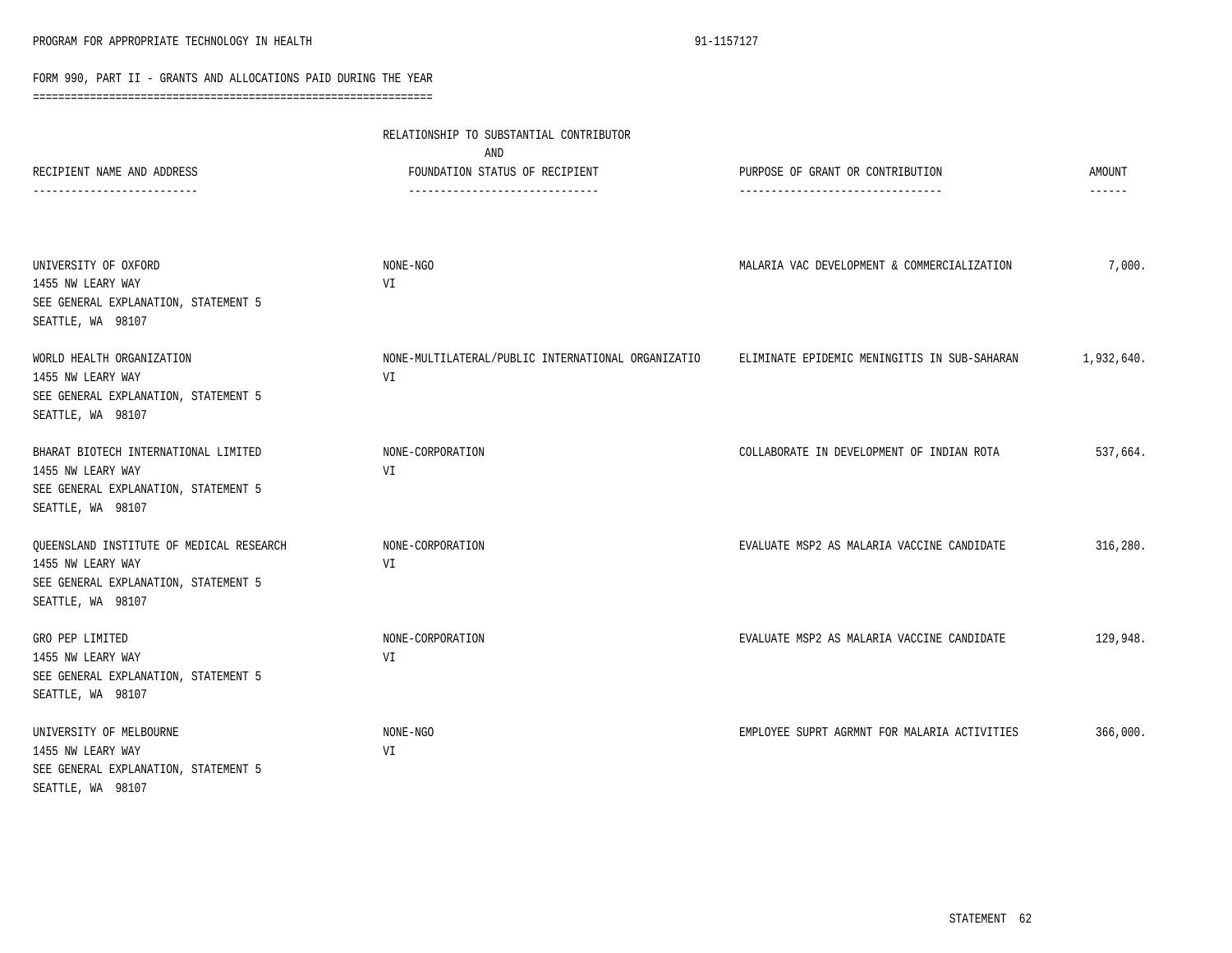|                                                                                                                                   | RELATIONSHIP TO SUBSTANTIAL CONTRIBUTOR<br>AND                    |                                                                       |                         |
|-----------------------------------------------------------------------------------------------------------------------------------|-------------------------------------------------------------------|-----------------------------------------------------------------------|-------------------------|
| RECIPIENT NAME AND ADDRESS<br>------------------------                                                                            | FOUNDATION STATUS OF RECIPIENT<br>------------------------------- | PURPOSE OF GRANT OR CONTRIBUTION<br>--------------------------------- | AMOUNT<br>$- - - - - -$ |
| FUNDACIO CLINIC<br>1455 NW LEARY WAY<br>SEE GENERAL EXPLANATION, STATEMENT 5<br>SEATTLE, WA 98107                                 | NONE-NGO<br>VI                                                    | MEASURE PNEUMONIA DISEASE BURDEN AMONG CHILD                          | 138,689.                |
| SWISS TROPICAL INSTITUTE<br>1455 NW LEARY WAY<br>SEE GENERAL EXPLANATION, STATEMENT 5<br>SEATTLE, WA 98107                        | NONE-NGO<br>VI                                                    | MENINGITIS DISEASE SURVEILLANCE PROJECT & EQ                          | 15,919.                 |
| NAT. INST. FOR BIOLOGICAL STANDARDS & CONTROL<br>1455 NW LEARY WAY<br>SEE GENERAL EXPLANATION, STATEMENT 5<br>SEATTLE, WA 98107   | NONE-GOVERNMENT<br>VI                                             | EVAL/TRAIN/ASSIST INDIAN REG AUTHORITIES                              | 42,085.                 |
| NATIONAL VACCINE AND SERUM INSTITUTE<br>1455 NW LEARY WAY<br>SEE GENERAL EXPLANATION, STATEMENT 5<br>SEATTLE, WA 98107            | NONE-GOVERNMENT<br>VI                                             | IMPROVE TIMELINESS OF HEP B BIRTH DOSING                              | 14,510.                 |
| IMPERIAL COLLEGE OF SCIENCE&TECHNOLOGY&MEDICINE<br>1455 NW LEARY WAY<br>SEE GENERAL EXPLANATION, STATEMENT 5<br>SEATTLE, WA 98107 | NONE-GOVERNMENT<br>VI                                             | PRODUCE TRANSGENIC PARASITES FOR MALARIA VAC                          | 40,000.                 |
| CSL LIMITED<br>1455 NW LEARY WAY<br>SEE GENERAL EXPLANATION, STATEMENT 5<br>SEATTLE, WA 98107                                     | NONE-CORPORATION<br>VI                                            | MALARIA VACCINE FORMULATION DEVELOPMENT WORK                          | 804,913.                |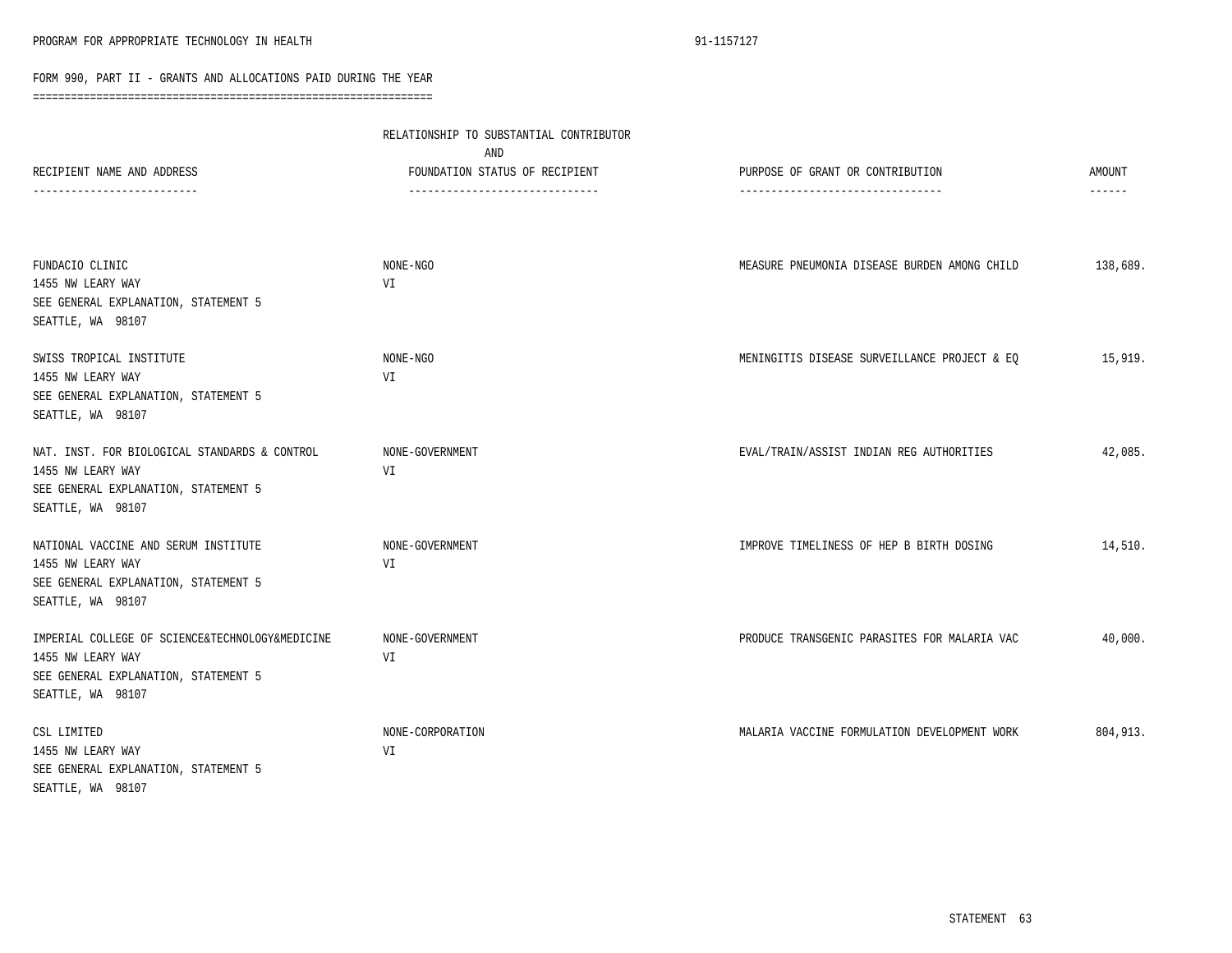|                                                                                                                                  | RELATIONSHIP TO SUBSTANTIAL CONTRIBUTOR<br>AND                    |                                                                       |                         |
|----------------------------------------------------------------------------------------------------------------------------------|-------------------------------------------------------------------|-----------------------------------------------------------------------|-------------------------|
| RECIPIENT NAME AND ADDRESS<br>------------------------                                                                           | FOUNDATION STATUS OF RECIPIENT<br>------------------------------- | PURPOSE OF GRANT OR CONTRIBUTION<br>--------------------------------- | AMOUNT<br>$- - - - - -$ |
| FILMS OF RECORD LTD                                                                                                              | NONE-CORPORATION                                                  | DOCUMENTARY FILM ""MALARIA MATTERS"" AFRICA                           | 38,567.                 |
| 1455 NW LEARY WAY<br>SEE GENERAL EXPLANATION, STATEMENT 5<br>SEATTLE, WA 98107                                                   | VI                                                                |                                                                       |                         |
| CAMBRIDGE BIOSTABILITY LTD<br>1455 NW LEARY WAY<br>SEE GENERAL EXPLANATION, STATEMENT 5<br>SEATTLE, WA 98107                     | NONE-CORPORATION<br>VI                                            | CONDUCT FEASIBILITY STUDIES ON VACCINE STAB                           | 200, 159.               |
| WORLD HEALTH ORGANIZATION<br>1455 NW LEARY WAY<br>SEE GENERAL EXPLANATION, STATEMENT 5<br>SEATTLE, WA 98107                      | NONE-MULTILATERAL/PUBLIC INTERNATIONAL ORGANIZATIO<br>VI          | CONDUCT JE VACCINE RESEARCH & CLINICAL EVAL                           | 540,140.                |
| QUINTILES EAST ASIA PTE LTD<br>1455 NW LEARY WAY<br>SEE GENERAL EXPLANATION, STATEMENT 5<br>SEATTLE, WA 98107                    | NONE-CORPORATION<br>VI                                            | ASSESS SFTY & IMMUN OF JE LIVE ATTENUATED VAC                         | 1,741.                  |
| SOCIETY FOR APPLIED STUDIES<br>1455 NW LEARY WAY<br>SEE GENERAL EXPLANATION, STATEMENT 5<br>SEATTLE, WA 98107                    | NONE-NGO<br>VI                                                    | STUDY OF NEONATAL ROTAVIRUS VACCINE INDIA                             | 127,478.                |
| MINISTRY OF HEALTH, PEOPLE'S REPUBLIC OF CHINA<br>1455 NW LEARY WAY<br>SEE GENERAL EXPLANATION, STATEMENT 5<br>SEATTLE, WA 98107 | NONE-GOVERNMENT<br>VI                                             | IMPROVE VACCINATION FOR JE CHINA                                      | 244,431.                |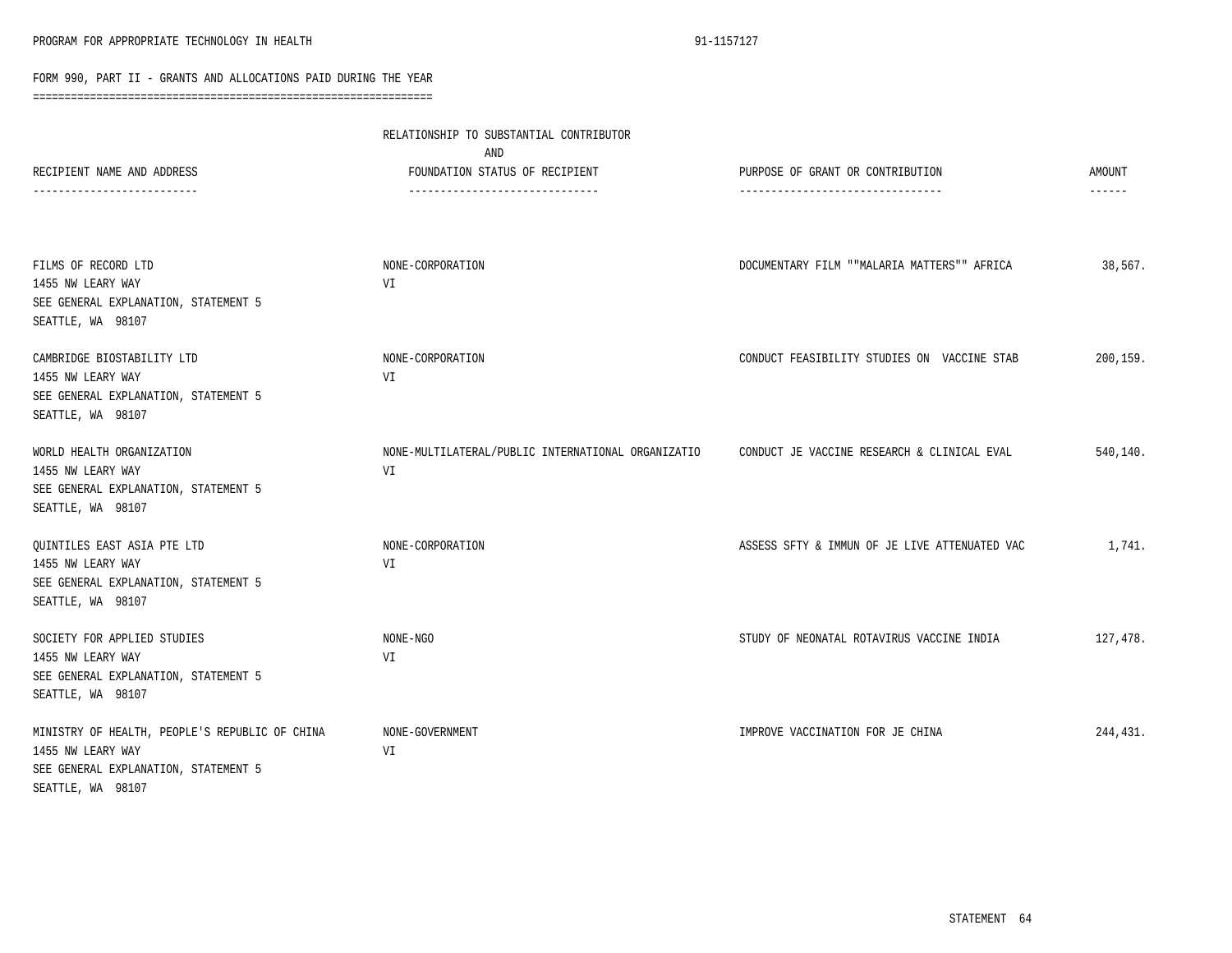|                                                                                                                                  | RELATIONSHIP TO SUBSTANTIAL CONTRIBUTOR<br>AND                   |                                                                      |                           |
|----------------------------------------------------------------------------------------------------------------------------------|------------------------------------------------------------------|----------------------------------------------------------------------|---------------------------|
| RECIPIENT NAME AND ADDRESS                                                                                                       | FOUNDATION STATUS OF RECIPIENT<br>------------------------------ | PURPOSE OF GRANT OR CONTRIBUTION<br>-------------------------------- | AMOUNT<br>$- - - - - - -$ |
| IFAKARA HEALTH RESEARCH AND DEVELOPMENT CENTRE<br>1455 NW LEARY WAY<br>SEE GENERAL EXPLANATION, STATEMENT 5<br>SEATTLE, WA 98107 | NONE-NGO<br>VI                                                   | PREP FOR P1/2B CLINICAL TRIAL OF MALARIA VAC                         | 648,400.                  |
| MULTILATERAL INITIATIVE ON MALARIA<br>1455 NW LEARY WAY<br>SEE GENERAL EXPLANATION, STATEMENT 5<br>SEATTLE, WA 98107             | NONE-MULTILATERAL/PUBLIC INTERNATIONAL ORGANIZATIO<br>VI         | SUPPORT FOR PAN-AFRICAN MALARIA CONFERENCE                           | 90,000.                   |
| MINISTRY OF HEALTH, SRI LANKA<br>1455 NW LEARY WAY<br>SEE GENERAL EXPLANATION, STATEMENT 5<br>SEATTLE, WA 98107                  | NONE-GOVERNMENT<br>VI                                            | EVAL OF THE EFFECTIVENESS OF JE VAC PRG                              | 5,910.                    |
| UNIVERSITY OF LIVERPOOL<br>1455 NW LEARY WAY<br>SEE GENERAL EXPLANATION, STATEMENT 5<br>SEATTLE, WA 98107                        | NONE-NGO<br>VI                                                   | SUPPORT RESEARCH FELLOW WORKING ON JE CONTROL                        | 131,600.                  |
| MINISTRY OF HEALTH, KINGDOM OF CAMBODIA<br>1455 NW LEARY WAY<br>SEE GENERAL EXPLANATION, STATEMENT 5<br>SEATTLE, WA 98107        | NONE-GOVERNMENT<br>VI                                            | ASSESS JE DISEASE BURDEN AND CASE MNGT TRAIN                         | 4,000.                    |
| GLAXOSMITHKLINE BIOLOGICALS SA<br>1455 NW LEARY WAY<br>SEE GENERAL EXPLANATION, STATEMENT 5<br>SEATTLE, WA 98107                 | NONE-CORPORATION<br>VI                                           | DEVEL GSK VAC CANDIDATE RTS, S/AS02D OR AS01B                        | 60,000.                   |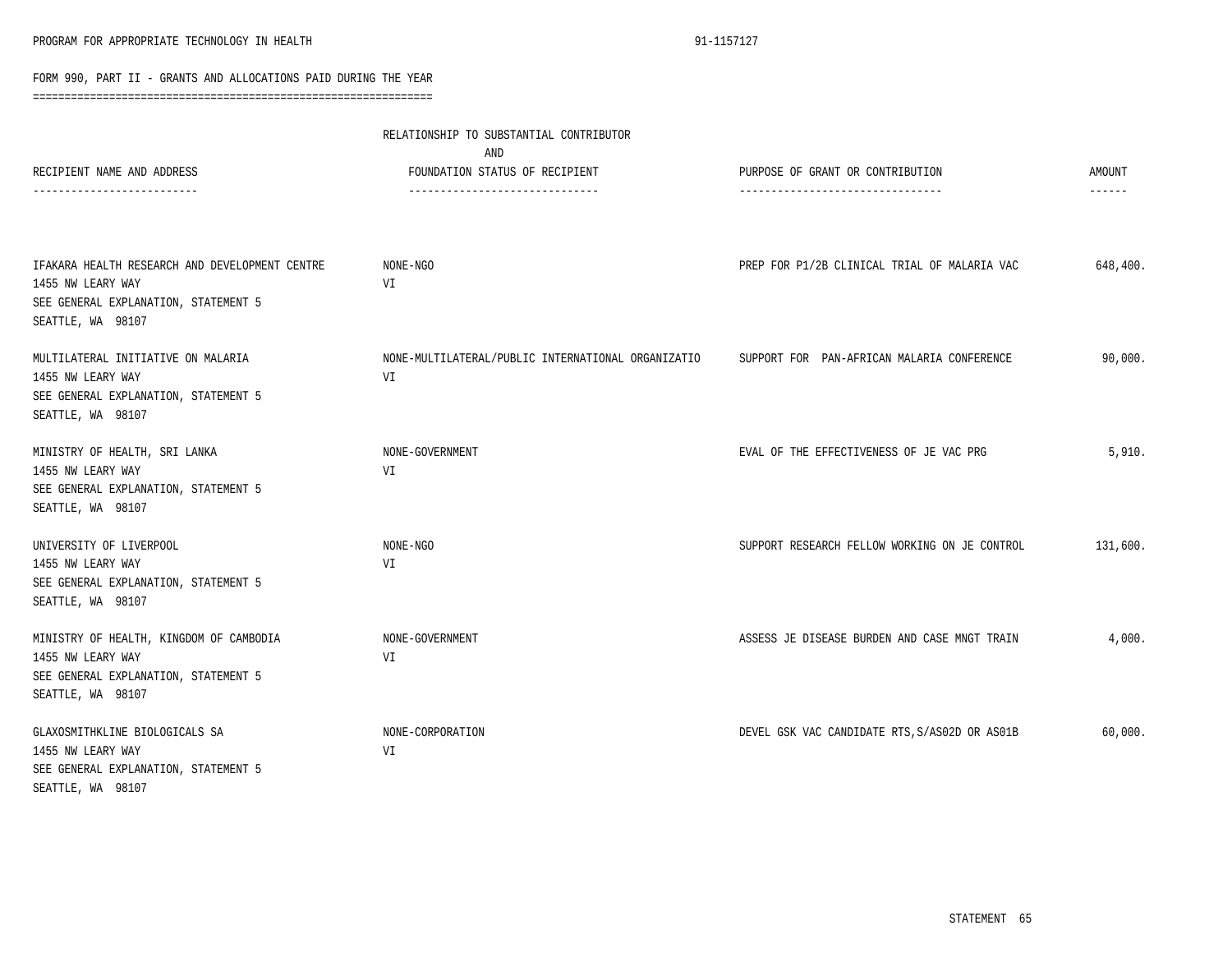|                                                                                                                                  | RELATIONSHIP TO SUBSTANTIAL CONTRIBUTOR                                  |                                                                       |                         |
|----------------------------------------------------------------------------------------------------------------------------------|--------------------------------------------------------------------------|-----------------------------------------------------------------------|-------------------------|
| RECIPIENT NAME AND ADDRESS<br>------------------------                                                                           | AND<br>FOUNDATION STATUS OF RECIPIENT<br>------------------------------- | PURPOSE OF GRANT OR CONTRIBUTION<br>--------------------------------- | AMOUNT<br>$- - - - - -$ |
|                                                                                                                                  |                                                                          |                                                                       |                         |
| SERUM INSTITUTE OF INDIA<br>1455 NW LEARY WAY<br>SEE GENERAL EXPLANATION, STATEMENT 5<br>SEATTLE, WA 98107                       | NONE-CORPORATION<br>VI                                                   | PNEUMOCOCCAL VACCINE ACTIVITIES                                       | 160,000.                |
| UNIVERSITY OF LIVERPOOL<br>1455 NW LEARY WAY<br>SEE GENERAL EXPLANATION, STATEMENT 5<br>SEATTLE, WA 98107                        | NONE-NGO<br>VI                                                           | MNG & CONDUCT PRE-TRIAL ACTIV PH III GSK/ROTA                         | 224,639.                |
| IFAKARA HEALTH RESEARCH AND DEVELOPMENT CENTRE<br>1455 NW LEARY WAY<br>SEE GENERAL EXPLANATION, STATEMENT 5<br>SEATTLE, WA 98107 | NONE-NGO<br>VI                                                           | MASTER AGREMNT FOR PERFORM OF CLINICAL TRIAL                          | 123,255.                |
| WANXING BIO-PHARMACEUTICALS CO, LTD<br>1455 NW LEARY WAY<br>SEE GENERAL EXPLANATION, STATEMENT 5<br>SEATTLE, WA 98107            | NONE-CORPORATION<br>VI                                                   | RESRCH & DEVELOP CP2.9 MALARIA VAC CANDIDATE                          | 837,000.                |
| INDIAN MEDICAL ASSOCIATION/NEW DELHI<br>1455 NW LEARY WAY<br>SEE GENERAL EXPLANATION, STATEMENT 5<br>SEATTLE, WA 98107           | NONE-NGO<br>VI                                                           | CONDUCT REGIONAL WORKSHOPS INJECTION SAFETY                           | 5,054.                  |
| INDIAN MEDICAL ASSOCIATION/GUJARAT<br>1455 NW LEARY WAY<br>SEE GENERAL EXPLANATION, STATEMENT 5<br>SEATTLE, WA 98107             | NONE-NGO<br>VI                                                           | CONDUCT DISTRICT WORKSHOPS - INJECTION SAFETY                         | 3,172.                  |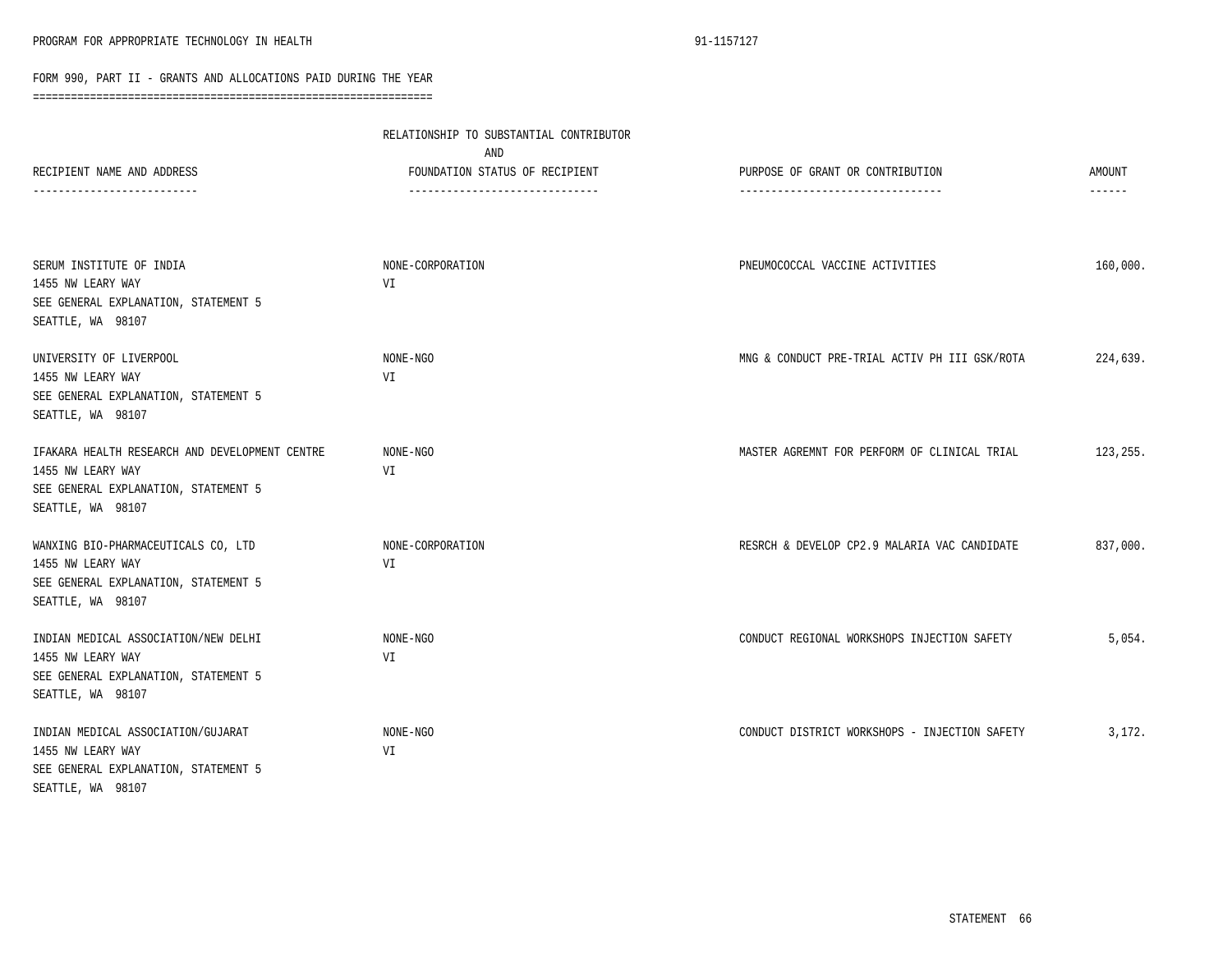| RECIPIENT NAME AND ADDRESS<br>----------------------                                                                                | RELATIONSHIP TO SUBSTANTIAL CONTRIBUTOR<br>AND<br>FOUNDATION STATUS OF RECIPIENT<br>------------------------------ | PURPOSE OF GRANT OR CONTRIBUTION<br>-------------------------------- | AMOUNT<br>------ |
|-------------------------------------------------------------------------------------------------------------------------------------|--------------------------------------------------------------------------------------------------------------------|----------------------------------------------------------------------|------------------|
| NATIONAL IMMUNIZATION PROGRAM, MINISTRY OF HEALTH<br>1455 NW LEARY WAY<br>SEE GENERAL EXPLANATION, STATEMENT 5<br>SEATTLE, WA 98107 | NONE-GOVERNMENT<br>VI                                                                                              | INTRO HEPATITIS B VAC & STRENGTH IMMUNIZATION                        | 8,179.           |
| NATIONAL IMMUNIZATION PROGRAM, MINISTRY OF HEALTH<br>1455 NW LEARY WAY<br>SEE GENERAL EXPLANATION, STATEMENT 5<br>SEATTLE, WA 98107 | NONE-GOVERNMENT<br>VI                                                                                              | INTRO HEPATITIS B VAC & STRENGTH IMMUNIZATION                        | 148,070.         |
| CAMBODIAN PEDIATRICIANS ASSOCIATION<br>1455 NW LEARY WAY<br>SEE GENERAL EXPLANATION, STATEMENT 5<br>SEATTLE, WA 98107               | NONE-NGO<br>VI                                                                                                     | SUPPORT FOR NATIONAL PEDIATRIC CONFERENCE                            | 2,020.           |
| MINISTRY OF HEALTH, SOCIALIST REPUBLIC OF VIETNAM<br>1455 NW LEARY WAY<br>SEE GENERAL EXPLANATION, STATEMENT 5<br>SEATTLE, WA 98107 | NONE-GOVERNMENT<br>VI                                                                                              | IMPROVE ROUTINE IMMUNIZATION SERVICES - IRIS                         | 125,000.         |
| HEALTH EDUCATION CENTER, MINISTRY OF HEALTH<br>1455 NW LEARY WAY<br>SEE GENERAL EXPLANATION, STATEMENT 5<br>SEATTLE, WA 98107       | NONE-GOVERNMENT<br>VI                                                                                              | IRIS PROJ PLAN IMMUN AUDIENCE RESEARCH TRAIN                         | 7,000.           |
| SERUM INSTITUTE OF INDIA<br>1455 NW LEARY WAY<br>SEE GENERAL EXPLANATION, STATEMENT 5<br>SEATTLE, WA 98107                          | NONE-CORPORATION<br>VI                                                                                             | ROYALTY AGRMNT GROUP A MENINGOCOCCAL VACCINE                         | 407,267.         |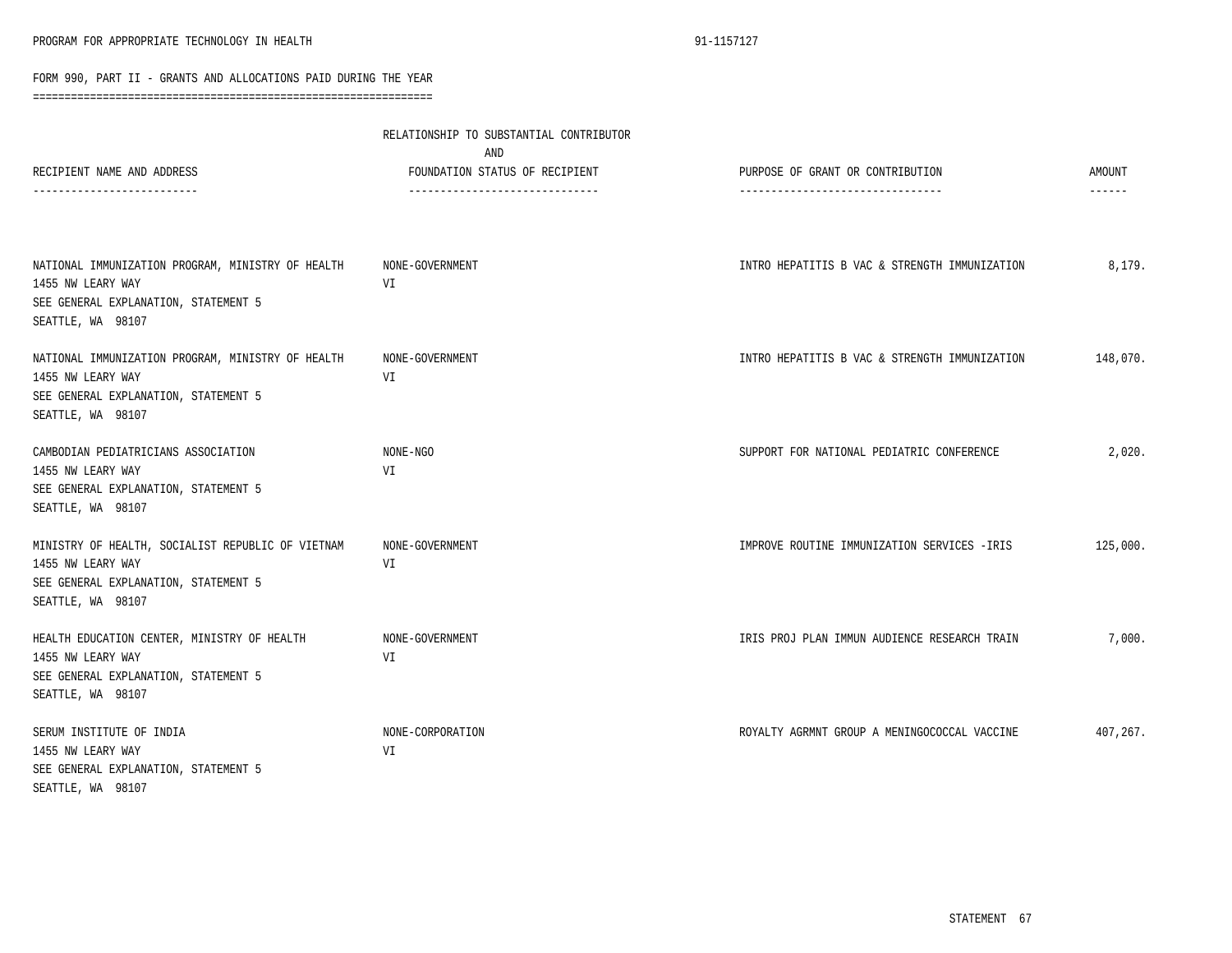|                                                                                                                                                        | RELATIONSHIP TO SUBSTANTIAL CONTRIBUTOR<br>AND                    |                                                                       |                         |
|--------------------------------------------------------------------------------------------------------------------------------------------------------|-------------------------------------------------------------------|-----------------------------------------------------------------------|-------------------------|
| RECIPIENT NAME AND ADDRESS<br>-------------------------                                                                                                | FOUNDATION STATUS OF RECIPIENT<br>------------------------------- | PURPOSE OF GRANT OR CONTRIBUTION<br>--------------------------------- | <b>AMOUNT</b><br>------ |
| SWISS TROPICAL INSTITUTE<br>1455 NW LEARY WAY<br>SEE GENERAL EXPLANATION, STATEMENT 5                                                                  | NONE-NGO<br>VI                                                    | RESEARCH ANTIGEN COLONIZATION OF MENINGOCOCCA                         | 6,200.                  |
| SEATTLE, WA 98107<br>NOGUCHI MEMORIAL INSTITUTE FOR MEDICAL RESEARCH<br>1455 NW LEARY WAY<br>SEE GENERAL EXPLANATION, STATEMENT 5<br>SEATTLE, WA 98107 | NONE-NGO<br>VI                                                    | PROVIDE TECHNICAL ASSISTANCE TO MEMBER LABS                           | 8,025.                  |
| MURDOCH CHILDREN'S RESEARCH INSTITUTE<br>1455 NW LEARY WAY<br>SEE GENERAL EXPLANATION, STATEMENT 5<br>SEATTLE, WA 98107                                | NONE-NGO<br>VI                                                    | PROVIDE TRAINING AND TA TO MEMBER LABORATORIE                         | 77,416.                 |
| MEDICAL UNIVERSITY OF SOUTHERN AFRICA TRUST<br>1455 NW LEARY WAY<br>SEE GENERAL EXPLANATION, STATEMENT 5<br>SEATTLE, WA 98107                          | NONE-GOVERNMENT<br>VI                                             | PROVIDE TRAINING AND TA TO MEMBER LABORATORIE                         | 17,063.                 |
| INTL CTR FOR DIARRHOEAL DISEASE RESEARCH<br>1455 NW LEARY WAY<br>SEE GENERAL EXPLANATION, STATEMENT 5<br>SEATTLE, WA 98107                             | NONE-NGO<br>VI                                                    | PREP PHASE III CLINICAL TRIAL OF ROTA VAC                             | 24,697.                 |
| WORLD HEALTH ORGANIZATION/EMRO<br>1455 NW LEARY WAY<br>SEE GENERAL EXPLANATION, STATEMENT 5<br>SEATTLE, WA 98107                                       | NONE-MULTILATERAL/PUBLIC INTERNATIONAL ORGANIZATIO<br>VI          | SUPPORT FOR ROTAVIRUS SURVEILLANCE MEETING                            | 1,500.                  |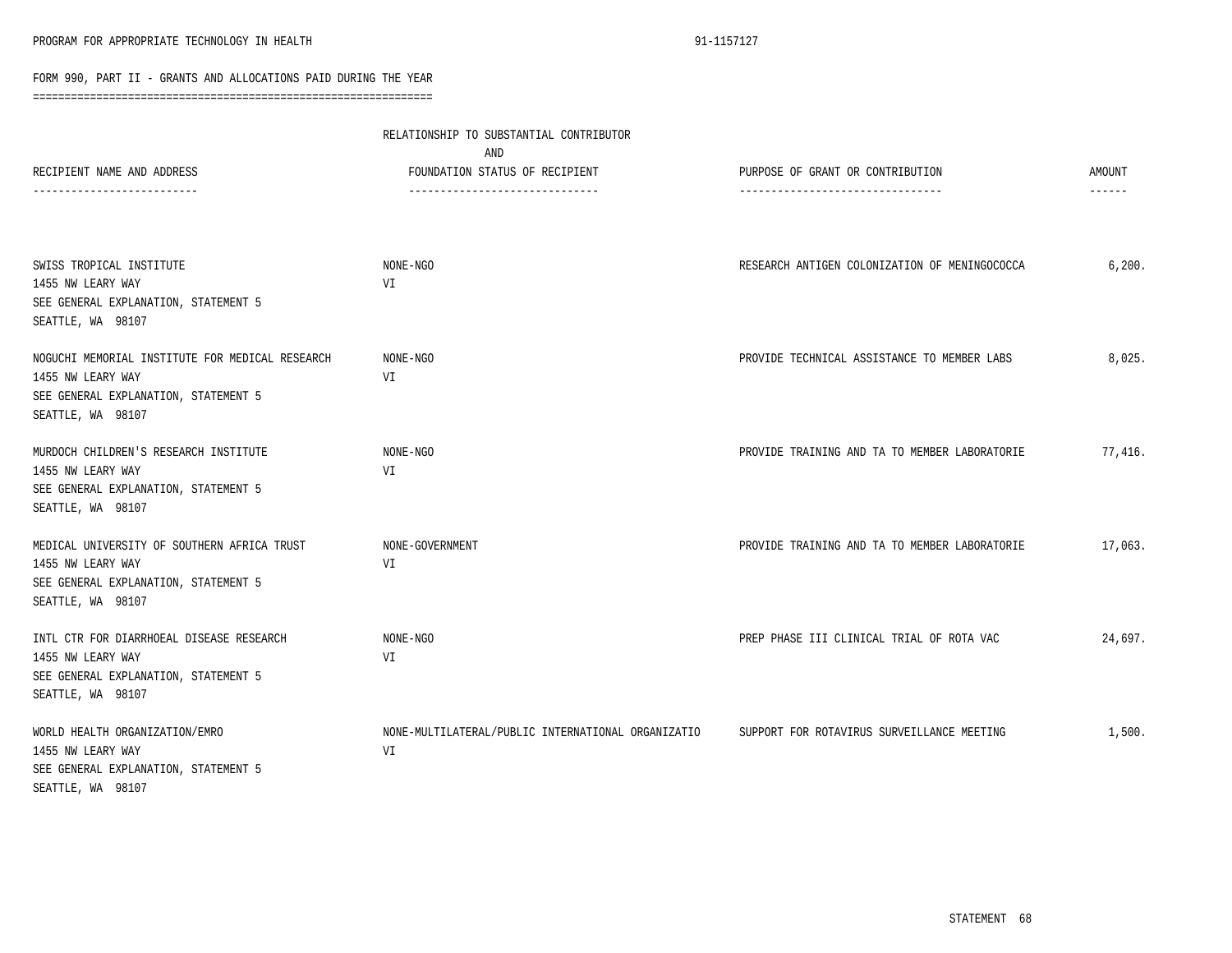|                                                                                                                                 | RELATIONSHIP TO SUBSTANTIAL CONTRIBUTOR<br>AND                    |                                                                       |                                |
|---------------------------------------------------------------------------------------------------------------------------------|-------------------------------------------------------------------|-----------------------------------------------------------------------|--------------------------------|
| RECIPIENT NAME AND ADDRESS<br>-------------------------                                                                         | FOUNDATION STATUS OF RECIPIENT<br>------------------------------- | PURPOSE OF GRANT OR CONTRIBUTION<br>--------------------------------- | <b>AMOUNT</b><br>$- - - - - -$ |
| INTERNATIONAL VACCINE INSTITUTE<br>1455 NW LEARY WAY<br>SEE GENERAL EXPLANATION, STATEMENT 5<br>SEATTLE, WA 98107               | NONE-NGO<br>VI                                                    | HOSPITAL-BASED SURVEILLANCE FOR ROTAVIRUS                             | 94,161.                        |
| NAT'L REFERENCE LAB OF REPUBLIC OF UZBEKISTAN<br>1455 NW LEARY WAY<br>SEE GENERAL EXPLANATION, STATEMENT 5<br>SEATTLE, WA 98107 | NONE-GOVERNMENT<br>VI                                             | CONDUCT HOSPITAL-BASED ROTAVIRUS SURVEILLANCE                         | 14,958.                        |
| DEPARTMENT OF STATE SANITARY AND<br>1455 NW LEARY WAY<br>SEE GENERAL EXPLANATION, STATEMENT 5<br>SEATTLE, WA 98107              | NONE-GOVERNMENT<br>VI                                             | CONDUCT HOSPITAL-BASED ROTAVIRUS SURVEILLANCE                         | 15,687.                        |
| DEPARTMENT OF MEDICAL RESEARCH-LOWER MYANMAR<br>1455 NW LEARY WAY<br>SEE GENERAL EXPLANATION, STATEMENT 5<br>SEATTLE, WA 98107  | NONE-GOVERNMENT<br>VI                                             | CONDUCT HOSPITAL-BASED ROTAVIRUS SURVEILLANCE                         | 3,000.                         |
| RESEARCH INSTITUTE FOR TROPICAL MEDICINE<br>1455 NW LEARY WAY<br>SEE GENERAL EXPLANATION, STATEMENT 5<br>SEATTLE, WA 98107      | NONE-GOVERNMENT<br>VI                                             | CONDUCT HOSPITAL-BASED ROTAVIRUS SURVEILLANCE                         | 13,500.                        |
| INTERNATIONAL VACCINE INSTITUTE<br>1455 NW LEARY WAY<br>SEE GENERAL EXPLANATION, STATEMENT 5<br>SEATTLE, WA 98107               | NONE-NGO<br>VI                                                    | CONDUCT HOSPITAL-BASED ROTAVIRUS SURVEILLANCE                         | 18,807.                        |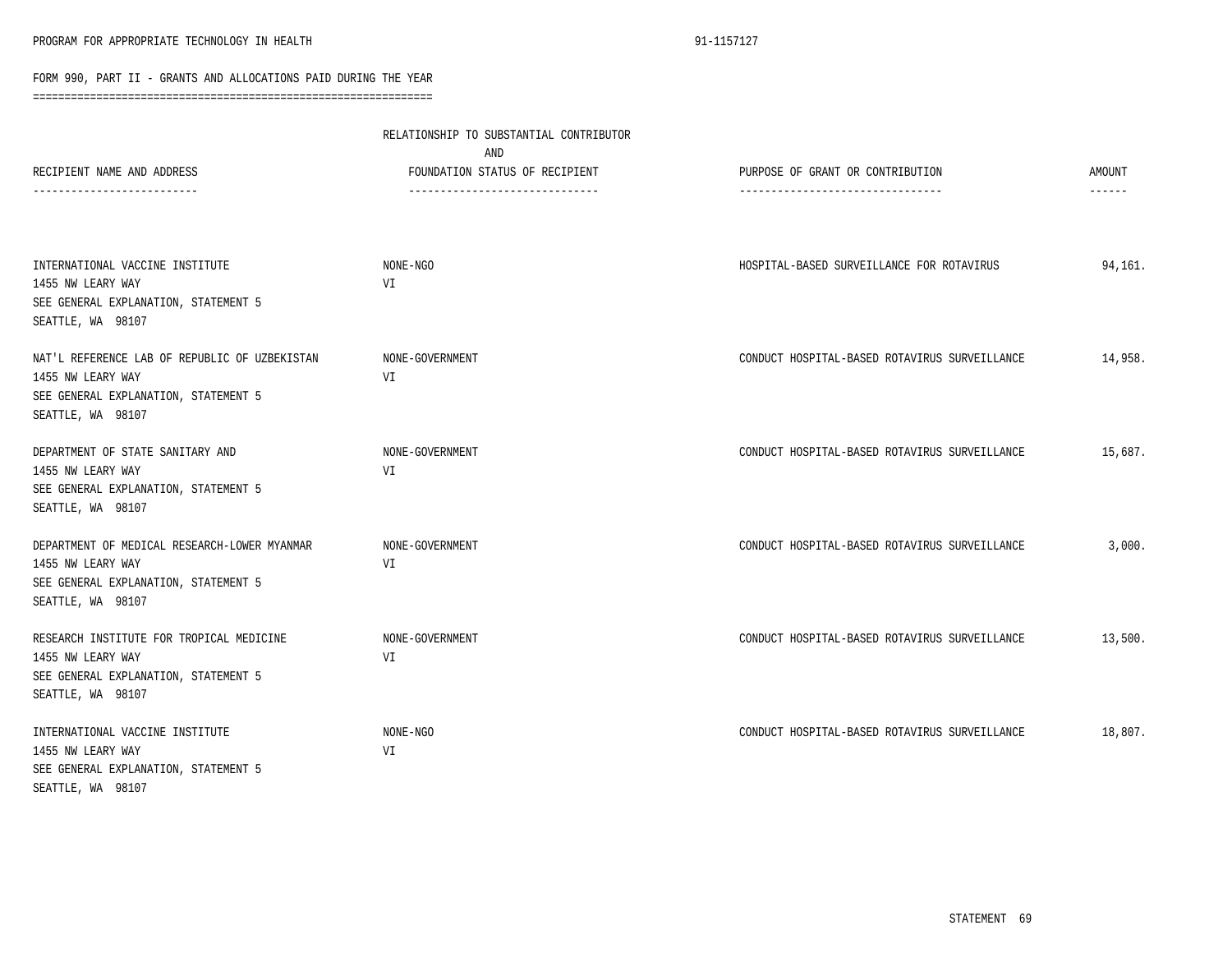|                                                                                                                            | RELATIONSHIP TO SUBSTANTIAL CONTRIBUTOR<br>AND                    |                                                                       |                         |  |
|----------------------------------------------------------------------------------------------------------------------------|-------------------------------------------------------------------|-----------------------------------------------------------------------|-------------------------|--|
| RECIPIENT NAME AND ADDRESS                                                                                                 | FOUNDATION STATUS OF RECIPIENT<br>------------------------------- | PURPOSE OF GRANT OR CONTRIBUTION<br>--------------------------------- | AMOUNT<br>$- - - - - -$ |  |
|                                                                                                                            |                                                                   |                                                                       |                         |  |
| AGA KHAN UNIVERSITY<br>1455 NW LEARY WAY                                                                                   | NONE-NGO<br>VI                                                    | CONDUCT HOSPITAL-BASED ROTAVIRUS SURVEILLANCE                         | 19,000.                 |  |
| SEE GENERAL EXPLANATION, STATEMENT 5<br>SEATTLE, WA 98107                                                                  |                                                                   |                                                                       |                         |  |
| INTL CTR FOR DIARRHOEAL DISEASE RESEARCH<br>1455 NW LEARY WAY<br>SEE GENERAL EXPLANATION, STATEMENT 5<br>SEATTLE, WA 98107 | NONE-NGO<br>VI                                                    | CONDUCT HOSPITAL-BASED ROTAVIRUS SURVEILLANCE                         | 19,895.                 |  |
| MINISTRY OF PUBLIC HEALTH, THAILAND<br>1455 NW LEARY WAY<br>SEE GENERAL EXPLANATION, STATEMENT 5<br>SEATTLE, WA 98107      | NONE-GOVERNMENT<br>VI                                             | CONDUCT HOSPITAL-BASED ROTAVIRUS SURVEILLANCE                         | 37,500.                 |  |
| GADJAH MADA UNIVERSITY<br>1455 NW LEARY WAY<br>SEE GENERAL EXPLANATION, STATEMENT 5<br>SEATTLE, WA 98107                   | NONE-NGO<br>VI                                                    | CONDUCT HOSPITAL-BASED ROTAVIRUS SURVEILLANCE                         | 14,788.                 |  |
| GADJAH MADA UNIVERSITY<br>1455 NW LEARY WAY<br>SEE GENERAL EXPLANATION, STATEMENT 5<br>SEATTLE, WA 98107                   | NONE-NGO<br>VI                                                    | CONDUCT HOSPITAL-BASED ROTAVIRUS SURVEILLANCE                         | 38,559.                 |  |
| ROTA-037 CONSORTIUM<br>1455 NW LEARY WAY<br>SEE GENERAL EXPLANATION, STATEMENT 5<br>SEATTLE, WA 98107                      | NONE-CORPORATION<br>VI                                            | PRETRIAL ACTVITIES FOR GSK BIOLOGICAL PHASE 3                         | 228,308.                |  |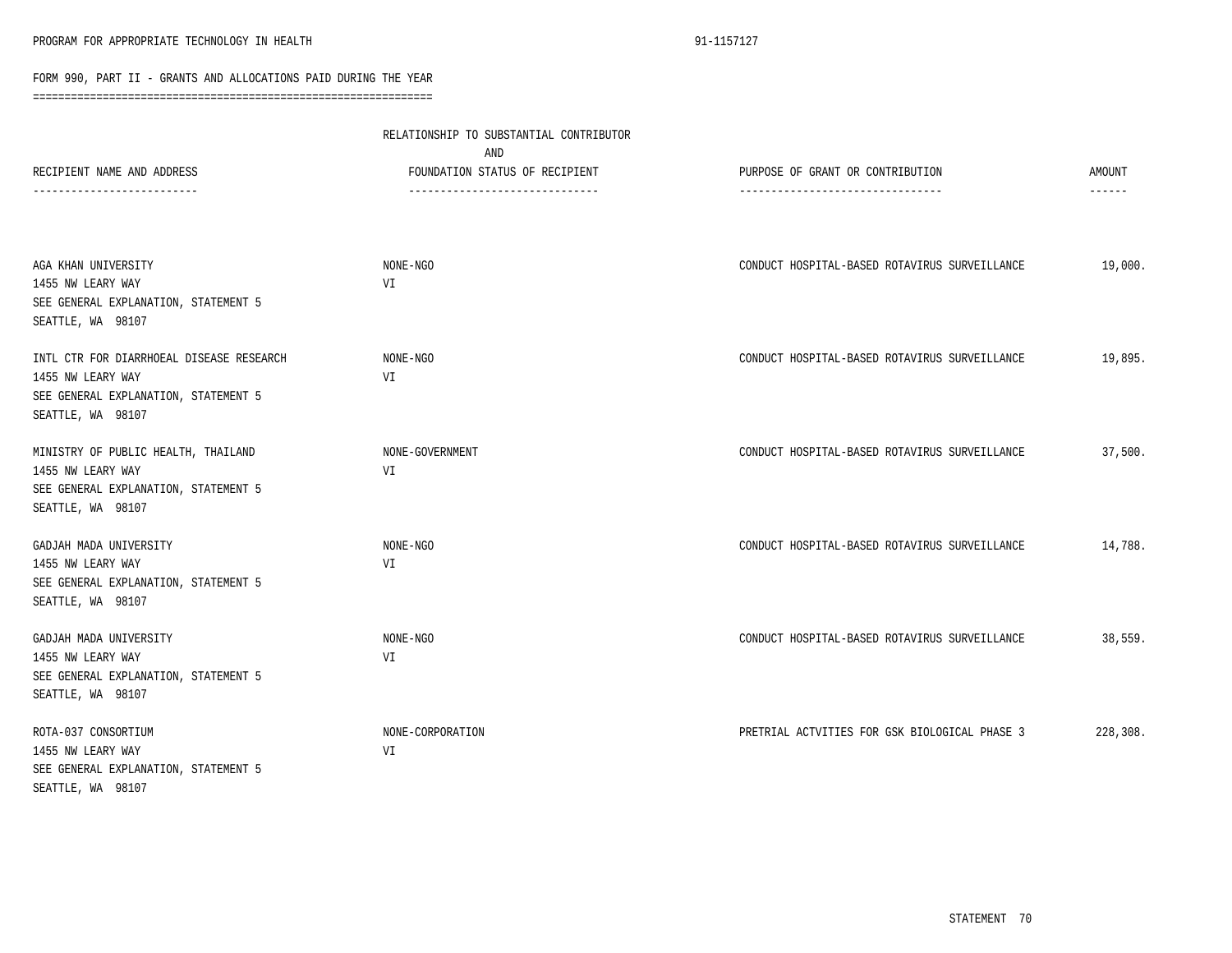|                                                                                                                               | RELATIONSHIP TO SUBSTANTIAL CONTRIBUTOR<br>AND                   |                                                                      |                         |  |
|-------------------------------------------------------------------------------------------------------------------------------|------------------------------------------------------------------|----------------------------------------------------------------------|-------------------------|--|
| RECIPIENT NAME AND ADDRESS                                                                                                    | FOUNDATION STATUS OF RECIPIENT<br>------------------------------ | PURPOSE OF GRANT OR CONTRIBUTION<br>-------------------------------- | AMOUNT<br>$- - - - - -$ |  |
|                                                                                                                               |                                                                  |                                                                      |                         |  |
| UNIVERSITY OF MALAWI, COLLEGE OF MEDICINE<br>1455 NW LEARY WAY<br>SEE GENERAL EXPLANATION, STATEMENT 5<br>SEATTLE, WA 98107   | NONE-GOVERNMENT<br>VI                                            | CONDUCT NATIONAL SURVEY ROTAVIRUS AND PNEUMO                         | 21,322.                 |  |
| CHINESE CENTER FOR DISEASE CONTROL AND PREV<br>1455 NW LEARY WAY<br>SEE GENERAL EXPLANATION, STATEMENT 5<br>SEATTLE, WA 98107 | NONE-GOVERNMENT<br>VI                                            | SUPPORT FOR 2ND ROTAVIRUS WORKSHOP IN BEIJING                        | 25,000.                 |  |
| UNIVERSITY OF LIVERPOOL<br>1455 NW LEARY WAY<br>SEE GENERAL EXPLANATION, STATEMENT 5<br>SEATTLE, WA 98107                     | NONE-NGO<br>VI                                                   | CONDUCT HOSPITAL-BASED ROTAVIRUS SURVEILLANCE                        | 32,364.                 |  |
| FEDERACION RED NICASALUD<br>1455 NW LEARY WAY<br>SEE GENERAL EXPLANATION, STATEMENT 5<br>SEATTLE, WA 98107                    | NONE-NGO<br>VI                                                   | ASSESS PUBLIC/PROVIDER PERCEPTION OF ROTA VAC                        | 15,000.                 |  |
| INTL CTR FOR DIARRHOEAL DISEASE RESEARCH<br>1455 NW LEARY WAY<br>SEE GENERAL EXPLANATION, STATEMENT 5<br>SEATTLE, WA 98107    | NONE-NGO<br>VI                                                   | PHASE II CLINICAL STUDY: ROTA RIX4414                                | 100,000.                |  |
| ROTA-037 CONSORTIUM<br>1455 NW LEARY WAY<br>SEE GENERAL EXPLANATION, STATEMENT 5<br>SEATTLE, WA 98107                         | NONE-CORPORATION<br>VI                                           | CLINICAL TRIAL HRV GIVEN WITH EPI VACCINATION                        | 2, 217, 414.            |  |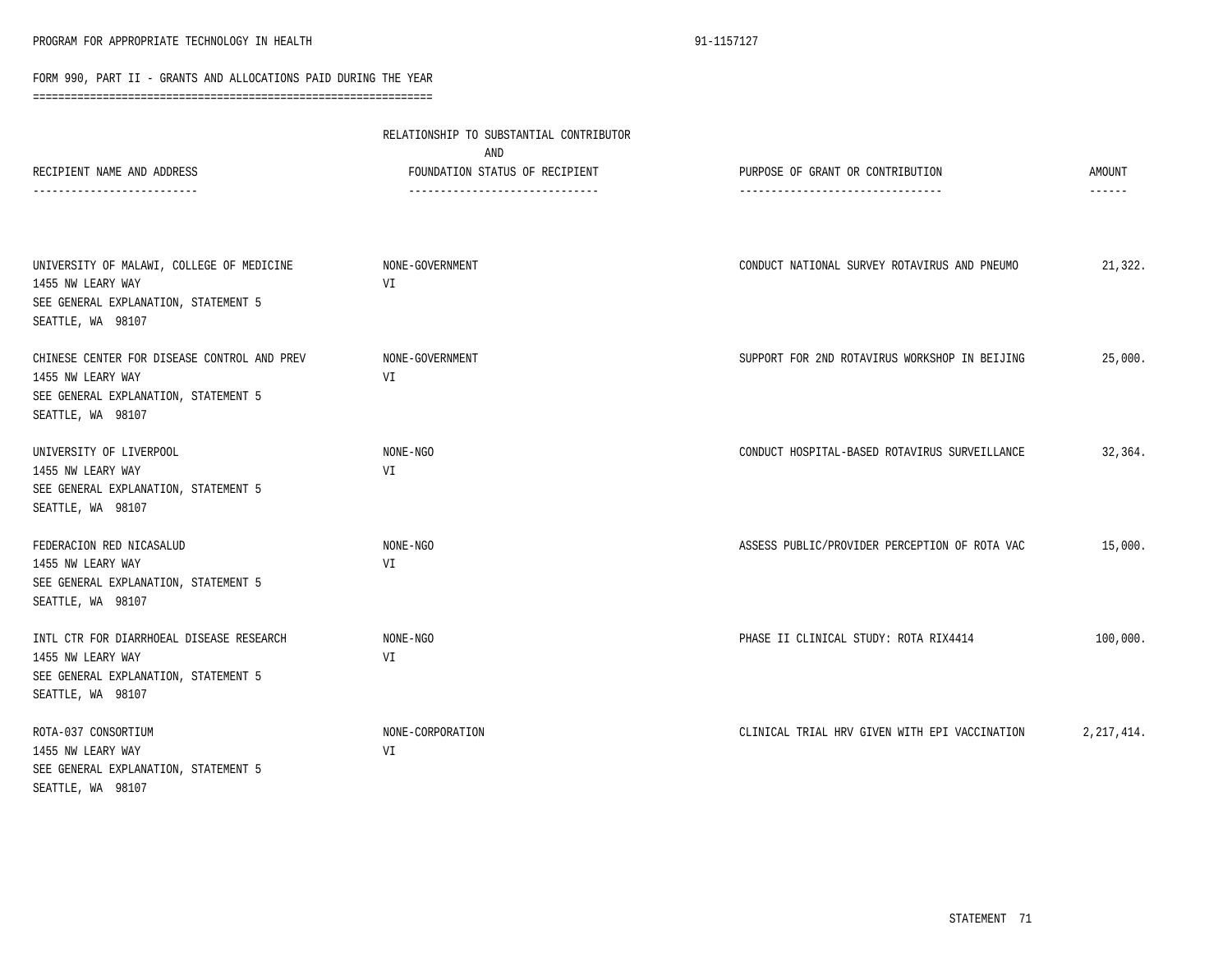===============================================================

|  | RELATIONSHIP TO SUBSTANTIAL CONTRIBUTOR |  |  |  |  |
|--|-----------------------------------------|--|--|--|--|
|--|-----------------------------------------|--|--|--|--|

AND FOUNDATION STATUS OF RECIPIENT ------------------------------

| RECIPIENT NAME AND ADDRESS |  |  |
|----------------------------|--|--|

### PURPOSE OF GRANT OR CONTRIBUTION AMOUNT

--------------------------------

--------------------------

------

TOTAL CONTRIBUTIONS PAID 31,769,091.

------------ ============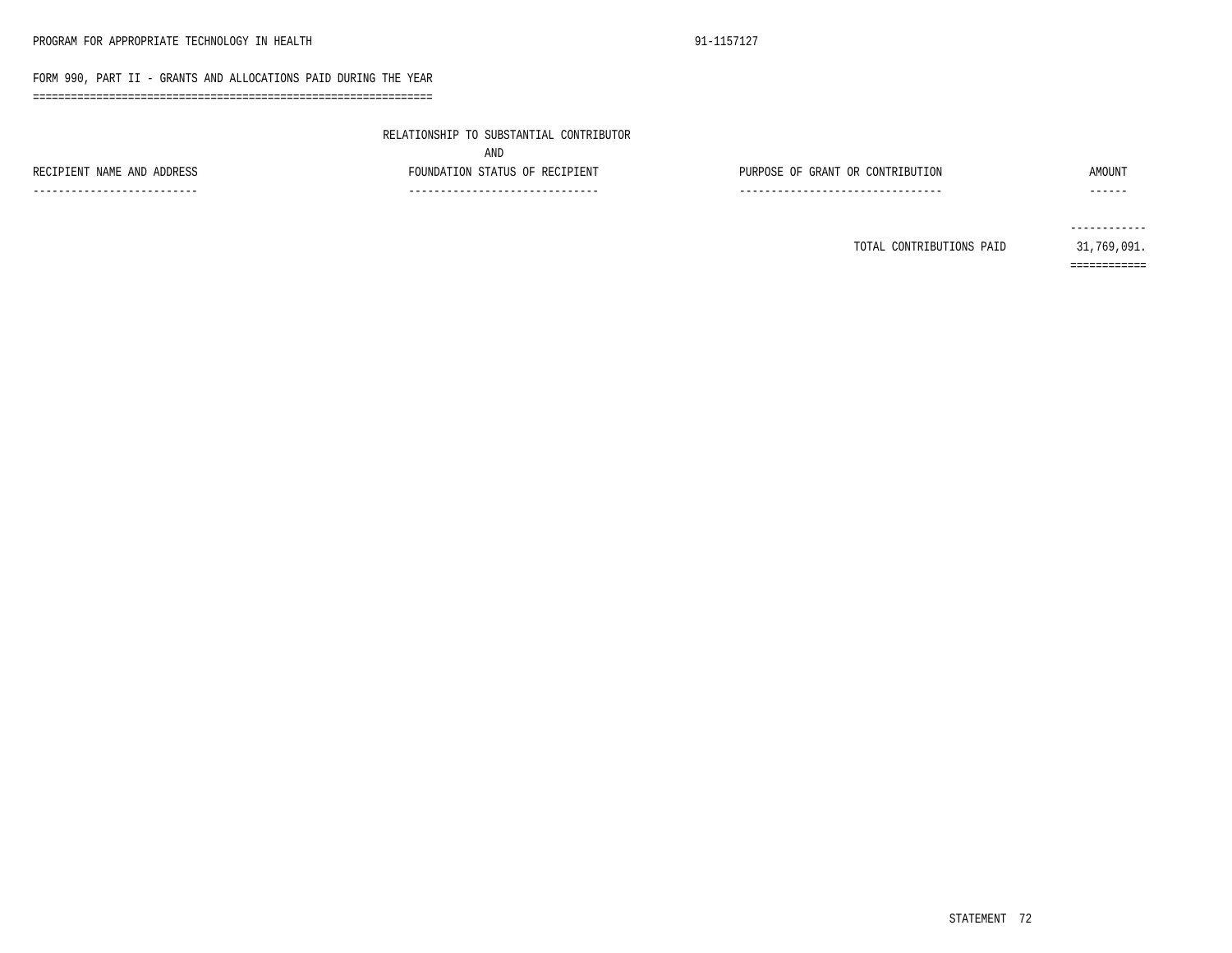# FORM 990, PART II - OTHER EXPENSES

| ---------------------------------- |  |  |  |  |  |  |  |  |  |  |  |  |  |  |  |  |
|------------------------------------|--|--|--|--|--|--|--|--|--|--|--|--|--|--|--|--|
| ---------------------------------- |  |  |  |  |  |  |  |  |  |  |  |  |  |  |  |  |
|                                    |  |  |  |  |  |  |  |  |  |  |  |  |  |  |  |  |
|                                    |  |  |  |  |  |  |  |  |  |  |  |  |  |  |  |  |

| DESCRIPTION                 | TOTAL       | PROGRAM<br>SERVICES | MANAGEMENT<br>AND GENERAL | FUNDRAISING |
|-----------------------------|-------------|---------------------|---------------------------|-------------|
|                             |             |                     |                           |             |
| SUB-CONTRACTORS             | 9,923,710.  | 9,748,119.          | 152,573.                  | 23,018.     |
| OTHER PROFESSIONAL SERVICES | 86,703.     | 55, 174.            | 31,529.                   |             |
| CONSULTANTS                 | 2,736,208.  | 2,360,139.          | 366,633.                  | 9,436.      |
| RELOCATION/MOVING           | 413,913.    | 337,930.            | 75,983.                   |             |
| PROJECT PROCUREMENT         | 7,734,036.  | 7,734,036.          |                           |             |
| PATENT AMORTIZATION         | 179,178.    | 179,178.            |                           |             |
| INSURANCE                   | 696,730.    | 539,909.            | 156,821.                  |             |
| LOAN LOSS RESERVE           | 47,759.     | 47,759.             |                           |             |
| MISCELLANEOUS EXPENSES      | 543,001.    | 342,390.            | 179,832.                  | 20,779.     |
| LEGISLATIVE EXPENSES        | 43,787.     | 27,459.             | 14,634.                   | 1,694.      |
| SUB-AGREEMENTS              | 20,500.     |                     | 20,500.                   |             |
| TOTALS                      | 22,425,525. | 21,372,093.         | 998,505.                  | 54,927.     |
|                             |             |                     |                           |             |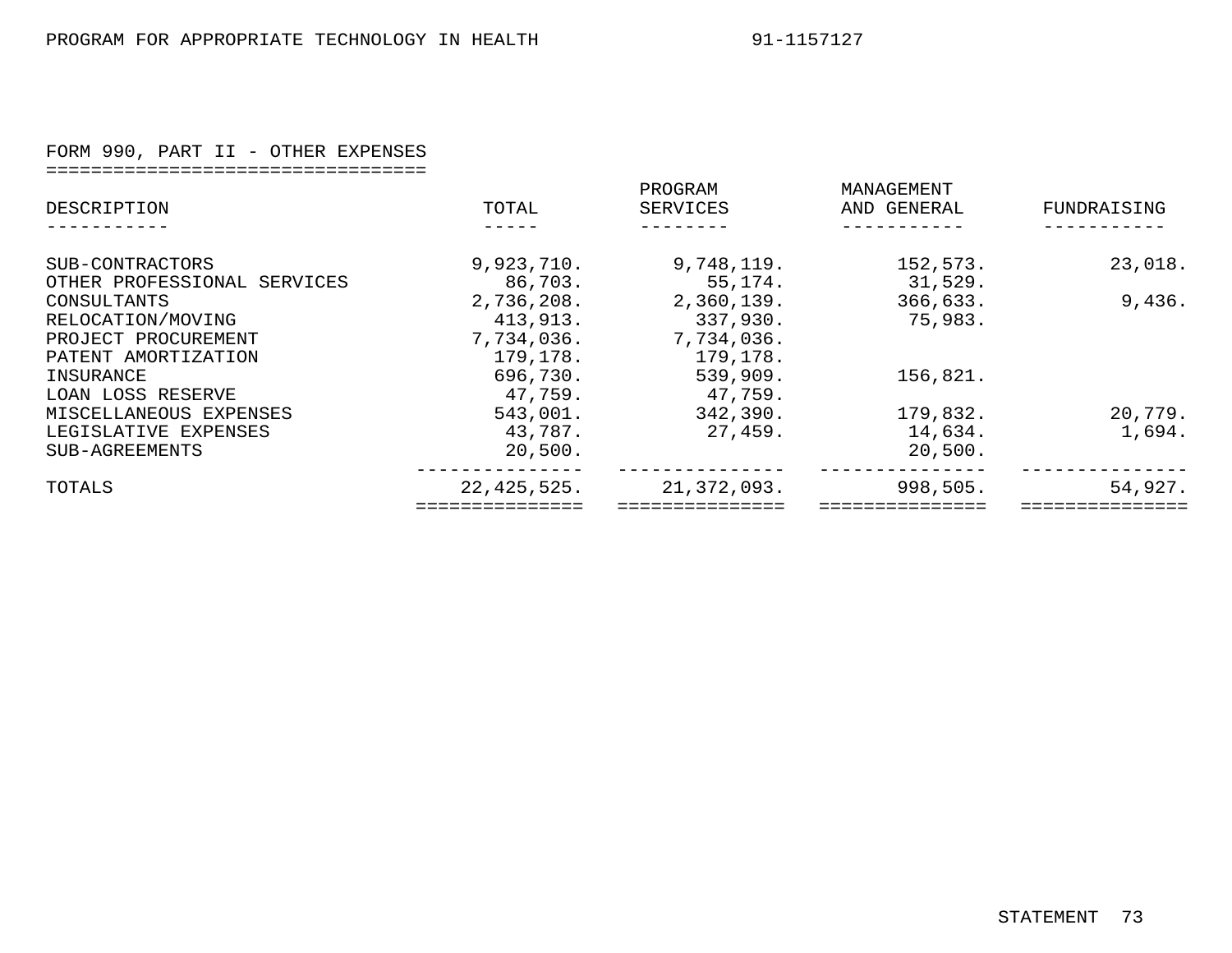FORM 990, PART III - ORGANIZATION'S PRIMARY EXEMPT PURPOSE ==========================================================

THE PRIMARY EXEMPT PURPOSE OF PROGRAM FOR APPROPRIATE TECHNOLOGY IN HEALTH (PATH) IS TO IDENTIFY, DEVELOP, AND APPLY APPROPRIATE AND INNOVATIVE SOLUTIONS TO PUBLIC HEALTH PROBLEMS, PARTICULARLY IN LOW-RESOURCE SETTINGS. TO MEET THE HEALTH NEEDS OF DEVELOPING COUNTRIES, PATH INVENTS OR ADAPTS TECHNOLOGIES AND PROVIDES TECHNICAL ASSISTANCE TO IMPROVE HEALTH PRODUCTS, INFORMATION, AND PROGRAMS. PATH'S MISSION IS TO IMPROVE HEALTH, ESPECIALLY THE HEALTH OF WOMEN AND CHILDREN.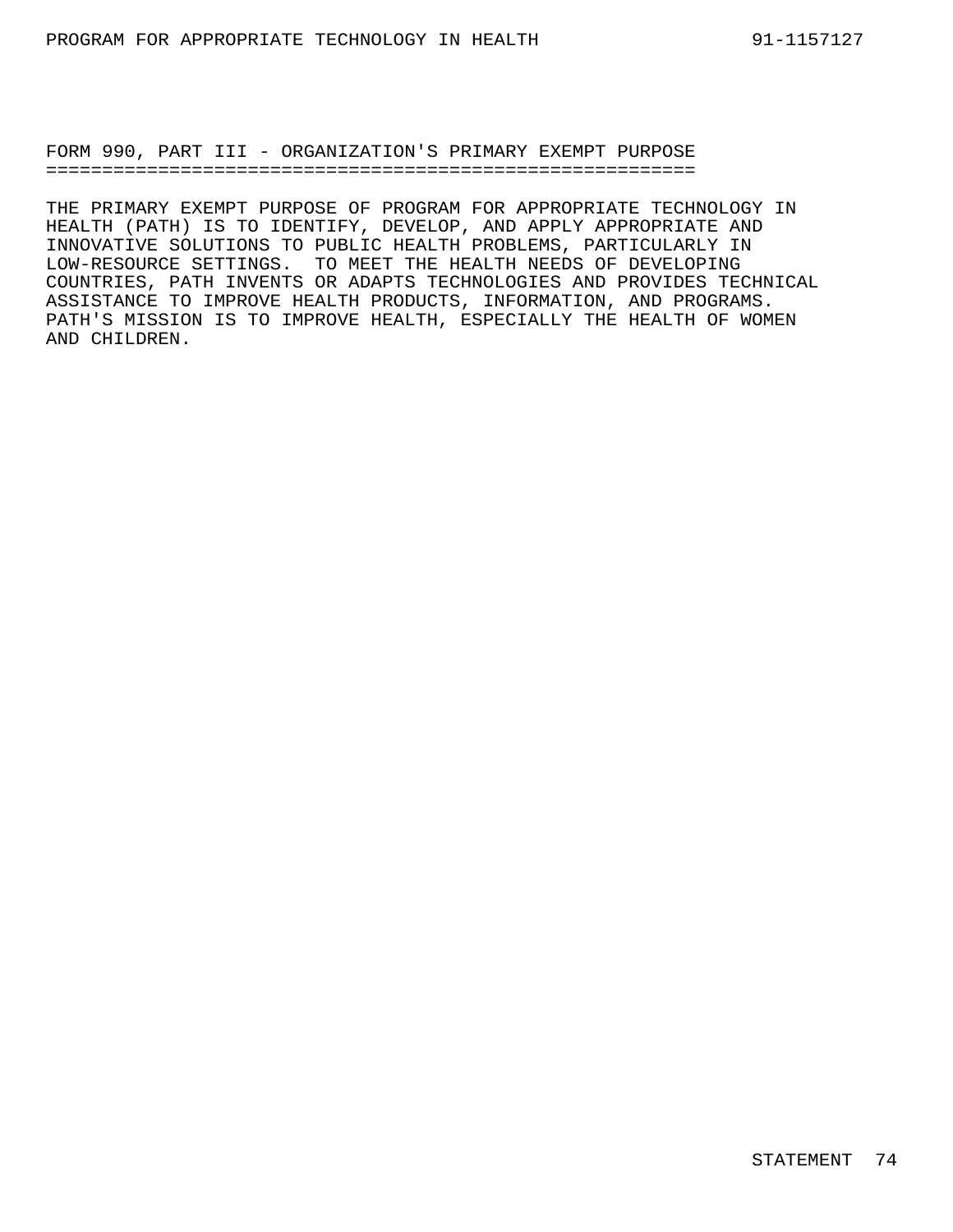FORM 990, PART IV - OTHER NOTES AND LOANS RECEIVABLE ==================================================== BORROWER: DISPOSITEK AFRICA, LTD. ORIGINAL AMOUNT: 650,000. INTEREST RATE: 11.750000 DATE OF NOTE: 02/15/2001 MATURITY DATE: 04/30/2006 REPAYMENT TERMS: QUARTERLY PRINCIPLE & INTEREST SECURITY PROVIDED: FIRST LIEN ON EQUIPMENT PURPOSE OF LOAN: EQUIPMENT/WORKING CAPITAL DESCRIPTION AND FMV OF CONSIDERATION: CASH RELATIONSHIP: NONE BEGINNING BALANCE DUE ..................................... 189,628. ENDING BALANCE DUE  $\dots\dots\dots\dots\dots\dots\dots\dots\dots\dots\dots\dots\dots\dots$  758,514. --------------- BORROWER: NEEDELESS VENTURE, INC. ORIGINAL AMOUNT: 600,000.<br>
INTEREST RATE: 7.250000 INTEREST RATE: 7.250000<br>DATE OF NOTE: 08/24/2001 DATE OF NOTE: 08/24/2001 MATURITY DATE: 04/01/2006 REPAYMENT TERMS: QUARTERLY PRINCIPLE & INTEREST SECURITY PROVIDED: ASSETS AND STOCK PURPOSE OF LOAN: TECHNOLOGY TRANSFER DESCRIPTION AND FMV CASH OF CONSIDERATION: RELATIONSHIP: NONE BEGINNING BALANCE DUE  $\dots\dots\dots\dots\dots\dots\dots\dots\dots\dots\dots\dots\dots$  312,124. ENDING BALANCE DUE ........................................ NONE --------------- BORROWER: LIFELINES ORIGINAL AMOUNT: 600,000. INTEREST RATE: 7.250000<br>
DATE OF NOTE: 12/07/2001<br>
MATURITY DATE: 07/01/2006 DATE OF NOTE: 12/07/2001 MATURITY DATE: 07/01/2006 REPAYMENT TERMS: QUARTERLY PRINCIPLE & INTEREST SECURITY PROVIDED: FIRST LIEN ON EQUIPMENT PURPOSE OF LOAN: TECHNOLOGY TRANSFER DESCRIPTION AND FMV OF CONSIDERATION: CASH RELATIONSHIP: NONE BEGINNING BALANCE DUE  $\ldots \ldots \ldots \ldots \ldots \ldots \ldots \ldots \ldots \ldots$ . 199,164. ENDING BALANCE DUE ........................................ 35,396.

---------------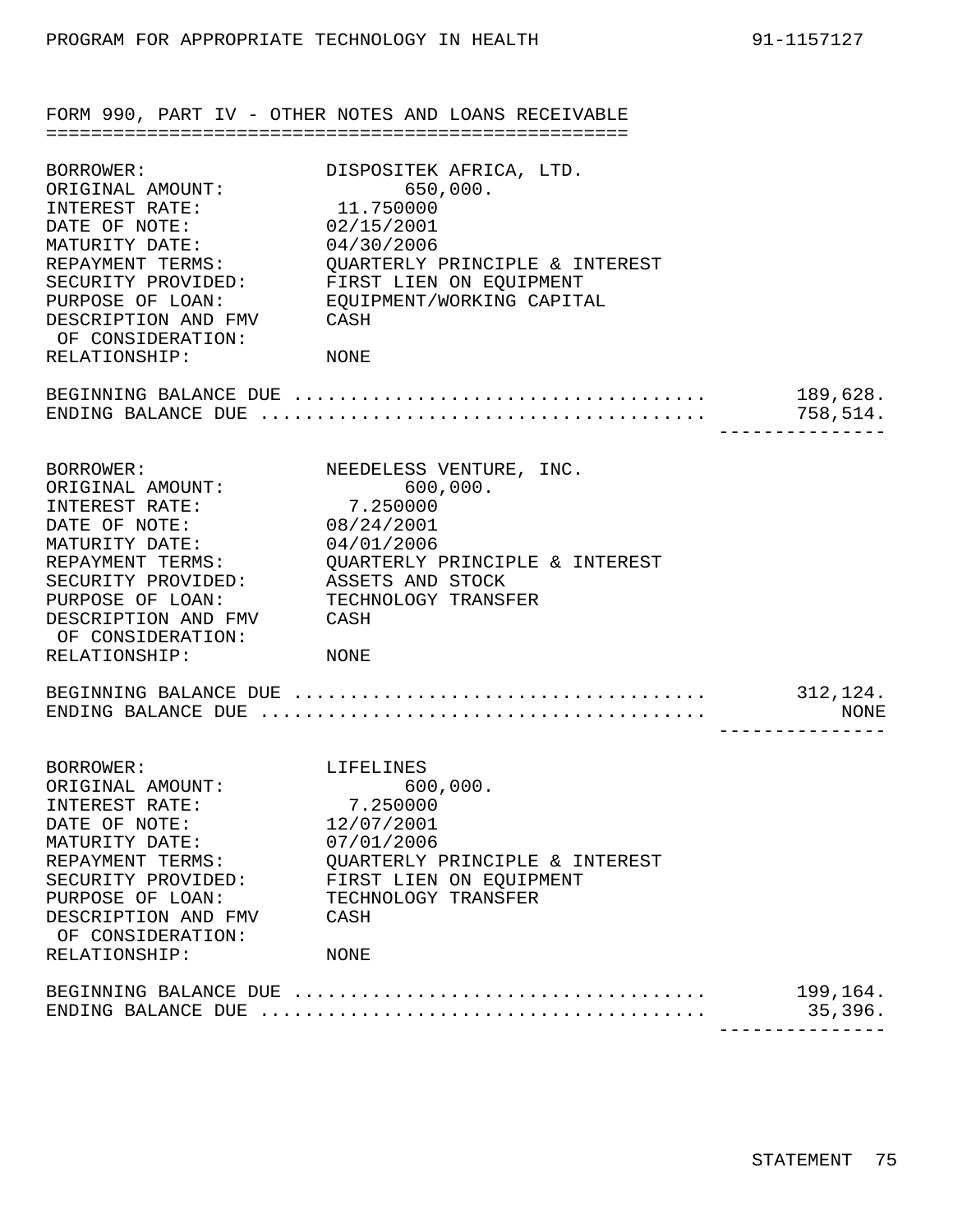| BORROWER:<br>BORROWER:<br>ORIGINAL AMOUNT:     | FAMOSAL, S.A.                                                                                                |                  |
|------------------------------------------------|--------------------------------------------------------------------------------------------------------------|------------------|
|                                                | 410,000.                                                                                                     |                  |
| INTEREST RATE:                                 | 3.500000                                                                                                     |                  |
| DATE OF NOTE:                                  | 10/01/2003                                                                                                   |                  |
| MATURITY DATE:                                 | 07/01/2007                                                                                                   |                  |
| REPAYMENT TERMS:                               | QUARTERLY PRINCIPLE & INTEREST                                                                               |                  |
| SECURITY PROVIDED:                             | ASSETS OF COMPANY                                                                                            |                  |
| PURPOSE OF LOAN:                               | IODIZED SALT PROD. FACILITATION                                                                              |                  |
| DESCRIPTION AND FMV CASH<br>OF CONSIDERATION:  |                                                                                                              |                  |
| RELATIONSHIP:                                  | NONE                                                                                                         |                  |
|                                                |                                                                                                              |                  |
|                                                | ENDING BALANCE DUE $\ldots \ldots \ldots \ldots \ldots \ldots \ldots \ldots \ldots \ldots \ldots$ . 320,000. |                  |
|                                                |                                                                                                              | ---------------- |
| BORROWER:                                      | <b>DANNEX</b>                                                                                                |                  |
| ORIGINAL AMOUNT: 75<br>INTEREST RATE: 7.750000 | 75,000.                                                                                                      |                  |
|                                                |                                                                                                              |                  |
| DATE OF NOTE: 02/24/2003                       |                                                                                                              |                  |
| MATURITY DATE:                                 | 10/01/2005                                                                                                   |                  |
| REPAYMENT TERMS:                               | <b>QUARTERLY PRINCIPLE &amp; INTEREST</b>                                                                    |                  |
| SECURITY PROVIDED:                             | DURABLE EQUIPMENT                                                                                            |                  |
| PURPOSE OF LOAN:                               | PROD. OF REHYDRATION SALTS                                                                                   |                  |
| DESCRIPTION AND FMV                            | CASH                                                                                                         |                  |
| OF CONSIDERATION:                              |                                                                                                              |                  |
| RELATIONSHIP:                                  | NONE                                                                                                         |                  |
|                                                |                                                                                                              | 36,858.          |
|                                                |                                                                                                              | NONE             |
|                                                |                                                                                                              |                  |
|                                                | TOTAL BEGINNING OTHER NOTES AND LOANS RECEIVABLE                                                             | 1,098,774.       |
|                                                |                                                                                                              | ===============  |
|                                                | TOTAL ENDING OTHER NOTES AND LOANS RECEIVABLES                                                               | 1,113,910.       |

===============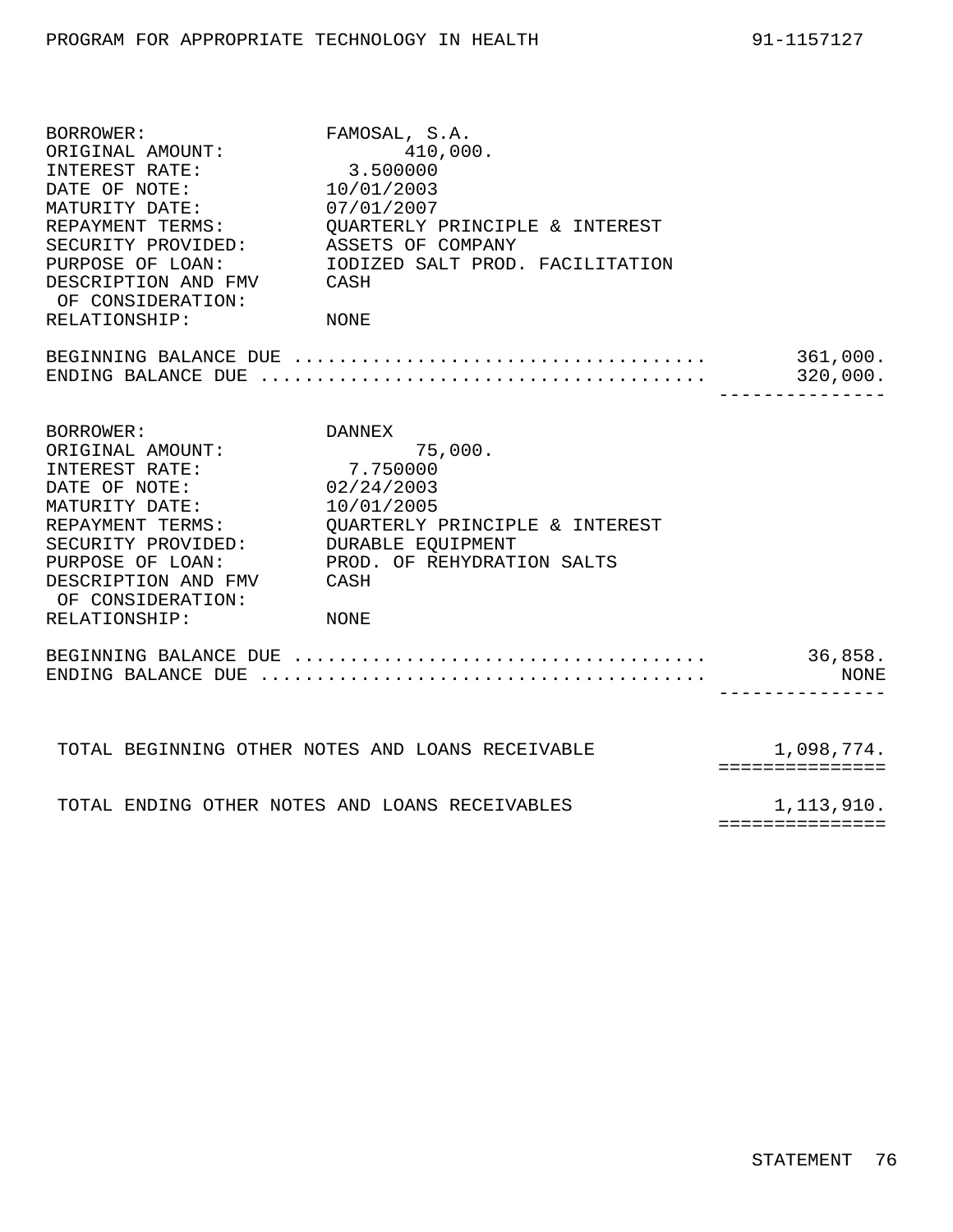FORM 990, PART IV - INVESTMENTS - SECURITIES ============================================

| DESCRIPTION                              |        | BEGINNING<br>BOOK VALUE   | ENDING<br>BOOK VALUE      | COST<br>OR FMV           |
|------------------------------------------|--------|---------------------------|---------------------------|--------------------------|
| CORPORATE DEBT SECURITIES                |        | 46,573,332.               | 97,407,353.               | FMV                      |
| MUTUAL FUNDS<br>US GOVERNMENT SECURITIES |        | 2,144,005.<br>52,755,693. | 3,321,000.<br>46,399,000. | <b>FMV</b><br><b>FMV</b> |
| ASSET-BACKED SECURITIES                  |        | NONE                      | 51,957,000.               | FMV                      |
|                                          | TOTALS | 101,473,030.              | 199,084,353.              |                          |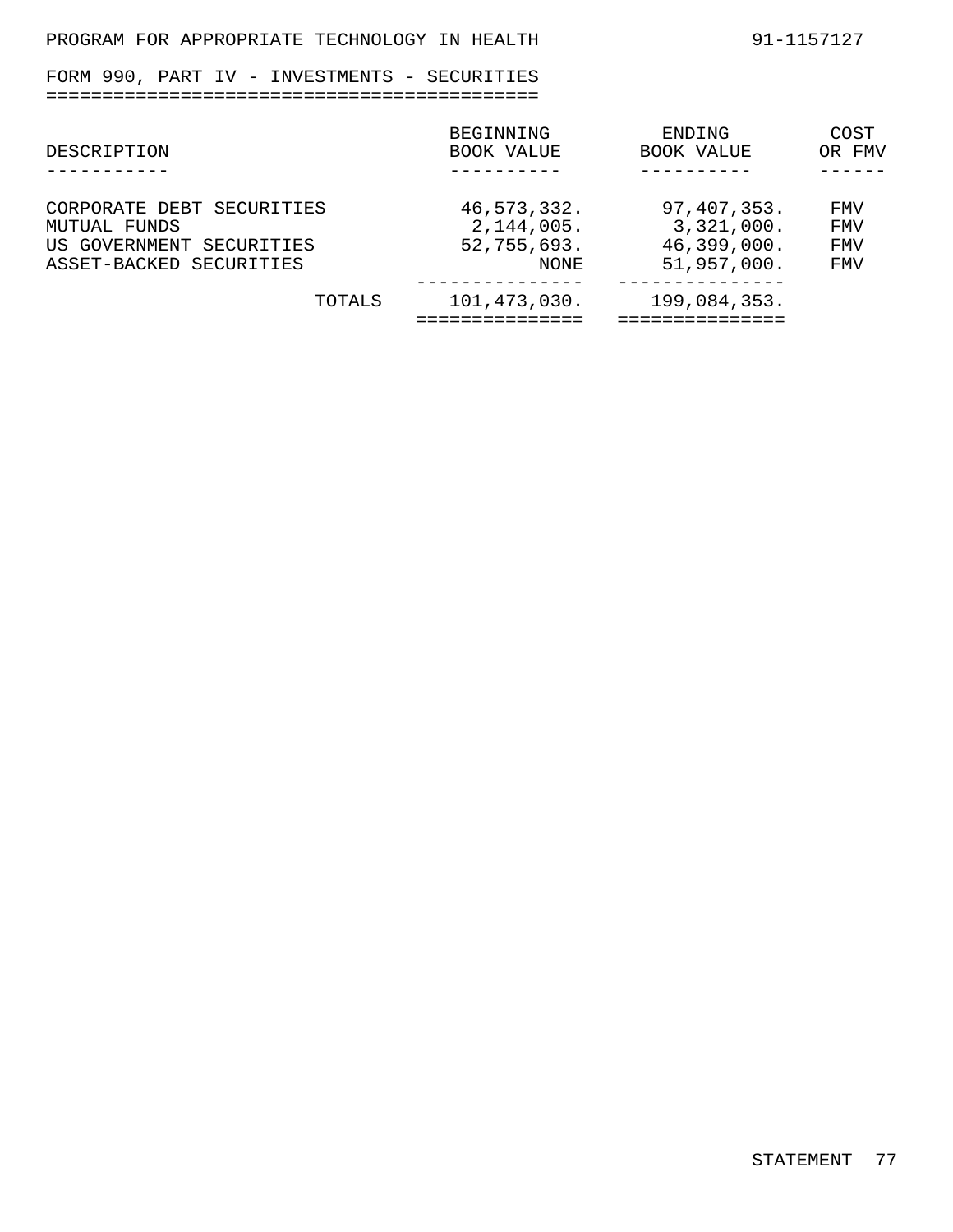## PROGRAM FOR APPROPRIATE TECHNOLOGY IN HEALTH 91-1157127

## FORM 990, PART IV - INVESTMENTS - OTHER =======================================

| DESCRIPTION             |        | BEGINNING<br>BOOK VALUE | ENDING<br>BOOK VALUE |
|-------------------------|--------|-------------------------|----------------------|
| INVESTMENT IN AFFILIATE |        | 259,377.                | NONE                 |
|                         | TOTALS | 259,377.                | NONE                 |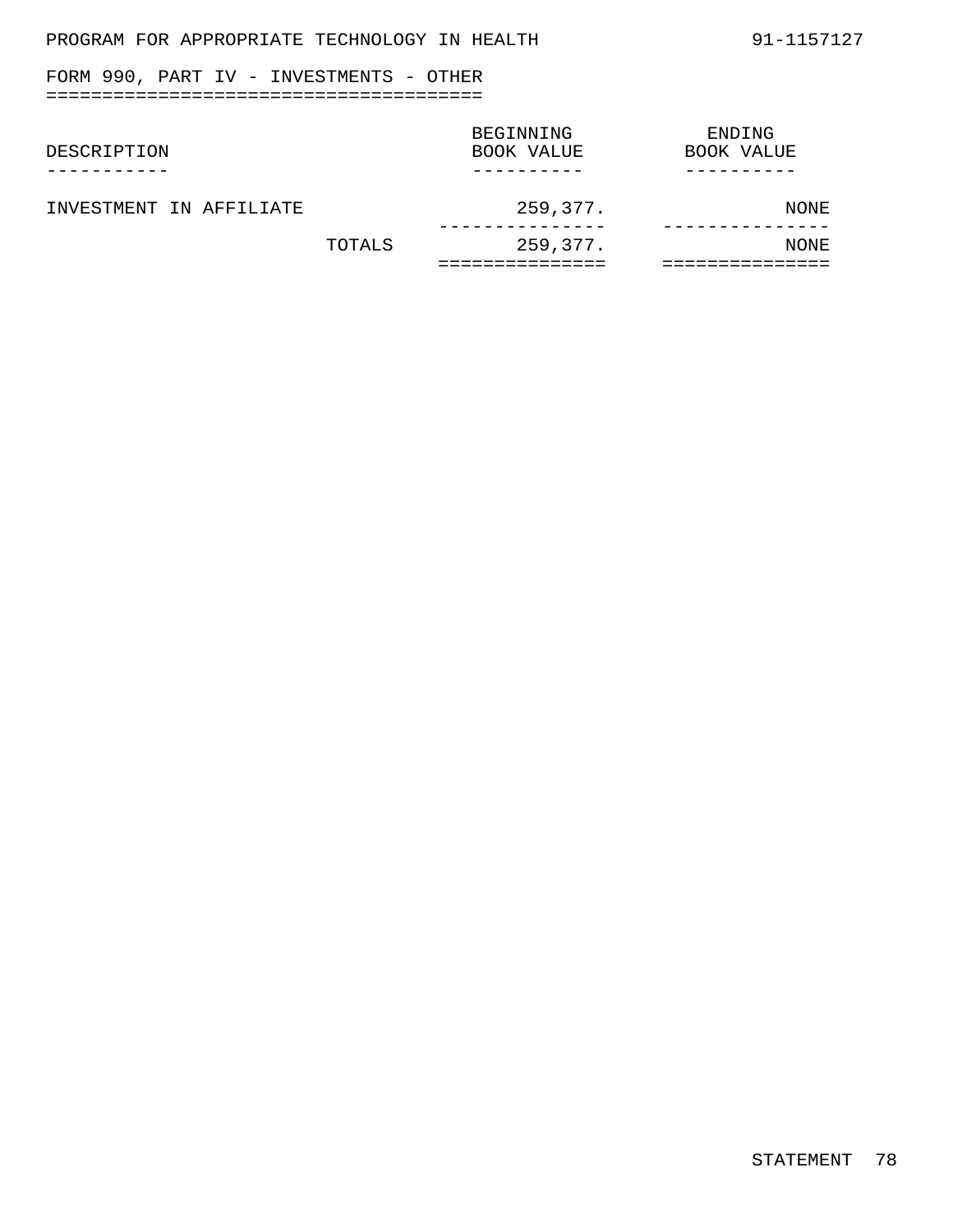## FORM 990, PART IV - OTHER ASSETS ================================

| DESCRIPTION       |        | BEGINNING<br>BOOK VALUE | ENDING<br>BOOK VALUE |
|-------------------|--------|-------------------------|----------------------|
| ULTRA RICE PATENT |        | 1,836,576.              | 1,657,397.           |
|                   | TOTALS | 1,836,576.              | 1,657,397.           |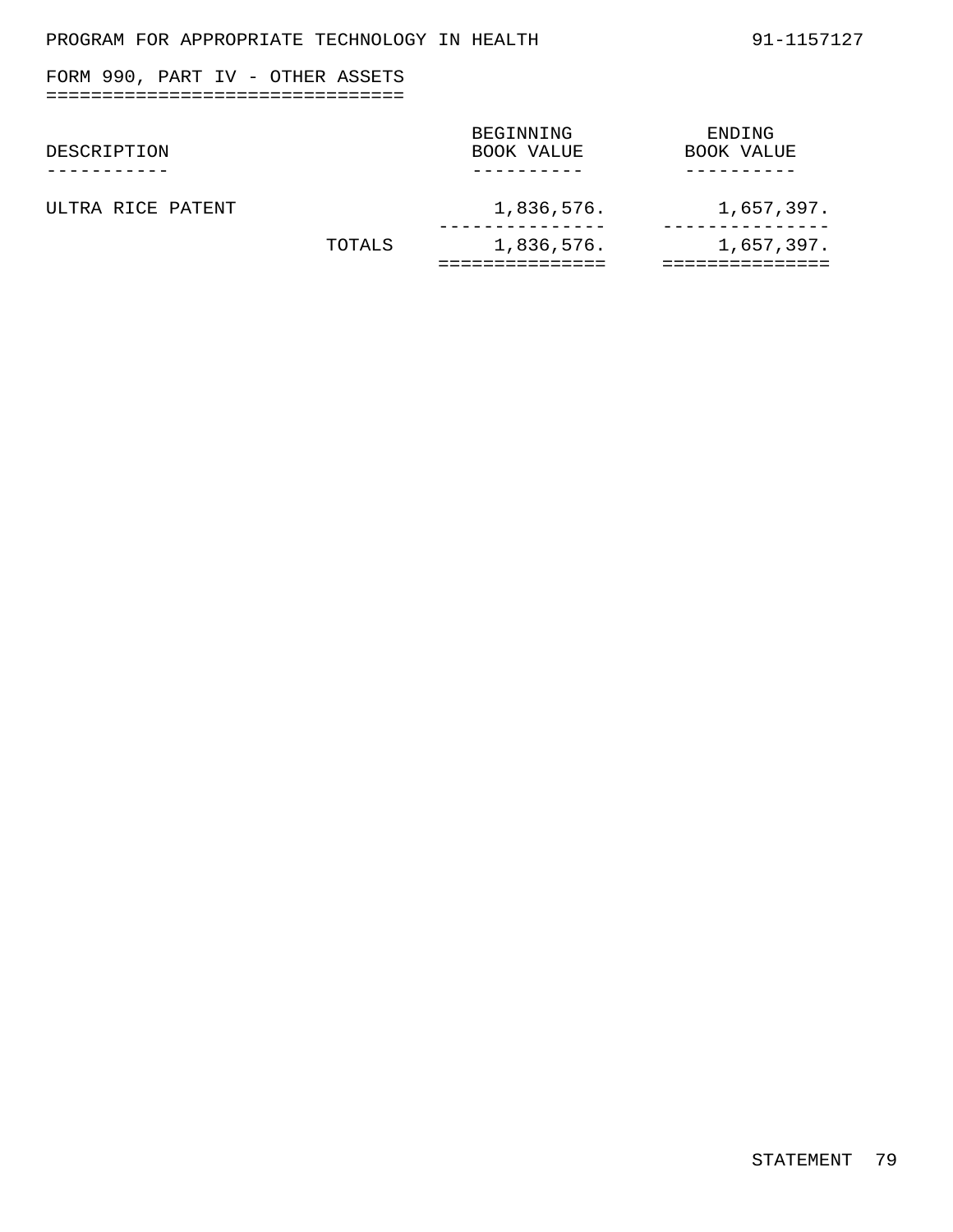FORM 990, PART IV - MORTGAGES AND OTHER NOTES PAYABLE =====================================================

| LENDER: BANK OF AMERICA<br>ORIGINAL AMOUNT: 3,300,000.<br>INTEREST RATE: 3.110000                                                                                                                                                                                                                                                 |                                                                                                                                                  |                               |
|-----------------------------------------------------------------------------------------------------------------------------------------------------------------------------------------------------------------------------------------------------------------------------------------------------------------------------------|--------------------------------------------------------------------------------------------------------------------------------------------------|-------------------------------|
| DATE OF NOTE: 10/15/2001<br>PURPOSE OF LOAN: LEASEHOLD IMPROVEMENT<br>DESCRIPTION AND FMV CASH<br>OF CONSIDERATION:                                                                                                                                                                                                               | MATURITY DATE: 07/15/2007<br>REPAYMENT TERMS: \$330,000 EACH YEAR FOR 5 YEARS, BALANCE DUE 7/07<br>SECURITY PROVIDED: GENERAL RECOURSE TO ASSETS |                               |
|                                                                                                                                                                                                                                                                                                                                   | ENDING BALANCE DUE $\ldots \ldots \ldots \ldots \ldots \ldots \ldots \ldots \ldots \ldots \ldots \ldots$ 2,172,500.                              |                               |
| LENDER: MACARTHUR FOUNDATION<br>ORIGINAL AMOUNT: 1,000,000.<br>INTEREST RATE: 2.000000<br>DATE OF NOTE: 08/13/1993<br>MATURITY DATE: 01/01/2006<br>REPAYMENT TERMS: PRINCIPLE DUE 01/01/2006<br>SECURITY PROVIDED: GENERAL RECOURSE TO ASSETS<br>PURPOSE OF LOAN: PATH LOAN FUND<br>DESCRIPTION AND FMV CASH<br>OF CONSIDERATION: |                                                                                                                                                  |                               |
|                                                                                                                                                                                                                                                                                                                                   | ENDING BALANCE DUE $\ldots \ldots \ldots \ldots \ldots \ldots \ldots \ldots \ldots \ldots \ldots \ldots \ldots \qquad 1,000,000$ .               |                               |
| LENDER: CALVERT SOCIAL INVESTMENT FUND<br>ORIGINAL AMOUNT: 1,000,000.<br>INTEREST RATE: 4.000000<br>DATE OF NOTE: 10/01/2003<br>MATURITY DATE: 09/30/2006<br>REPAYMENT TERMS: PRINCIPLE DUE 09/30/2006<br>SECURITY PROVIDED: GENERAL RECOURSE TO ASSETS<br>PURPOSE OF LOAN:<br>DESCRIPTION AND FMV<br>OF CONSIDERATION:           | PATH LOAN FUND<br>CASH                                                                                                                           |                               |
|                                                                                                                                                                                                                                                                                                                                   | $ENDING$ BALANCE DUE $\ldots \ldots \ldots \ldots \ldots \ldots \ldots \ldots \ldots \ldots \ldots \ldots \ldots$                                | 1,000,000.<br>1,000,000.      |
| TOTAL BEGINNING MORTGAGES AND OTHER NOTES PAYABLE                                                                                                                                                                                                                                                                                 |                                                                                                                                                  | 4,502,500.<br>=============== |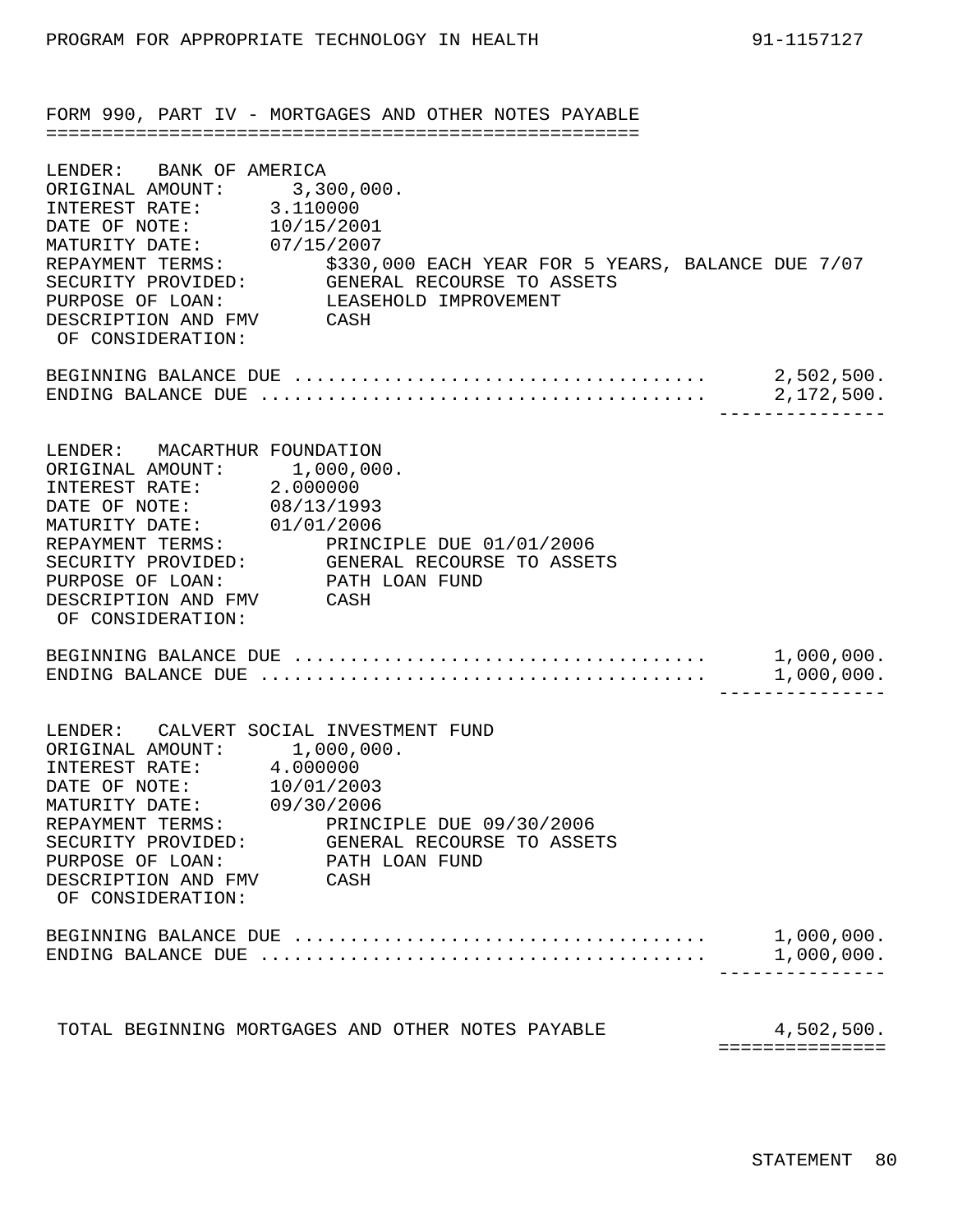TOTAL ENDING MORTGAGES AND OTHER NOTES PAYABLE 4,172,500.

===============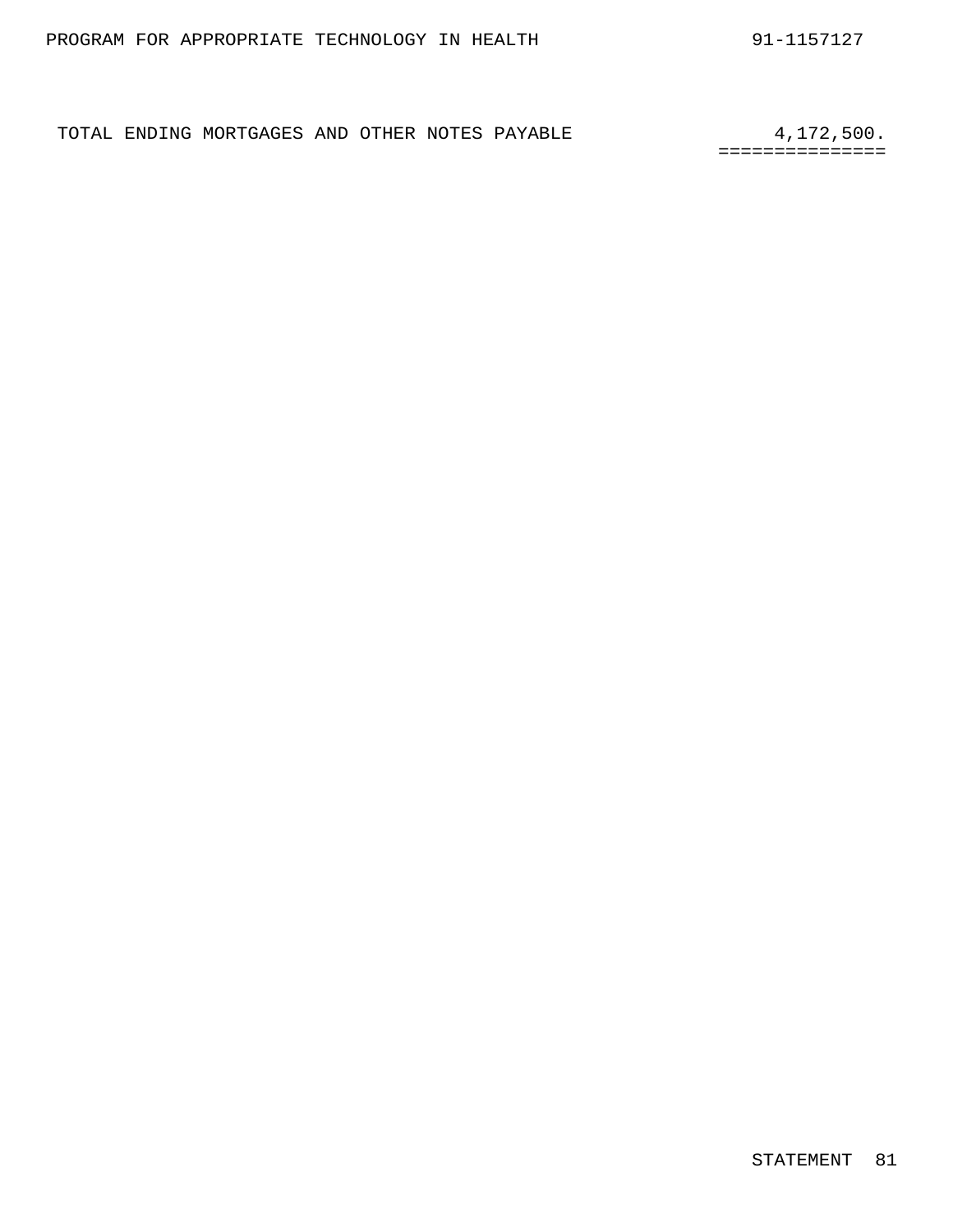## PROGRAM FOR APPROPRIATE TECHNOLOGY IN HEALTH 91-1157127

FORM 990, PART IV-A - OTHER REVENUE ON RETURN BUT NOT ON BOOKS ==============================================================

### DESCRIPTION

-----------

### AMOUNT

------

RENT EXPENSES REPORTED ON PART I, FORM 990 -25,484.

TOTAL  $-25,484.$ --------------- ===============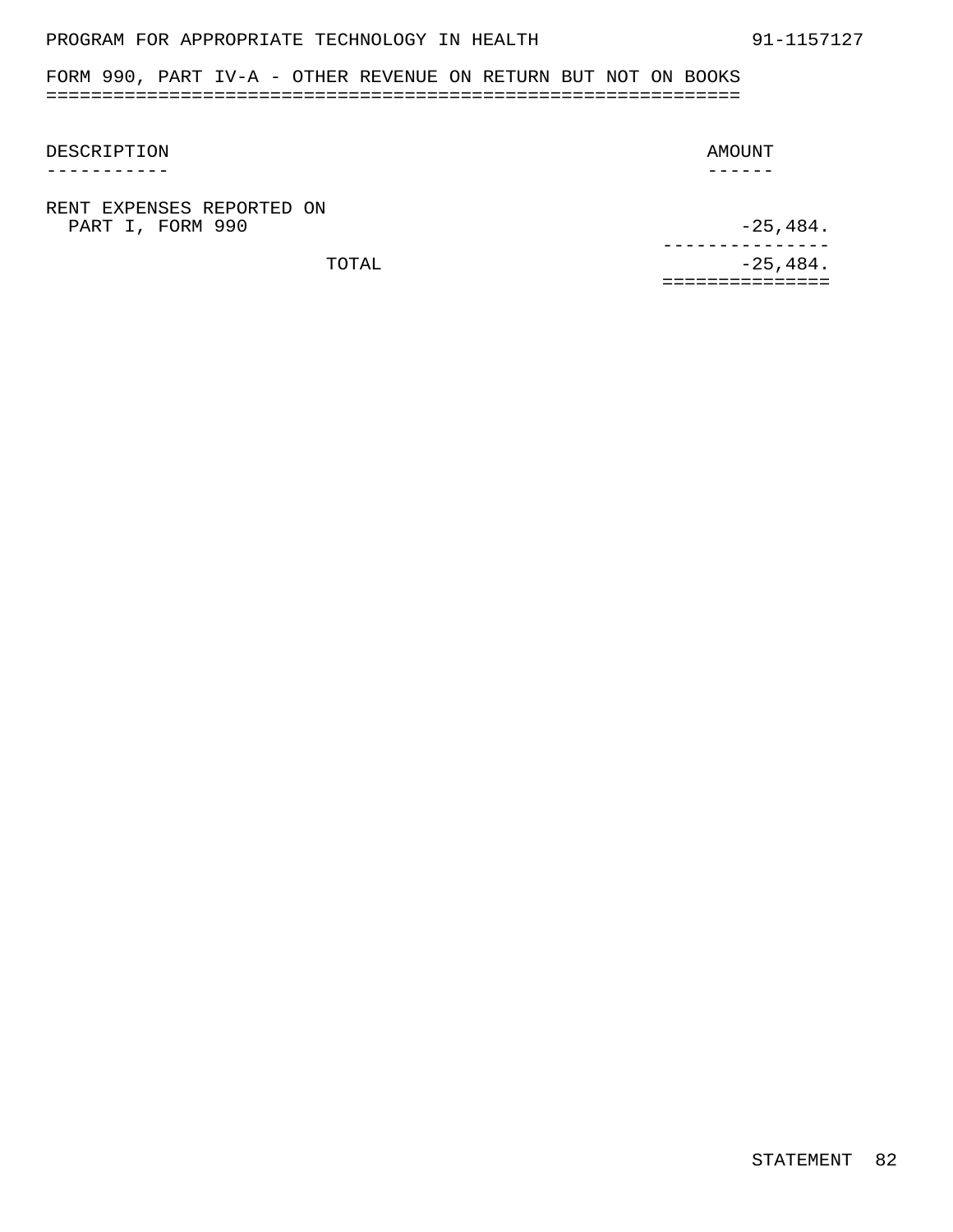## PROGRAM FOR APPROPRIATE TECHNOLOGY IN HEALTH 91-1157127

FORM 990, PART IV-B - OTHER EXPENSES ON RETURN BUT NOT ON BOOKS ===============================================================

### DESCRIPTION

-----------

### AMOUNT

------

RENT EXPENSES REPORTED ON PART I, FORM 990 -25,484.

TOTAL  $-25,484.$ --------------- ===============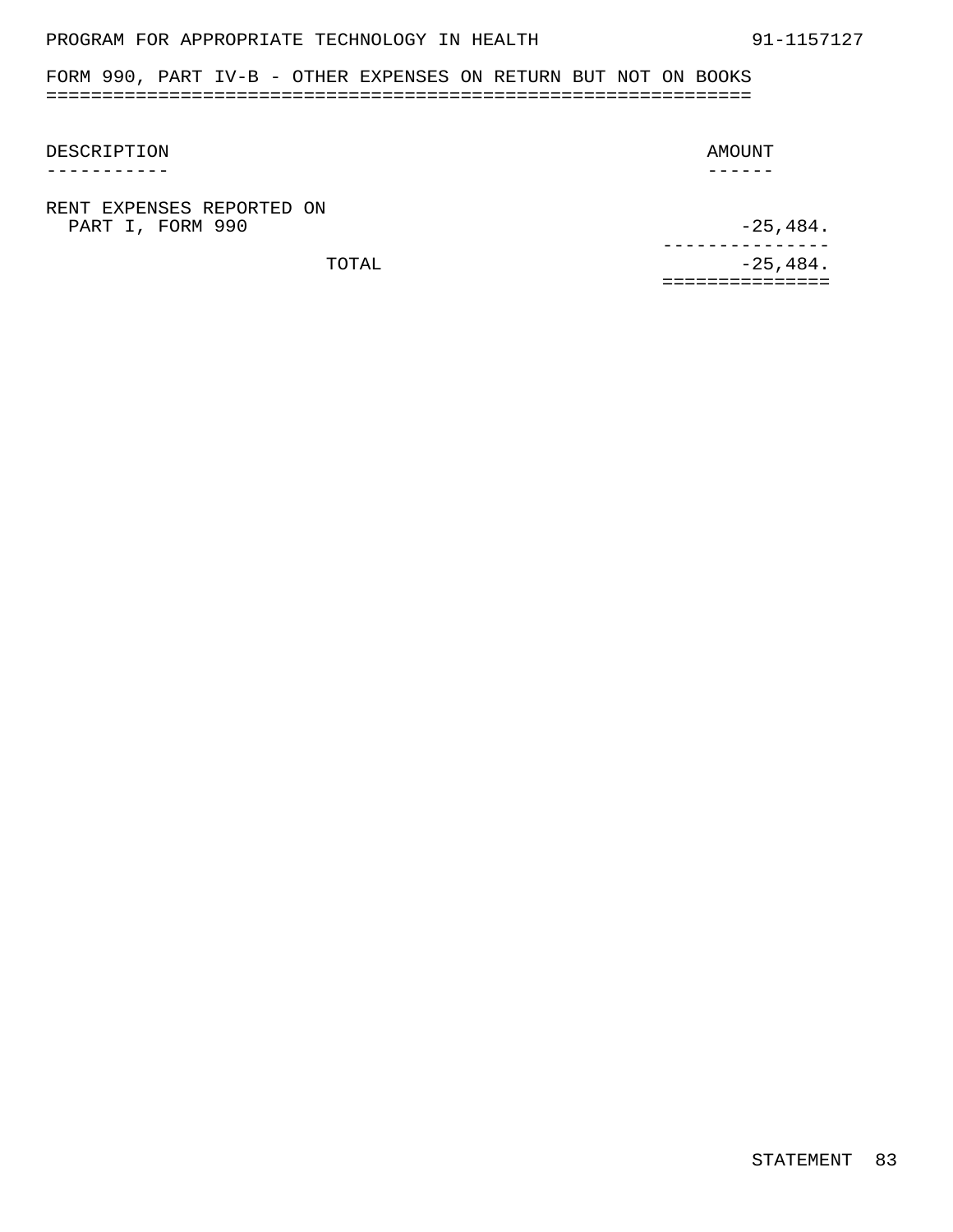# FORM 990, PART V-A - CURRENT OFFICERS, DIRECTORS, AND TRUSTEES

| NAME AND ADDRESS<br>--------------                                           | TITLE AND TIME<br>DEVOTED TO POSITION COMPENSATION<br>------------------- |      | CONTRIBUTIONS<br>TO EMPLOYEE<br>BENEFIT PLANS ALLOWANCES<br>------------- | EXPENSE ACCT<br>AND OTHER |
|------------------------------------------------------------------------------|---------------------------------------------------------------------------|------|---------------------------------------------------------------------------|---------------------------|
| CHRISTOPHER J. ELIAS<br>1455 NW LEARY WAY<br>SEATTLE, WA 98107               | PRESIDENT<br>40                                                           |      | $313,225.$ $31,032.$                                                      | 150.                      |
| ERIC WALKER<br>1455 NW LEARY WAY<br>SEATTLE, WA 98107                        | VICE PRESIDENT<br>40                                                      |      | $173,350.$ 25,970.                                                        | 313.                      |
| KHAMA ODERA ROGO, MD, PHD<br>1455 NW LEARY WAY<br>SEATTLE, WA 98107          | SECRETARY<br>$\overline{2}$                                               | NONE | NONE                                                                      | 723.                      |
| VINCENT MCGEE<br>1455 NW LEARY WAY<br>SEATTLE, WA 98107                      | VICE CHAIRMAN<br>$\overline{2}$                                           | NONE | NONE                                                                      | 682.                      |
| MOLLY JOEL COYE, MD, MPH<br>1455 NW LEARY WAY<br>SEATTLE, WA 98107           | DIRECTOR<br>$\mathcal{L}$                                                 | NONE | NONE                                                                      | 613.                      |
| AWA MARIE COLL-SECK, MD, PHD<br>1455 NW LEARY WAY<br>SEATTLE, WA 98107       | DIRECTOR<br>2.                                                            | NONE | NONE                                                                      | 276.                      |
| MAHMOUD FAHMY FATHALLA, MD, PHD<br>1455 NW LEARY WAY<br>SEATTLE, WA 98107    | DIRECTOR<br>$\mathcal{L}$                                                 | NONE | NONE                                                                      | 91.                       |
| HALIDA HANUM AKHTER, MD, MPH, DRPH<br>1455 NW LEARY WAY<br>SEATTLE, WA 98107 | BOARD CHAIRMAN<br>$\overline{2}$                                          | NONE | NONE                                                                      | 39.                       |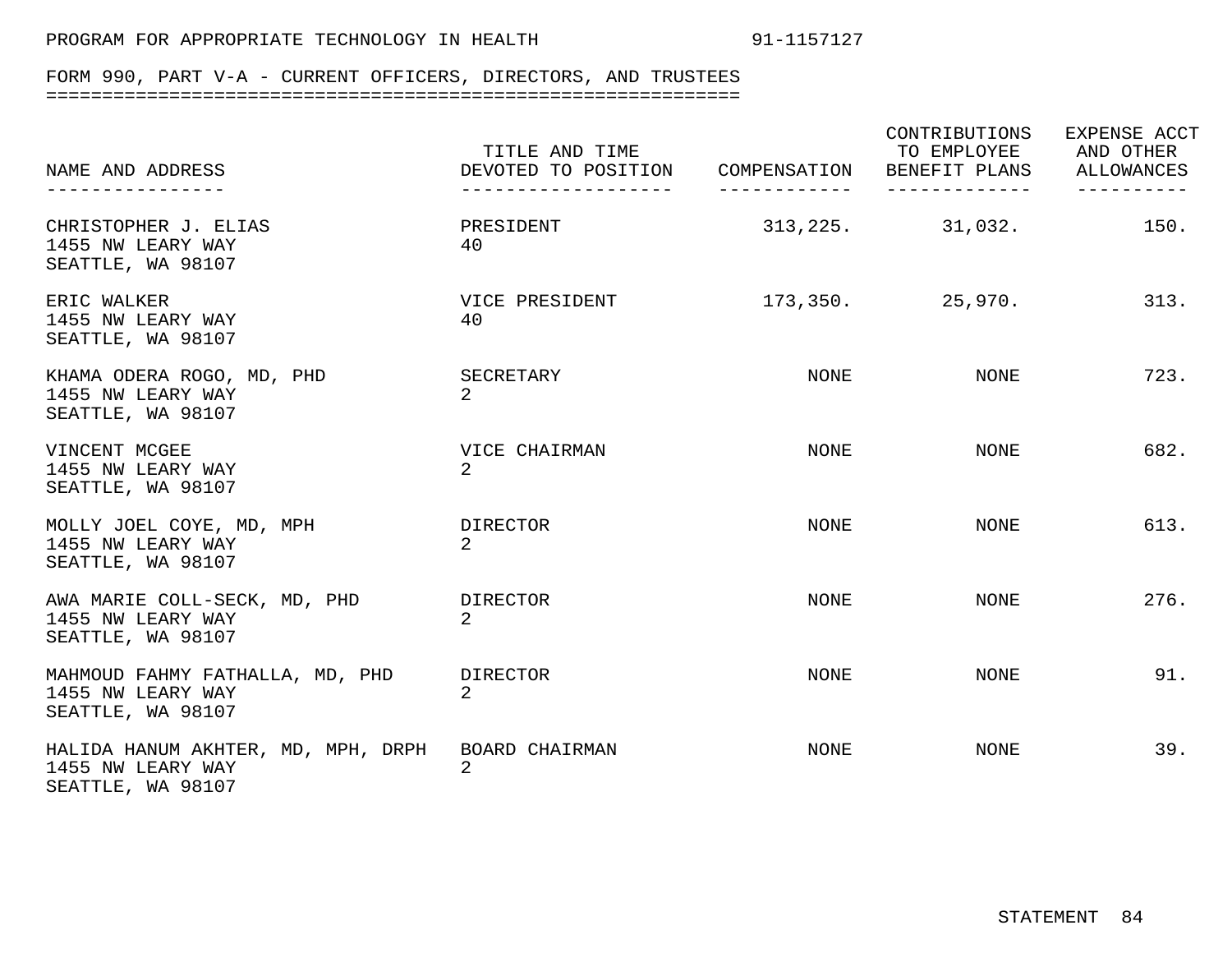# FORM 990, PART V-A - CURRENT OFFICERS, DIRECTORS, AND TRUSTEES

| NAME AND ADDRESS                                                        | TITLE AND TIME<br>DEVOTED TO POSITION | COMPENSATION | CONTRIBUTIONS<br>TO EMPLOYEE<br>BENEFIT PLANS | EXPENSE ACCT<br>AND OTHER<br>ALLOWANCES |
|-------------------------------------------------------------------------|---------------------------------------|--------------|-----------------------------------------------|-----------------------------------------|
|                                                                         |                                       |              |                                               |                                         |
| CHRISTOPHER HEDRICK<br>1455 NW LEARY WAY<br>SEATTLE, WA 98107           | TREASURER<br>2                        | NONE         | NONE                                          | NONE                                    |
| STEVE DAVIS, MA, JD<br>1455 NW LEARY WAY<br>SEATTLE, WA 98107           | <b>DIRECTOR</b><br>2.                 | NONE         | NONE                                          | NONE                                    |
| VERA CORDEIRO, MD<br>1455 NW LEARY WAY<br>SEATTLE, WA 98107             | <b>DIRECTOR</b><br>2                  | NONE         | NONE                                          | NONE                                    |
| SUPAMIT CHUNSUTTIWAT, MD, MPH<br>1455 NW LEARY WAY<br>SEATTLE, WA 98107 | <b>DIRECTOR</b><br>2                  | NONE         | NONE                                          | NONE                                    |
|                                                                         | GRAND TOTALS                          | 486,575.     | 57,002.                                       | 2,887.                                  |
|                                                                         |                                       |              |                                               |                                         |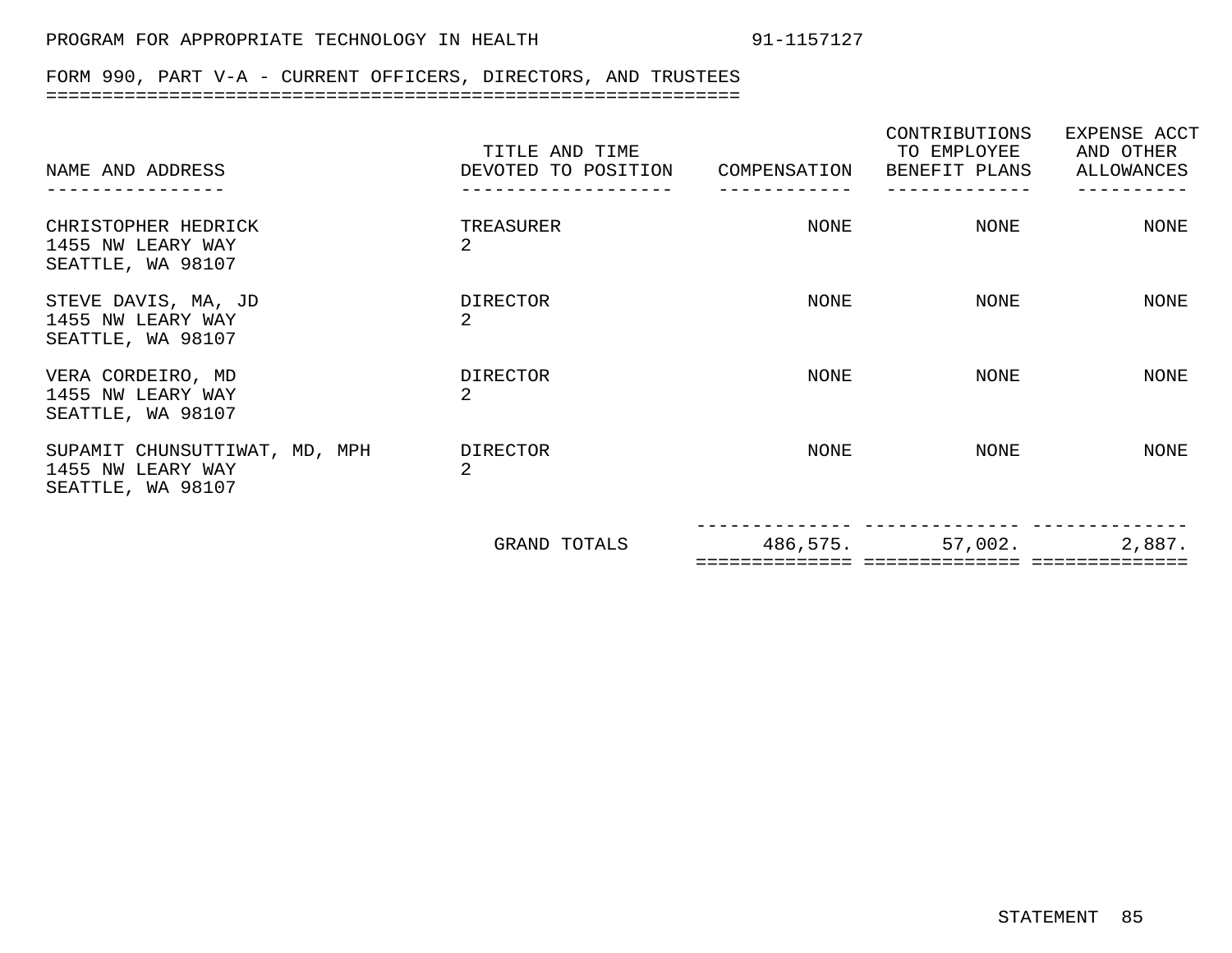FORM 990, PART VI - NAMES OF RELATED ORGANIZATIONS ==================================================

RELATED ORGANIZATION NAME: PACTEC, INC.

EXEMPT: NONEXEMPT: X

RELATED ORGANIZATION NAME: PNEUMOCOCCAL VACCINE SOLUTIONS EXEMPT: X NONEXEMPT:

RELATED ORGANIZATION NAME: ROTAVIRUS VACCINE PROGRAM, LLC

EXEMPT: NONEXEMPT: X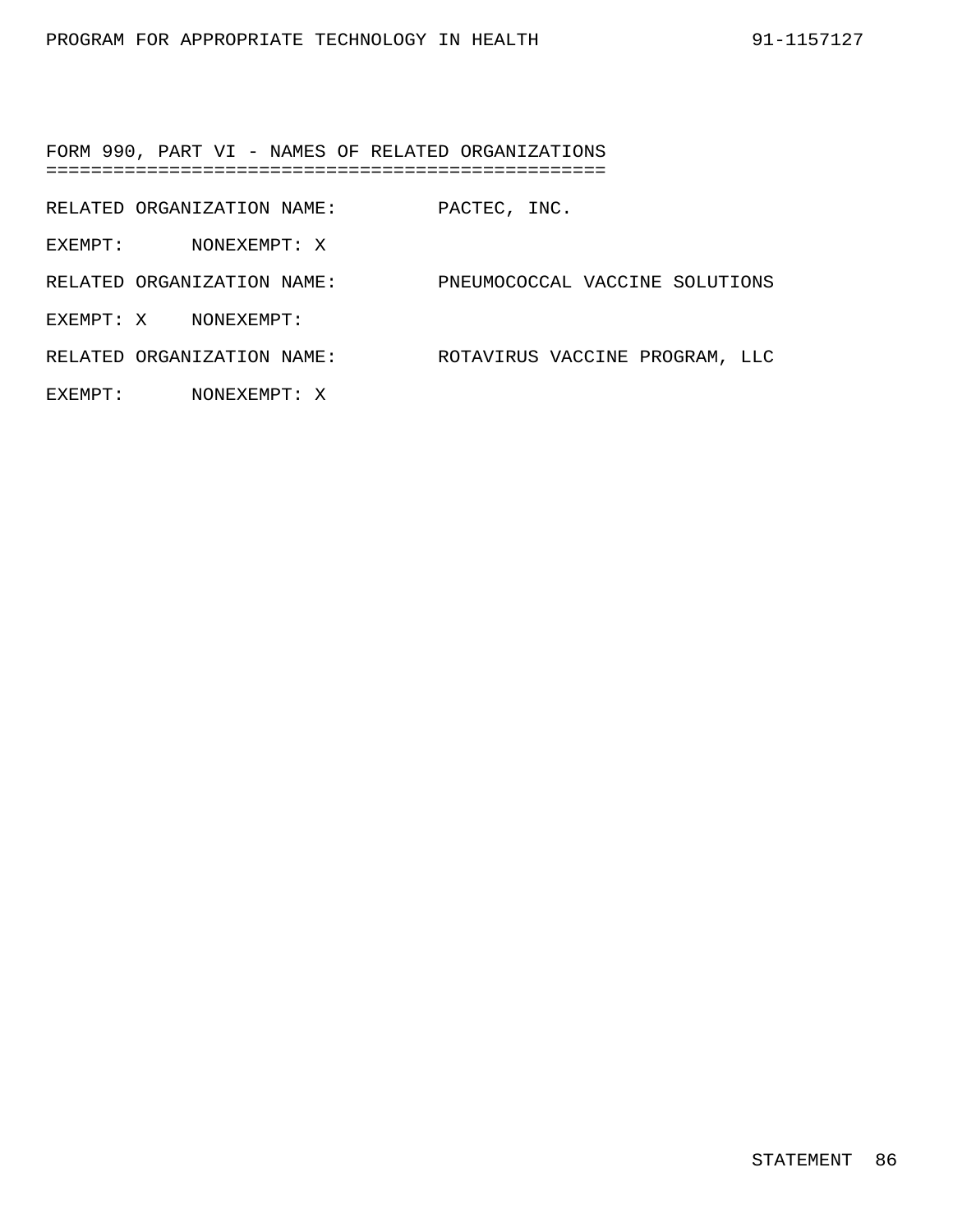### FORM 990, PART VII - OTHER REVENUE ==================================

| DESCRIPTION                                                                                      | <b>BUSINESS</b><br>CODE | AMOUNT | EXCLUSION<br>CODE          | AMOUNT                                             | RELATED OR EXEMPT<br>FUNCTION INCOME |
|--------------------------------------------------------------------------------------------------|-------------------------|--------|----------------------------|----------------------------------------------------|--------------------------------------|
| ROYALTIES/LICENSE<br>FORGN EXCHNG GAINS<br>FACILITY RMBRSMNT<br>PENSION ADMIN<br>TRAVEL RMBRSMNT |                         |        | 15<br>01<br>01<br>03<br>01 | 73,409.<br>2,258.<br>7,213.<br>15,736.<br>171,030. |                                      |
| TOTALS                                                                                           |                         |        |                            | 269,646.                                           |                                      |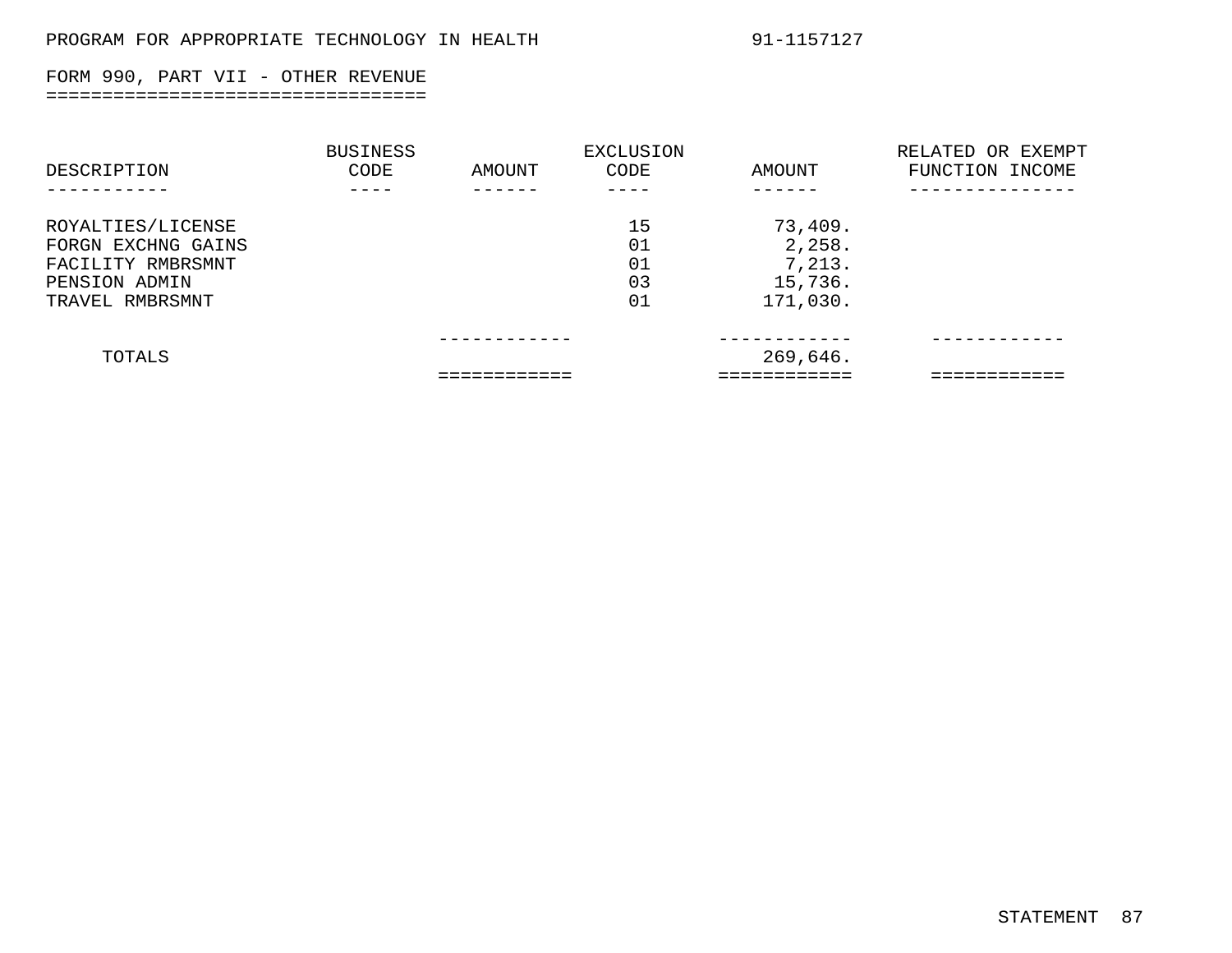FORM 990, PART VIII - ACCOMPLISHMENT OF EXEMPT PURPOSES =======================================================

| T.TNF.<br>NO. | EXPLANATION OF HOW EACH ACTIVITY FOR WHICH INCOME<br>IS REPORTED IN COLUMN (E) OF PART VII CONTRIBUTED<br>IMPORTANTLY TO THE ACCOMPLISHMENT OF EXEMPT PURPOSES                |
|---------------|-------------------------------------------------------------------------------------------------------------------------------------------------------------------------------|
| 93A           | PATH SELLS HEALTH TECHNOLOGIES AND PUBLICATIONS TO OTHER<br>PUBLIC HEALTH AGENCIES.                                                                                           |
| 93B           | PATH PERIODICALLY ACTS AS A CONSULTANT TO OTHER NON-PROFIT<br>(501(C)(3)) ORGANIZATIONS IN AREAS SUCH AS PRODUCT<br>DEVELOPMENT, MARKETING, AND GOOD MANUFACTURING PRACTICES. |
| 93C           | PATH DESIGNS TRAINING CURRICULA, PRODUCES TRAINING<br>MATERIALS, AND DELIVERS TRAINING TO HELP IMPROVE HEALTHCARE<br>PRACTICES IN RESOURSE-POOR COUNTRIES.                    |
| 93D           | PATH PROVIDES FINANCING TO ORGANIZATIONS IN DEVELOPING<br>COUNTRIES FOR ACTIVITIES RELATED TO IMPROVING HEALTH IN<br>THOSE COUNTRIES.                                         |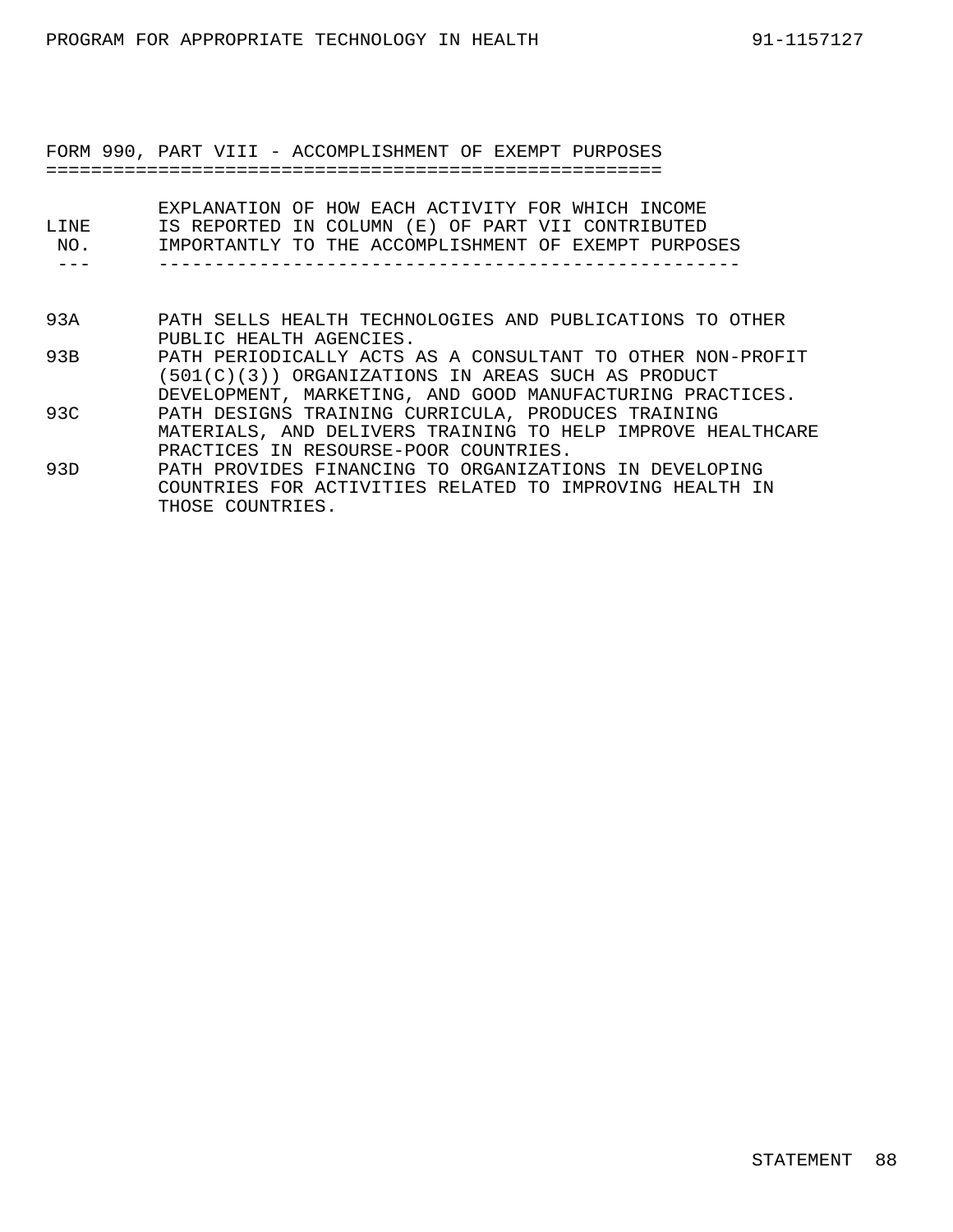### FORM 990, PART IX - INFORMATION REGARDING TAXABLE SUBSIDIARIES ==============================================================

| NAME AND ADDRESS<br>EMPLOYER IDENTIFICATION NUMBER                             |              | PERCENTAGE<br>OWNERSHIP<br>INTEREST | NATURE OF<br><b>BUSINESS</b><br>ACTIVITIES | TOTAL<br>INCOME | ENDING<br>ASSETS |
|--------------------------------------------------------------------------------|--------------|-------------------------------------|--------------------------------------------|-----------------|------------------|
| PACTEC INC - SEE STMT 4<br>1455 NW LEARY WAY<br>SEATTLE, WA 98107<br>911293588 |              |                                     | 100.000000 TITLE HOLDING                   | 11,471.         | 270,848.         |
| RVC LLC-SEE STMT 4<br>1455 NW LEARY WAY<br>SEATTLE, WA 98107<br>331065804      |              |                                     | 100.000000 CLINICAL TRLS                   |                 |                  |
|                                                                                | TOTAL INCOME |                                     |                                            | 11,471.         | 270,848.         |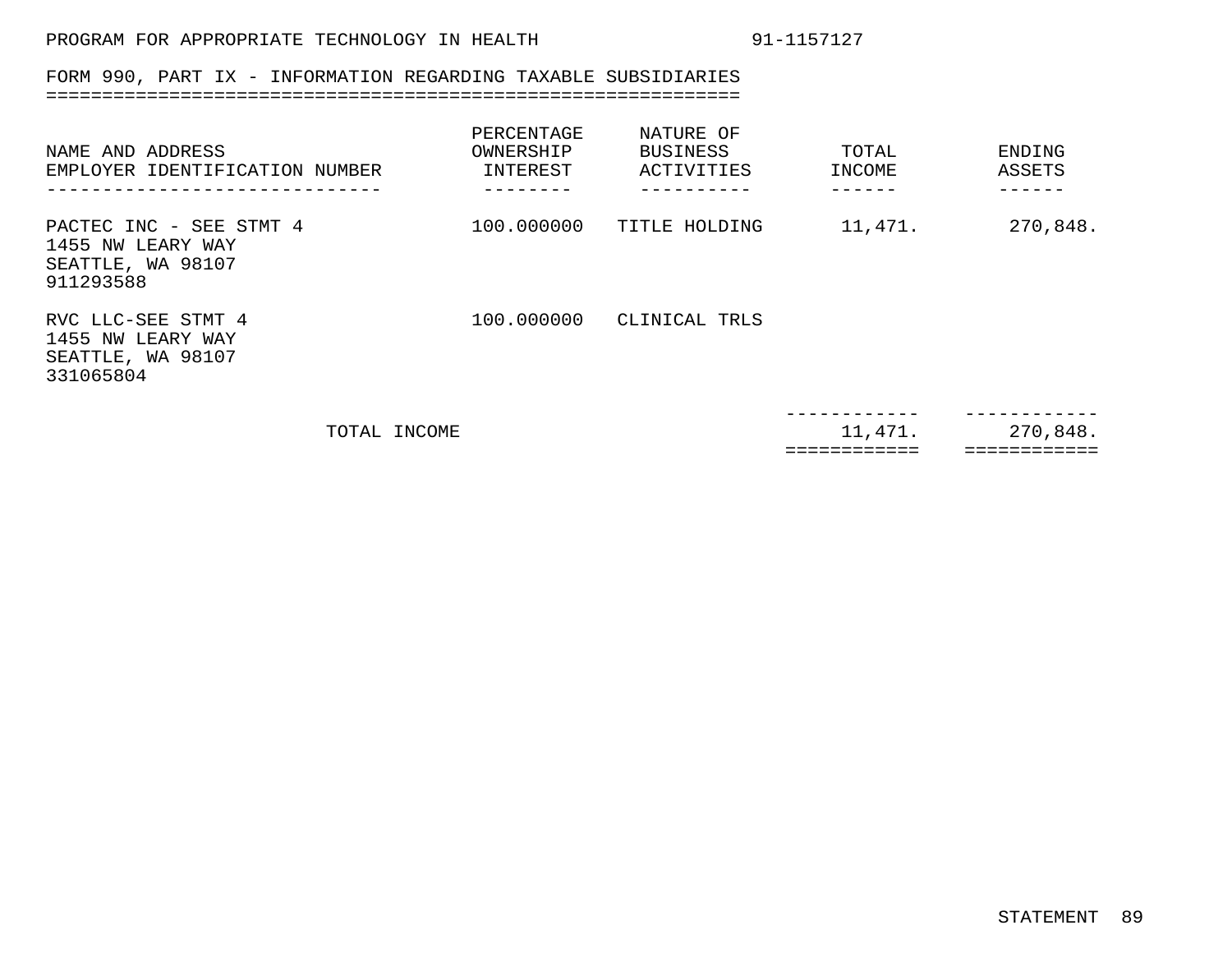==========

### SCHEDULE A, PART I - COMPENSATION OF THE FIVE HIGHEST PAID EMPLOYEES ====================================================================

| NAME AND ADDRESS                                             | TITLE AND TIME<br>DEVOTED TO POSITION COMPENSATION BENEFIT PLANS | CONTRIBUTIONS<br>TO EMPLOYEE | EXPENSE<br>ACCOUNT |
|--------------------------------------------------------------|------------------------------------------------------------------|------------------------------|--------------------|
| MARC LA FORCE<br>1455 NW LEARY WAY<br>SEATTLE, WA 98107      | PROGRAM DIRECTOR 175,684. 42,424.<br>40                          |                              | 44,672.            |
| DR. MARK KANE<br>1455 NW LEARY WAY<br>SEATTLE, WA 98107      | PROGRAM DIRECTOR<br>40                                           | $193,844.$ 21,267.           | NONE               |
| DR. FILIP DUBOVSKY<br>1455 NW LEARY WAY<br>SEATTLE, WA 98107 | SCIENTIFIC DIRECTOR<br>40                                        | $181,023.$ $19,580.$         | NONE               |
| CARLOS CAMPBELL<br>1455 NW LEARY WAY<br>SEATTLE, WA 98107    | PROGRAM DIRECTOR<br>40                                           | $182,645.$ 17,350.           | <b>NONE</b>        |
| MELINDA MOREE<br>1455 NW LEARY WAY<br>SEATTLE, WA 98107      | PROGRAM DIRECTOR<br>40                                           | $176,786.$ 20,545.           | NONE               |
|                                                              |                                                                  | ----------                   |                    |

TOTAL COMPENSATION 909,982.

44,672.

==========

121,166.

==========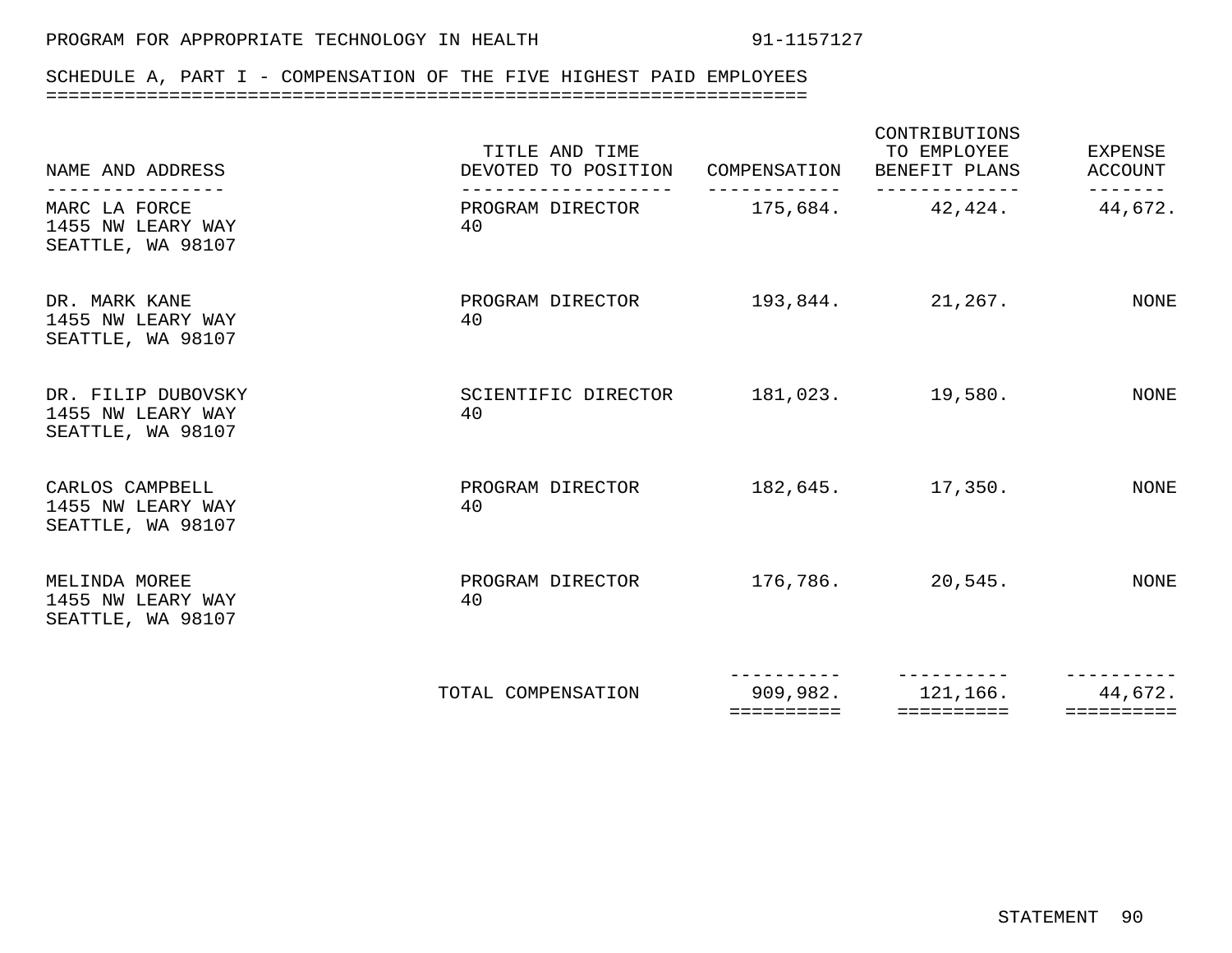### PROGRAM FOR APPROPRIATE TECHNOLOGY IN HEALTH 91-1157127

SCH. A, PART II-A COMPENSATION OF THE 5 HIGHEST PAID FOR PROF. SERV. ====================================================================

| NAME AND ADDRESS                                                                              | TYPE OF SERVICE COMPENSATION<br>-------------- |          |
|-----------------------------------------------------------------------------------------------|------------------------------------------------|----------|
| FOUSHEE AND ASSOCIATES<br>3260 118TH AVE SE<br>BELLEVUE, WA 98005                             | GENERAL CONTRACTOR 479,441.                    |          |
| HELLER, EHRMAN, WHITE & MCAULIFFE ATTORNEYS<br>701 FIFTH AVE, SUITE 6100<br>SEATTLE, WA 98104 |                                                | 347,103. |
| DAVIS, WRIGHT, TREMAINE<br>1501 4TH AVE<br>SEATTLE, WA 98101                                  | ATTORNEYS                                      | 131,265. |
| CLARK NUBER, PS<br>10900 NE 4TH STREET, SUITE 1700<br>BELLEVUE, WA 98004-5841                 | PUBLIC ACCOUNTANTS                             | 78,181.  |
| NORTHERN TRUST<br>50 S. LASALLE STREET<br>CHICAGO, IL 60675                                   | ASSET MANAGEMENT                               | 63,279.  |
| TOTAL COMPENSATION                                                                            | 1,099,269.                                     |          |

============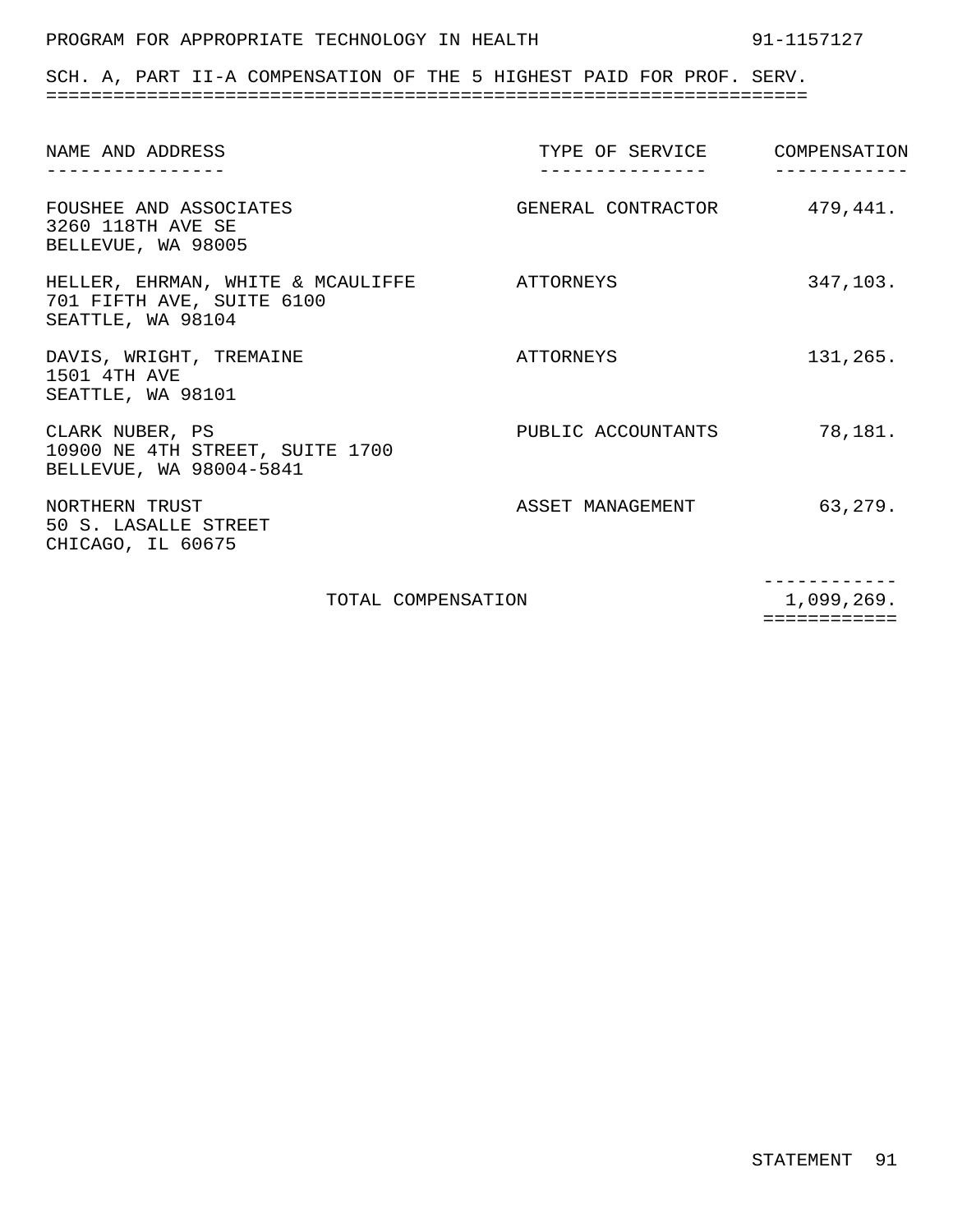### PROGRAM FOR APPROPRIATE TECHNOLOGY IN HEALTH 91-1157127

SCH. A, PART II-B COMPENSATION OF THE 5 HIGHEST PAID FOR OTHER SERV. ====================================================================

| NAME AND ADDRESS                                                      | TYPE OF SERVICE    | COMPENSATION |
|-----------------------------------------------------------------------|--------------------|--------------|
| PAXTON INTERNATIONAL<br>5300 PORT ROYAL ROAD<br>SPRINGFIELD, VA 22151 | LOGISTICS SERVICE  | 209,836.     |
| WOODS & ASSOCIATES<br>1221 2ND AVE, SUITE 330<br>SEATTLE, WA 98101    | TEMPORARY STAFFING | 136,159.     |
| FRANK MALINOSKI<br>23348 RAINBOW ARCH DRIVE<br>CLARKSBURG, MD 20871   | PROJECT CONSULTANT | 117,656.     |
| ALISON SANDER<br>74 BUCKINGHAM STREET<br>CAMBRIDGE, MA 02138          | PROJECT CONSULTANT | 85,832.      |
| FIRST RESPONSE<br>4970 SW GRIFFITH DRIVE #100<br>BEAVERTON, OR 97005  | SECURITY SERVICES  | 73,008.      |
| TOTAL COMPENSATION                                                    |                    | 622,491.     |

============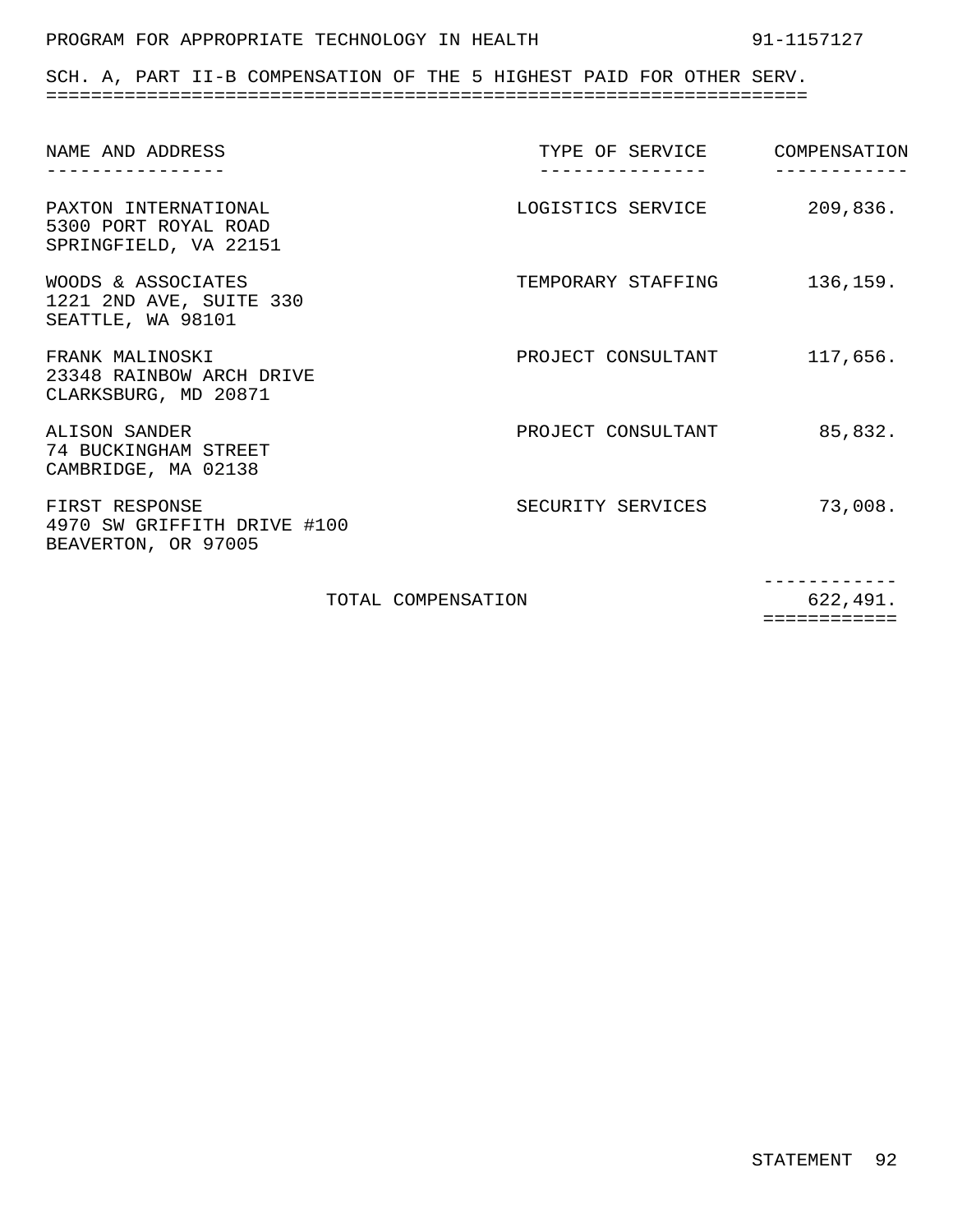SCHEDULE A, PART III - EXPLANATION FOR LINE 3A ==============================================

IF THE RECIPIENT DOES NOT COMPLY WITH REQUIREMENTS STIPULATED IN THE SUBAGREEMENT, DISBURSEMENTS ARE DELAYED UNTIL REQUIREMENTS ARE MET.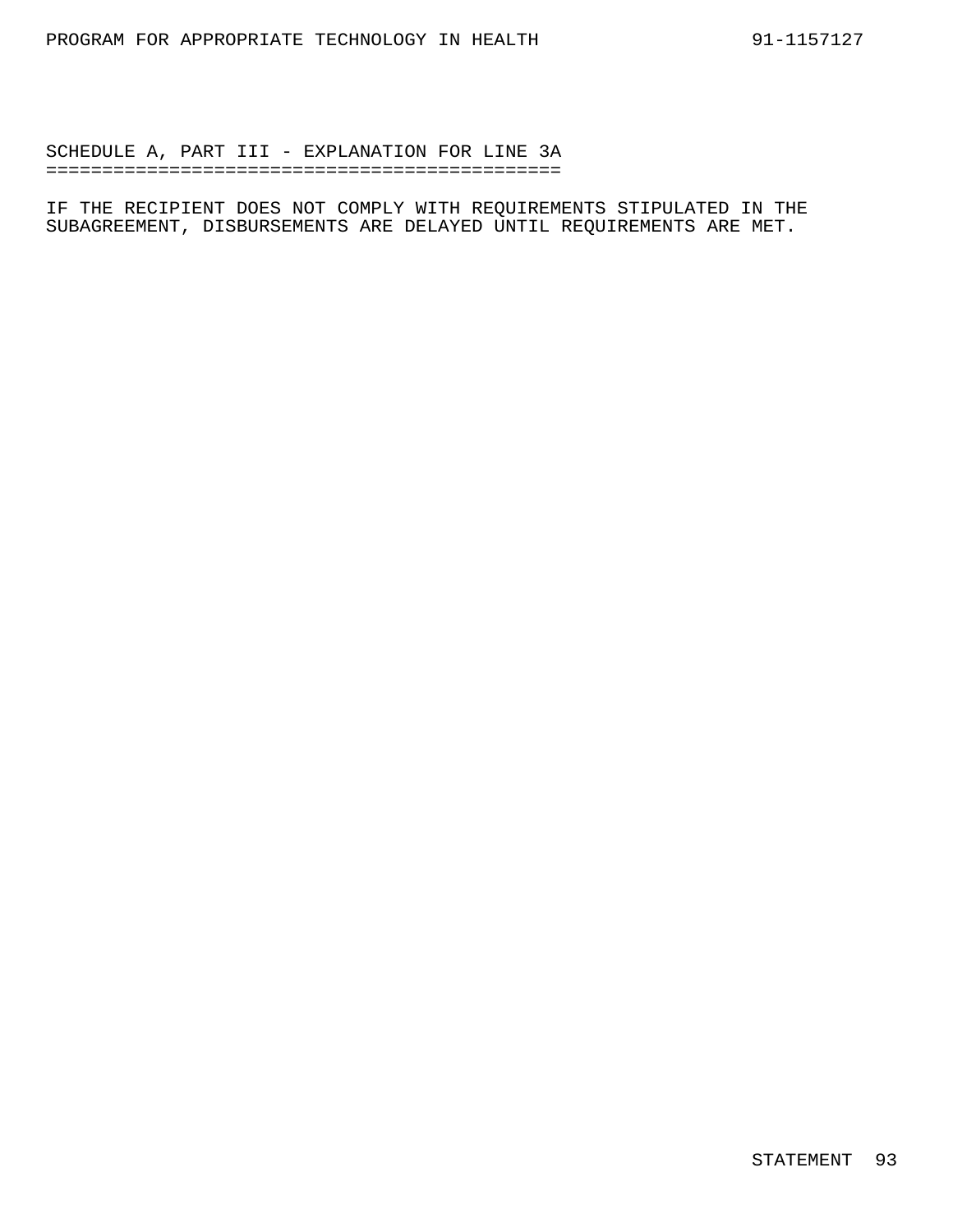# **SCHEDULE D Capital Gains and Losses Capital Gains Come notice that the CAP of the CAP**

instructions for Form 1041 (also for Form 5227 or Form 990-T, if applicable). Attach to Form 1041, Form 5227, or Form 990-T. See the separate

Department of the Treasury<br>Internal Revenue Service

#### Name of estate or trust **Employer identification number Employer identification number**

| PROGRAM FOR APPROPRIATE TECHNOLOGY IN HEALTH                                                                                           |                             |                                  |                 |                                 | 91-1157127                               |                   |                                                    |
|----------------------------------------------------------------------------------------------------------------------------------------|-----------------------------|----------------------------------|-----------------|---------------------------------|------------------------------------------|-------------------|----------------------------------------------------|
| Note: Form 5227 filers need to complete only Parts I and II.                                                                           |                             |                                  |                 |                                 |                                          |                   |                                                    |
| Short-Term Capital Gains and Losses - Assets Held One Year or Less<br>Part I<br>(a) Description of property<br>(Example, 100 shares 7% | (b) Date<br>acquired        | (c) Date sold                    |                 | (d) Sales price                 | (e) Cost or other basis                  |                   | (f) Gain or (Loss)<br>for the entire year          |
| preferred of "Z" Co.)                                                                                                                  | (mo., day, yr.)             | (mo., day, yr.)                  |                 |                                 | (see page 34)                            |                   | $(col. (d)$ less $col. (e)$                        |
|                                                                                                                                        |                             |                                  |                 |                                 |                                          |                   |                                                    |
|                                                                                                                                        |                             |                                  |                 |                                 |                                          |                   |                                                    |
|                                                                                                                                        |                             |                                  |                 |                                 |                                          |                   |                                                    |
|                                                                                                                                        |                             |                                  |                 |                                 |                                          |                   |                                                    |
|                                                                                                                                        |                             |                                  |                 |                                 |                                          |                   |                                                    |
|                                                                                                                                        |                             |                                  |                 |                                 |                                          |                   |                                                    |
| Short-term capital gain or (loss) from Forms 4684, 6252, 6781, and 8824                                                                |                             |                                  |                 |                                 |                                          | $\mathbf{2}$<br>3 |                                                    |
| Net short-term gain or (loss) from partnerships, S corporations, and other estates or trusts                                           |                             |                                  |                 |                                 |                                          |                   |                                                    |
| Short-term capital loss carryover. Enter the amount, if any, from line 9 of the 2004 Capital Loss                                      |                             |                                  |                 |                                 |                                          | 4                 |                                                    |
| Net short-term gain or (loss). Combine lines 1 through 4 in column (f). Enter here and on line 13,                                     |                             |                                  |                 |                                 |                                          |                   |                                                    |
|                                                                                                                                        |                             |                                  |                 |                                 |                                          |                   |                                                    |
|                                                                                                                                        |                             |                                  |                 |                                 |                                          | 5                 |                                                    |
| Part II<br>Long-Term Capital Gains and Losses - Assets Held More Than One Year                                                         |                             |                                  |                 |                                 |                                          |                   |                                                    |
| (a) Description of property                                                                                                            | (b) Date                    |                                  |                 |                                 |                                          |                   | (f) Gain or (Loss)                                 |
| (Example, 100 shares 7%<br>preferred of "Z" Co.)                                                                                       | acquired<br>(mo., day, yr.) | (c) Date sold<br>(mo., day, yr.) |                 | (d) Sales price                 | (e) Cost or other basis<br>(see page 34) |                   | for the entire year<br>$(col. (d)$ less $col. (e)$ |
|                                                                                                                                        |                             |                                  |                 |                                 |                                          |                   |                                                    |
| SEE STATEMENT 1                                                                                                                        |                             |                                  |                 | $130, 851, 629.$ 130, 739, 848. |                                          |                   | 111,781.                                           |
|                                                                                                                                        |                             |                                  |                 |                                 |                                          |                   |                                                    |
|                                                                                                                                        |                             |                                  |                 |                                 |                                          |                   |                                                    |
|                                                                                                                                        |                             |                                  |                 |                                 |                                          |                   |                                                    |
|                                                                                                                                        |                             |                                  |                 |                                 |                                          |                   |                                                    |
| Long-term capital gain or (loss) from Forms 2439, 4684, 6252, 6781, and 8824                                                           |                             |                                  |                 |                                 |                                          | $\overline{7}$    |                                                    |
| Net long-term gain or (loss) from partnerships, S corporations, and other estates or trusts                                            |                             |                                  |                 |                                 |                                          | 8                 |                                                    |
|                                                                                                                                        |                             |                                  |                 |                                 |                                          | 9                 |                                                    |
|                                                                                                                                        |                             |                                  |                 |                                 |                                          | 10                |                                                    |
| Long-term capital loss carryover. Enter the amount, if any, from line 14 of the 2004 Capital Loss                                      |                             |                                  |                 |                                 |                                          |                   |                                                    |
|                                                                                                                                        |                             |                                  |                 |                                 |                                          | 11                |                                                    |
| Net long-term gain or (loss). Combine lines 6 through 11 in column (f). Enter here and on line 14a,                                    |                             |                                  |                 |                                 |                                          |                   |                                                    |
|                                                                                                                                        |                             |                                  |                 |                                 |                                          | 12                | 111,781.                                           |
| Part III Summary of Parts I and II                                                                                                     |                             |                                  |                 | (1) Beneficiaries'              | (2) Estate's                             |                   | $(3)$ Total                                        |
| Caution: Read the instructions before completing this part.                                                                            |                             |                                  |                 | (see page 36)                   | or trust's                               |                   |                                                    |
|                                                                                                                                        |                             |                                  |                 |                                 |                                          |                   |                                                    |
|                                                                                                                                        |                             |                                  |                 |                                 |                                          |                   |                                                    |
|                                                                                                                                        |                             |                                  | 13              |                                 |                                          |                   |                                                    |
|                                                                                                                                        |                             |                                  |                 |                                 |                                          |                   |                                                    |
| Net long-term gain or (loss):                                                                                                          |                             |                                  | 14a             |                                 |                                          |                   |                                                    |
|                                                                                                                                        |                             |                                  |                 |                                 |                                          |                   |                                                    |
| <b>b</b> Unrecaptured section 1250 gain (see line 18 of the                                                                            |                             |                                  | 14b             |                                 |                                          |                   |                                                    |
| worksheet on page 35)                                                                                                                  |                             |                                  |                 |                                 |                                          |                   |                                                    |
|                                                                                                                                        |                             |                                  | 14 <sub>c</sub> |                                 |                                          |                   |                                                    |
|                                                                                                                                        |                             |                                  |                 |                                 |                                          |                   | 111,781.                                           |

**Note:** *If line 15, column (3), is a net gain, enter the gain on Form 1041, line 4. If lines 14a and 15, column (2), are net gains, go to* Part V, and **do not** complete Part IV. If line 15, column (3), is a net loss, complete Part IV and the **Capital Loss Carryover Worksheet,** *as necessary.*

For Paperwork Reduction Act Notice, see the Instructions for Form 1041. Schedule D (Form 1041) 2005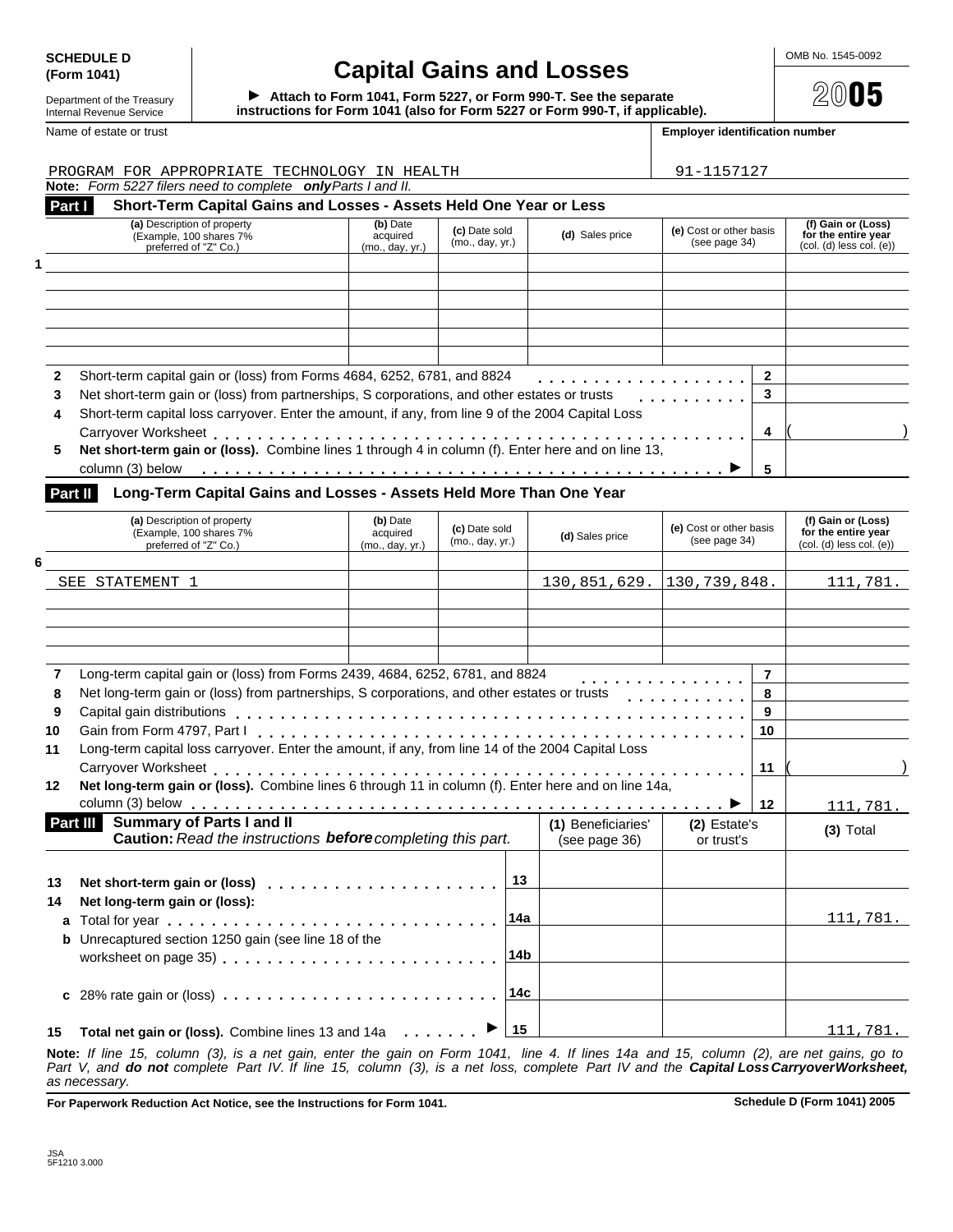**a** The loss on line 15, column (3) **or** *Carryover Worksheet on page 37 of the instructions to determine your capital loss carryover.* **Tax Computation Using Maximum Capital Gains Rates** (Complete this part **only** if both lines 14a and 15 in column (2) are gains, or an amount is entered in Part I or Part II and there is an entry on Form 1041, line 2b(2), **and** Form 1041, line 22 is more than zero.)  **Part V Note:** *If line 14b, column (2) or line 14c, column (2) is more than zero, complete the worksheet on page 38 of the instructions and skip Part V. Otherwise, go to line 17.* **17** Enter taxable income from Form 1041, line 22 **1.1 .** . . . . . . . . . . . . . . . . <u>| 17 | |</u> **18 19 20 21 22 23** Enter the **smaller** of line 14a or 15 in column (2) but not less than zero mmmmmmmmmmmmmmm**<sup>18</sup>** Enter the estate's or trust's qualified dividends Enter the estate's or trust's qualified dividends<br>from Form 1041, line 2b(2)<br>**married by the content of the 19** Add lines 18 and 19 If the estate or trust is filing Form 4952, enter the amount from line 4g; otherwise, enter -0 mmmmmmmmmmmmmmmmm  $m = \frac{20}{21}$ <br>illing Form 4952, enter the<br>therwise, enter -0-Subtract line 21 from line 20. If zero or less, enter -0- mmmmmmmmmmmmm**<sup>22</sup>** Subtract line 22 from line 17. If zero or less, enter -0- mmmmmmmmmmmmm**<sup>23</sup> <sup>24</sup>** Enter the **smaller** of the amount on line 17 or \$2,000 mmmmmmmmmmmmm**<sup>24</sup> 25** Is the amount on line 23 equal to or more than the amount on line 24? **Yes.** Skip lines 25 through 27; go to line 28 and check the "No" box. **No.** Enter the amount from line 23 **25 25** ne 28 and check the "No" box.<br> **25** married the second of the second of the second of the second of the second of the second of the second of the second of the second of the second of the second of the second of the second **26 27** Subtract line 25 from line 24 Subtract line 25 from line 24<br>Multiply line 26 by 5% (.05)<br>Multiply line 26 by 5% (.05) **28** Are the amounts on lines 22 and 26 the same? **Yes.** Skip lines 28 through 31; go to line 32. **No.** Enter the **smaller** of line 17 or line 22 mmmmmmmmmmmmmmmm**<sup>28</sup> 29** Enter the amount from line 26 (If line 26 is blank, enter -0-) mmmmmmmmmmmmmmmmm **30 31** Multiply line 30 by 15% (.15) **32 33 34 35** Subtract line 29 from line 28 **30** Subtract line 29 from line 28 measure of the series of the series of  $\begin{array}{|c|c|} \hline \text{30} & \text{30} & \text{31} \ \hline \end{array}$ mmmmmmmmmmmmmmmmmmmmmmmmmmmmmmmmmmmmmmmmm**<sup>31</sup>** Figure the tax on the amount on line 23. Use the 2005 Tax Rate Schedule on page 23 of the Figure the tax on the amount on line 23. Use the 2005 Tax Rate Schedule on page 23 of the<br>instructions **Page 19. Intervention on the control of the set of the control of the set of the set of the set o** Add lines 27, 31, and 32 Figure the tax on the amount on line 17. Use the 2005 Tax Rate Schedule on page 23 of the instructions **Tax on all taxable income.** Enter the **smaller** of line 33 or line 34 here and on line 1a of mmmmmmmmmmmmmmmmmmmmmmmmmmmmmmmmmmmmmmmmmmmm**<sup>35</sup>** Schedule G. Form 1041  $\dots\dots\dots\dots\dots\dots\dots\dots\dots\dots\dots\dots\dots\dots$ mmmmmmmmmmmmmmmmmmmmmmmmmmmmmmmmmmmmmmmmmmmm**<sup>33</sup>** mmmmmmmmmmmmmmmmmmmmmmmmmmmmmmmmmmmmmmmmmmmmmmmmmmm**<sup>34</sup>**

**Schedule D (Form 1041) 2005**

#### **Part IV Capital Loss Limitation**

| 16 | Enter here and enter as a (loss) on Form 1041, line 4, the smaller of:                                                           |  |
|----|----------------------------------------------------------------------------------------------------------------------------------|--|
|    | <b>a</b> The loss on line 15, column (3) <b>or</b>                                                                               |  |
|    | 16                                                                                                                               |  |
|    | If the loss on line 15, column (3), is more than \$3,000, or if Form 1041, page 1, line 22, is a loss, complete the Capital Loss |  |
|    | Carryover Worksheete page 37 of the instructions to determine your capital loss carryover                                        |  |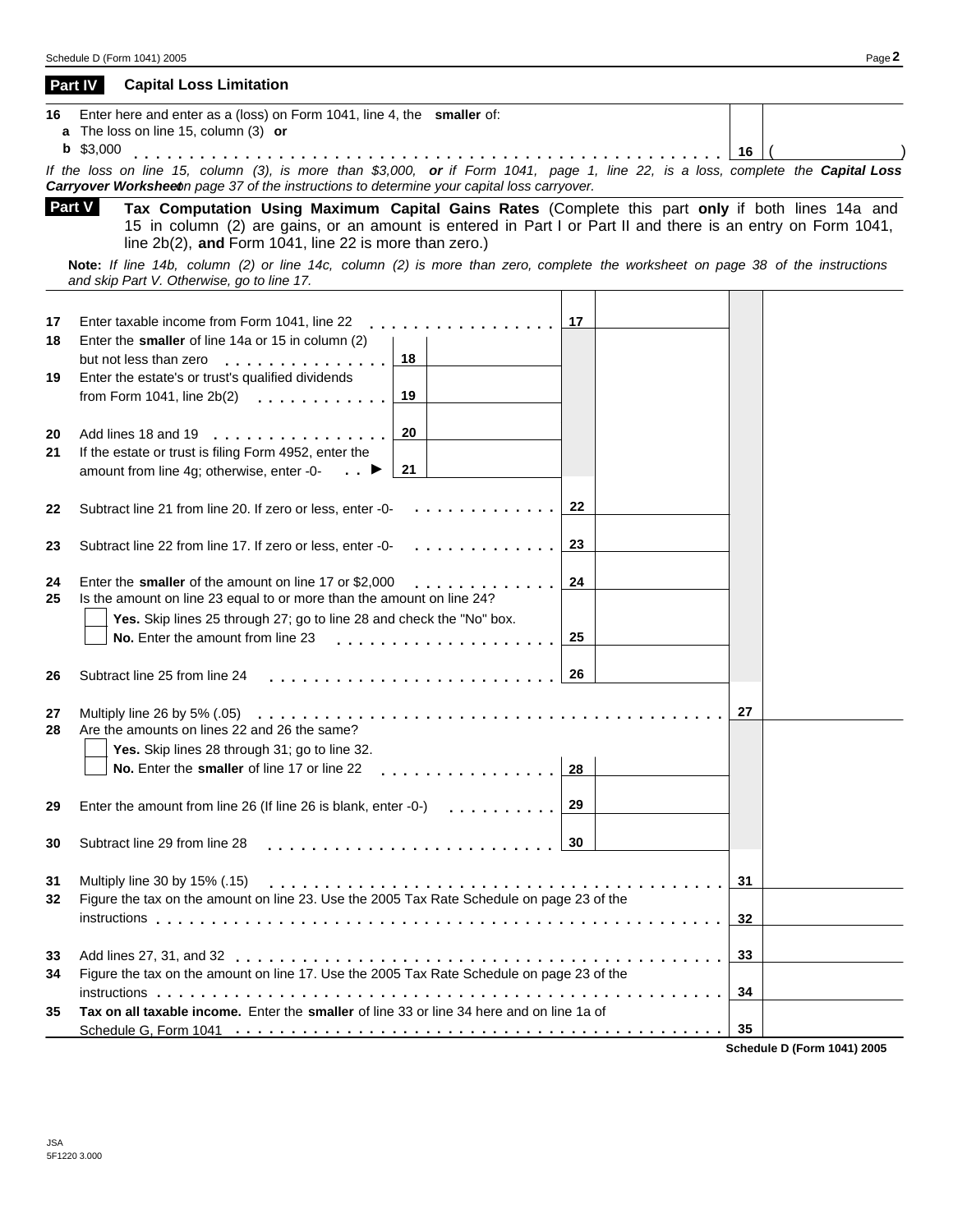### Schedule D Detail of Long-term Capital Gains and Losses PROGRAM FOR APPROPRIATE TECHNOLOGY IN HEALTH 91-1157127

| Description                                  | Date<br>Acquired | Date<br>Sold | <b>Gross Sales</b><br>Price     | Cost or Other<br><b>Basis</b> | Long-term<br>Gain/Loss |
|----------------------------------------------|------------------|--------------|---------------------------------|-------------------------------|------------------------|
|                                              |                  |              |                                 |                               |                        |
| CAPITAL GAINS (LOSSES) FROM SECURITIES       |                  |              |                                 |                               |                        |
| SALE OF VARIOUS SECURITIES                   | VARIOUS          | VARIOUS      | 130, 851, 629. 130, 739, 848.   |                               | 111,781.               |
| TOTAL CAPITAL GAINS (LOSSES) FROM SECURITIES |                  |              | $130, 851, 629.$ 130, 739, 848. |                               | 111,781.               |
|                                              |                  |              |                                 |                               |                        |
|                                              |                  |              |                                 |                               |                        |
|                                              |                  |              |                                 |                               |                        |
|                                              |                  |              |                                 |                               |                        |
|                                              |                  |              |                                 |                               |                        |
|                                              |                  |              |                                 |                               |                        |
|                                              |                  |              |                                 |                               |                        |
|                                              |                  |              |                                 |                               |                        |
|                                              |                  |              |                                 |                               |                        |
|                                              |                  |              |                                 |                               |                        |
|                                              |                  |              |                                 |                               |                        |
|                                              |                  |              |                                 |                               |                        |
|                                              |                  |              |                                 |                               |                        |
|                                              |                  |              |                                 |                               |                        |
|                                              |                  |              |                                 |                               |                        |
| <b>Totals</b>                                |                  |              | $130, 851, 629.$ 130, 739, 848. |                               | 111,781.               |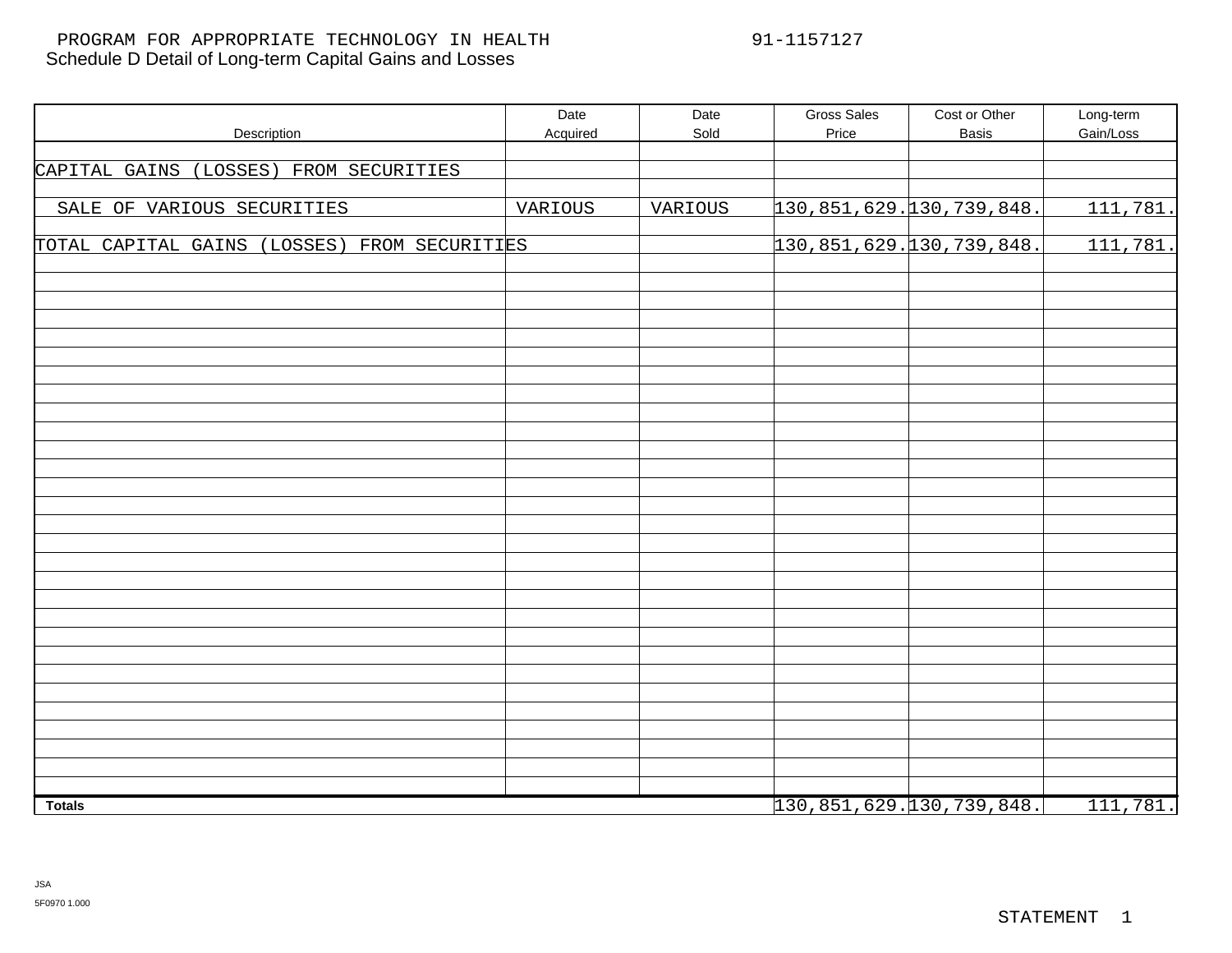## Department of the Treasury<br>Internal Revenue Service (99) Name(s) shown on return **Identifying number Identifying number Identifying number**

## **Sales of Business Property (Also Involuntary Conversions and Recapture Amounts Under Sections 179 and 280F(b)(2))**<br>
Internal Revenue Service (99) **Attach to your tax return.** ▶ See separate instructions.<br>
Internal Revenue Service (99) Attachment

▶ Attach to your tax return. ▶ See separate instructions.

| OMB No. 1545-0184             |
|-------------------------------|
| 05                            |
| Attachment<br>Sequence No. 27 |

|     | PROGRAM FOR APPROPRIATE TECHNOLOGY IN HEALTH                                                                                                                                                                                                                                                                                                                                                                                                   |                                      |                                  | 91-1157127               |                                                                  |                                                                         |              |                                                                   |  |
|-----|------------------------------------------------------------------------------------------------------------------------------------------------------------------------------------------------------------------------------------------------------------------------------------------------------------------------------------------------------------------------------------------------------------------------------------------------|--------------------------------------|----------------------------------|--------------------------|------------------------------------------------------------------|-------------------------------------------------------------------------|--------------|-------------------------------------------------------------------|--|
| 1   | Enter the gross proceeds from sales or exchanges reported to you for 2005 on Form(s) 1099-B or 1099-S (or substitute                                                                                                                                                                                                                                                                                                                           |                                      |                                  |                          |                                                                  |                                                                         |              |                                                                   |  |
|     | statement) that you are including on line 2, 10, or 20 (see instructions)                                                                                                                                                                                                                                                                                                                                                                      |                                      |                                  |                          |                                                                  |                                                                         | $\mathbf{1}$ |                                                                   |  |
|     | Sales or Exchanges of Property Used in a Trade or Business and Involuntary Conversions From Other<br>Part I                                                                                                                                                                                                                                                                                                                                    |                                      |                                  |                          |                                                                  |                                                                         |              |                                                                   |  |
|     | Than Casualty or Theft - Most Property Held More Than 1 Year (see instructions)                                                                                                                                                                                                                                                                                                                                                                |                                      |                                  |                          |                                                                  |                                                                         |              |                                                                   |  |
|     | (a) Description<br>of property                                                                                                                                                                                                                                                                                                                                                                                                                 | (b) Date acquired<br>(mo., day, yr.) | (c) Date sold<br>(mo., day, yr.) | (d) Gross<br>sales price | (e) Depreciation<br>allowed or<br>allowable since<br>acquisition | (f) Cost or other<br>basis, plus<br>improvements and<br>expense of sale |              | (g) Gain or (loss)<br>Subtract (f) from the<br>sum of (d) and (e) |  |
|     |                                                                                                                                                                                                                                                                                                                                                                                                                                                |                                      |                                  |                          |                                                                  |                                                                         |              |                                                                   |  |
| 3   | Gain, if any, from Form 4684, line 42                                                                                                                                                                                                                                                                                                                                                                                                          |                                      |                                  |                          |                                                                  |                                                                         | 3            |                                                                   |  |
| 4   | Section 1231 gain from installment sales from Form 6252, line 26 or 37                                                                                                                                                                                                                                                                                                                                                                         |                                      |                                  |                          |                                                                  |                                                                         | 4            |                                                                   |  |
| 5   | Section 1231 gain or (loss) from like-kind exchanges from Form 8824                                                                                                                                                                                                                                                                                                                                                                            |                                      |                                  |                          |                                                                  |                                                                         | 5            |                                                                   |  |
|     | Gain, if any, from line 32, from other than casualty or theft                                                                                                                                                                                                                                                                                                                                                                                  |                                      |                                  |                          |                                                                  |                                                                         | 6            |                                                                   |  |
| 7   | Combine lines 2 through 6. Enter the gain or (loss) here and on the appropriate line as follows:                                                                                                                                                                                                                                                                                                                                               |                                      |                                  |                          |                                                                  |                                                                         | 7            |                                                                   |  |
|     | Partnerships (except electing large partnerships) and S corporations. Report the gain or (loss) following the instructions<br>for Form 1065, Schedule K, line 10, or Form 1120S, Schedule K, line 9. Skip lines 8, 9, 11, and 12 below.                                                                                                                                                                                                        |                                      |                                  |                          |                                                                  |                                                                         |              |                                                                   |  |
|     | Individuals, partners, S corporation shareholders, and all others. If line 7 is zero or a loss, enter the amount from line 7 on<br>line 11 below and skip lines 8 and 9. If line 7 is a gain and you did not have any prior year section 1231 losses, or they were<br>recaptured in an earlier year, enter the gain from line 7 as a long-term capital gain on the Schedule D filed with your return and<br>skip lines 8, 9, 11, and 12 below. |                                      |                                  |                          |                                                                  |                                                                         |              |                                                                   |  |
| 8   | Nonrecaptured net section 1231 losses from prior years (see instructions)                                                                                                                                                                                                                                                                                                                                                                      |                                      |                                  |                          |                                                                  |                                                                         | 8            |                                                                   |  |
| 9   | Subtract line 8 from line 7. If zero or less, enter -0-. If line 9 is zero, enter the gain from line 7 on line 12 below. If<br>line 9 is more than zero, enter the amount from line 8 on line 12 below and enter the gain from line 9 as a long-term<br>capital gain on Schedule D filed with your return (see instructions)<br>9                                                                                                              |                                      |                                  |                          |                                                                  |                                                                         |              |                                                                   |  |
|     | Part II<br><b>Ordinary Gains and Losses</b> (see instructions)                                                                                                                                                                                                                                                                                                                                                                                 |                                      |                                  |                          |                                                                  |                                                                         |              |                                                                   |  |
| 10. | Ordinary gains and losses not included on lines 11 through 16 (include property held 1 year or less):                                                                                                                                                                                                                                                                                                                                          |                                      |                                  |                          |                                                                  |                                                                         |              |                                                                   |  |
|     | SEE STATEMENT 1                                                                                                                                                                                                                                                                                                                                                                                                                                |                                      |                                  |                          |                                                                  |                                                                         |              | 18,578.                                                           |  |

| 11 |                                                                                                                                                                                                                                                                                                                                                                                                                                        | 11      |                     |
|----|----------------------------------------------------------------------------------------------------------------------------------------------------------------------------------------------------------------------------------------------------------------------------------------------------------------------------------------------------------------------------------------------------------------------------------------|---------|---------------------|
| 12 |                                                                                                                                                                                                                                                                                                                                                                                                                                        | $12 \,$ |                     |
| 13 |                                                                                                                                                                                                                                                                                                                                                                                                                                        | 13      |                     |
| 14 | Net gain or (loss) from Form 4684, lines 34 and 41a                                                                                                                                                                                                                                                                                                                                                                                    | 14      |                     |
| 15 |                                                                                                                                                                                                                                                                                                                                                                                                                                        | 15      |                     |
| 16 |                                                                                                                                                                                                                                                                                                                                                                                                                                        | 16      |                     |
| 17 | Combine lines 10 through 16                                                                                                                                                                                                                                                                                                                                                                                                            | 17      | 18,578.             |
| 18 | For all except individual returns, enter the amount from line 17 on the appropriate line of your return and skip lines                                                                                                                                                                                                                                                                                                                 |         |                     |
|    | a and b below. For individual returns, complete lines a and b below:<br>a If the loss on line 11 includes a loss from Form 4684, line 38, column (b)(ii), enter that part of the loss here. Enter<br>the part of the loss from income-producing property on Schedule A (Form 1040), line 27, and the part of the loss<br>from property used as an employee on Schedule A (Form 1040), line 22. Identify as from "Form 4797, line 18a." |         |                     |
|    | See instructions                                                                                                                                                                                                                                                                                                                                                                                                                       | 18a     |                     |
|    | b Redetermine the gain or (loss) on line 17 excluding the loss, if any, on line 18a. Enter here and on Form 1040,                                                                                                                                                                                                                                                                                                                      |         |                     |
|    | line 14                                                                                                                                                                                                                                                                                                                                                                                                                                | 18b     |                     |
|    | For Paperwork Reduction Act Notice, see separate instructions.                                                                                                                                                                                                                                                                                                                                                                         |         | Form 4797<br>(2005) |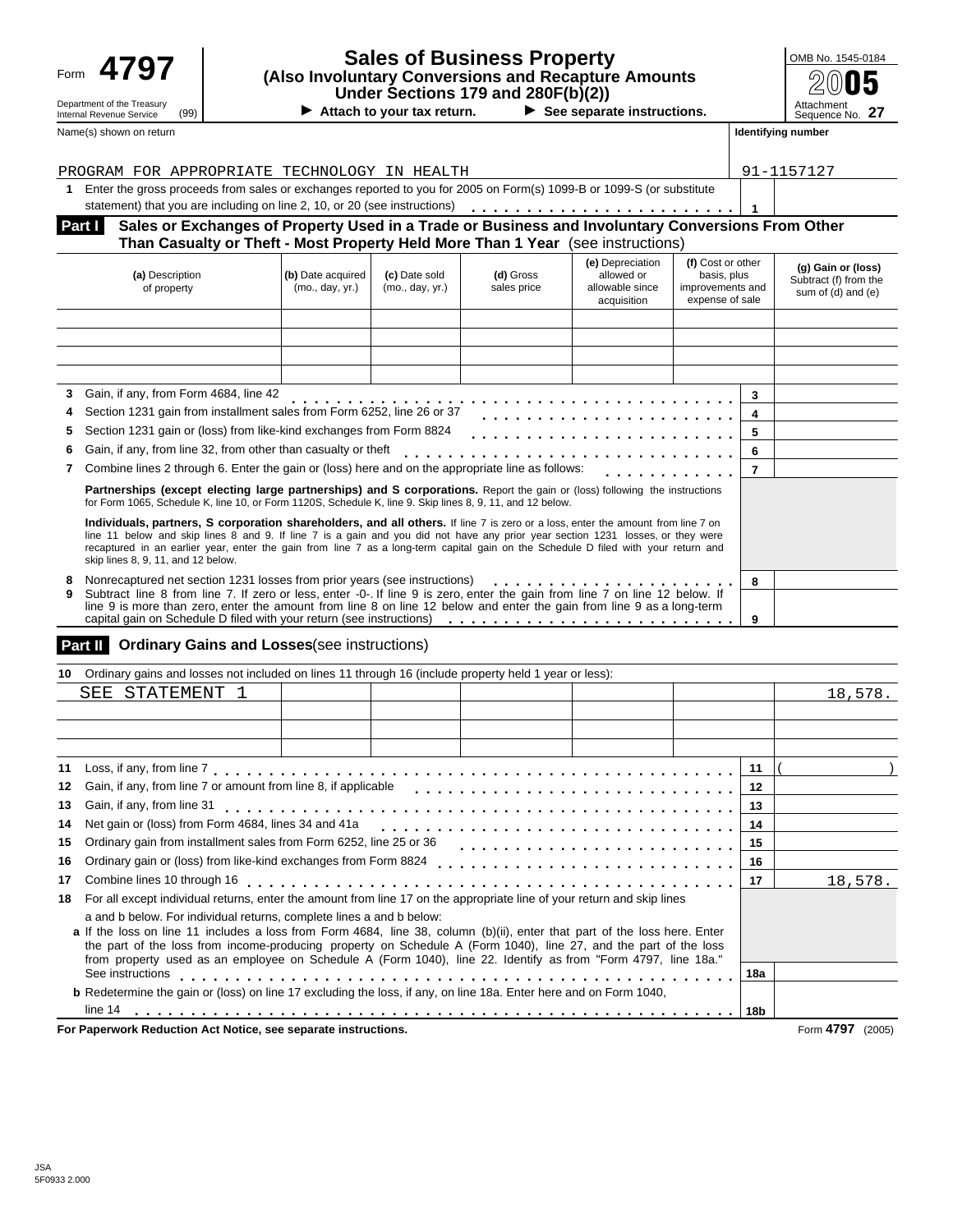| Gain From Disposition of Property Under Sections 1245, 1250, 1252, 1254, and 1255<br>Part III                                                                                                           |                 |                                      |                   |                                  |                    |    | (see instructions)        |
|---------------------------------------------------------------------------------------------------------------------------------------------------------------------------------------------------------|-----------------|--------------------------------------|-------------------|----------------------------------|--------------------|----|---------------------------|
| (a) Description of section 1245, 1250, 1252, 1254, or 1255 property:<br>19                                                                                                                              |                 | (b) Date acquired<br>(mo., day, yr.) |                   | (c) Date sold<br>(mo., day, yr.) |                    |    |                           |
| Α                                                                                                                                                                                                       |                 |                                      |                   |                                  |                    |    |                           |
| в                                                                                                                                                                                                       |                 |                                      |                   |                                  |                    |    |                           |
| C                                                                                                                                                                                                       |                 |                                      |                   |                                  |                    |    |                           |
| D                                                                                                                                                                                                       |                 |                                      |                   |                                  |                    |    |                           |
| These columns relate to the properties on lines 19A through 19D. ▶                                                                                                                                      |                 | <b>Property A</b>                    | <b>Property B</b> |                                  | <b>Property C</b>  |    | <b>Property D</b>         |
| Gross sales price (Note: See line 1 before completing.) 20<br>20                                                                                                                                        |                 |                                      |                   |                                  |                    |    |                           |
| Cost or other basis plus expense of sale<br>21                                                                                                                                                          | 21              |                                      |                   |                                  |                    |    |                           |
| Depreciation (or depletion) allowed or allowable ___<br>22                                                                                                                                              | 22              |                                      |                   |                                  |                    |    |                           |
| Adjusted basis. Subtract line 22 from line 21<br>23<br>$\sim 100$ km s $^{-1}$                                                                                                                          | 23              |                                      |                   |                                  |                    |    |                           |
| Total gain. Subtract line 23 from line 20<br>24                                                                                                                                                         | 24              |                                      |                   |                                  |                    |    |                           |
| If section 1245 property:<br>25                                                                                                                                                                         |                 |                                      |                   |                                  |                    |    |                           |
| a Depreciation allowed or allowable from line 22                                                                                                                                                        | <b>25a</b>      |                                      |                   |                                  |                    |    |                           |
| <b>b</b> Enter the smaller of line 24 or 25a<br>If section 1250 property: If straight line depreciation was<br>26                                                                                       | 25 <sub>b</sub> |                                      |                   |                                  |                    |    |                           |
| used, enter -0- on line 26g, except for a corporation subject<br>to section 291.                                                                                                                        |                 |                                      |                   |                                  |                    |    |                           |
| a Additional depreciation after 1975 (see instructions)                                                                                                                                                 | <b>26a</b>      |                                      |                   |                                  |                    |    |                           |
| <b>b</b> Applicable percentage multiplied by the smaller of                                                                                                                                             |                 |                                      |                   |                                  |                    |    |                           |
| line 24 or line 26a (see instructions)                                                                                                                                                                  | 26 <sub>b</sub> |                                      |                   |                                  |                    |    |                           |
| c Subtract line 26a from line 24. If residential rental property                                                                                                                                        |                 |                                      |                   |                                  |                    |    |                           |
| or line 24 is not more than line 26a, skip lines 26d and 26e                                                                                                                                            | 26c             |                                      |                   |                                  |                    |    |                           |
| d Additional depreciation after 1969 and before 1976                                                                                                                                                    | <b>26d</b>      |                                      |                   |                                  |                    |    |                           |
| e Enter the smaller of line 26c or 26d<br>and a share and                                                                                                                                               | <b>26e</b>      |                                      |                   |                                  |                    |    |                           |
| f Section 291 amount (corporations only)<br>$\sim$ 100 $\sim$ 100 $\sim$                                                                                                                                | <b>26f</b>      |                                      |                   |                                  |                    |    |                           |
| $g$ Add lines 26b, 26e, and 26f                                                                                                                                                                         | 26g             |                                      |                   |                                  |                    |    |                           |
| 27<br>If section 1252 property: Skip this section if you did not<br>dispose of farmland or if this form is being completed for a<br>partnership (other than an electing large partnership).             |                 |                                      |                   |                                  |                    |    |                           |
| a Soil, water, and land clearing expenses                                                                                                                                                               | 27a             |                                      |                   |                                  |                    |    |                           |
| <b>b</b> Line 27a multiplied by applicable percentage (see instructions)                                                                                                                                | 27b             |                                      |                   |                                  |                    |    |                           |
| c Enter the smaller of line 24 or 27b                                                                                                                                                                   | 27c             |                                      |                   |                                  |                    |    |                           |
| If section 1254 property:<br>28<br>a Intangible drilling and development costs, expenditures for<br>development of mines and other natural deposits, and<br>mining exploration costs (see instructions) | 28a             |                                      |                   |                                  |                    |    |                           |
| <b>b</b> Enter the smaller of line 24 or 28a                                                                                                                                                            | 28b             |                                      |                   |                                  |                    |    |                           |
| If section 1255 property:<br>29                                                                                                                                                                         |                 |                                      |                   |                                  |                    |    |                           |
| a Applicable percentage of payments excluded from                                                                                                                                                       |                 |                                      |                   |                                  |                    |    |                           |
| income under section 126 (see instructions)                                                                                                                                                             | 29a             |                                      |                   |                                  |                    |    |                           |
| <b>b</b> Enter the smaller of line 24 or 29a (see instructions)                                                                                                                                         | 29 <sub>b</sub> |                                      |                   |                                  |                    |    |                           |
| Summary of Part III Gains. Complete property columns A through D through line 29b before going to line 30.                                                                                              |                 |                                      |                   |                                  |                    |    |                           |
|                                                                                                                                                                                                         |                 |                                      |                   |                                  |                    |    |                           |
| Total gains for all properties. Add property columns A through D, line 24<br>30                                                                                                                         |                 |                                      |                   |                                  |                    | 30 |                           |
| Add property columns A through D, lines 25b, 26g, 27c, 28b, and 29b. Enter here and on line 13<br>31                                                                                                    |                 |                                      |                   |                                  |                    | 31 |                           |
| Subtract line 31 from line 30. Enter the portion from casualty or theft on Form 4684, line 36. Enter the portion<br>32                                                                                  |                 |                                      |                   |                                  |                    |    |                           |
| from other than casualty or theft on Form 4797, line 6                                                                                                                                                  |                 |                                      |                   |                                  |                    | 32 |                           |
| Recapture Amounts Under Sections 179 and 280F(b)(2) When Business Use Drops to 50% or Less<br><b>Part IV</b><br>(see instructions)                                                                      |                 |                                      |                   |                                  |                    |    |                           |
|                                                                                                                                                                                                         |                 |                                      |                   |                                  | (a) Section<br>179 |    | (b) Section<br>280F(b)(2) |
| Section 179 expense deduction or depreciation allowable in prior years<br>33                                                                                                                            |                 |                                      |                   | 33                               |                    |    |                           |
| Recomputed depreciation (see instructions)<br>34                                                                                                                                                        |                 | .                                    |                   | 34                               |                    |    |                           |
| Recapture amount. Subtract line 34 from line 33. See the instructions for where to report<br>35                                                                                                         |                 |                                      |                   | 35                               |                    |    |                           |

Form 4797 (2005) Page **2** 91-1157127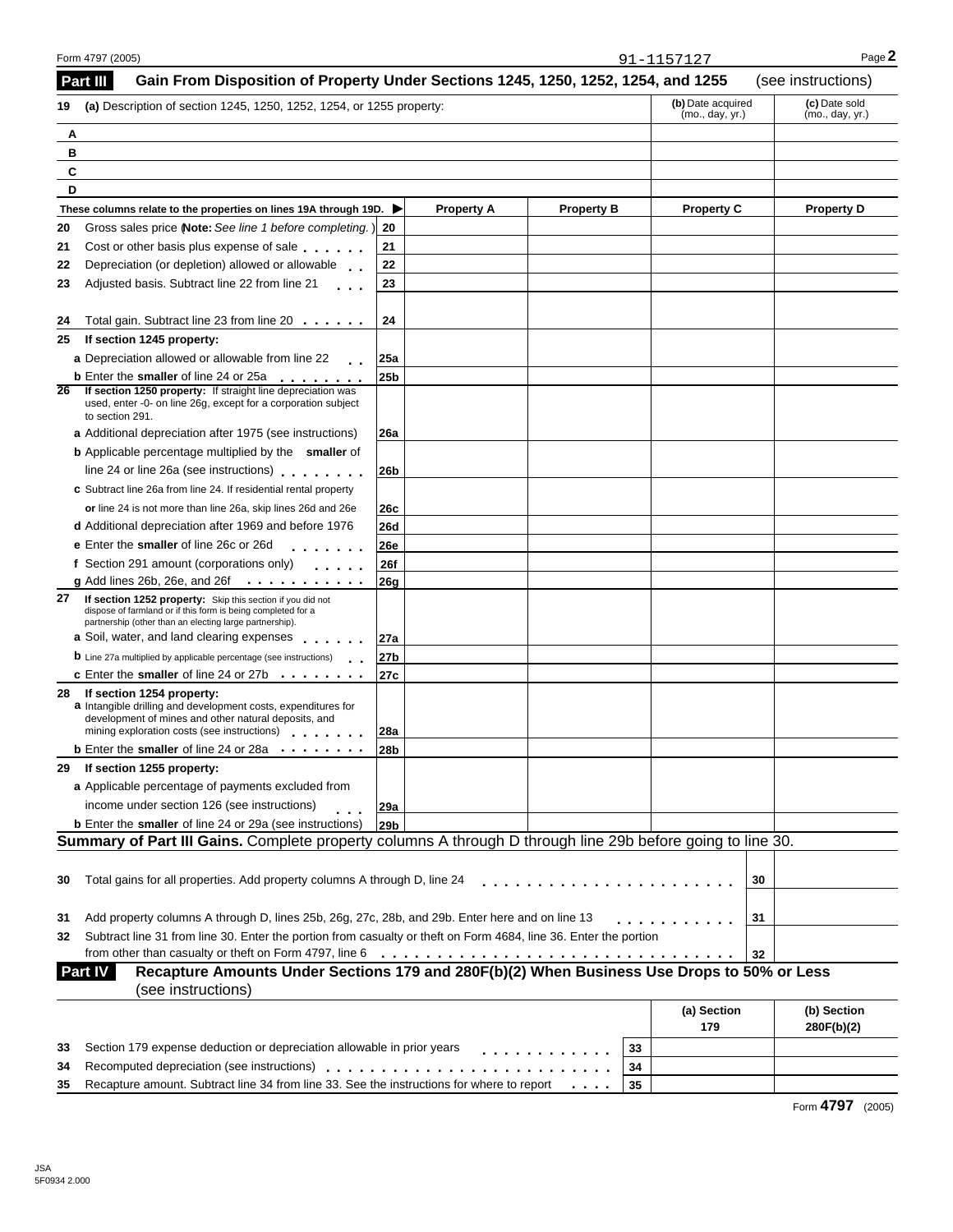#### Supplement to Form 4797 Part II Detail PROGRAM FOR APPROPRIATE TECHNOLOGY IN HEALTH 91-1157127

|                    | Date     | Date    | <b>Gross Sales</b> | <b>Depreciation Allowed</b> | Cost or Other       | Gain or (Loss)  |
|--------------------|----------|---------|--------------------|-----------------------------|---------------------|-----------------|
| Description        | Acquired | Sold    | Price              |                             |                     | for entire year |
| EQUIPMENT DISPOSAL | VARIOUS  | VARIOUS | 36,476.            | or Allowable<br>2,419,215.  | Basis<br>2,437,113. | 18,578.         |
|                    |          |         |                    |                             |                     |                 |
|                    |          |         |                    |                             |                     |                 |
|                    |          |         |                    |                             |                     |                 |
|                    |          |         |                    |                             |                     |                 |
|                    |          |         |                    |                             |                     |                 |
|                    |          |         |                    |                             |                     |                 |
|                    |          |         |                    |                             |                     |                 |
|                    |          |         |                    |                             |                     |                 |
|                    |          |         |                    |                             |                     |                 |
|                    |          |         |                    |                             |                     |                 |
|                    |          |         |                    |                             |                     |                 |
|                    |          |         |                    |                             |                     |                 |
|                    |          |         |                    |                             |                     |                 |
|                    |          |         |                    |                             |                     |                 |
|                    |          |         |                    |                             |                     |                 |
|                    |          |         |                    |                             |                     |                 |
|                    |          |         |                    |                             |                     |                 |
|                    |          |         |                    |                             |                     |                 |
|                    |          |         |                    |                             |                     |                 |
|                    |          |         |                    |                             |                     |                 |
|                    |          |         |                    |                             |                     |                 |
|                    |          |         |                    |                             |                     |                 |
|                    |          |         |                    |                             |                     |                 |
|                    |          |         |                    |                             |                     |                 |
|                    |          |         |                    |                             |                     |                 |
|                    |          |         |                    |                             |                     |                 |
|                    |          |         |                    |                             |                     |                 |
|                    |          |         |                    |                             |                     |                 |
|                    |          |         |                    |                             |                     |                 |
|                    |          |         |                    |                             |                     |                 |
|                    |          |         |                    |                             |                     |                 |
|                    |          |         |                    |                             |                     |                 |
|                    |          |         |                    |                             |                     |                 |
|                    |          |         |                    |                             |                     |                 |
|                    |          |         |                    |                             |                     |                 |
|                    |          |         |                    |                             |                     |                 |
| <b>Totals</b>      |          |         |                    |                             |                     | 18,578.         |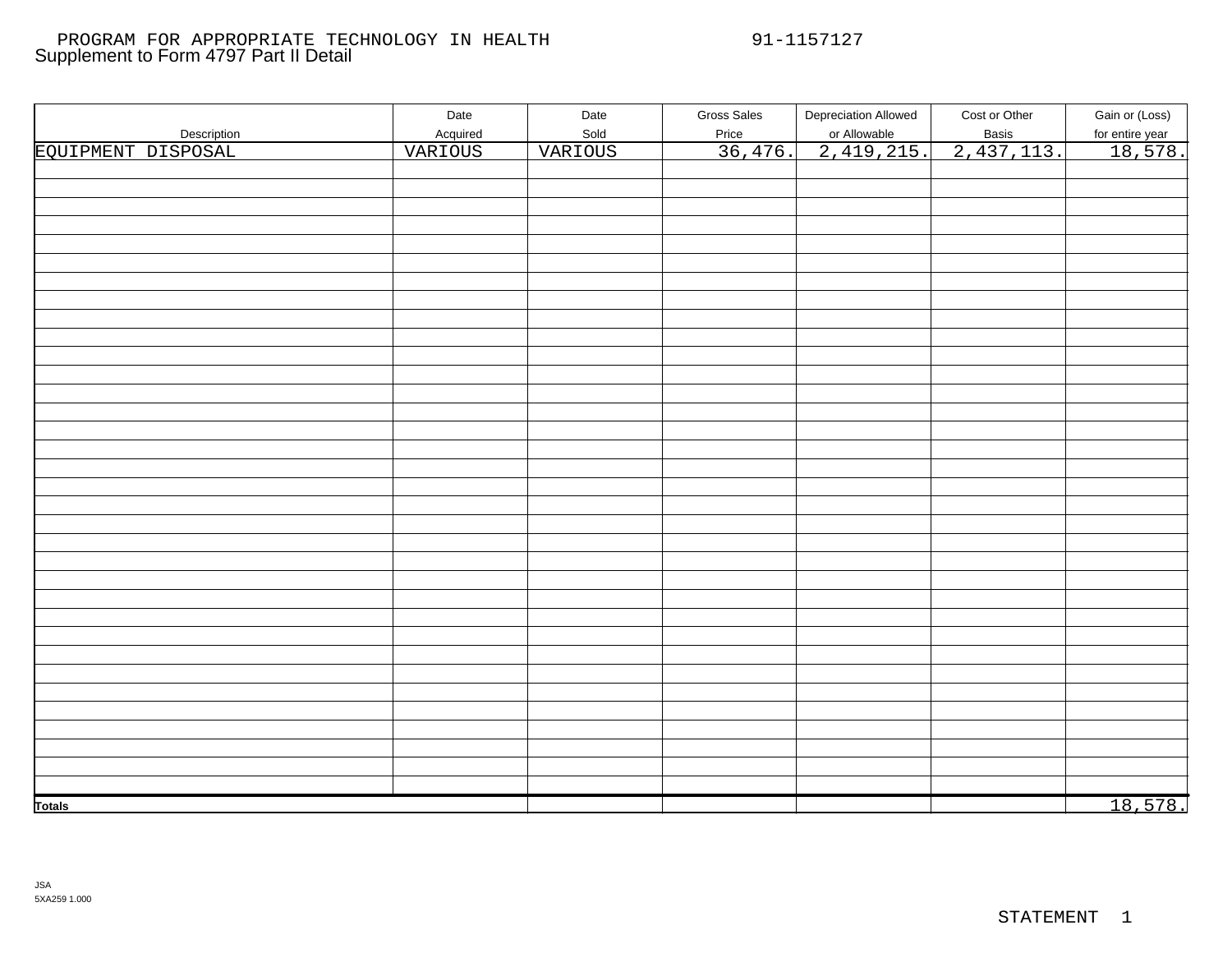## FORM 990, PART IV, LINE 57 - FIXED ASSETS and DEPRECIATION

| Description                                                                                | Cost                                 | Accumulated<br>Depreciation          | Net Book<br>Value |
|--------------------------------------------------------------------------------------------|--------------------------------------|--------------------------------------|-------------------|
| Land<br>Land Improvements                                                                  |                                      | <b>NONE</b>                          |                   |
| <b>Buildings</b><br>Leasehold Improvements<br>Equipment<br><b>Furniture &amp; Fixtures</b> | 5,353,967.<br>5,484,355.<br>761,391. | 1,863,222.<br>4,185,634.<br>380,868. | 5, 169, 989.      |
| Property, Plant & Equipment                                                                | 11599713.                            | 6,429,724.                           | 5, 169, 989.      |
| <b>Construction in Progress</b>                                                            |                                      | <b>NONE</b>                          |                   |
| <b>Total Fixed Assets, line 57</b>                                                         | 11599713.                            | 6,429,724.                           | 5,169,989.        |

NOTE: Depreciation is calculated using the straight-line method over the estimated useful life of the asset.